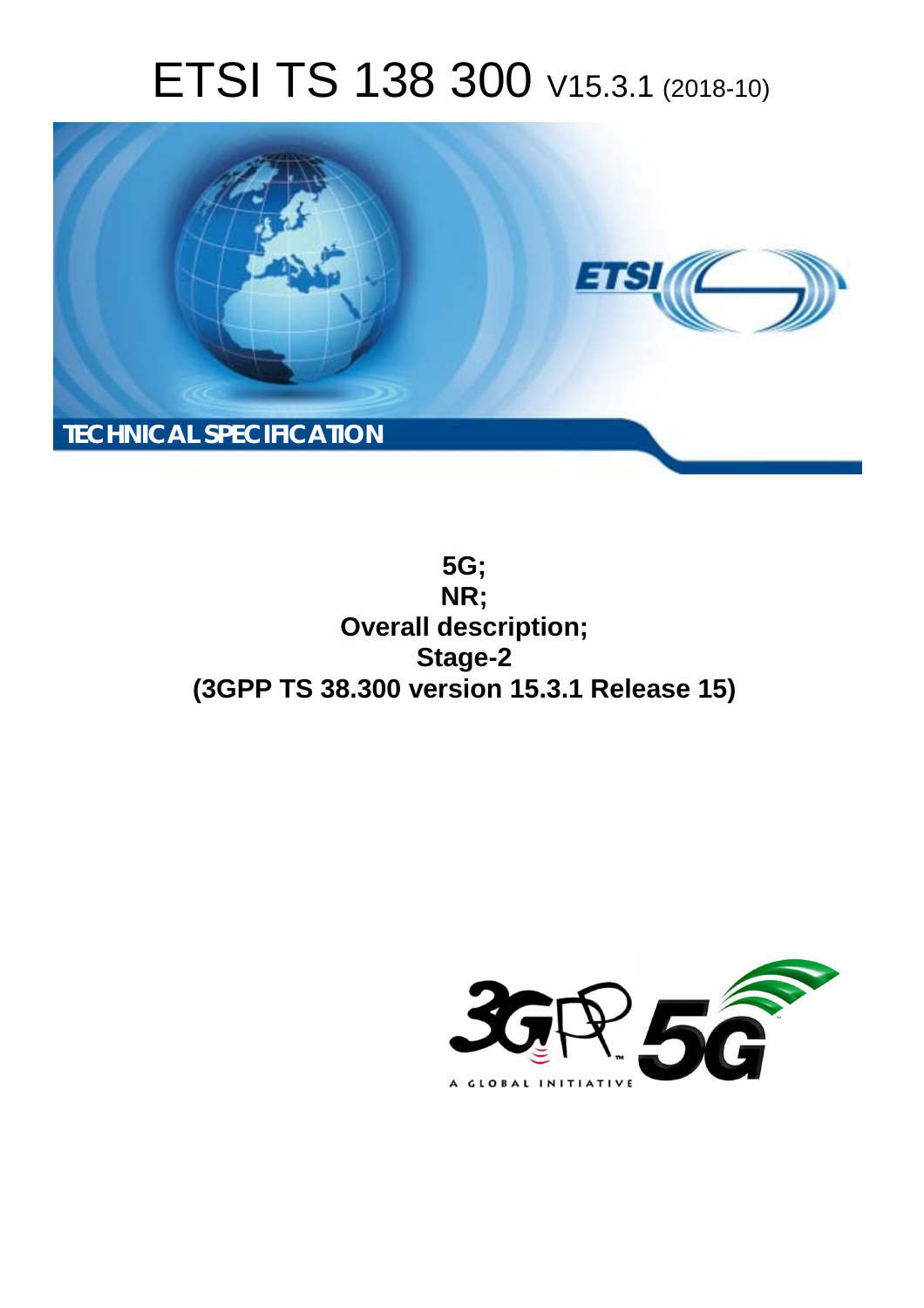Reference RTS/TSGR-0238300vf31

Keywords

5G

#### *ETSI*

#### 650 Route des Lucioles F-06921 Sophia Antipolis Cedex - FRANCE

Tel.: +33 4 92 94 42 00 Fax: +33 4 93 65 47 16

Siret N° 348 623 562 00017 - NAF 742 C Association à but non lucratif enregistrée à la Sous-Préfecture de Grasse (06) N° 7803/88

#### *Important notice*

The present document can be downloaded from: <http://www.etsi.org/standards-search>

The present document may be made available in electronic versions and/or in print. The content of any electronic and/or print versions of the present document shall not be modified without the prior written authorization of ETSI. In case of any existing or perceived difference in contents between such versions and/or in print, the only prevailing document is the print of the Portable Document Format (PDF) version kept on a specific network drive within ETSI Secretariat.

Users of the present document should be aware that the document may be subject to revision or change of status. Information on the current status of this and other ETSI documents is available at <https://portal.etsi.org/TB/ETSIDeliverableStatus.aspx>

If you find errors in the present document, please send your comment to one of the following services: <https://portal.etsi.org/People/CommiteeSupportStaff.aspx>

#### *Copyright Notification*

No part may be reproduced or utilized in any form or by any means, electronic or mechanical, including photocopying and microfilm except as authorized by written permission of ETSI. The content of the PDF version shall not be modified without the written authorization of ETSI. The copyright and the foregoing restriction extend to reproduction in all media.

> © ETSI 2018. All rights reserved.

**DECT**TM, **PLUGTESTS**TM, **UMTS**TM and the ETSI logo are trademarks of ETSI registered for the benefit of its Members. **3GPP**TM and **LTE**TM are trademarks of ETSI registered for the benefit of its Members and of the 3GPP Organizational Partners. **oneM2M** logo is protected for the benefit of its Members.

**GSM**® and the GSM logo are trademarks registered and owned by the GSM Association.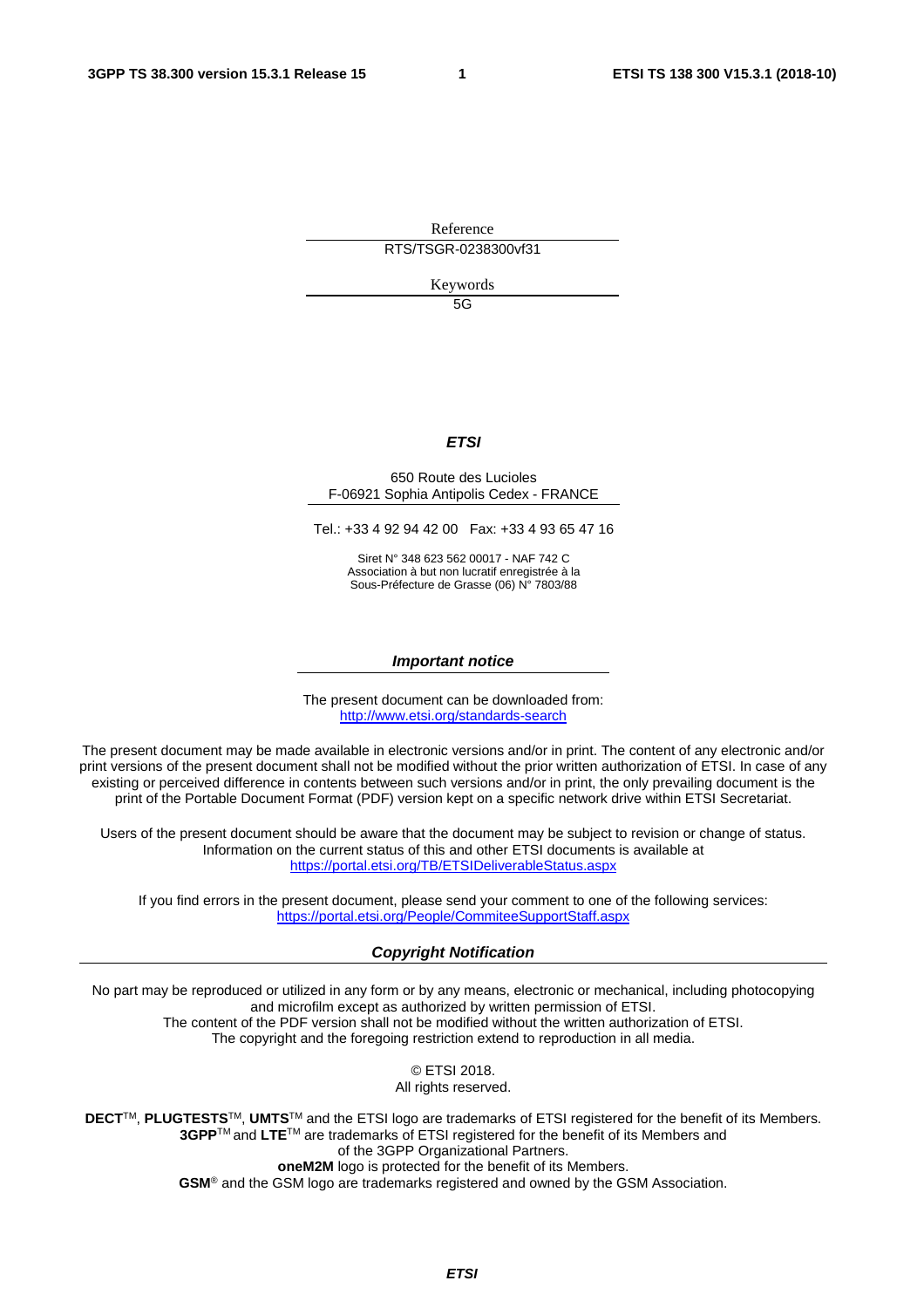# Intellectual Property Rights

#### Essential patents

IPRs essential or potentially essential to normative deliverables may have been declared to ETSI. The information pertaining to these essential IPRs, if any, is publicly available for **ETSI members and non-members**, and can be found in ETSI SR 000 314: *"Intellectual Property Rights (IPRs); Essential, or potentially Essential, IPRs notified to ETSI in respect of ETSI standards"*, which is available from the ETSI Secretariat. Latest updates are available on the ETSI Web server ([https://ipr.etsi.org/\)](https://ipr.etsi.org/).

Pursuant to the ETSI IPR Policy, no investigation, including IPR searches, has been carried out by ETSI. No guarantee can be given as to the existence of other IPRs not referenced in ETSI SR 000 314 (or the updates on the ETSI Web server) which are, or may be, or may become, essential to the present document.

#### **Trademarks**

The present document may include trademarks and/or tradenames which are asserted and/or registered by their owners. ETSI claims no ownership of these except for any which are indicated as being the property of ETSI, and conveys no right to use or reproduce any trademark and/or tradename. Mention of those trademarks in the present document does not constitute an endorsement by ETSI of products, services or organizations associated with those trademarks.

## Foreword

This Technical Specification (TS) has been produced by ETSI 3rd Generation Partnership Project (3GPP).

The present document may refer to technical specifications or reports using their 3GPP identities, UMTS identities or GSM identities. These should be interpreted as being references to the corresponding ETSI deliverables.

The cross reference between GSM, UMTS, 3GPP and ETSI identities can be found under [http://webapp.etsi.org/key/queryform.asp.](http://webapp.etsi.org/key/queryform.asp)

# Modal verbs terminology

In the present document "**shall**", "**shall not**", "**should**", "**should not**", "**may**", "**need not**", "**will**", "**will not**", "**can**" and "**cannot**" are to be interpreted as described in clause 3.2 of the [ETSI Drafting Rules](https://portal.etsi.org/Services/editHelp!/Howtostart/ETSIDraftingRules.aspx) (Verbal forms for the expression of provisions).

"**must**" and "**must not**" are **NOT** allowed in ETSI deliverables except when used in direct citation.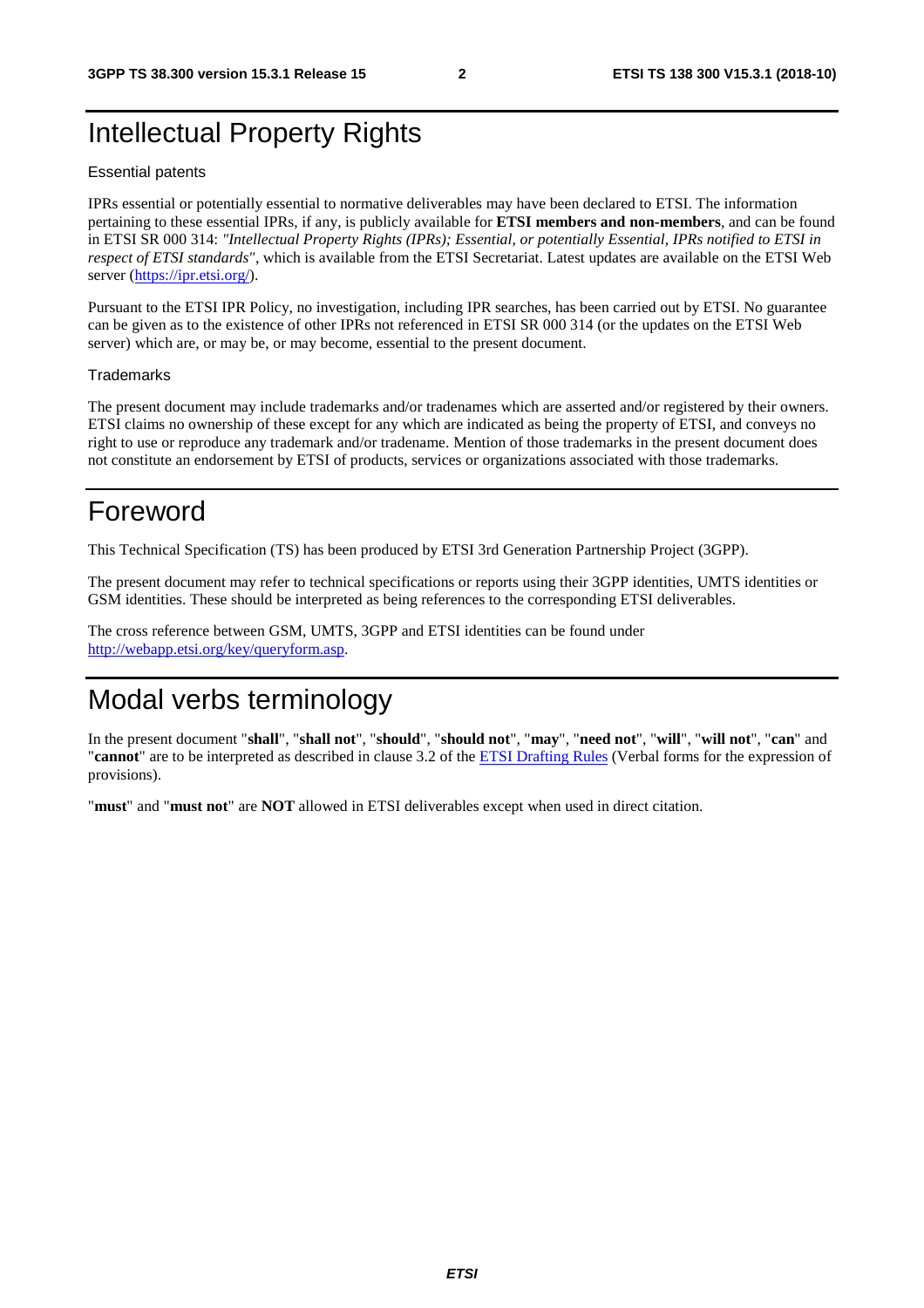$\mathbf{3}$ 

# Contents

| 1              |  |
|----------------|--|
| $\overline{2}$ |  |
| 3              |  |
| 3.1<br>3.2     |  |
| $\overline{4}$ |  |
| 4.1            |  |
| 4.2            |  |
| 4.3            |  |
| 4.3.1          |  |
| 4.3.1.1        |  |
| 4.3.1.2        |  |
| 4.3.2          |  |
| 4.3.2.1        |  |
| 4.3.2.2        |  |
| 4.4            |  |
| 4.4.1          |  |
| 4.4.2          |  |
| 4.5            |  |
|                |  |
| 5              |  |
| 5.1            |  |
| 5.2            |  |
| 5.2.1          |  |
| 5.2.2          |  |
| 5.2.3          |  |
| 5.2.4          |  |
| 5.2.5          |  |
| 5.2.5.1        |  |
|                |  |
| 5.2.5.2        |  |
| 5.2.5.3        |  |
| 5.2.5.4        |  |
| 5.2.5.5        |  |
| 5.3            |  |
| 5.3.1          |  |
| 5.3.2          |  |
| 5.3.3          |  |
| 5.3.4          |  |
| 5.3.5          |  |
| 5.3.5.1        |  |
| 5.3.5.2        |  |
| 5.3.5.3        |  |
| 5.3.5.4        |  |
| 5.4            |  |
| 5.4.1          |  |
| 5.4.2          |  |
| 5.5            |  |
|                |  |
| 6              |  |
| 6.1            |  |
| 6.2            |  |
|                |  |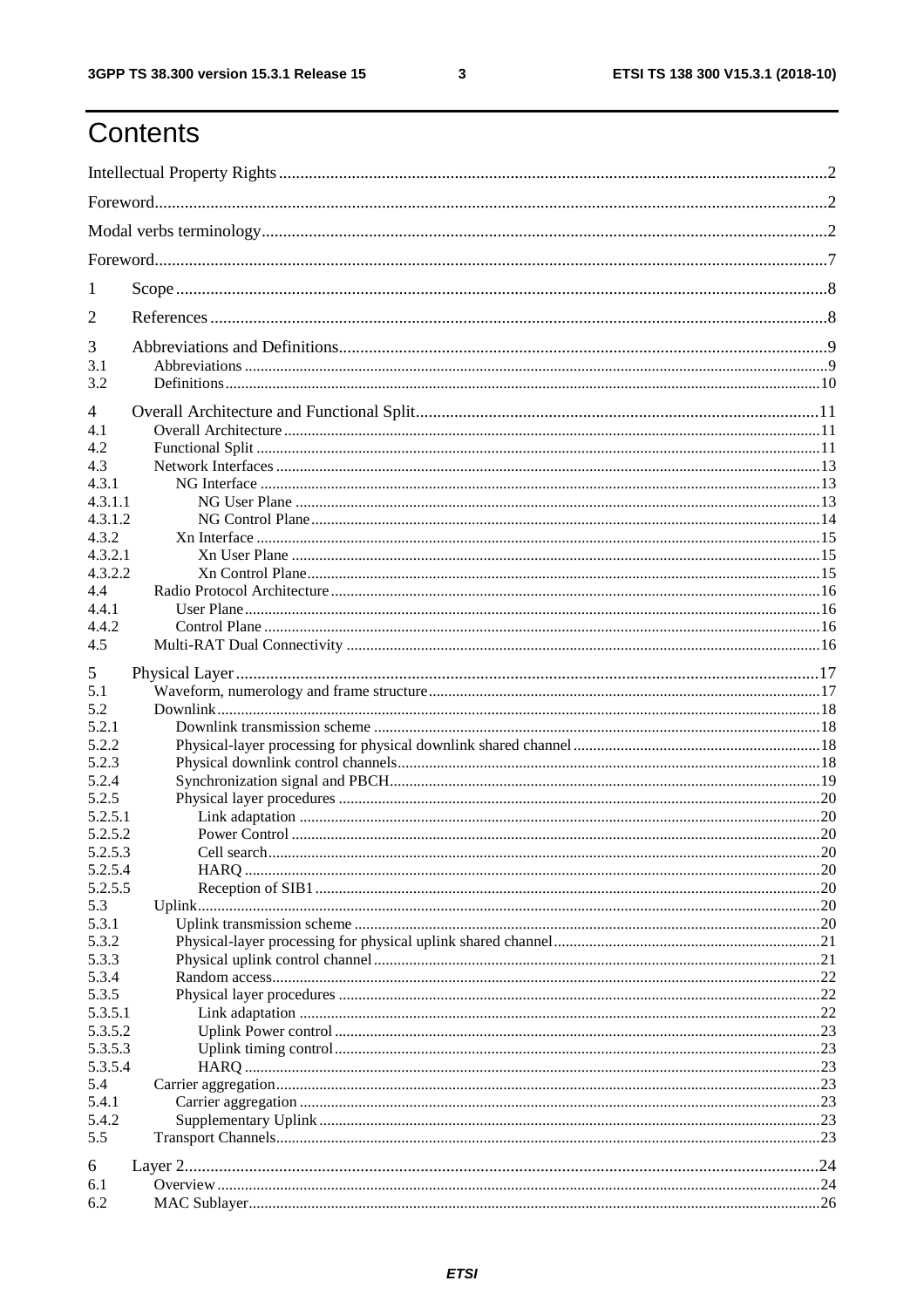$\overline{\mathbf{4}}$ 

| 6.2.1     |  |
|-----------|--|
| 6.2.2     |  |
| 6.2.3     |  |
| 6.2.4     |  |
| 6.3       |  |
| 6.3.1     |  |
| 6.3.2     |  |
| 6.3.3     |  |
| 6.4       |  |
| 6.4.1     |  |
| 6.5       |  |
| 6.6       |  |
| 6.7       |  |
| 6.8       |  |
| 6.9       |  |
| 6.10      |  |
| 7         |  |
| 7.1       |  |
| 7.2       |  |
| 7.3       |  |
| 7.3.1     |  |
| 7.3.2     |  |
| 7.3.3     |  |
| 7.4       |  |
| 7.5       |  |
| 7.6       |  |
| 7.7       |  |
| 7.8       |  |
|           |  |
| 8         |  |
| 8.1       |  |
| 8.2       |  |
| 9         |  |
| 9.1       |  |
| 9.2       |  |
| 9.2.1     |  |
| 9.2.1.1   |  |
| 9.2.1.2   |  |
| 9.2.1.3   |  |
| 9.2.2     |  |
| 9.2.2.1   |  |
| 9.2.2.2   |  |
| 9.2.2.3   |  |
| 9.2.2.4   |  |
| 9.2.2.4.1 |  |
| 9.2.2.4.2 |  |
| 9.2.2.5   |  |
| 9.2.3     |  |
| 9.2.3.1   |  |
| 9.2.3.2   |  |
| 9.2.3.2.1 |  |
| 9.2.3.2.2 |  |
| 9.2.3.2.3 |  |
| 9.2.3.3   |  |
| 9.2.4     |  |
| 9.2.5     |  |
| 9.2.6     |  |
| 9.2.7     |  |
| 9.2.8     |  |
| 9.3       |  |
| 9.3.1     |  |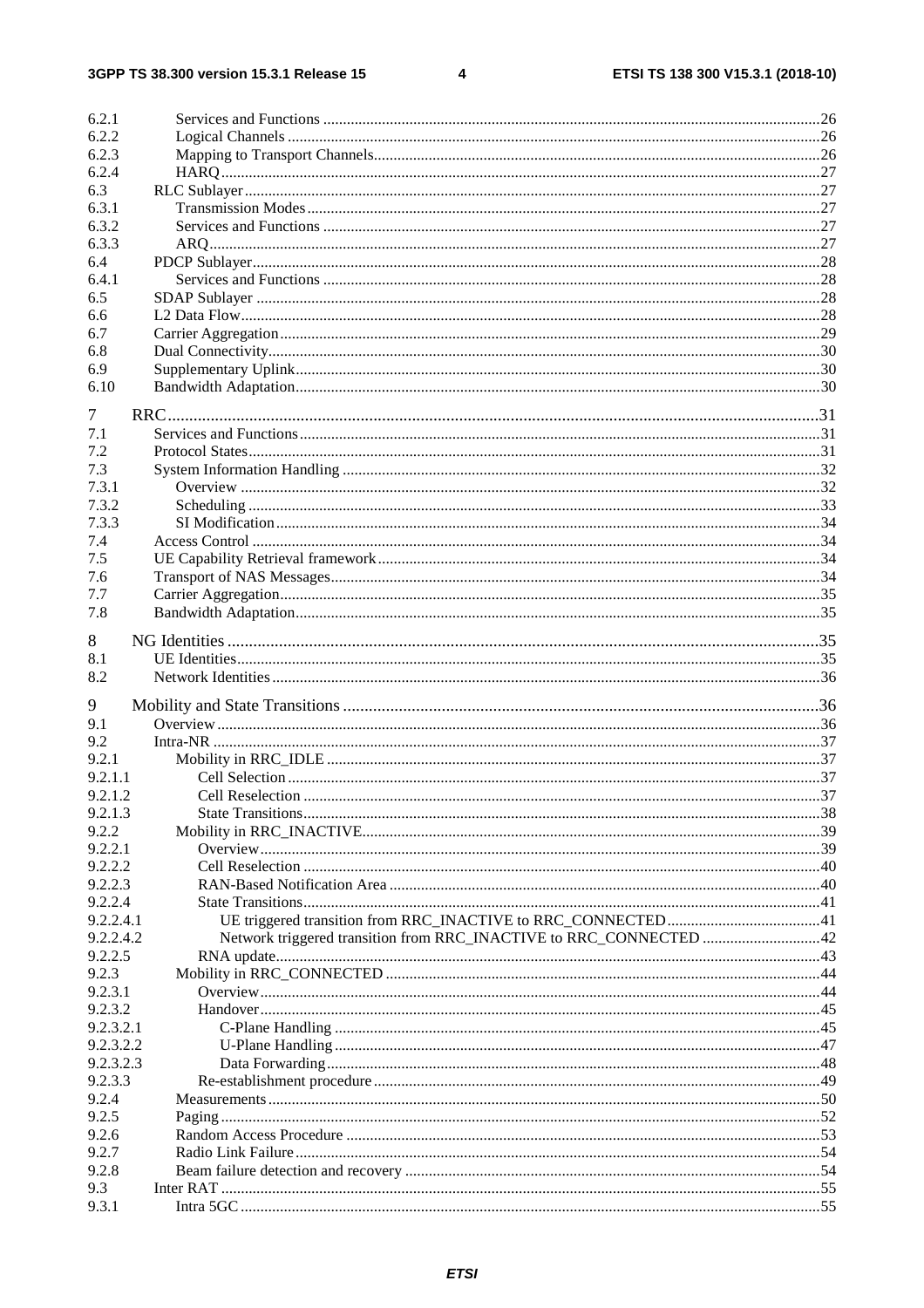#### $5\phantom{a}$

| 9.3.1.1  |  |
|----------|--|
| 9.3.1.2  |  |
| 9.3.1.3  |  |
| 9.3.2    |  |
|          |  |
| 9.3.2.1  |  |
| 9.3.2.2  |  |
| 9.3.2.3  |  |
| 9.3.2.4  |  |
|          |  |
| 9.3.3    |  |
| 9.3.3.1  |  |
| 9.4      |  |
|          |  |
| 10       |  |
| 10.1     |  |
| 10.2     |  |
|          |  |
| 10.3     |  |
| 10.4     |  |
| 10.5     |  |
| 10.5.1   |  |
| 10.5.2   |  |
|          |  |
| 10.6     |  |
| 10.7     |  |
|          |  |
| 11       |  |
|          |  |
| 12       |  |
| 12.1     |  |
|          |  |
| 13       |  |
| 13.1     |  |
| 13.2     |  |
|          |  |
|          |  |
| 13.3     |  |
|          |  |
| 14       |  |
|          |  |
| 15       |  |
| 15.1     |  |
| 15.2     |  |
|          |  |
| 15.3     |  |
| 15.3.1   |  |
| 15.3.1.1 |  |
| 15.3.1.2 |  |
|          |  |
| 15.3.1.3 |  |
| 15.3.2   |  |
| 15.3.2.1 |  |
| 15.3.2.2 |  |
| 15.3.2.3 |  |
|          |  |
| 15.3.3   |  |
| 15.3.3.1 |  |
| 15.3.3.2 |  |
| 15.3.3.3 |  |
|          |  |
| 15.3.3.4 |  |
| 15.3.3.5 |  |
| 15.3.4   |  |
|          |  |
| 16       |  |
| 16.1     |  |
| 16.1.1   |  |
| 16.1.2   |  |
|          |  |
| 16.1.3   |  |
| 16.2     |  |
| 16.2.1   |  |
| 16.2.1.1 |  |
| 16.2.1.2 |  |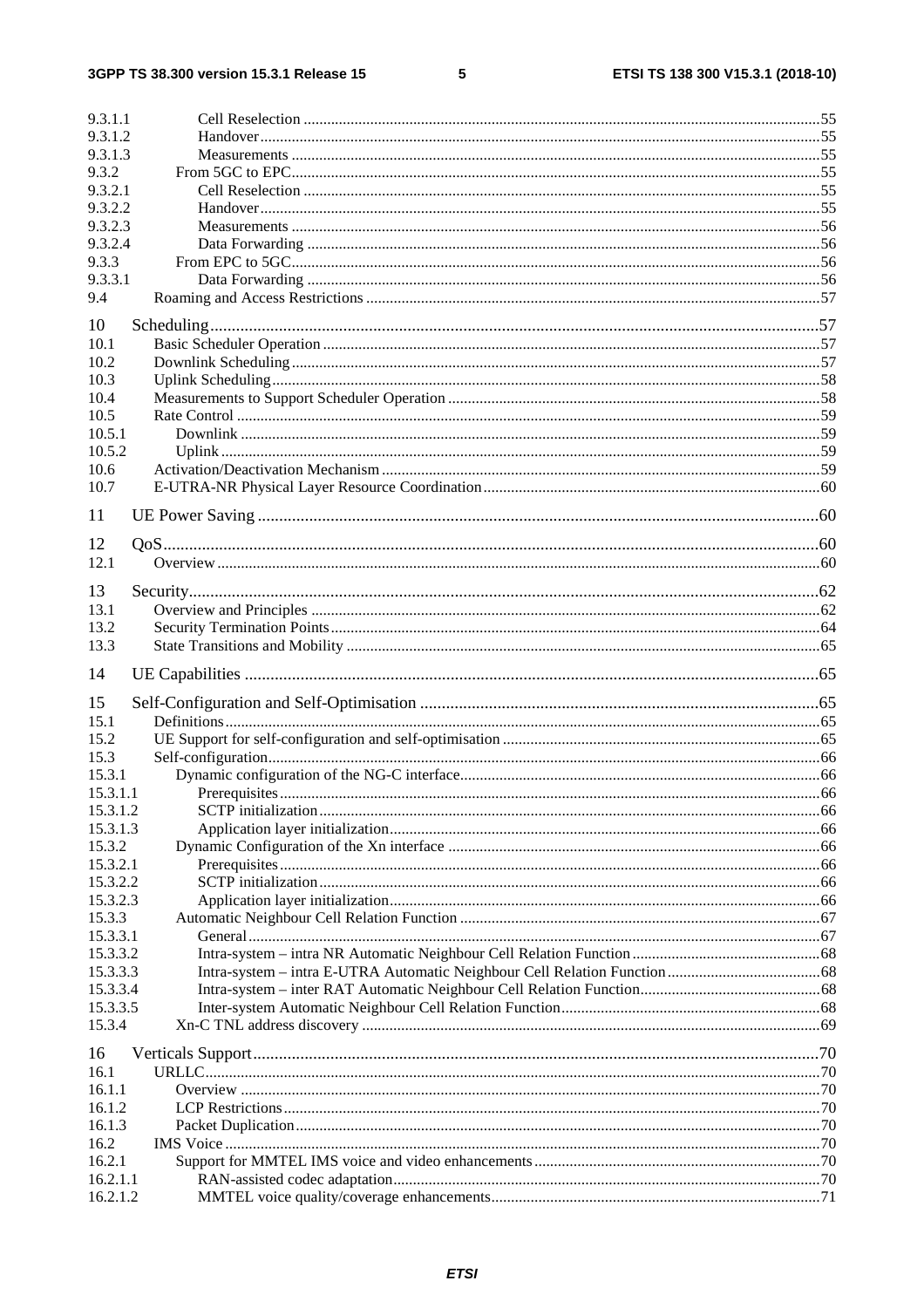#### $\bf 6$

| 16.3     |  |  |
|----------|--|--|
| 16.3.1   |  |  |
| 16.3.2   |  |  |
| 16.3.2.1 |  |  |
| 16.3.2.2 |  |  |
| 16.3.3   |  |  |
| 16.3.4   |  |  |
| 16.3.4.1 |  |  |
| 16.3.4.2 |  |  |
| 16.3.4.3 |  |  |
| 16.3.4.4 |  |  |
| 16.3.4.5 |  |  |
| 16.4     |  |  |
| 16.5     |  |  |
| 16.5.1   |  |  |
| 16.5.2   |  |  |
| 16.5.3   |  |  |
| 16.5.4   |  |  |
|          |  |  |
| A.1      |  |  |
| A.2      |  |  |
| A.3      |  |  |
| A.4      |  |  |
| A.5      |  |  |
| A.6      |  |  |
|          |  |  |
| B.1      |  |  |
| B.2      |  |  |
|          |  |  |
|          |  |  |
|          |  |  |
|          |  |  |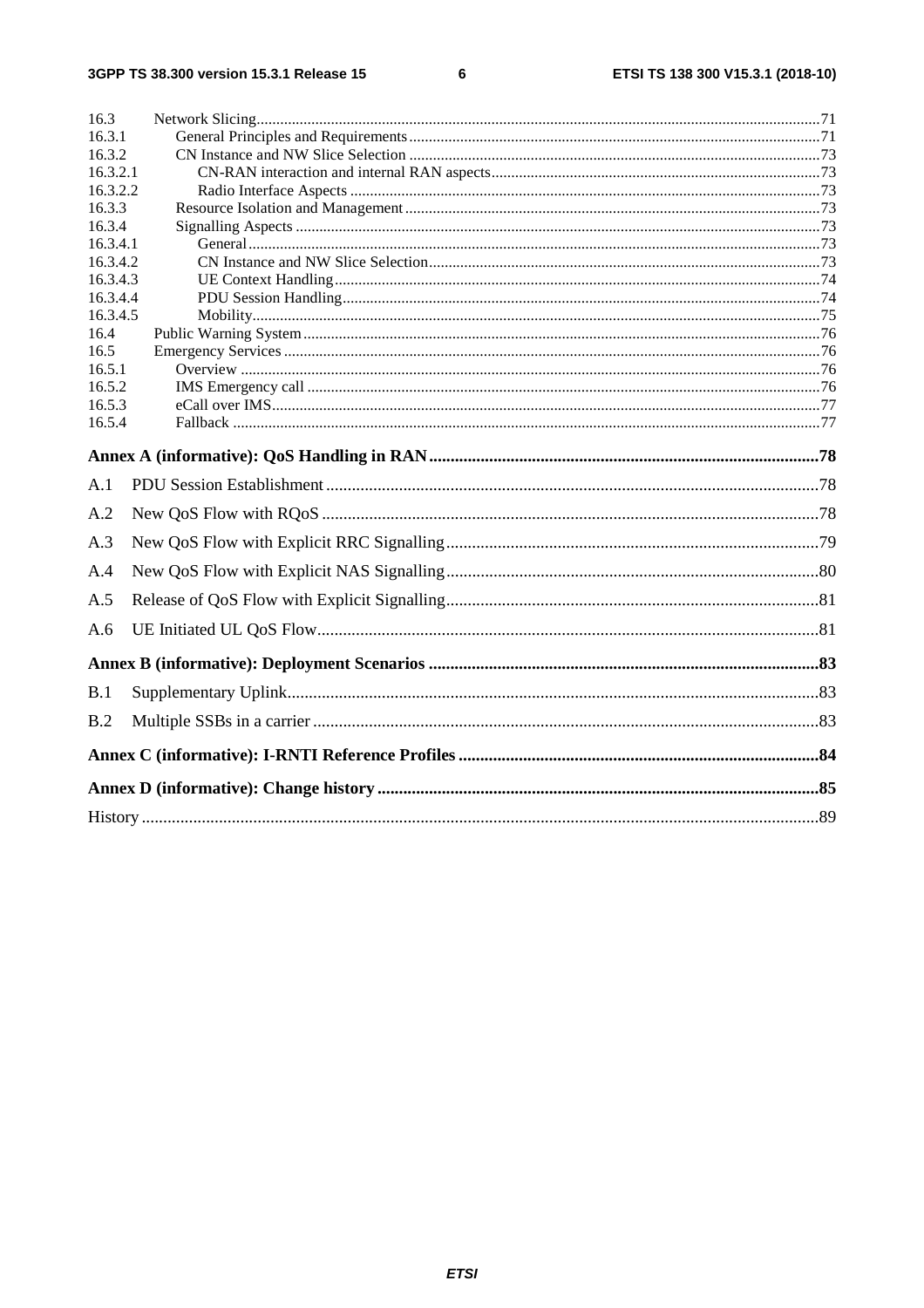# Foreword

This Technical Specification has been produced by the 3rd Generation Partnership Project (3GPP).

The contents of the present document are subject to continuing work within the TSG and may change following formal TSG approval. Should the TSG modify the contents of the present document, it will be re-released by the TSG with an identifying change of release date and an increase in version number as follows:

Version x.y.z

where:

- x the first digit:
	- 1 presented to TSG for information;
	- 2 presented to TSG for approval;
	- 3 or greater indicates TSG approved document under change control.
- y the second digit is incremented for all changes of substance, i.e. technical enhancements, corrections, updates, etc.
- z the third digit is incremented when editorial only changes have been incorporated in the document.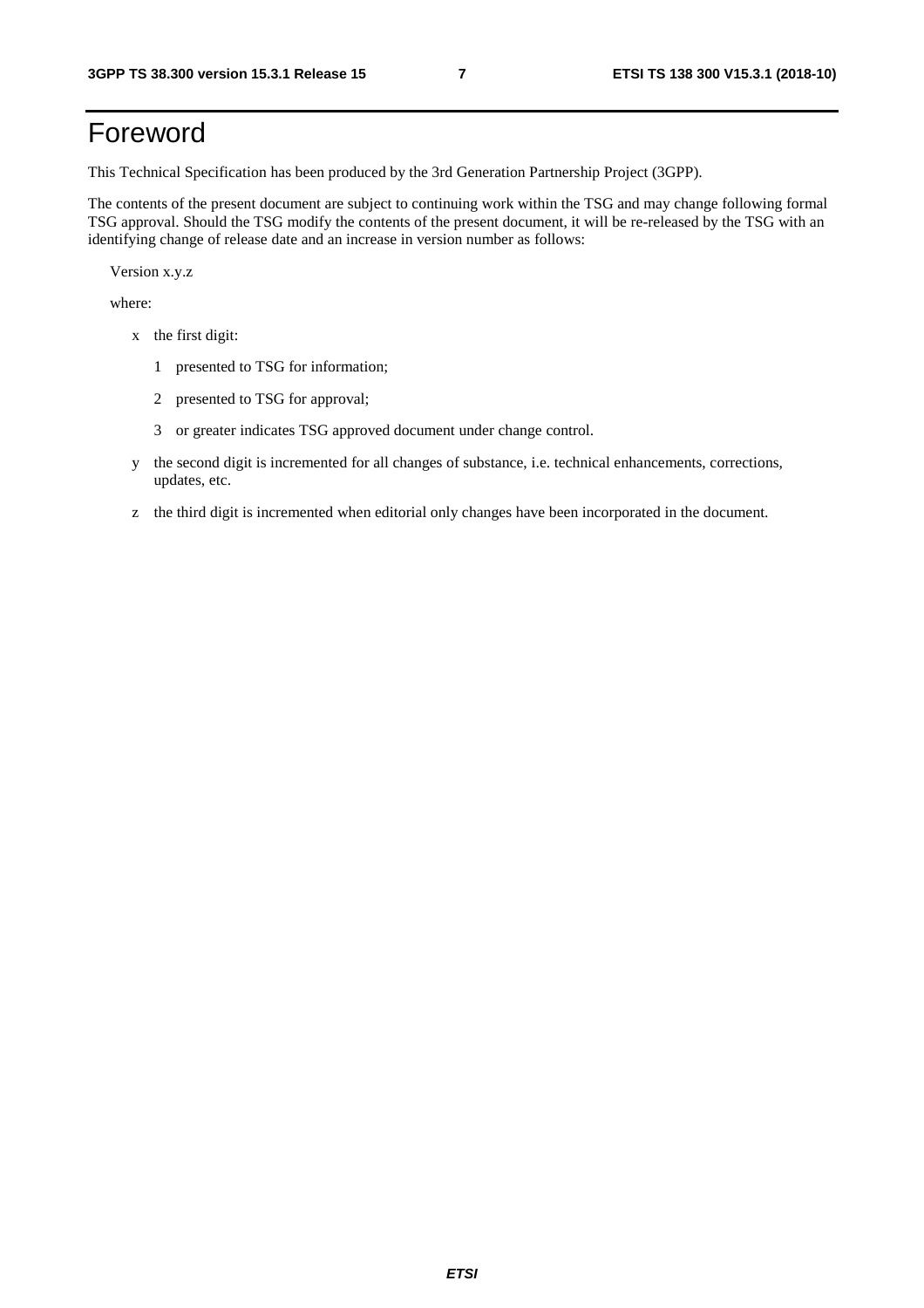# 1 Scope

The present document provides an overview and overall description of the NG-RAN and focuses on the radio interface protocol architecture of NR connected to 5GC (E-UTRA connected to 5GC is covered in the 36 series). Details of the radio interface protocols are specified in companion specifications of the 38 series.

# 2 References

The following documents contain provisions which, through reference in this text, constitute provisions of the present document.

- References are either specific (identified by date of publication, edition number, version number, etc.) or non-specific.
- For a specific reference, subsequent revisions do not apply.
- For a non-specific reference, the latest version applies. In the case of a reference to a 3GPP document (including a GSM document), a non-specific reference implicitly refers to the latest version of that document *in the same Release as the present document*.
- [1] 3GPP TR 21.905: "Vocabulary for 3GPP Specifications".
- [2] 3GPP TS 36.300: "Evolved Universal Terrestrial Radio Access (E-UTRA) and Evolved Universal Terrestrial Radio Access Network (E-UTRAN); Overall description; Stage 2".
- [3] 3GPP TS 23.501: "System Architecture for the 5G System; Stage 2".
- [4] 3GPP TS 38.401: "NG-RAN; Architecture description".
- [5] 3GPP TS 33.501: "Security Architecture and Procedures for 5G System".
- [6] 3GPP TS 38.321: "NR; Medium Access Control (MAC) protocol specification".
- [7] 3GPP TS 38.322: "NR; Radio Link Control (RLC) protocol specification".
- [8] 3GPP TS 38.323: "NR; Packet Data Convergence Protocol (PDCP) specification".
- [9] 3GPP TS 37.324: "NR; Service Data Protocol (SDAP) specification".
- [10] 3GPP TS 38.304: "NR; User Equipment (UE) procedures in idle mode".
- [11] 3GPP TS 38.306: "NR; User Equipment (UE) radio access capabilities".
- [12] 3GPP TS 38.331: "NR; Radio Resource Control (RRC); Protocol specification".
- [13] 3GPP TS 38.133: "NR; Requirements for support of radio resource management".
- [14] 3GPP TS 22.168: "Earthquake and Tsunami Warning System (ETWS) requirements; Stage 1".
- [15] 3GPP TS 22.268: "Public Warning System (PWS) Requirements".
- [16] 3GPP TS 38.410: "NG-RAN; NG general aspects and principles".
- [17] 3GPP TS 38.420: "NG-RAN; Xn general aspects and principles".
- [18] 3GPP TS 38.101: "NR; User Equipment (UE) radio transmission and reception".
- [19] 3GPP TS 22.261: "Service requirements for next generation new services and markets".
- [20] 3GPP TS 38.202: "NR; Physical layer services provided by the physical layer"
- [21] 3GPP TS 37.340: "NR; Multi-connectivity; Overall description; Stage-2".
- [22] 3GPP TS 23.502: "Procedures for the 5G System; Stage 2".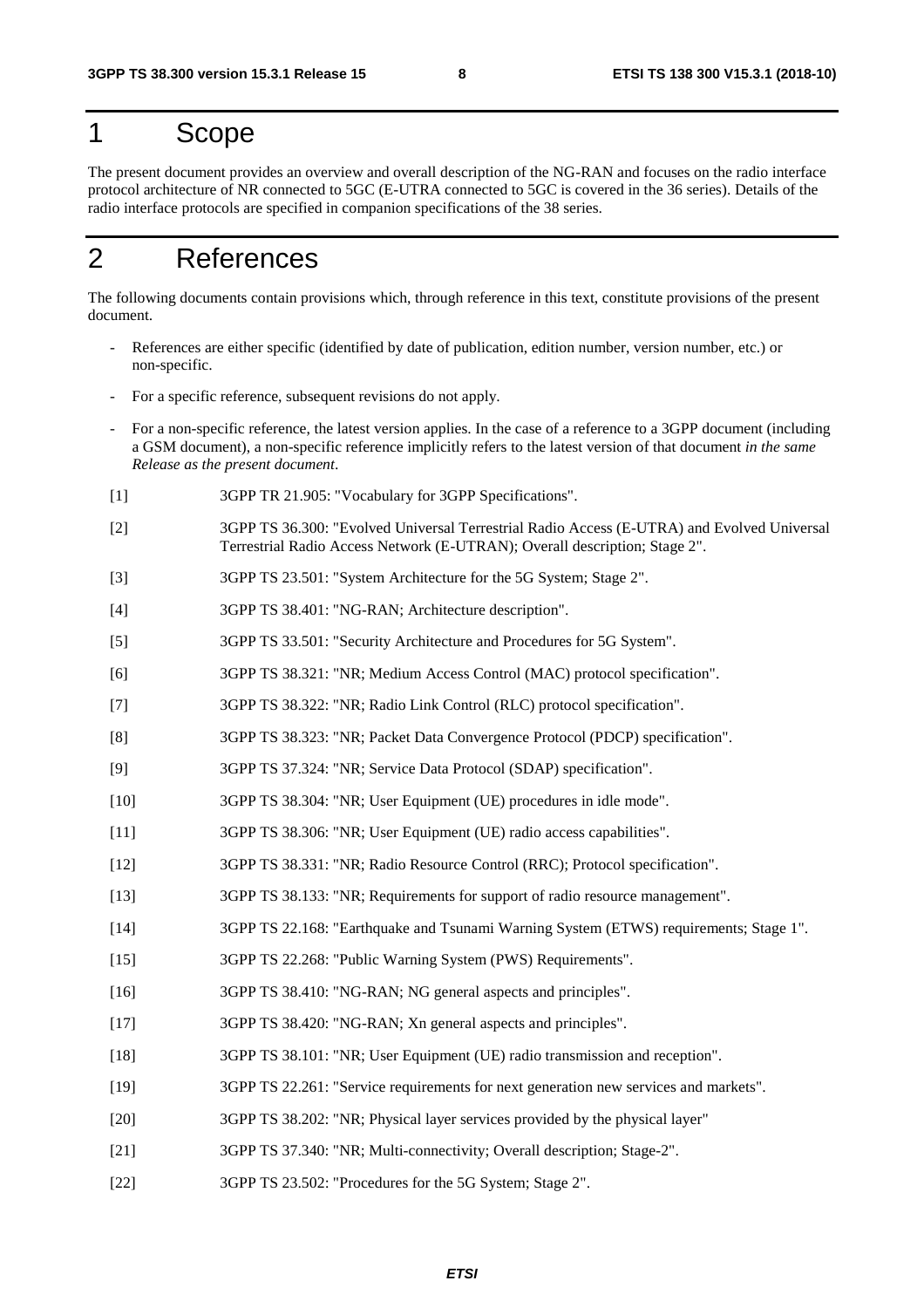- [23] IETF RFC 4960 (2007-09): "Stream Control Transmission Protocol".
- [24] 3GPP TS 26.114: "Technical Specification Group Services and System Aspects; IP Multimedia Subsystem (IMS); Multimedia Telephony; Media handling and interaction".

[25] Void.

[26] 3GPP TS 38.413: "NG-RAN; NG Application Protocol (NGAP)".

# 3 Abbreviations and Definitions

### 3.1 Abbreviations

For the purposes of the present document, the abbreviations given in 3GPP TR 21.905 [1], in 3GPP TS 36.300 [2] and the following apply. An abbreviation defined in the present document takes precedence over the definition of the same abbreviation, if any, in 3GPP TR 21.905 [1] and 3GPP TS 36.300 [2].

| 5QI<br>5G OoS Identifier<br>A-CSI<br>Aperiodic CSI<br>AKA<br>Authentication and Key Agreement<br>AMBR<br>Aggregate Maximum Bit Rate<br>AMC<br>Adaptive Modulation and Coding<br><b>Access and Mobility Management Function</b><br>AMF<br>ARP<br>Allocation and Retention Priority<br>BA<br><b>Bandwidth Adaptation</b><br>BCH<br><b>Broadcast Channel</b><br><b>BPSK</b><br><b>Binary Phase Shift Keying</b><br><b>C-RNTI</b><br><b>Cell RNTI</b><br><b>Contention Based Random Access</b><br>CBRA<br><b>Control Channel Element</b><br>CCE<br>CD-SSB<br>Cell Defining SSB<br><b>Contention Free Random Access</b><br><b>CFRA</b><br><b>CMAS</b><br>Commercial Mobile Alert Service<br><b>CORESET</b><br><b>Control Resource Set</b><br>Discrete Fourier Transform<br>DFT<br>Downlink Control Information<br>DCI<br>DL-SCH<br>Downlink Shared Channel<br><b>DMRS</b><br><b>Demodulation Reference Signal</b><br>DRX<br>Discontinuous Reception<br><b>ETWS</b><br>Earthquake and Tsunami Warning System<br><b>Guaranteed Flow Bit Rate</b><br><b>GFBR</b><br><b>Inactive RNTI</b><br>I-RNTI<br><b>INT-RNTI</b><br><b>Interruption RNTI</b><br><b>LDPC</b><br>Low Density Parity Check<br>Maximum Data Burst Volume<br><b>MDBV</b> |
|----------------------------------------------------------------------------------------------------------------------------------------------------------------------------------------------------------------------------------------------------------------------------------------------------------------------------------------------------------------------------------------------------------------------------------------------------------------------------------------------------------------------------------------------------------------------------------------------------------------------------------------------------------------------------------------------------------------------------------------------------------------------------------------------------------------------------------------------------------------------------------------------------------------------------------------------------------------------------------------------------------------------------------------------------------------------------------------------------------------------------------------------------------------------------------------------------------------------------------|
|                                                                                                                                                                                                                                                                                                                                                                                                                                                                                                                                                                                                                                                                                                                                                                                                                                                                                                                                                                                                                                                                                                                                                                                                                                  |
|                                                                                                                                                                                                                                                                                                                                                                                                                                                                                                                                                                                                                                                                                                                                                                                                                                                                                                                                                                                                                                                                                                                                                                                                                                  |
|                                                                                                                                                                                                                                                                                                                                                                                                                                                                                                                                                                                                                                                                                                                                                                                                                                                                                                                                                                                                                                                                                                                                                                                                                                  |
|                                                                                                                                                                                                                                                                                                                                                                                                                                                                                                                                                                                                                                                                                                                                                                                                                                                                                                                                                                                                                                                                                                                                                                                                                                  |
|                                                                                                                                                                                                                                                                                                                                                                                                                                                                                                                                                                                                                                                                                                                                                                                                                                                                                                                                                                                                                                                                                                                                                                                                                                  |
|                                                                                                                                                                                                                                                                                                                                                                                                                                                                                                                                                                                                                                                                                                                                                                                                                                                                                                                                                                                                                                                                                                                                                                                                                                  |
|                                                                                                                                                                                                                                                                                                                                                                                                                                                                                                                                                                                                                                                                                                                                                                                                                                                                                                                                                                                                                                                                                                                                                                                                                                  |
|                                                                                                                                                                                                                                                                                                                                                                                                                                                                                                                                                                                                                                                                                                                                                                                                                                                                                                                                                                                                                                                                                                                                                                                                                                  |
|                                                                                                                                                                                                                                                                                                                                                                                                                                                                                                                                                                                                                                                                                                                                                                                                                                                                                                                                                                                                                                                                                                                                                                                                                                  |
|                                                                                                                                                                                                                                                                                                                                                                                                                                                                                                                                                                                                                                                                                                                                                                                                                                                                                                                                                                                                                                                                                                                                                                                                                                  |
|                                                                                                                                                                                                                                                                                                                                                                                                                                                                                                                                                                                                                                                                                                                                                                                                                                                                                                                                                                                                                                                                                                                                                                                                                                  |
|                                                                                                                                                                                                                                                                                                                                                                                                                                                                                                                                                                                                                                                                                                                                                                                                                                                                                                                                                                                                                                                                                                                                                                                                                                  |
|                                                                                                                                                                                                                                                                                                                                                                                                                                                                                                                                                                                                                                                                                                                                                                                                                                                                                                                                                                                                                                                                                                                                                                                                                                  |
|                                                                                                                                                                                                                                                                                                                                                                                                                                                                                                                                                                                                                                                                                                                                                                                                                                                                                                                                                                                                                                                                                                                                                                                                                                  |
|                                                                                                                                                                                                                                                                                                                                                                                                                                                                                                                                                                                                                                                                                                                                                                                                                                                                                                                                                                                                                                                                                                                                                                                                                                  |
|                                                                                                                                                                                                                                                                                                                                                                                                                                                                                                                                                                                                                                                                                                                                                                                                                                                                                                                                                                                                                                                                                                                                                                                                                                  |
|                                                                                                                                                                                                                                                                                                                                                                                                                                                                                                                                                                                                                                                                                                                                                                                                                                                                                                                                                                                                                                                                                                                                                                                                                                  |
|                                                                                                                                                                                                                                                                                                                                                                                                                                                                                                                                                                                                                                                                                                                                                                                                                                                                                                                                                                                                                                                                                                                                                                                                                                  |
|                                                                                                                                                                                                                                                                                                                                                                                                                                                                                                                                                                                                                                                                                                                                                                                                                                                                                                                                                                                                                                                                                                                                                                                                                                  |
|                                                                                                                                                                                                                                                                                                                                                                                                                                                                                                                                                                                                                                                                                                                                                                                                                                                                                                                                                                                                                                                                                                                                                                                                                                  |
|                                                                                                                                                                                                                                                                                                                                                                                                                                                                                                                                                                                                                                                                                                                                                                                                                                                                                                                                                                                                                                                                                                                                                                                                                                  |
|                                                                                                                                                                                                                                                                                                                                                                                                                                                                                                                                                                                                                                                                                                                                                                                                                                                                                                                                                                                                                                                                                                                                                                                                                                  |
|                                                                                                                                                                                                                                                                                                                                                                                                                                                                                                                                                                                                                                                                                                                                                                                                                                                                                                                                                                                                                                                                                                                                                                                                                                  |
|                                                                                                                                                                                                                                                                                                                                                                                                                                                                                                                                                                                                                                                                                                                                                                                                                                                                                                                                                                                                                                                                                                                                                                                                                                  |
|                                                                                                                                                                                                                                                                                                                                                                                                                                                                                                                                                                                                                                                                                                                                                                                                                                                                                                                                                                                                                                                                                                                                                                                                                                  |
|                                                                                                                                                                                                                                                                                                                                                                                                                                                                                                                                                                                                                                                                                                                                                                                                                                                                                                                                                                                                                                                                                                                                                                                                                                  |
|                                                                                                                                                                                                                                                                                                                                                                                                                                                                                                                                                                                                                                                                                                                                                                                                                                                                                                                                                                                                                                                                                                                                                                                                                                  |
|                                                                                                                                                                                                                                                                                                                                                                                                                                                                                                                                                                                                                                                                                                                                                                                                                                                                                                                                                                                                                                                                                                                                                                                                                                  |
| <b>MICO</b><br>Mobile Initiated Connection Only                                                                                                                                                                                                                                                                                                                                                                                                                                                                                                                                                                                                                                                                                                                                                                                                                                                                                                                                                                                                                                                                                                                                                                                  |
| <b>Maximum Flow Bit Rate</b><br><b>MFBR</b>                                                                                                                                                                                                                                                                                                                                                                                                                                                                                                                                                                                                                                                                                                                                                                                                                                                                                                                                                                                                                                                                                                                                                                                      |
| MMTEL<br>Multimedia telephony                                                                                                                                                                                                                                                                                                                                                                                                                                                                                                                                                                                                                                                                                                                                                                                                                                                                                                                                                                                                                                                                                                                                                                                                    |
| MNO<br>Mobile Network Operator                                                                                                                                                                                                                                                                                                                                                                                                                                                                                                                                                                                                                                                                                                                                                                                                                                                                                                                                                                                                                                                                                                                                                                                                   |
| <b>MU-MIMO</b><br>Multi User MIMO                                                                                                                                                                                                                                                                                                                                                                                                                                                                                                                                                                                                                                                                                                                                                                                                                                                                                                                                                                                                                                                                                                                                                                                                |
| <b>NCGI</b><br>NR Cell Global Identifier                                                                                                                                                                                                                                                                                                                                                                                                                                                                                                                                                                                                                                                                                                                                                                                                                                                                                                                                                                                                                                                                                                                                                                                         |
| <b>NCR</b><br>Neighbour Cell Relation                                                                                                                                                                                                                                                                                                                                                                                                                                                                                                                                                                                                                                                                                                                                                                                                                                                                                                                                                                                                                                                                                                                                                                                            |
| NCRT<br>Neighbour Cell Relation Table                                                                                                                                                                                                                                                                                                                                                                                                                                                                                                                                                                                                                                                                                                                                                                                                                                                                                                                                                                                                                                                                                                                                                                                            |
| <b>NG Application Protocol</b><br><b>NGAP</b>                                                                                                                                                                                                                                                                                                                                                                                                                                                                                                                                                                                                                                                                                                                                                                                                                                                                                                                                                                                                                                                                                                                                                                                    |
| <b>NR</b><br><b>NR Radio Access</b>                                                                                                                                                                                                                                                                                                                                                                                                                                                                                                                                                                                                                                                                                                                                                                                                                                                                                                                                                                                                                                                                                                                                                                                              |
| P-RNTI<br>Paging RNTI                                                                                                                                                                                                                                                                                                                                                                                                                                                                                                                                                                                                                                                                                                                                                                                                                                                                                                                                                                                                                                                                                                                                                                                                            |
| <b>PCH</b><br>Paging Channel                                                                                                                                                                                                                                                                                                                                                                                                                                                                                                                                                                                                                                                                                                                                                                                                                                                                                                                                                                                                                                                                                                                                                                                                     |
| PCI<br>Physical Cell Identifier                                                                                                                                                                                                                                                                                                                                                                                                                                                                                                                                                                                                                                                                                                                                                                                                                                                                                                                                                                                                                                                                                                                                                                                                  |
| <b>PDCCH</b><br>Physical Downlink Control Channel                                                                                                                                                                                                                                                                                                                                                                                                                                                                                                                                                                                                                                                                                                                                                                                                                                                                                                                                                                                                                                                                                                                                                                                |
| Physical Downlink Shared Channel<br>PDSCH                                                                                                                                                                                                                                                                                                                                                                                                                                                                                                                                                                                                                                                                                                                                                                                                                                                                                                                                                                                                                                                                                                                                                                                        |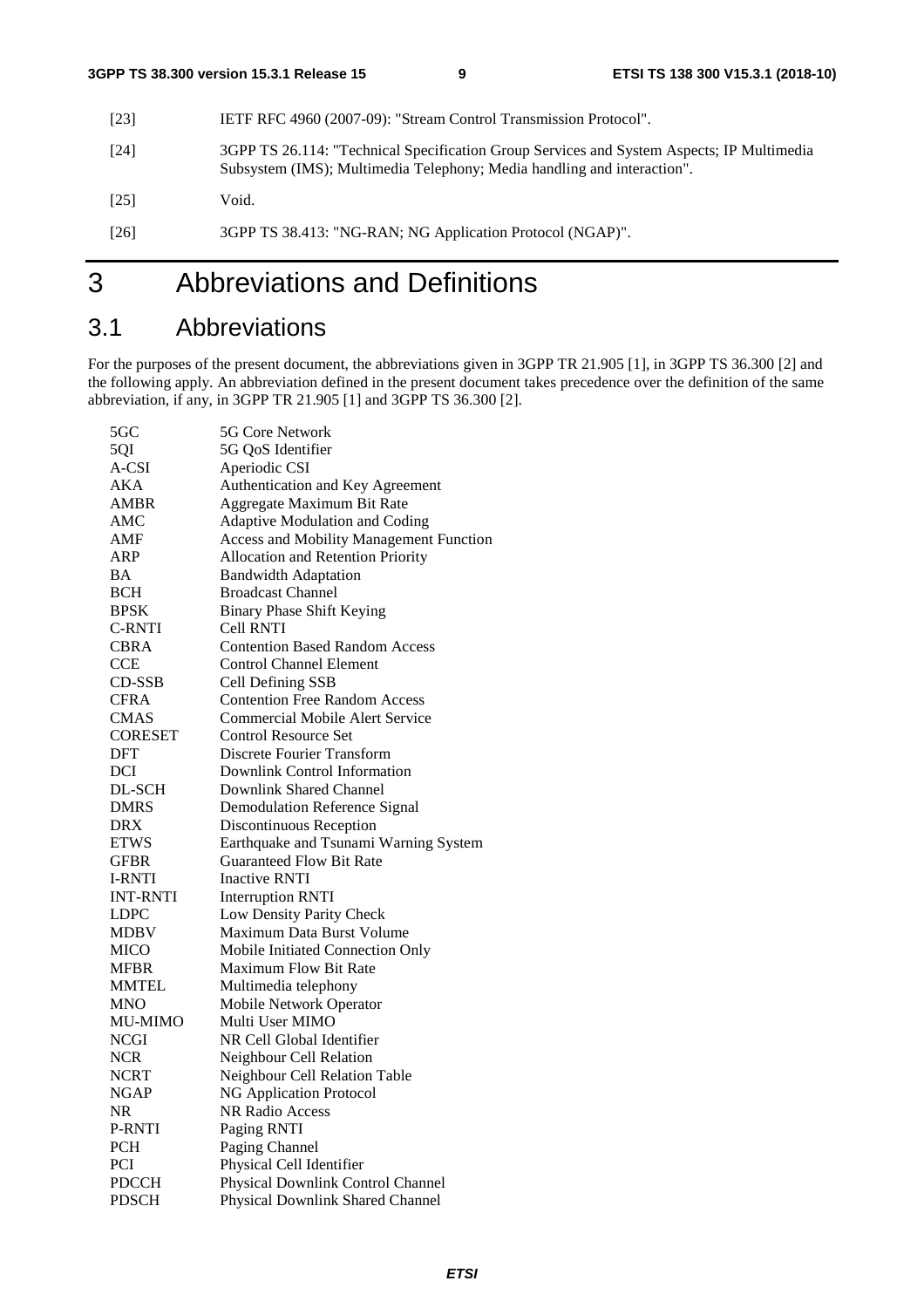#### **3GPP TS 38.300 version 15.3.1 Release 15 10 ETSI TS 138 300 V15.3.1 (2018-10)**

| PО              | Paging Occasion                                       |
|-----------------|-------------------------------------------------------|
| <b>PRACH</b>    | Physical Random Access Channel                        |
| PRB             | Physical Resource Block                               |
| PRG             | Precoding Resource block Group                        |
| <b>PSS</b>      | Primary Synchronisation Signal                        |
| <b>PUCCH</b>    | Physical Uplink Control Channel                       |
| <b>PUSCH</b>    | Physical Uplink Shared Channel                        |
| <b>PWS</b>      | Public Warning System                                 |
| QAM             | Quadrature Amplitude Modulation                       |
| QFI             | <b>QoS Flow ID</b>                                    |
| <b>QPSK</b>     | Quadrature Phase Shift Keying                         |
| <b>RA-RNTI</b>  | <b>Random Access RNTI</b>                             |
| <b>RACH</b>     | Random Access Channel                                 |
| <b>RANAC</b>    | RAN-based Notification Area Code                      |
| REG             | <b>Resource Element Group</b>                         |
| RMSI            | <b>Remaining Minimum SI</b>                           |
| <b>RNA</b>      | <b>RAN-based Notification Area</b>                    |
| <b>RNAU</b>     | RAN-based Notification Area Update                    |
| RNTI            | Radio Network Temporary Identifier                    |
| <b>RQA</b>      | Reflective QoS Attribute                              |
| <b>RQoS</b>     | Reflective Quality of Service                         |
| <b>RS</b>       | Reference Signal                                      |
| <b>RSRP</b>     | Reference Signal Received Power                       |
| <b>RSRQ</b>     | Reference Signal Received Quality                     |
| <b>SD</b>       | Slice Differentiator                                  |
| <b>SDAP</b>     | Service Data Adaptation Protocol                      |
| <b>SFI-RNTI</b> | <b>Slot Format Indication RNTI</b>                    |
| <b>SI-RNTI</b>  | <b>System Information RNTI</b>                        |
| <b>SLA</b>      | Service Level Agreement                               |
| <b>SMC</b>      | Security Mode Command                                 |
| <b>SMF</b>      | <b>Session Management Function</b>                    |
| S-NSSAI         | Single Network Slice Selection Assistance Information |
| <b>SPS</b>      | Semi-Persistent Scheduling                            |
| <b>SRS</b>      | Sounding Reference Signal                             |
| SS              | <b>Synchronization Signal</b>                         |
| <b>SSB</b>      | Synchronization Signal and PBCH block                 |
| SSS             | Secondary Synchronisation Signal                      |
| <b>SST</b>      | Slice/Service Type                                    |
| SU-MIMO         | Single User MIMO                                      |
| <b>SUL</b>      | <b>Supplementary Uplink</b>                           |
| TA              | <b>Timing Advance</b>                                 |
| <b>TPC</b>      | <b>Transmit Power Control</b>                         |
| <b>UCI</b>      | <b>Uplink Control Information</b>                     |
| UL-SCH          | <b>Uplink Shared Channel</b>                          |
| <b>UPF</b>      | <b>User Plane Function</b>                            |
| <b>URLLC</b>    | Ultra-Reliable and Low Latency Communications         |
| $Xn-C$          | Xn-Control plane                                      |
| Xn-U            | Xn-User plane                                         |
| <b>XnAP</b>     | <b>Xn Application Protocol</b>                        |

### 3.2 Definitions

For the purposes of the present document, the terms and definitions given in 3GPP TR 21.905 [1], in 3GPP TS 36.300 [2] and the following apply. A term defined in the present document takes precedence over the definition of the same term, if any, in 3GPP TR 21.905 [1] and 3GPP TS 36.300 [2].

**Cell-Defining SSB:** an SSB with an RMSI associated.

**gNB**: node providing NR user plane and control plane protocol terminations towards the UE, and connected via the NG interface to the 5GC.

**MSG1**: preamble transmission of the random access procedure.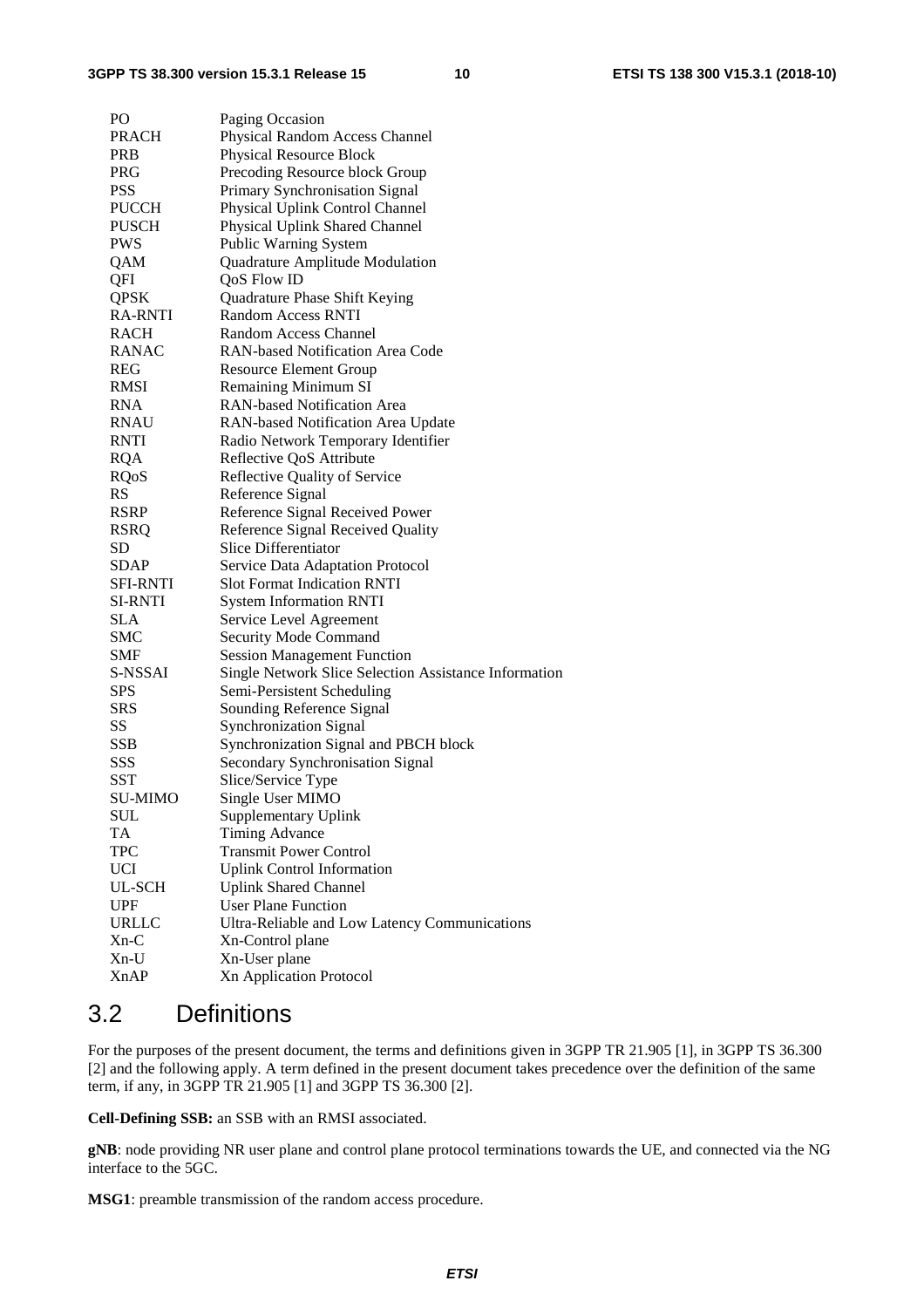**MSG3**: first scheduled transmission of the random access procedure.

**ng-eNB**: node providing E-UTRA user plane and control plane protocol terminations towards the UE, and connected via the NG interface to the 5GC.

**NG-C**: control plane interface between NG-RAN and 5GC.

**NG-U**: user plane interface between NG-RAN and 5GC.

**NG-RAN node**: either a gNB or an ng-eNB.

**Numerology**: corresponds to one subcarrier spacing in the frequency domain. By scaling a reference subcarrier spacing by an integer *N*, different numerologies can be defined.

**Xn:** network interface between NG-RAN nodes.

# 4 Overall Architecture and Functional Split

### 4.1 Overall Architecture

An NG-RAN node is either:

- a gNB, providing NR user plane and control plane protocol terminations towards the UE; or
- an ng-eNB, providing E-UTRA user plane and control plane protocol terminations towards the UE.

The gNBs and ng-eNBs are interconnected with each other by means of the Xn interface. The gNBs and ng-eNBs are also connected by means of the NG interfaces to the 5GC, more specifically to the AMF (Access and Mobility Management Function) by means of the NG-C interface and to the UPF (User Plane Function) by means of the NG-U interface (see 3GPP TS 23.501 [3]).

NOTE: The architecture and the F1 interface for a functional split are defined in 3GPP TS 38.401 [4].

The NG-RAN architecture is illustrated in Figure 4.1-1 below.



**Figure 4.1-1: Overall Architecture** 

### 4.2 Functional Split

The **gNB** and ng-eNB host the following functions:

- Functions for Radio Resource Management: Radio Bearer Control, Radio Admission Control, Connection Mobility Control, Dynamic allocation of resources to UEs in both uplink and downlink (scheduling);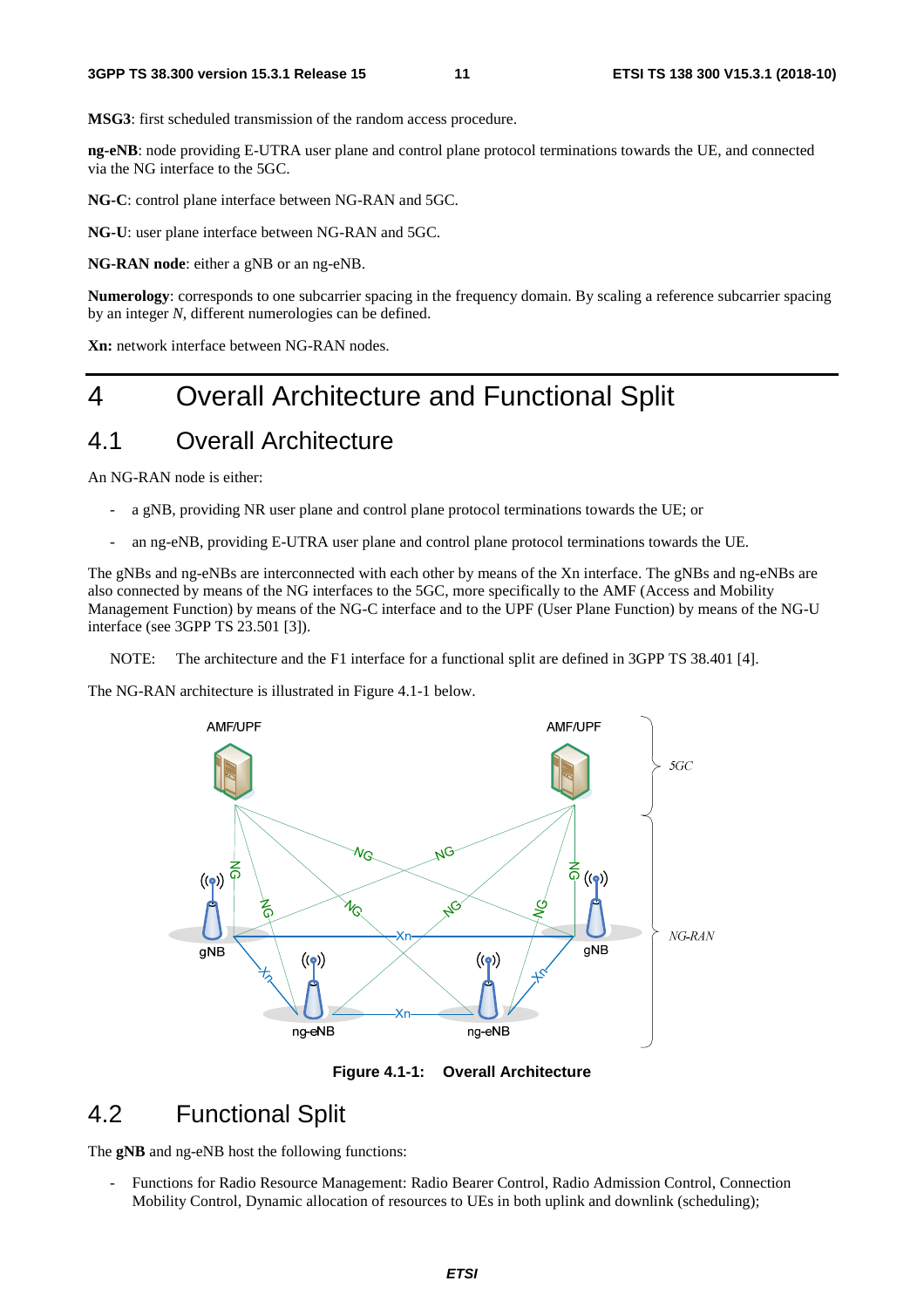- IP header compression, encryption and integrity protection of data;
- Selection of an AMF at UE attachment when no routing to an AMF can be determined from the information provided by the UE;
- Routing of User Plane data towards UPF(s);
- Routing of Control Plane information towards AMF;
- Connection setup and release;
- Scheduling and transmission of paging messages;
- Scheduling and transmission of system broadcast information (originated from the AMF or OAM);
- Measurement and measurement reporting configuration for mobility and scheduling;
- Transport level packet marking in the uplink;
- Session Management;
- Support of Network Slicing;
- QoS Flow management and mapping to data radio bearers;
- Support of UEs in RRC\_INACTIVE state;
- Distribution function for NAS messages;
- Radio access network sharing;
- Dual Connectivity;
- Tight interworking between NR and E-UTRA.

The **AMF** hosts the following main functions (see 3GPP TS 23.501 [3]):

- NAS signalling termination;
- NAS signalling security;
- AS Security control;
- Inter CN node signalling for mobility between 3GPP access networks;
- Idle mode UE Reachability (including control and execution of paging retransmission);
- Registration Area management;
- Support of intra-system and inter-system mobility;
- Access Authentication:
- Access Authorization including check of roaming rights;
- Mobility management control (subscription and policies);
- Support of Network Slicing;
- SMF selection.

The **UPF** hosts the following main functions (see 3GPP TS 23.501 [3]):

- Anchor point for Intra-/Inter-RAT mobility (when applicable);
- External PDU session point of interconnect to Data Network;
- Packet routing  $&$  forwarding;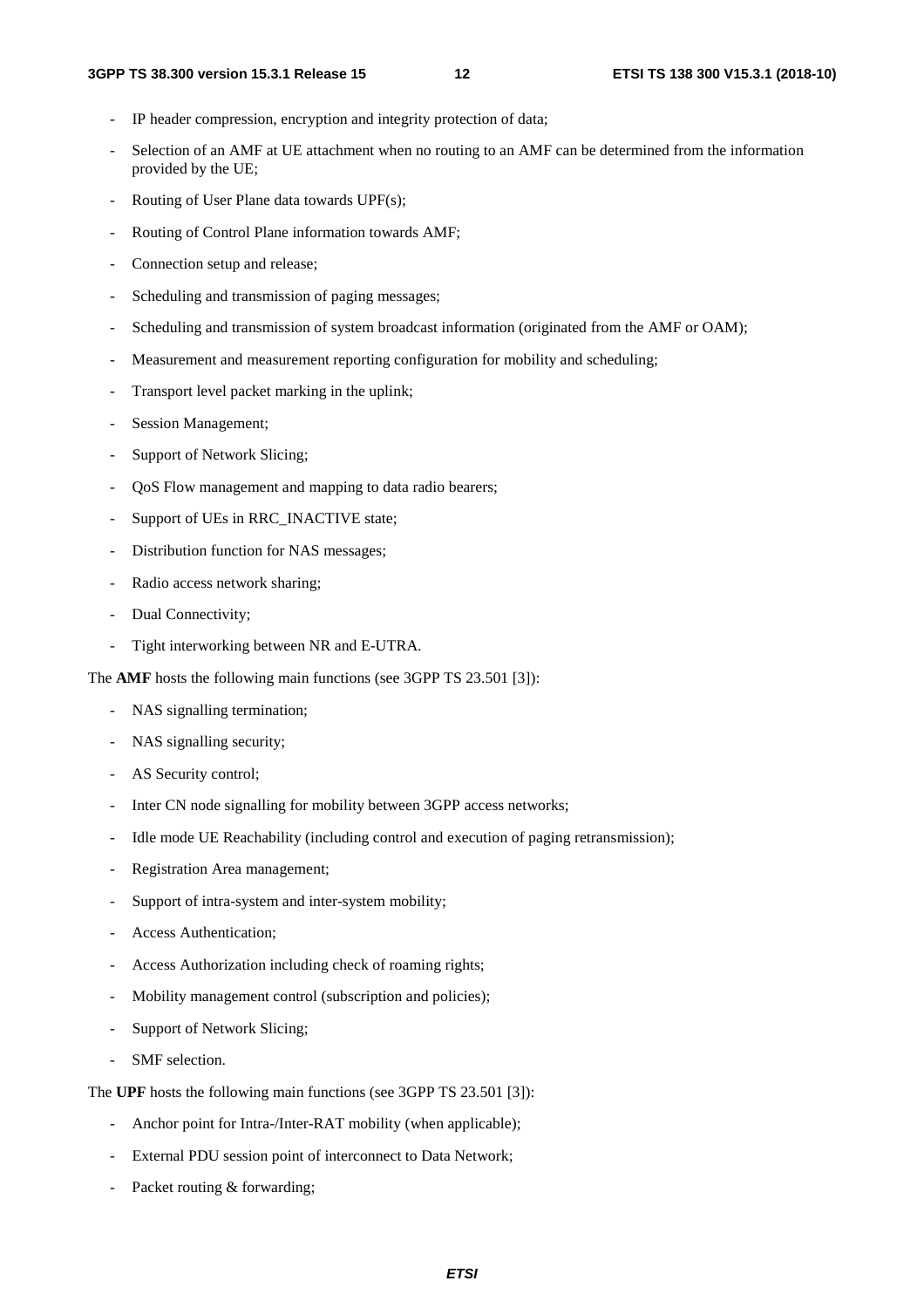- Packet inspection and User plane part of Policy rule enforcement:
- Traffic usage reporting;
- Uplink classifier to support routing traffic flows to a data network;
- Branching point to support multi-homed PDU session;
- QoS handling for user plane, e.g. packet filtering, gating, UL/DL rate enforcement;
- Uplink Traffic verification (SDF to QoS flow mapping);
- Downlink packet buffering and downlink data notification triggering.

The Session Management function (**SMF**) hosts the following main functions (see 3GPP TS 23.501 [3]):

- Session Management;
- UE IP address allocation and management;
- Selection and control of UP function;
- Configures traffic steering at UPF to route traffic to proper destination;
- Control part of policy enforcement and QoS;
- Downlink Data Notification.

This is summarized on the figure below where yellow boxes depict the logical nodes and white boxes depict the main functions.



**Figure 4.2-1: Functional Split between NG-RAN and 5GC** 

### 4.3 Network Interfaces

### 4.3.1 NG Interface

#### 4.3.1.1 NG User Plane

The NG user plane interface (NG-U) is defined between the NG-RAN node and the UPF. The user plane protocol stack of the NG interface is shown on Figure 4.3.1.1-1. The transport network layer is built on IP transport and GTP-U is used on top of UDP/IP to carry the user plane PDUs between the NG-RAN node and the UPF.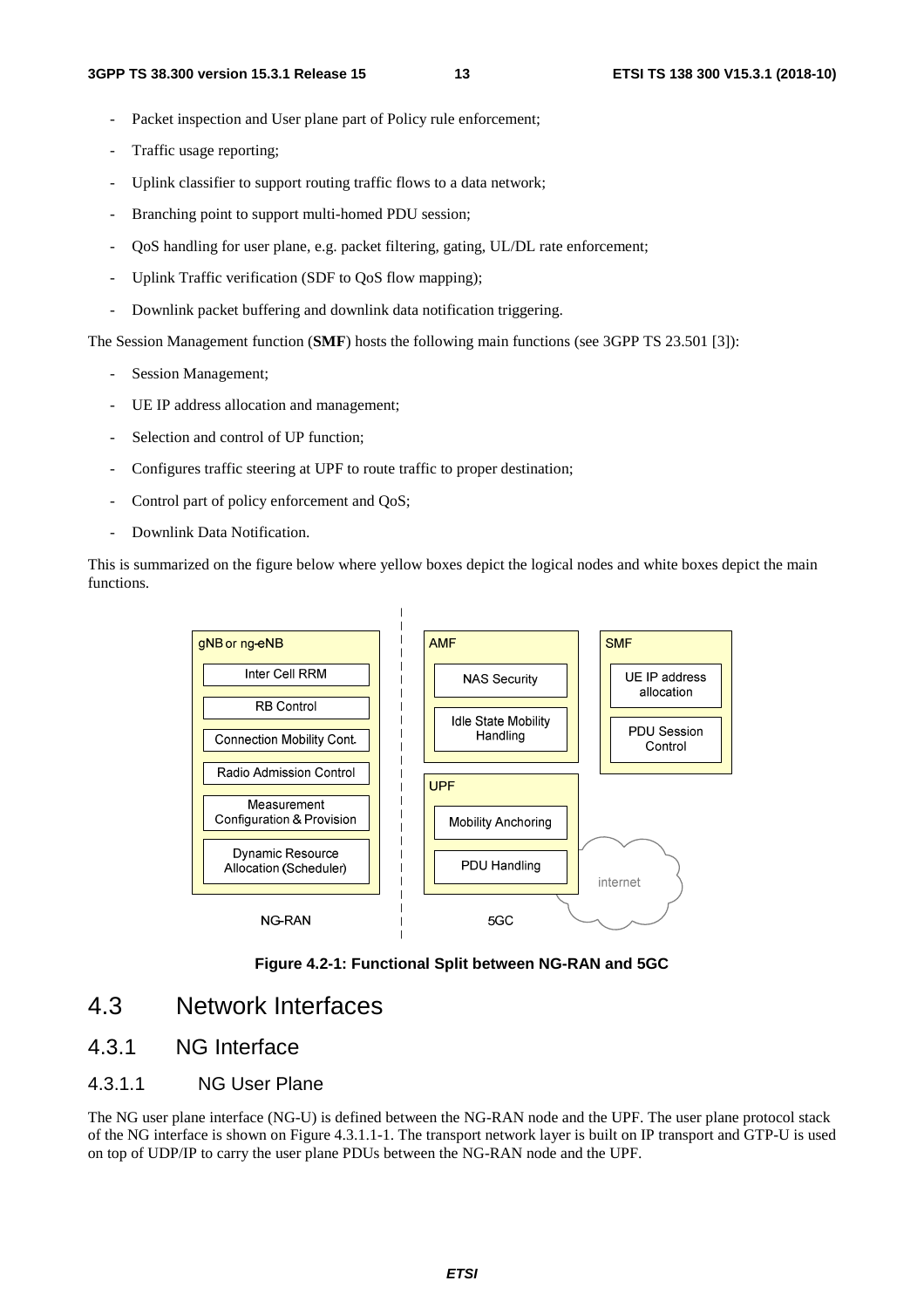

**Figure 4.3.1.1-1: NG-U Protocol Stack** 

NG-U provides non-guaranteed delivery of user plane PDUs between the NG-RAN node and the UPF.

Further details of NG-U can be found in 3GPP TS 38.410 [16].

#### 4.3.1.2 NG Control Plane

The NG control plane interface (NG-C) is defined between the NG-RAN node and the AMF. The control plane protocol stack of the NG interface is shown on Figure 4.3.1.2-1. The transport network layer is built on IP transport. For the reliable transport of signalling messages, SCTP is added on top of IP. The application layer signalling protocol is referred to as NGAP (NG Application Protocol). The SCTP layer provides guaranteed delivery of application layer messages. In the transport, IP layer point-to-point transmission is used to deliver the signalling PDUs.



**Figure 4.3.1.2-1: NG-C Protocol Stack** 

NG-C provides the following functions:

- NG interface management;
- UE context management;
- UE mobility management;
- Transport of NAS messages;
- Paging;
- PDU Session Management;
- Configuration Transfer;
- Warning Message Transmission.

Further details of NG-C can be found in 3GPP TS 38.410 [16].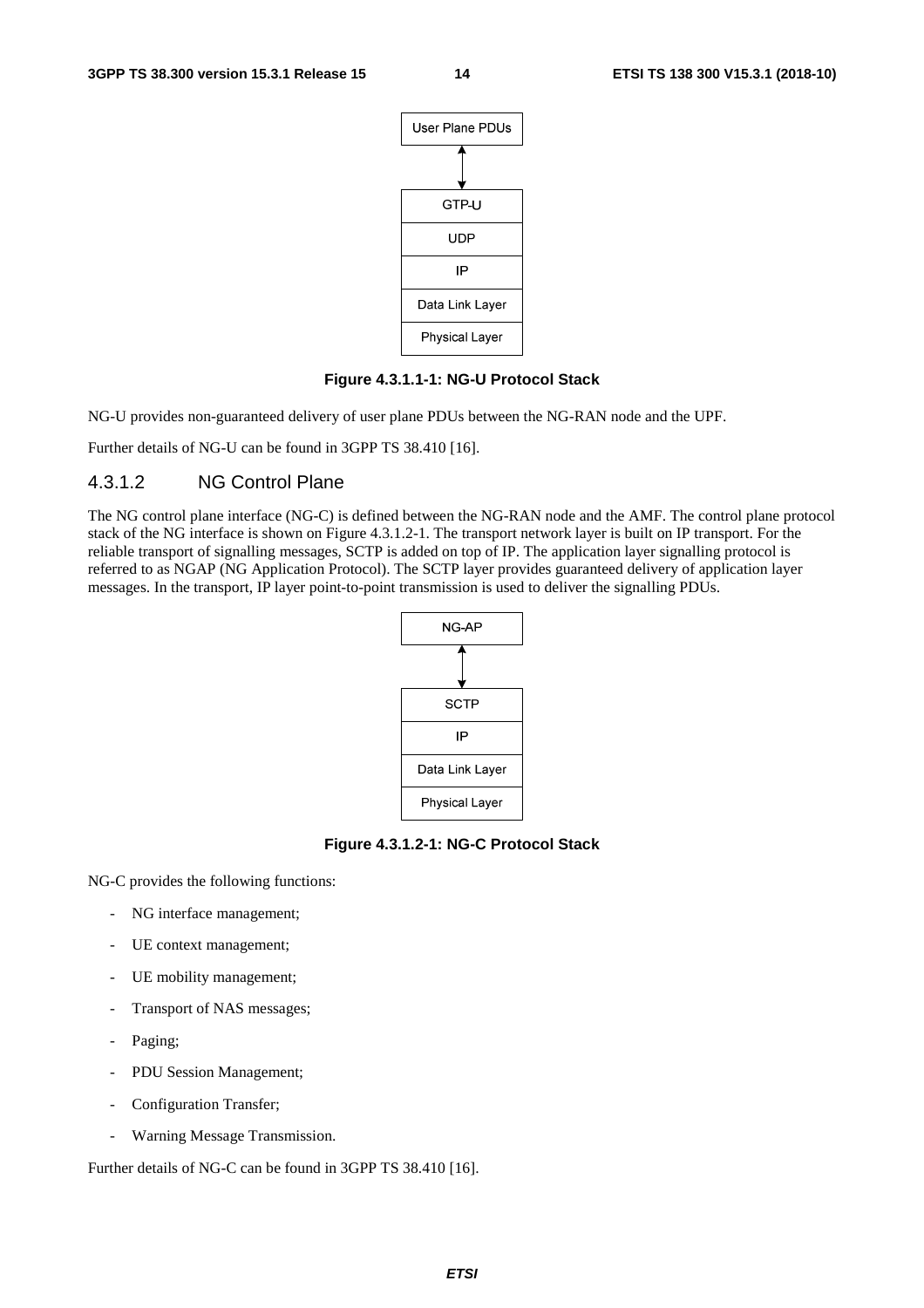#### 4.3.2 Xn Interface

#### 4.3.2.1 Xn User Plane

The Xn User plane (Xn-U) interface is defined between two NG-RAN nodes. The user plane protocol stack on the Xn interface is shown in Figure 4.3.2.1-1. The transport network layer is built on IP transport and GTP-U is used on top of UDP/IP to carry the user plane PDUs.



**Figure 4.3.2.1-1: Xn-U Protocol Stack** 

Xn-U provides non-guaranteed delivery of user plane PDUs and supports the following functions:

- Data forwarding;
- Flow control.

Further details of Xn-U can be found in 3GPP TS 38.420 [17].

#### 4.3.2.2 Xn Control Plane

The Xn control plane interface (Xn-C) is defined between two NG-RAN nodes. The control plane protocol stack of the Xn interface is shown on Figure 4.3.2.2-1. The transport network layer is built on SCTP on top of IP. The application layer signalling protocol is referred to as XnAP (Xn Application Protocol). The SCTP layer provides the guaranteed delivery of application layer messages. In the transport IP layer point-to-point transmission is used to deliver the signalling PDUs.



**Figure 4.3.2.2-1: Xn-C Protocol Stack** 

The Xn-C interface supports the following functions:

- Xn interface management;
- UE mobility management, including context transfer and RAN paging:
- Dual connectivity.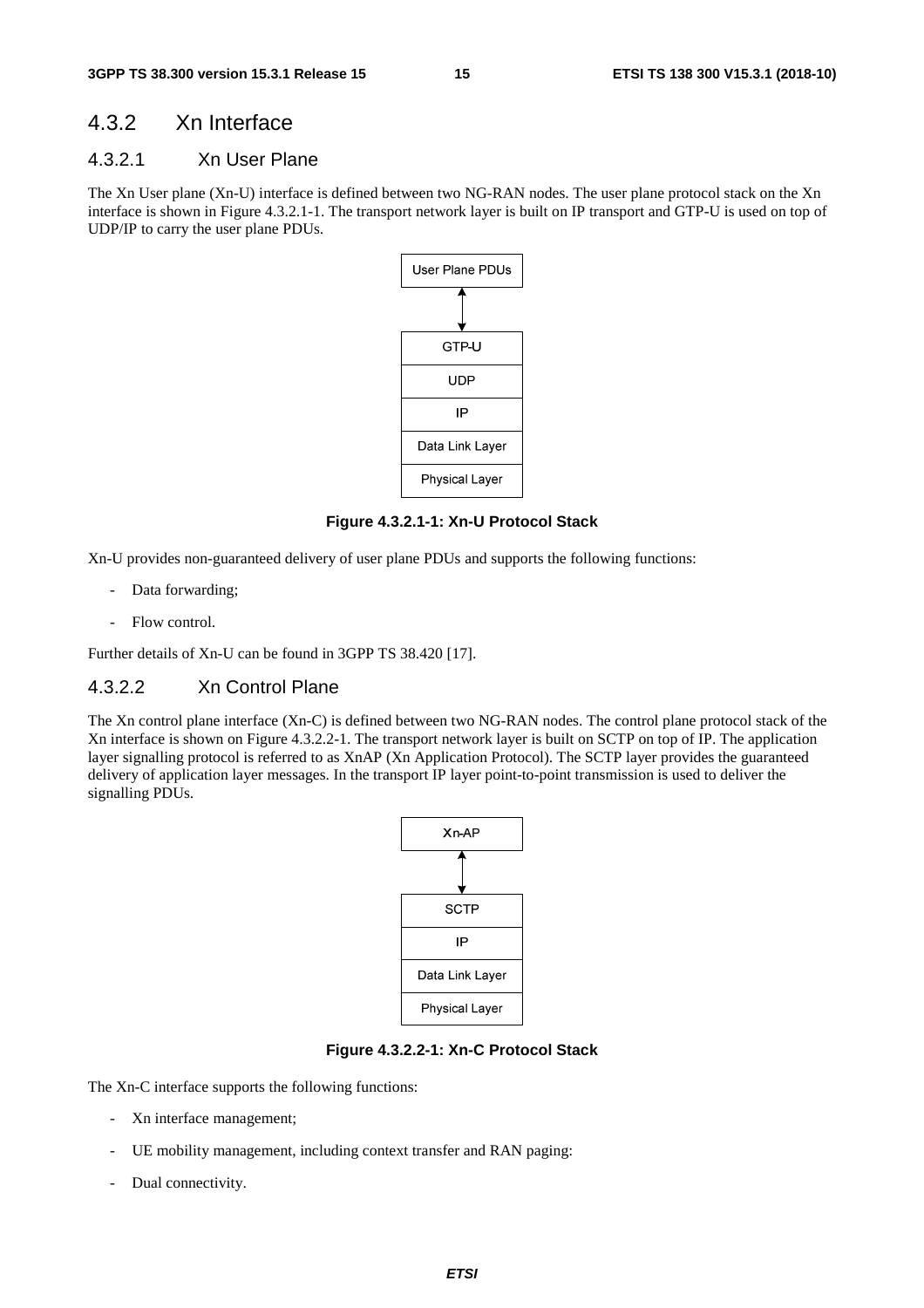Further details of Xn-C can be found in 3GPP TS 38.420 [17].

### 4.4 Radio Protocol Architecture

### 4.4.1 User Plane

The figure below shows the protocol stack for the user plane, where SDAP, PDCP, RLC and MAC sublayers (terminated in gNB on the network side) perform the functions listed in subclause 6.

| UE          | gNB         |
|-------------|-------------|
| <b>SDAP</b> | <b>SDAP</b> |
| <b>PDCP</b> | <b>PDCP</b> |
| <b>RLC</b>  | <b>RLC</b>  |
| <b>MAC</b>  | <b>MAC</b>  |
| PHY         | PHY         |

**Figure 4.4.1-1: User Plane Protocol Stack** 

### 4.4.2 Control Plane

The figure below shows the protocol stack for the control plane, where:

- PDCP, RLC and MAC sublayers (terminated in gNB on the network side) perform the functions listed in subclause 6;
- RRC (terminated in gNB on the network side) performs the functions listed in subclause 7;
- NAS control protocol (terminated in AMF on the network side) performs the functions listed in 3GPP TS 23.501 [3]), for instance: authentication, mobility management, security control…

| UE          | gNB         | AMF        |
|-------------|-------------|------------|
| <b>NAS</b>  |             | <b>NAS</b> |
| <b>RRC</b>  | <b>RRC</b>  |            |
| <b>PDCP</b> | <b>PDCP</b> |            |
| <b>RLC</b>  | <b>RLC</b>  |            |
| MAC         | <b>MAC</b>  |            |
| <b>PHY</b>  | PHY         |            |

**Figure 4.4.2-1: Control Plane Protocol Stack** 

### 4.5 Multi-RAT Dual Connectivity

NG-RAN supports Multi-RAT Dual Connectivity (MR-DC) operation whereby a UE in RRC\_CONNECTED is configured to utilise radio resources provided by two distinct schedulers, located in two different NG-RAN nodes connected via a non-ideal backhaul and providing either E-UTRA (i.e. if the node is an ng-eNB) or NR access (i.e. if the node is a gNB). Further details of MR-DC operation can be found in 3GPP TS 37.340 [21].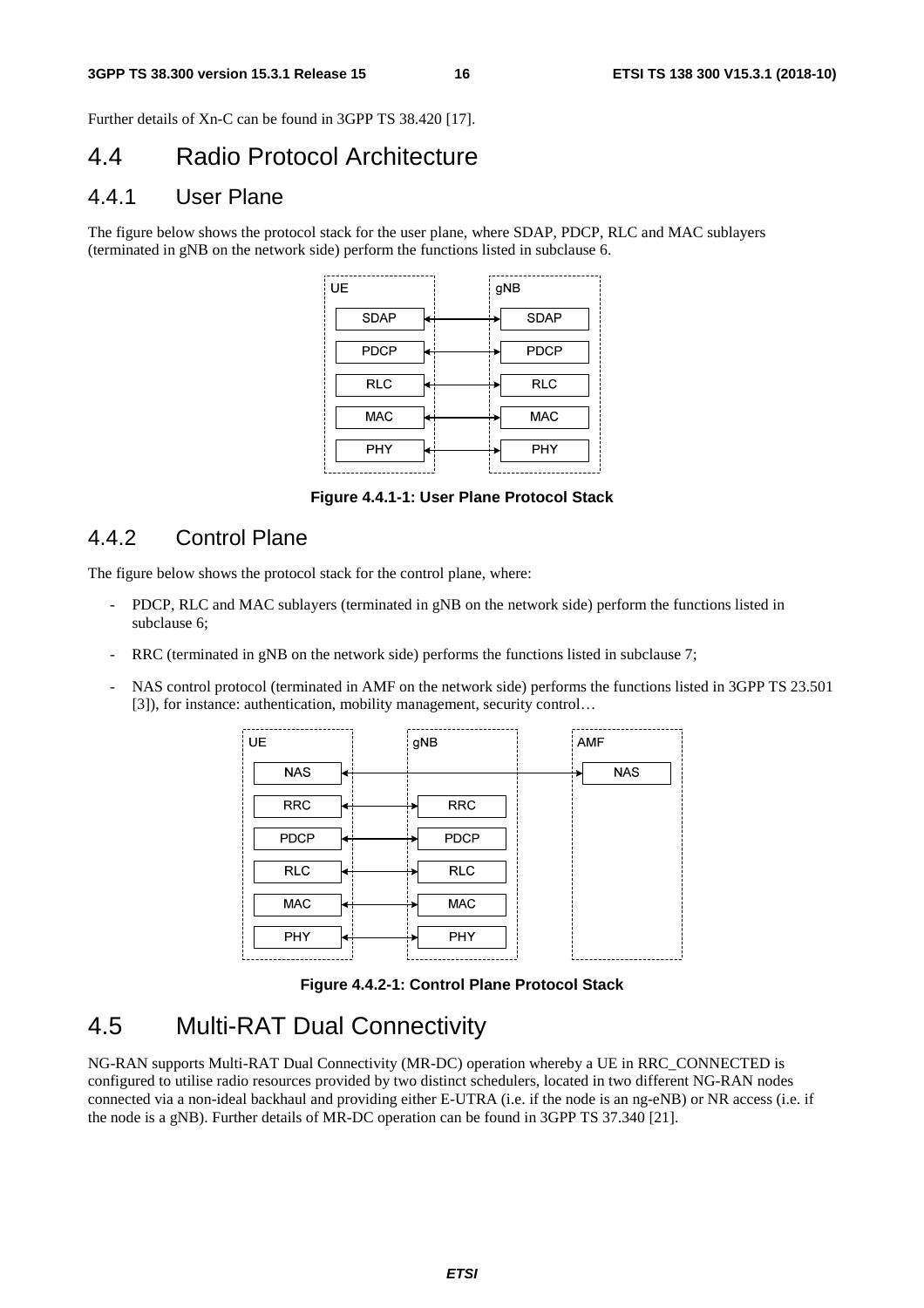# 5 Physical Layer

### 5.1 Waveform, numerology and frame structure

The downlink transmission waveform is conventional OFDM using a cyclic prefix. The uplink transmission waveform is conventional OFDM using a cyclic prefix with a transform precoding function performing DFT spreading that can be disabled or enabled.



\*Optionally present in UL, not present in DL

#### **Figure 5.1-1: Transmitter block diagram for CP-OFDM with optional DFT-spreading**

The numerology is based on exponentially scalable sub-carrier spacing  $\Delta f = 2^{\mu} \times 15$  kHz with  $\mu = \{0, 1, 3, 4\}$  for PSS, SSS and PBCH and  $\mu$ ={0,1,2,3} for other channels. Normal CP is supported for all sub-carrier spacings, Extended CP is supported for  $\mu$ =2. 12 consecutive sub-carriers form a Physical Resource Block (PRB). Up to 275 PRBs are supported on a carrier.

| $\mu$ | $\Delta f = 2^{\mu} \cdot 15 \text{ [kHz]}$ | Cyclic prefix    | Supported for data | Supported for synch |
|-------|---------------------------------------------|------------------|--------------------|---------------------|
|       |                                             | Normal           | Yes                | Yes                 |
|       | 30                                          | Normal           | Yes                | Yes                 |
|       | 60                                          | Normal, Extended | Yes                | No                  |
|       | 120                                         | Normal           | Yes                | Yes                 |
|       | 240                                         | Normal           | No                 | Yes                 |

**Table 5.1-1: Supported transmission numerologies.** 

The UE may be configured with one or more bandwidth parts on a given component carrier, of which only one can be active at a time, as described in subclauses 7.8 and 6.10 respectively. The active bandwidth part defines the UE's operating bandwidth within the cell's operating bandwidth. For initial access, and until the UE's configuration in a cell is received, initial bandwidth part detected from system information is used.

Downlink and uplink transmissions are organized into frames with 10 ms duration, consisting of ten 1 ms subframes. Each frame is divided into two equally-sized half-frames of five subframes each. The slot duration is 14 symbols with Normal CP and 12 symbols with Extended CP, and scales in time as a function of the used sub-carrier spacing so that there is always an integer number of slots in a subframe.

Timing Advance *TA* is used to adjust the uplink frame timing relative to the downlink frame timing.



**Figure 5.1-2: Uplink-downlink timing relation** 

Operation on both paired and unpaired spectrum is supported.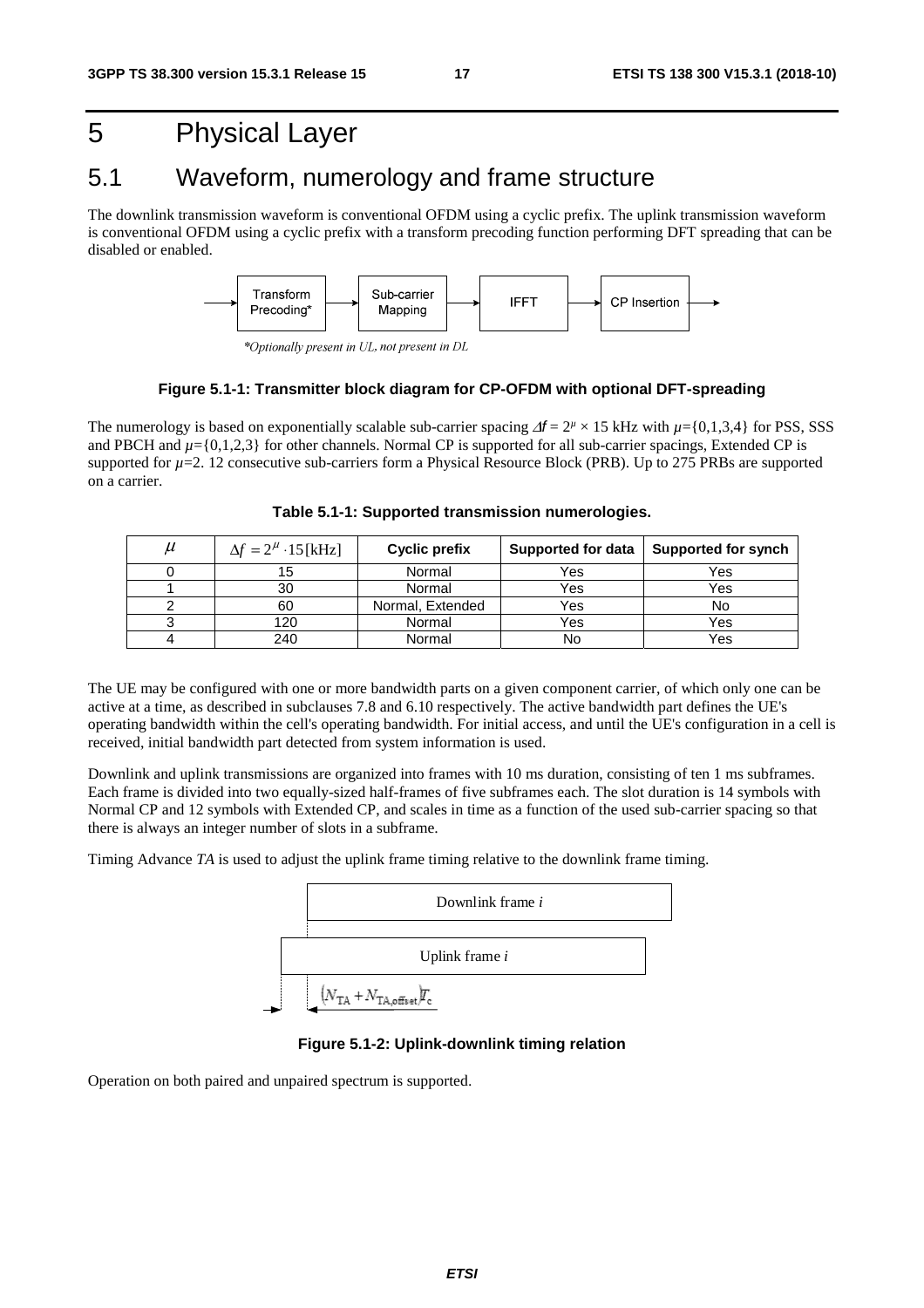### 5.2 Downlink

### 5.2.1 Downlink transmission scheme

A closed loop Demodulation Reference Signal (DMRS) based spatial multiplexing is supported for Physical Downlink Shared Channel (PDSCH). Up to 8 and 12 orthogonal DL DMRS ports are supported for type 1 and type 2 DMRS respectively. Up to 8 orthogonal DL DMRS ports per UE are supported for SU-MIMO and up to 4 orthogonal DL DMRS ports per UE are supported for MU-MIMO. The number of SU-MIMO code words is one for 1-4 layer transmissions and two for 5-8 layer transmissions.

The DMRS and corresponding PDSCH are transmitted using the same precoding matrix and the UE does not need to know the precoding matrix to demodulate the transmission. The transmitter may use different precoder matrix for different parts of the transmission bandwidth, resulting in frequency selective precoding. The UE may also assume that the same precoding matrix is used across a set of Physical Resource Blocks (PRBs) denoted Precoding Resource Block Group (PRG).

Transmission durations from 2 to 14 symbols in a slot is supported.

Aggregation of multiple slots with Transport Block (TB) repetition is supported.

### 5.2.2 Physical-layer processing for physical downlink shared channel

The downlink physical-layer processing of transport channels consists of the following steps:

- Transport block CRC attachment:
- Code block segmentation and code block CRC attachment;
- Channel coding: LDPC coding;
- Physical-layer hybrid-ARQ processing;
- Rate matching;
- Scrambling;
- Modulation: OPSK, 16OAM, 64OAM and 256OAM;
- Layer mapping;
- Mapping to assigned resources and antenna ports.

The UE may assume that at least one symbol with demodulation reference signal is present on each layer in which PDSCH is transmitted to a UE, and up to 3 additional DMRS can be configured by higher layers.

Phase Tracking RS may be transmitted on additional symbols to aid receiver phase tracking.

The DL-SCH physical layer model is described in 3GPP TS 38.202 [20].

### 5.2.3 Physical downlink control channels

The Physical Downlink Control Channel (PDCCH) can be used to schedule DL transmissions on PDSCH and UL transmissions on PUSCH, where the Downlink Control Information (DCI) on PDCCH includes:

- Downlink assignments containing at least modulation and coding format, resource allocation, and hybrid-ARQ information related to DL-SCH;
- Uplink scheduling grants containing at least modulation and coding format, resource allocation, and hybrid-ARQ information related to UL-SCH.

In addition to scheduling, PDCCH can be used to for

- Activation and deactivation of configured PUSCH transmission with configured grant;
- Activation and deactivation of PDSCH semi-persistent transmission;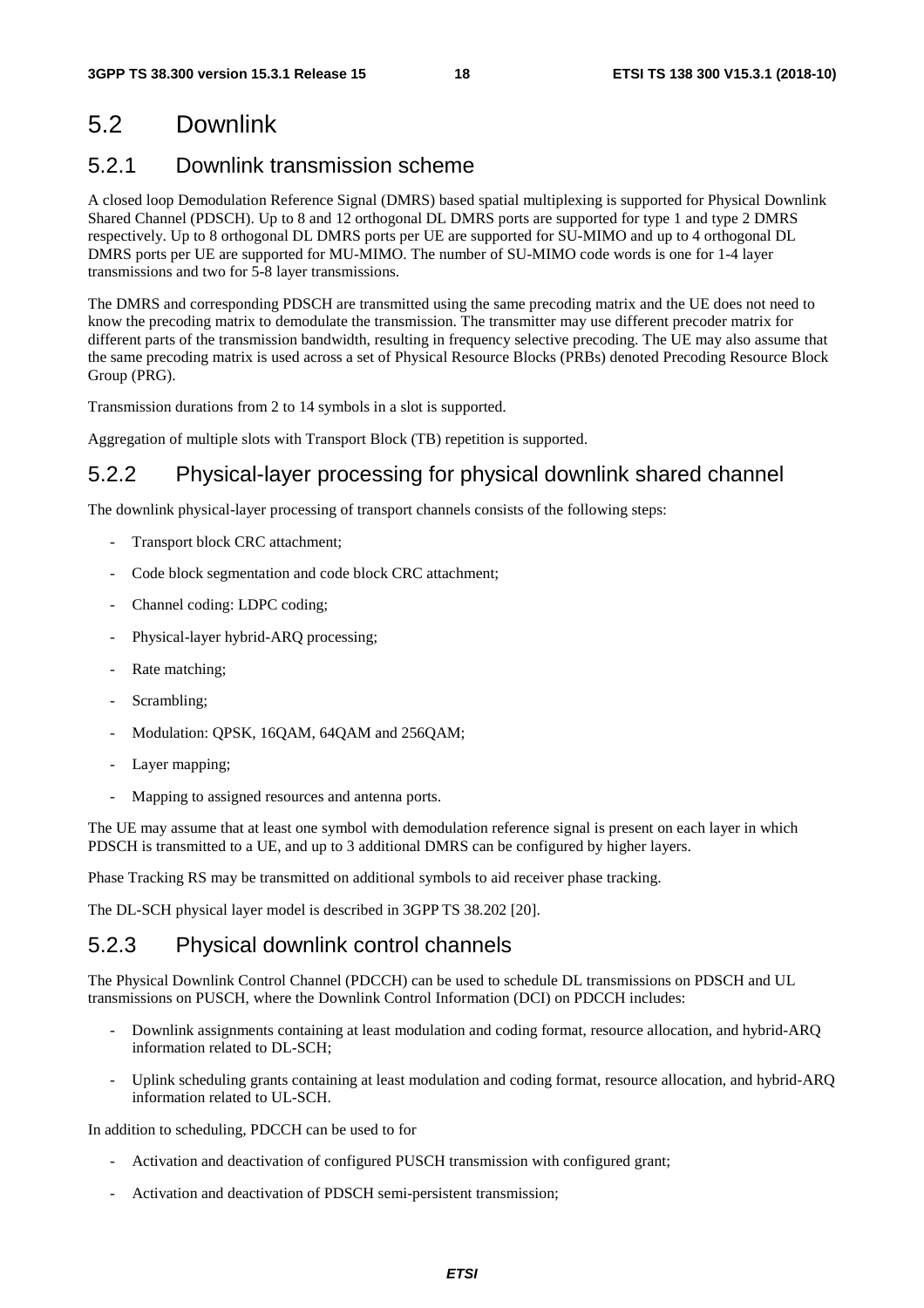- Notifying one or more UEs of the slot format;
- Notifying one or more UEs of the PRB(s) and OFDM symbol(s) where the UE may assume no transmission is intended for the UE;
- Transmission of TPC commands for PUCCH and PUSCH;
- Transmission of one or more TPC commands for SRS transmissions by one or more UEs;
- Switching a UE's active bandwidth part;
- Initiating a random access procedure.

A UE monitors a set of PDCCH candidates in the configured monitoring occasions in one or more configured COntrol REsource SETs (CORESETs) according to the corresponding search space configurations.

A CORESET consists of a set of PRBs with a time duration of 1 to 3 OFDM symbols. The resource units Resource Element Groups (REGs) and Control Channel Elements (CCEs) are defined within a CORESET with each CCE consisting a set of REGs. Control channels are formed by aggregation of CCE. Different code rates for the control channels are realized by aggregating different number of CCE. Interleaved and non-interleaved CCE-to-REG mapping are supported in a CORESET.

Polar coding is used for PDCCH.

Each resource element group carrying PDCCH carries its own DMRS.

QPSK modulation is used for PDCCH.

#### 5.2.4 Synchronization signal and PBCH

The Synchronization Signal and PBCH block (SSB) consists of primary and secondary synchronization signals (PSS, SSS), each occupying 1 symbol and 127 subcarriers, and PBCH spanning across 3 OFDM symbols and 240 subcarriers, but on one symbol leaving an unused part in the middle for SSS as show in figure 5.2.4-1. The periodicity of the SSB can be configured by the network and the time locations where SSB can be sent are determined by sub-carrier spacing.

Within the frequency span of a carrier, multiple SSBs can be transmitted. The PCIs of those SSBs do not have to be unique, i.e. different SSBs can have different PCIs. However, when an SSB is associated with an RMSI, the SSB corresponds to an individual cell, which has a unique NCGI (see subclause 8.2). Such an SSB is referred to as a Cell-Defining SSB (CD-SSB). A PCell is always associated to a CD-SSB located on the synchronization raster.



**Figure 5.2.4-1: Time-frequency structure of SSB**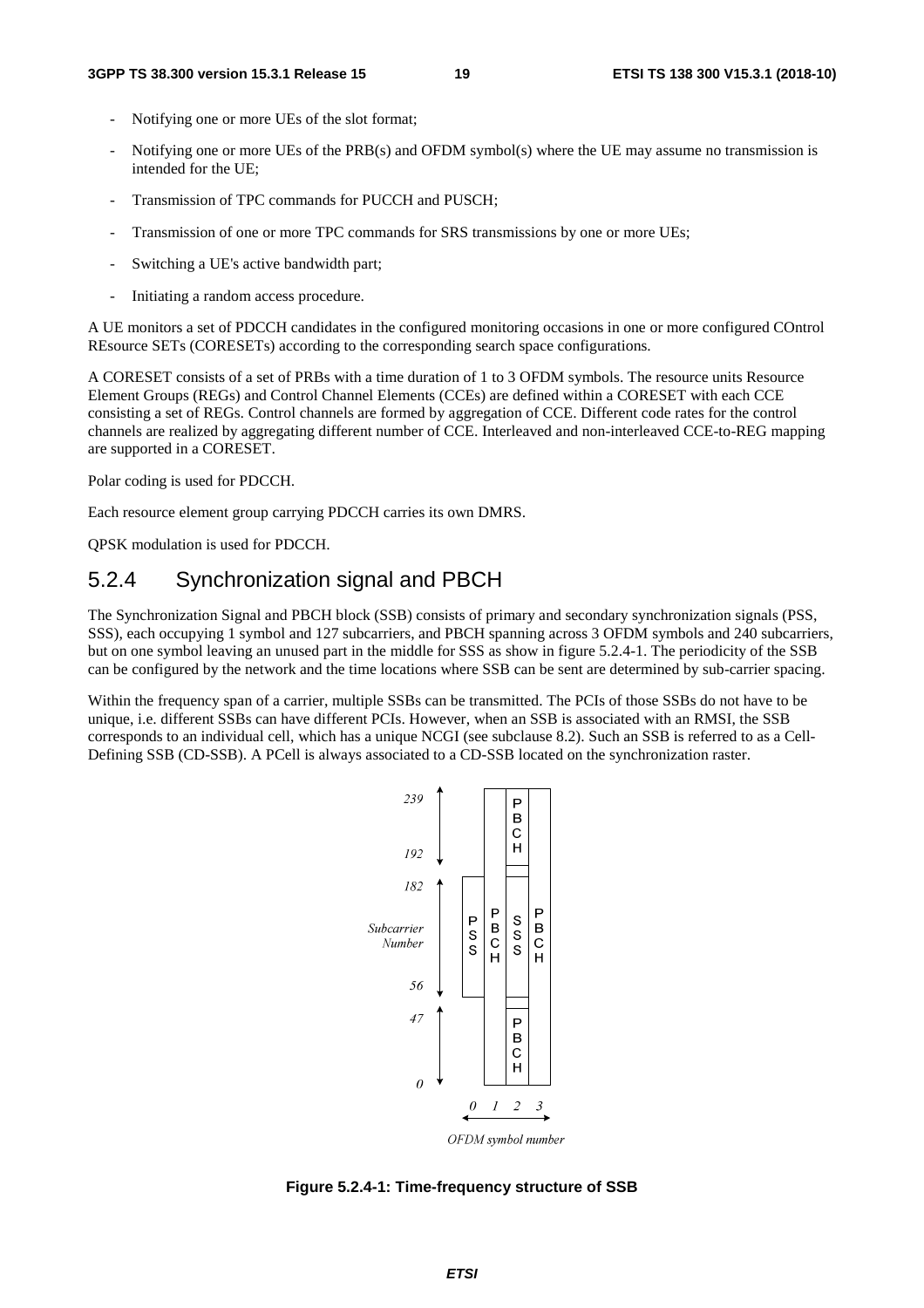Polar coding is used for PBCH.

The UE may assume a band-specific sub-carrier spacing for the SSB unless a network has configured the UE to assume a different sub-carrier spacing.

PBCH symbols carry its own frequency-multiplexed DMRS.

QPSK modulation is used for PBCH.

The PBCH physical layer model is described in 3GPP TS 38.202 [20].

### 5.2.5 Physical layer procedures

#### 5.2.5.1 Link adaptation

Link adaptation (AMC: adaptive modulation and coding) with various modulation schemes and channel coding rates is applied to the PDSCH. The same coding and modulation is applied to all groups of resource blocks belonging to the same L2 PDU scheduled to one user within one TTI and within a MIMO codeword.

For channel state estimation purposes, the UE may be configured to measure CSI-RS and estimate the downlink channel state based on the CSI-RS measurements. The UE feeds the estimated channel state back to the gNB to be used in link adaptation.

#### 5.2.5.2 Power Control

Downlink power control can be used.

#### 5.2.5.3 Cell search

Cell search is the procedure by which a UE acquires time and frequency synchronization with a cell and detects the Cell ID of that cell. NR cell search is based on the primary and secondary synchronization signals, and PBCH DMRS, located on the synchronization raster.

#### 5.2.5.4 HARQ

Asynchronous Incremental Redundancy Hybrid ARQ is supported. The gNB provides the UE with the HARQ-ACK feedback timing either dynamically in the DCI or semi-statically in an RRC configuration.

The UE may be configured to receive code block group based transmissions where retransmissions may be scheduled to carry a sub-set of all the code blocks of a TB.

#### 5.2.5.5 Reception of SIB1

MIB on PBCH provides the UE with parameters for monitoring of PDCCH for scheduling PDSCH that carries the SIB1. PBCH may also indicate that there is no associated SIB1, in which case the UE may be pointed to another frequency from where to search for an SSB that is associated with a SIB1 as well as a frequency range where the UE may assume no SSB associated with SIB1 is present. The indicated frequency range is confined within a contiguous spectrum allocation of the same operator in which SSB is detected.

### 5.3 Uplink

### 5.3.1 Uplink transmission scheme

Two transmission schemes are supported for PUSCH: codebook based transmission and non-codebook based transmission.

For codebook based transmission, the gNB provides the UE with a transmit precoding matrix indication in the DCI. The UE uses the indication to select the PUSCH transmit precoder from the codebook. For non-codebook based transmission, the UE determines its PUSCH precoder based on wideband SRI field from the DCI.

A closed loop DMRS based spatial multiplexing is supported for PUSCH. For a given UE, up to 4 layer transmissions are supported. The number of code words is one. When transform precoding is used, only a single MIMO layer transmission is supported.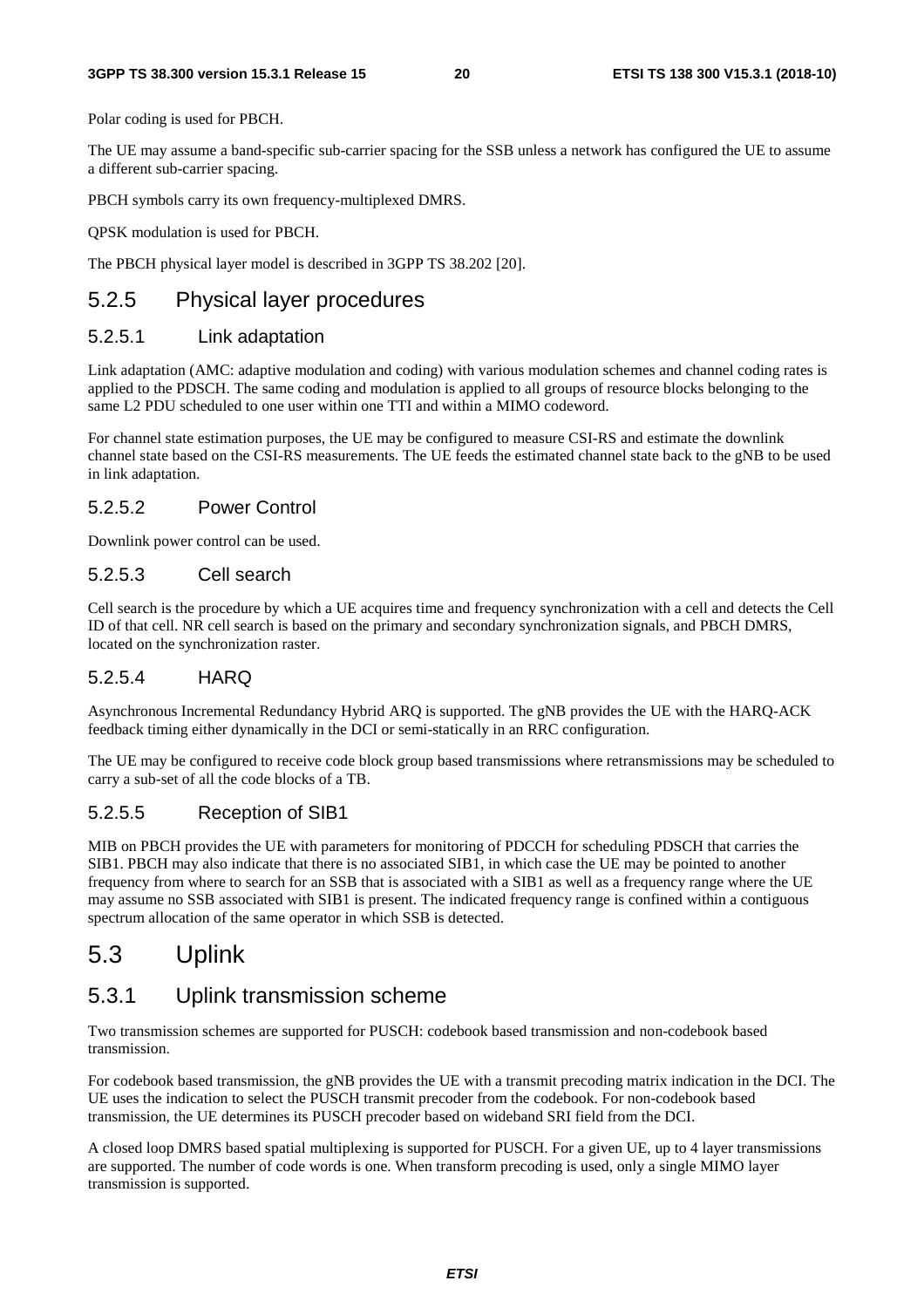Transmission durations from 1 to 14 symbols in a slot is supported.

Aggregation of multiple slots with TB repetition is supported.

Two types of frequency hopping are supported, intra-slot frequency hopping, and in case of slot aggregation, inter-slot frequency hopping.

PUSCH may be scheduled with DCI on PDCCH, or a semi-static configured grant may be provided over RRC, where two types of operation are supported:

- The first PUSCH is triggered with a DCI, with subsequent PUSCH transmissions following the RRC configuration and scheduling received on the DCI, or
- The PUSCH is triggered by data arrival to the UE's transmit buffer and the PUSCH transmissions follow the RRC configuration.

#### 5.3.2 Physical-layer processing for physical uplink shared channel

The uplink physical-layer processing of transport channels consists of the following steps:

- Transport Block CRC attachment;
- Code block segmentation and Code Block CRC attachment;
- Channel coding: LDPC coding;
- Physical-layer hybrid-ARQ processing;
- Rate matching;
- Scrambling;
- Modulation:  $\pi/2$  BPSK (with transform precoding only), QPSK, 16QAM, 64QAM and 256QAM;
- Layer mapping, transform precoding (enabled/disabled by configuration), and pre-coding;
- Mapping to assigned resources and antenna ports.

The UE transmits at least one symbol with demodulation reference signal on each layer on each frequency hop in which the PUSCH is transmitted, and up to 3 additional DMRS can be configured by higher layers.

Phase Tracking RS may be transmitted on additional symbols to aid receiver phase tracking.

The UL-SCH physical layer model is described in 3GPP TS 38.202 [20].

#### 5.3.3 Physical uplink control channel

Physical uplink control channel (PUCCH) carries the Uplink Control Information (UCI) from the UE to the gNB. Five formats of PUCCH exist, depending on the duration of PUCCH and the UCI payload size.

- Format #0: Short PUCCH of 1 or 2 symbols with small UCI payloads of up to two bits with UE multiplexing capacity of up to 6 UEs with 1-bit payload in the same PRB;
- Format #1: Long PUCCH of 4-14 symbols with small UCI payloads of up to two bits with UE multiplexing capacity of up to 84 UEs without frequency hopping and 36 UEs with frequency hopping in the same PRB;
- Format #2: Short PUCCH of 1 or 2 symbols with large UCI payloads of more than two bits with no UE multiplexing capability in the same PRBs;
- Format #3: Long PUCCH of 4-14 symbols with large UCI payloads with no UE multiplexing capability in the same PRBs;
- Format #4: Long PUCCH of 4-14 symbols with moderate UCI payloads with multiplexing capacity of up to 4 UEs in the same PRBs.

The short PUCCH format of up to two UCI bits is based on sequence selection, while the short PUCCH format of more than two UCI bits frequency multiplexes UCI and DMRS. The long PUCCH formats time-multiplex the UCI and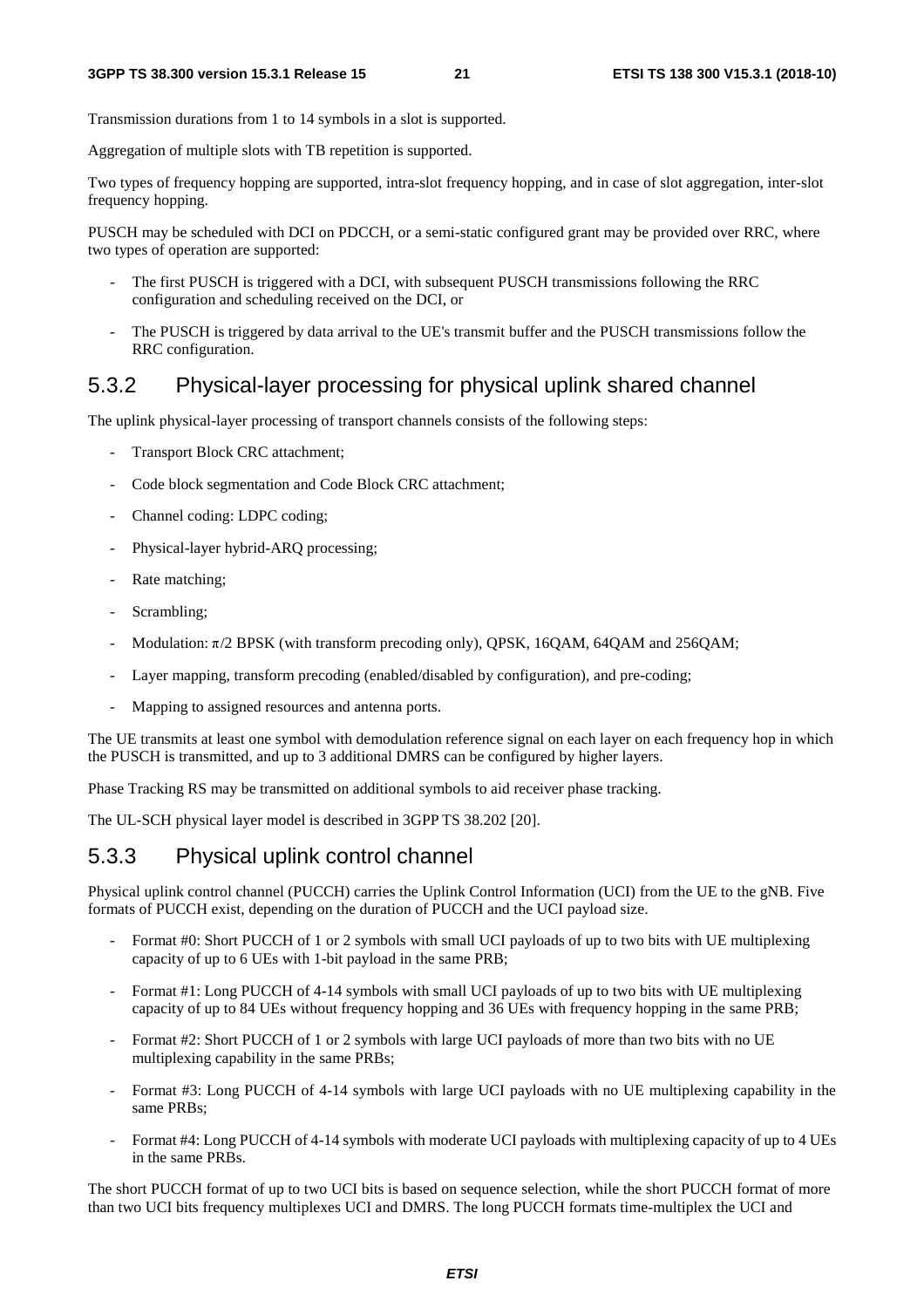DMRS. Frequency hopping is supported for long PUCCH formats and for short PUCCH formats of duration of 2 symbols. Long PUCCH formats can be repeated over multiple slots.

UCI multiplexing in PUSCH is supported when UCI and PUSCH transmissions coincide in time, either due to transmission of a UL-SCH transport block or due to triggering of A-CSI transmission without UL-SCH transport block:

- UCI carrying HARQ-ACK feedback with 1 or 2 bits is multiplexed by puncturing PUSCH;
- In all other cases UCI is multiplexed by rate matching PUSCH.

UCI consists of the following information:

- CSI;
- ACK/NAK;
- Scheduling request.

QPSK and  $π/2$  BPSK modulation can be used for long PUCCH with more than 2 bits of information, QPSK is used for short PUCCH with more than 2 bits of information and BPSK and QPSK modulation can be used for long PUCCH with up to 2 information bits.

Transform precoding is applied to long PUCCH.

Channel coding used for uplink control information is described in table 5.3.3-1.

**Table 5.3.3-1: Channel coding for uplink control information** 

| <b>Uplink Control Information size</b><br>including CRC, if present | <b>Channel code</b> |
|---------------------------------------------------------------------|---------------------|
|                                                                     | Repetition code     |
|                                                                     | Simplex code        |
| $3 - 11$                                                            | Reed Muller code    |
| >11                                                                 | Polar code          |

#### 5.3.4 Random access

Random access preamble sequences, of two different lengths are supported. Long sequence length 839 is applied with subcarrier spacings of 1.25 and 5 kHz and short sequence length 139 is applied with sub-carrier spacings 15, 30, 60 and 120 kHz. Long sequences support unrestricted sets and restricted sets of Type A and Type B, while short sequences support unrestricted sets only.

Multiple PRACH preamble formats are defined with one or more PRACH OFDM symbols, and different cyclic prefix and guard time. The PRACH preamble configuration to use is provided to the UE in the system information.

The UE calculates the PRACH transmit power for the retransmission of the preamble based on the most recent estimate pathloss and power ramping counter. If the UE conducts beam switching, the counter of power ramping remains unchanged.

The system information provides information for the UE to determine the association between the SSB and the RACH resources. The RSRP threshold for SSB selection for RACH resource association is configurable by network.

#### 5.3.5 Physical layer procedures

#### 5.3.5.1 Link adaptation

Four types of link adaptation are supported as follows:

- Adaptive transmission bandwidth;
- Adaptive transmission duration;
- Transmission power control:
- Adaptive modulation and channel coding rate.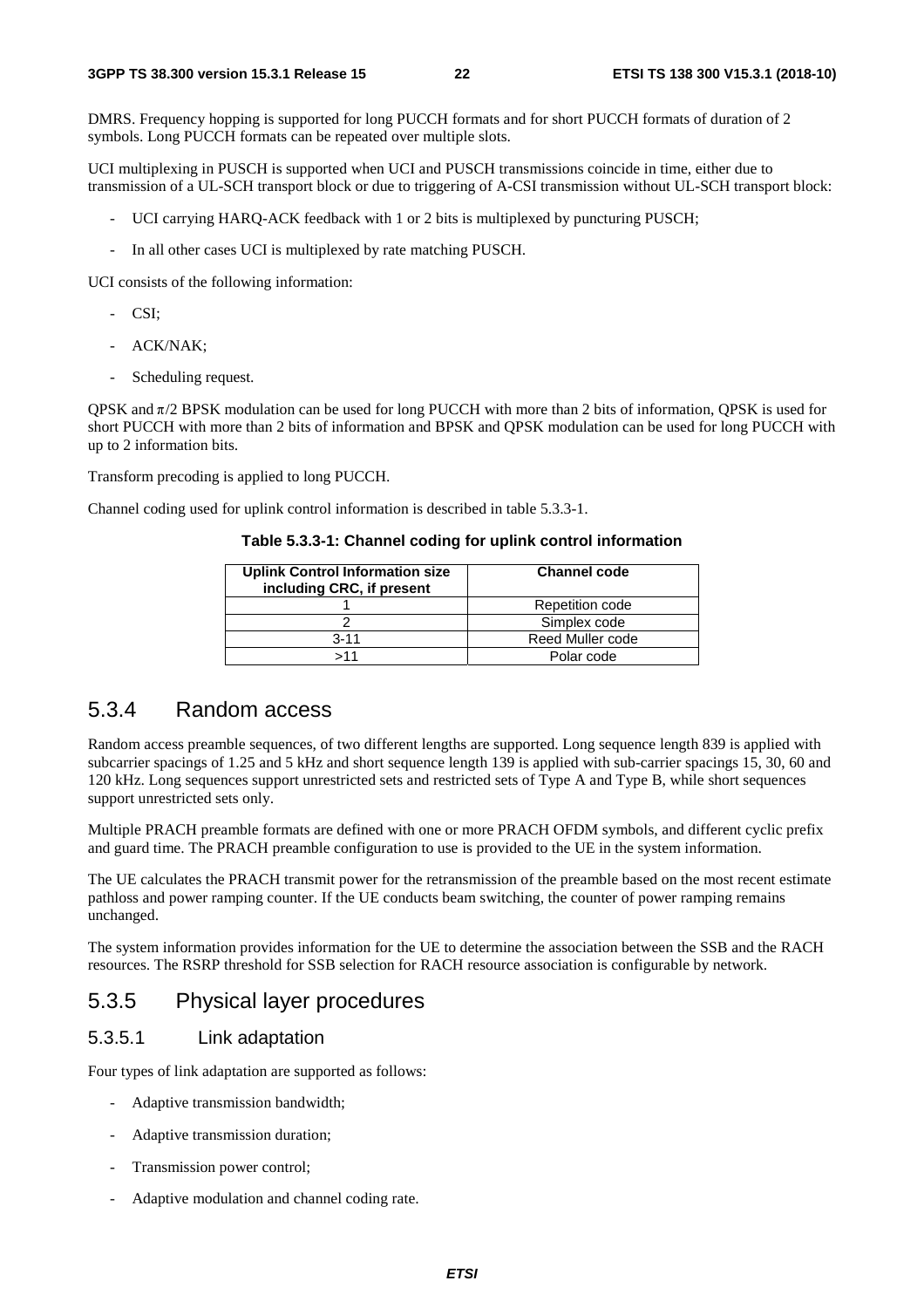For channel state estimation purposes, the UE may be configured to transmit SRS that the gNB may use to estimate the uplink channel state and use the estimate in link adaptation.

#### 5.3.5.2 Uplink Power control

The gNB determines the desired uplink transmit power and provides uplink transmit power control commands to the UE. The UE uses the provided uplink transmit power control commands to adjust its transmit power.

#### 5.3.5.3 Uplink timing control

The gNB determines the desired Timing Advance setting and provides that to the UE. The UE uses the provided TA to determine its uplink transmit timing relative to the UE's observed downlink receive timing.

#### 5.3.5.4 HARQ

Asynchronous Incremental Redundancy Hybrid ARQ is supported. The gNB schedules each uplink transmission and retransmission using the uplink grant on DCI.

The UE may be configured to transmit code block group based transmissions where retransmissions may be scheduled to carry a sub-set of all the code blocks of a transport block.

### 5.4 Carrier aggregation

### 5.4.1 Carrier aggregation

In Carrier Aggregation (CA), two or more Component Carriers (CCs) are aggregated. A UE may simultaneously receive or transmit on one or multiple CCs depending on its capabilities. CA is supported for both contiguous and noncontiguous CCs. When CA is deployed frame timing and SFN are aligned across cells that can be aggregated. The maximum number of configured CCs for a UE is 16 for DL and 16 for UL.

### 5.4.2 Supplementary Uplink

In conjunction with a UL/DL carrier pair (FDD band) or a bidirectional carrier (TDD band), a UE may be configured with additional, Supplementary Uplink (SUL). SUL differs from the aggregated uplink in that the UE may be scheduled to transmit either on the supplementary uplink or on the uplink of the carrier being supplemented, but not on both at the same time.

### 5.5 Transport Channels

The physical layer offers information transfer services to MAC and higher layers. The physical layer transport services are described by *how* and with what characteristics data are transferred over the radio interface. An adequate term for this is "Transport Channel". This should be clearly separated from the classification of *what* is transported, which relates to the concept of logical channels at MAC sublayer.

Downlink transport channel types are:

- 1. **Broadcast Channel (BCH)** characterised by:
	- fixed, pre-defined transport format;
	- requirement to be broadcast in the entire coverage area of the cell, either as a single message or by beamforming different BCH instances.
- 2. **Downlink Shared Channel (DL-SCH)** characterised by:
	- support for HARQ;
	- support for dynamic link adaptation by varying the modulation, coding and transmit power;
	- possibility to be broadcast in the entire cell;
	- possibility to use beamforming:
	- support for both dynamic and semi-static resource allocation;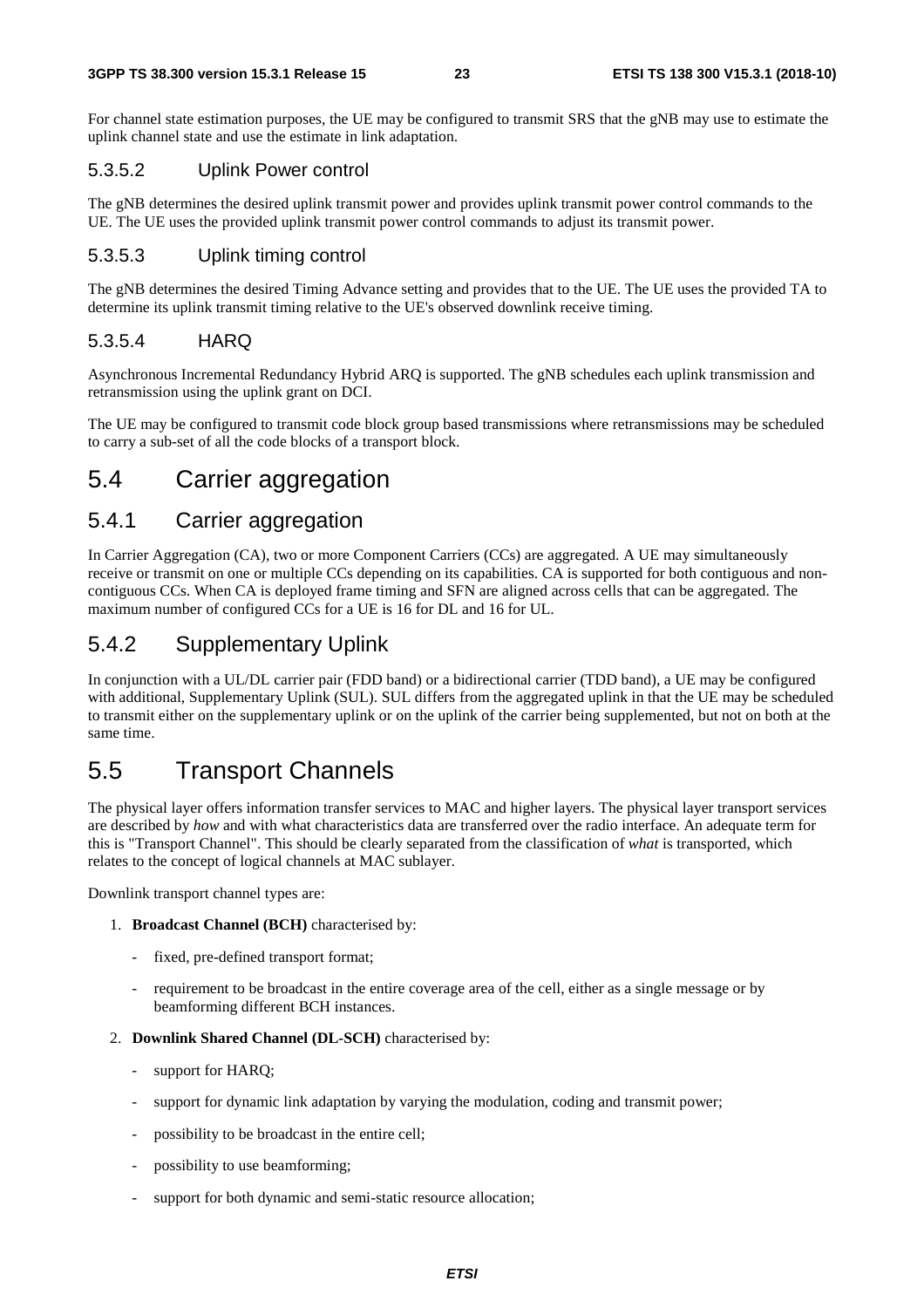- support for UE discontinuous reception (DRX) to enable UE power saving:
- 3. **Paging Channel (PCH)** characterised by:
	- support for UE discontinuous reception (DRX) to enable UE power saving (DRX cycle is indicated by the network to the UE);
	- requirement to be broadcast in the entire coverage area of the cell, either as a single message or by beamforming different BCH instances;
	- mapped to physical resources which can be used dynamically also for traffic/other control channels.

Uplink transport channel types are:

- 1. **Uplink Shared Channel (UL-SCH)** characterised by:
	- possibility to use beamforming;
	- support for dynamic link adaptation by varying the transmit power and potentially modulation and coding;
	- support for HARO;
	- support for both dynamic and semi-static resource allocation.
- 2. **Random Access Channel(s) (RACH)** characterised by:
	- limited control information:
	- collision risk.

Association of transport channels to physical channels is described in 3GPP TS 38.202 [20].

# 6 Layer 2

### 6.1 Overview

The layer 2 of NR is split into the following sublayers: Medium Access Control (MAC), Radio Link Control (RLC), Packet Data Convergence Protocol (PDCP) and Service Data Adaptation Protocol (SDAP). The two figures below depict the Layer 2 architecture for downlink and uplink, where:

- The physical layer offers to the MAC sublayer transport channels;
- The MAC sublayer offers to the RLC sublayer logical channels;
- The RLC sublayer offers to the PDCP sublayer RLC channels;
- The PDCP sublayer offers to the SDAP sublayer radio bearers;
- The SDAP sublayer offers to 5GC OoS flows;
- *Comp.* refers to header compression and *segm.* to segmentation;
- Control channels (BCCH, PCCH are not depicted for clarity).
- NOTE: The gNB may not be able to guarantee that a L2 buffer overflow will never occur. If such overflow occurs, the UE may discard packets in the L2 buffer.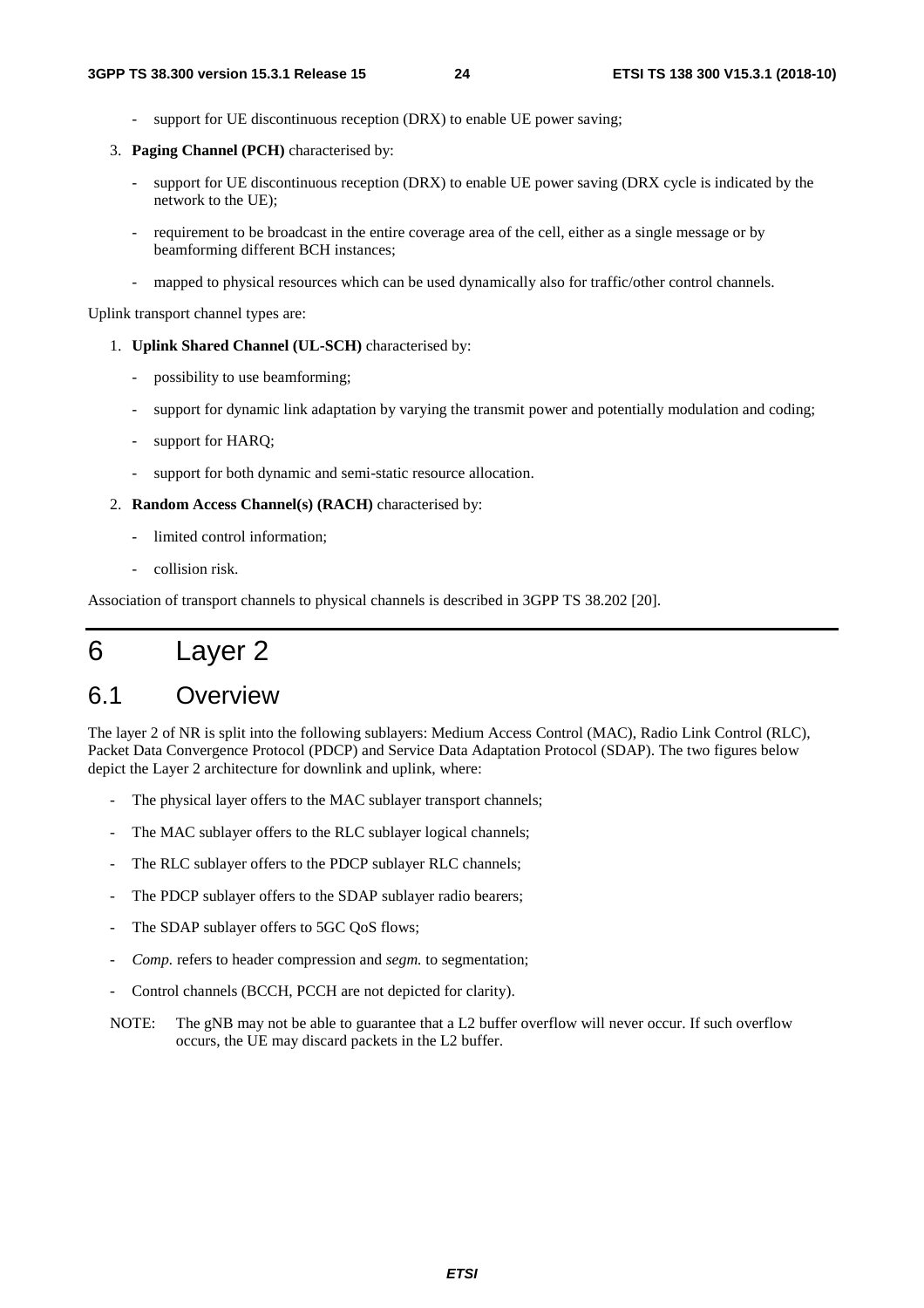

**Figure 6.1-1: Downlink Layer 2 Structure** 



**Figure 6.1-2: Uplink Layer 2 Structure**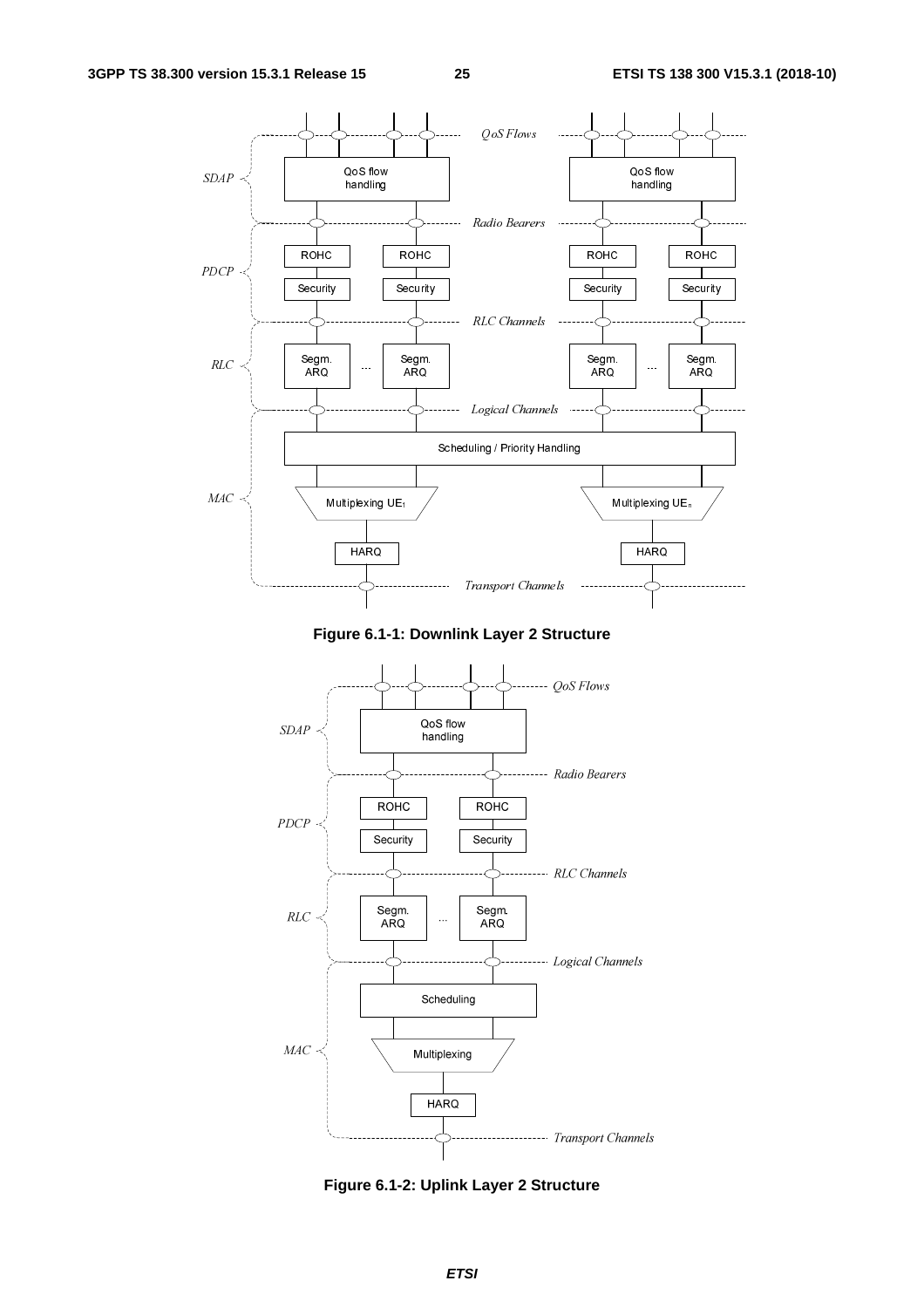Radio bearers are categorized into two groups: data radio bearers (DRB) for user plane data and signalling radio bearers (SRB) for control plane data.

### 6.2 MAC Sublayer

#### 6.2.1 Services and Functions

The main services and functions of the MAC sublayer include:

- Mapping between logical channels and transport channels;
- Multiplexing/demultiplexing of MAC SDUs belonging to one or different logical channels into/from transport blocks (TB) delivered to/from the physical layer on transport channels;
- Scheduling information reporting;
- Error correction through HARQ (one HARQ entity per cell in case of CA);
- Priority handling between UEs by means of dynamic scheduling;
- Priority handling between logical channels of one UE by means of logical channel prioritisation;
- Padding.

A single MAC entity can support multiple numerologies, transmission timings and cells. Mapping restrictions in logical channel prioritisation control which numerology(ies), cell(s), and transmission timing(s) a logical channel can use (see subclause 16.1.2).

### 6.2.2 Logical Channels

Different kinds of data transfer services as offered by MAC. Each logical channel type is defined by what type of information is transferred. Logical channels are classified into two groups: Control Channels and Traffic Channels. Control channels are used for the transfer of control plane information only:

- Broadcast Control Channel (BCCH): a downlink channel for broadcasting system control information.
- Paging Control Channel (PCCH): a downlink channel that transfers paging information, system information change notifications and indications of ongoing PWS broadcasts.
- Common Control Channel (CCCH): channel for transmitting control information between UEs and network. This channel is used for UEs having no RRC connection with the network.
- Dedicated Control Channel (DCCH): a point-to-point bi-directional channel that transmits dedicated control information between a UE and the network. Used by UEs having an RRC connection.

Traffic channels are used for the transfer of user plane information only:

**-** Dedicated Traffic Channel (DTCH): point-to-point channel, dedicated to one UE, for the transfer of user information. A DTCH can exist in both uplink and downlink.

### 6.2.3 Mapping to Transport Channels

In Downlink, the following connections between logical channels and transport channels exist:

- BCCH can be mapped to BCH;
- BCCH can be mapped to DL-SCH;
- PCCH can be mapped to PCH;
- CCCH can be mapped to DL-SCH;
- DCCH can be mapped to DL-SCH;
- DTCH can be mapped to DL-SCH.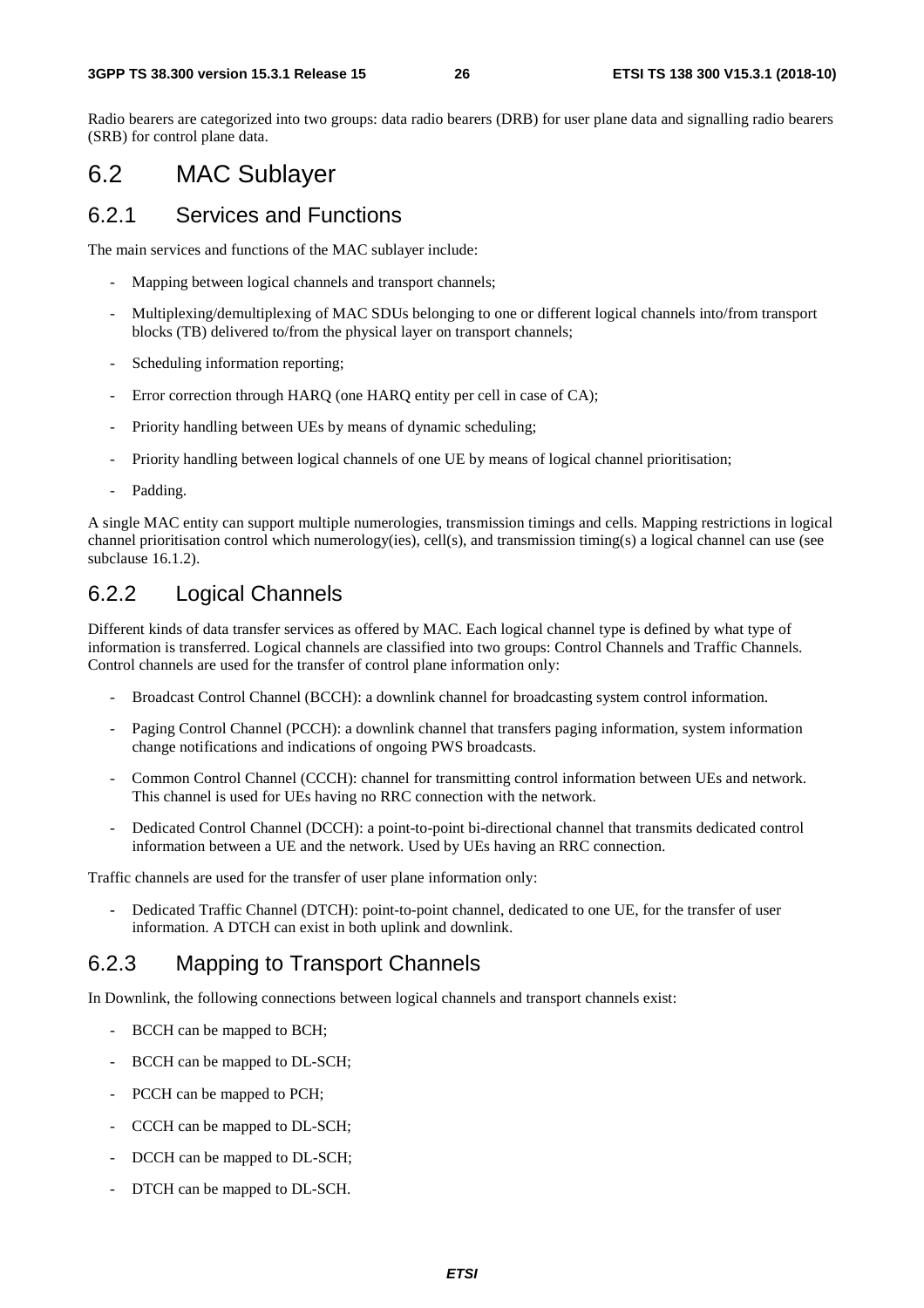In Uplink, the following connections between logical channels and transport channels exist:

- CCCH can be mapped to UL-SCH;
- DCCH can be mapped to UL-SCH;
- DTCH can be mapped to UL-SCH.

#### 6.2.4 HARQ

The HARQ functionality ensures delivery between peer entities at Layer 1. A single HARQ process supports one TB when the physical layer is not configured for downlink/uplink spatial multiplexing, and when the physical layer is configured for downlink/uplink spatial multiplexing, a single HARQ process supports one or multiple TBs.

### 6.3 RLC Sublayer

#### 6.3.1 Transmission Modes

The RLC sublayer supports three transmission modes:

- Transparent Mode (TM);
- Unacknowledged Mode (UM);
- Acknowledged Mode (AM).

The RLC configuration is per logical channel with no dependency on numerologies and/or transmission durations, and ARQ can operate on any of the numerologies and/or transmission durations the logical channel is configured with.

For SRB0, paging and broadcast system information, TM mode is used. For other SRBs AM mode used. For DRBs, either UM or AM mode are used.

#### 6.3.2 Services and Functions

The main services and functions of the RLC sublayer depend on the transmission mode and include:

- Transfer of upper layer PDUs;
- Sequence numbering independent of the one in PDCP (UM and AM);
- Error Correction through ARQ (AM only);
- Segmentation (AM and UM) and re-segmentation (AM only) of RLC SDUs;
- Reassembly of SDU (AM and UM);
- Duplicate Detection (AM only);
- RLC SDU discard (AM and UM);
- RLC re-establishment:
- Protocol error detection (AM only).

#### 6.3.3 ARQ

The ARQ within the RLC sublayer has the following characteristics:

- ARQ retransmits RLC SDUs or RLC SDU segments based on RLC status reports;
- Polling for RLC status report is used when needed by RLC;
- RLC receiver can also trigger RLC status report after detecting a missing RLC SDU or RLC SDU segment.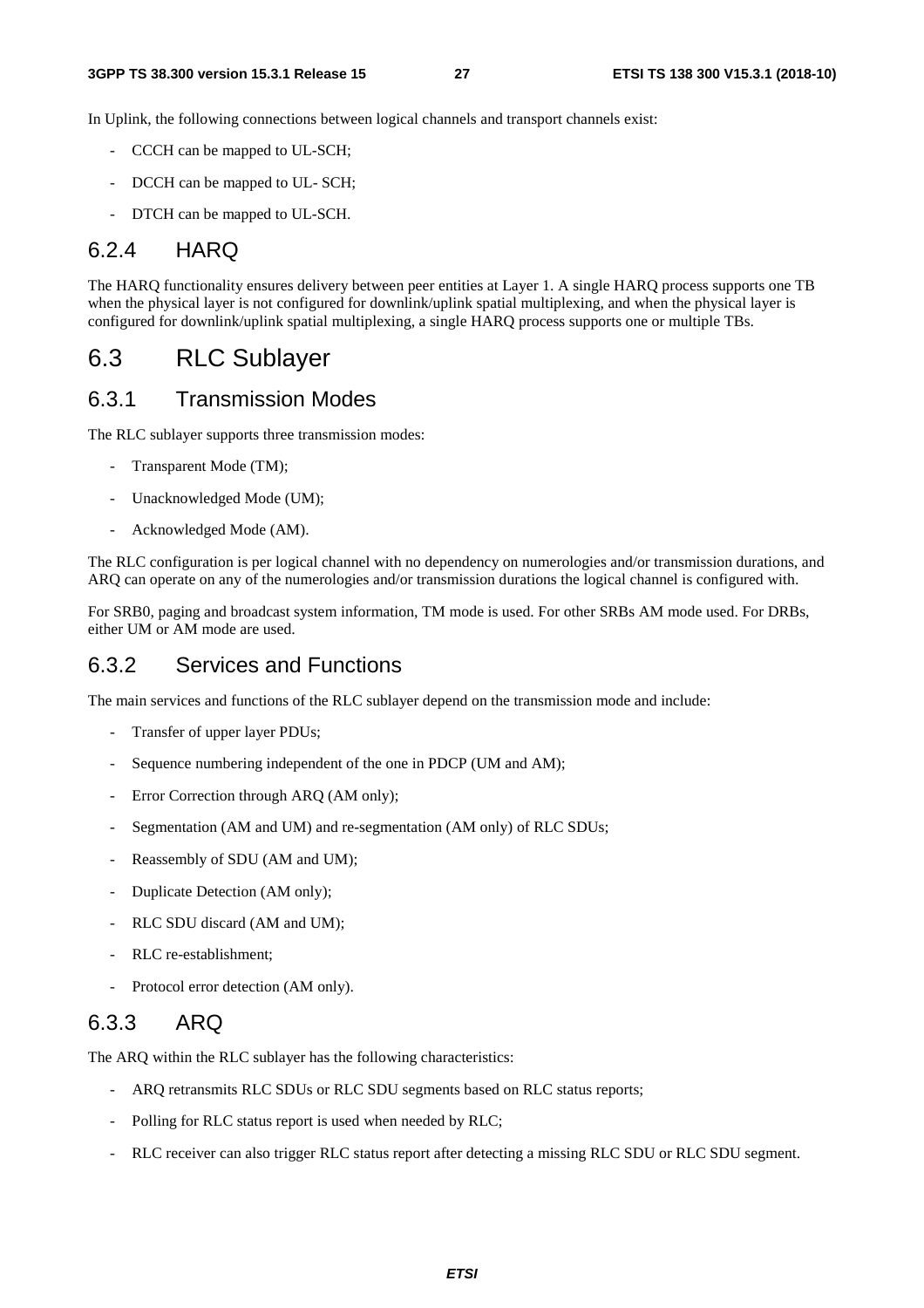### 6.4 PDCP Sublayer

#### 6.4.1 Services and Functions

The main services and functions of the PDCP sublayer for the user plane include:

- Sequence Numbering;
- Header compression and decompression: ROHC only;
- Transfer of user data;
- Reordering and duplicate detection;
- in-order delivery;
- PDCP PDU routing (in case of split bearers);
- Retransmission of PDCP SDUs:
- Ciphering, deciphering and integrity protection;
- PDCP SDU discard:
- PDCP re-establishment and data recovery for RLC AM;
- PDCP status reporting for RLC AM;
- Duplication of PDCP PDUs (see subclause 16.1.3) and duplicate discard indication to lower layers.

The main services and functions of the PDCP sublayer for the control plane include:

- Sequence Numbering;
- Ciphering, deciphering and integrity protection;
- Transfer of control plane data;
- Reordering and duplicate detection:
- in-order delivery;
- Duplication of PDCP PDUs (see subclause 16.1.3) and duplicate discard indication to lower layers.

Since PDCP does not allow COUNT to wrap around in DL and UL, it is up to the network to prevent it from happening (e.g. by using a release and add of the corresponding radio bearer or a full configuration).

### 6.5 SDAP Sublayer

The main services and functions of SDAP include:

- Mapping between a QoS flow and a data radio bearer;
- Marking QoS flow ID (QFI) in both DL and UL packets.

A single protocol entity of SDAP is configured for each individual PDU session.

### 6.6 L2 Data Flow

An example of the Layer 2 Data Flow is depicted on Figure 6.6-1, where a transport block is generated by MAC by concatenating two RLC PDUs from RB*x* and one RLC PDU from RB*y*. The two RLC PDUs from RB*x* each corresponds to one IP packet (*n* and  $n+1$ ) while the RLC PDU from  $RB_y$  is a segment of an IP packet (*m*).

NOTE: H depicts the headers and subheaders.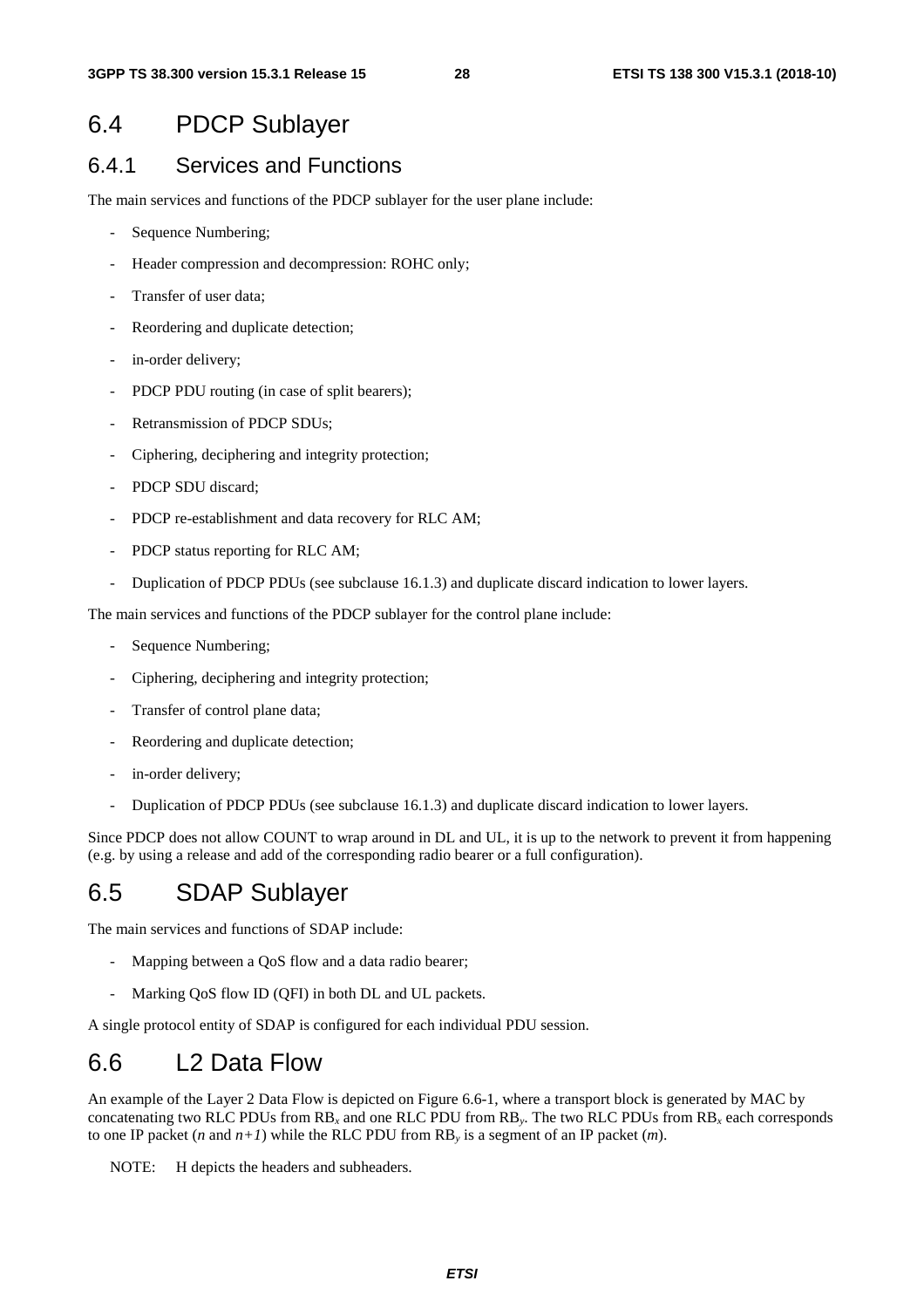

**Figure 6.6-1: Data Flow Example** 

# 6.7 Carrier Aggregation

In case of CA, the multi-carrier nature of the physical layer is only exposed to the MAC layer for which one HARQ entity is required per serving cell as depicted on Figures 6.7-1 and 6.7-2 below:

In both uplink and downlink, there is one independent hybrid-ARQ entity per serving cell and one transport block is generated per assignment/grant per serving cell in the absence of spatial multiplexing. Each transport block and its potential HARQ retransmissions are mapped to a single serving cell.



**Figure 6.7-1: Layer 2 Structure for DL with CA configured**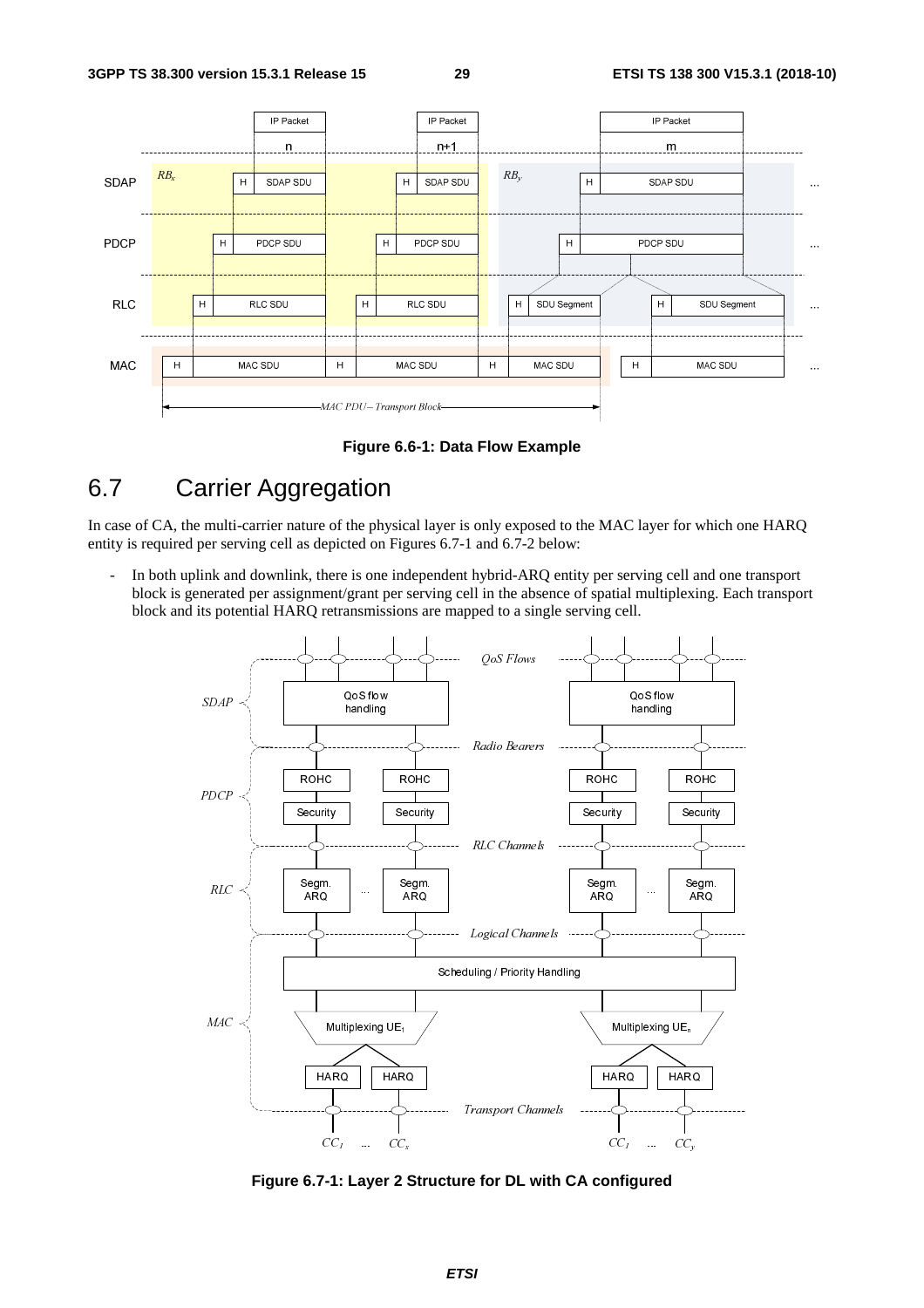

**Figure 6.7-2: Layer 2 Structure for UL with CA configured** 

### 6.8 Dual Connectivity

When the UE is configured with SCG, the UE is configured with two MAC entities: one MAC entity for the MCG and one MAC entity for the SCG. Further details of DC operation can be found in 3GPP TS 37.340 [21].

### 6.9 Supplementary Uplink

In case of Supplementary Uplink (SUL, see 3GPP TS 38.101 [18]), the UE is configured with 2 ULs for one DL of the same cell, and uplink transmissions on those two ULs are controlled by the network to avoid overlapping PUSCH/PUCCH transmissions in time. Overlapping transmissions on PUSCH are avoided through scheduling while overlapping transmissions on PUCCH are avoided through configuration (PUCCH can only be configured for only one of the 2 ULs of the cell). In addition, initial access is supported in each of the uplink (see subclause 9.2.6). An example of SUL is given in Annex B.

### 6.10 Bandwidth Adaptation

With Bandwidth Adaptation (BA), the receive and transmit bandwidth of a UE need not be as large as the bandwidth of the cell and can be adjusted: the width can be ordered to change (e.g. to shrink during period of low activity to save power); the location can move in the frequency domain (e.g. to increase scheduling flexibility); and the subcarrier spacing can be ordered to change (e.g. to allow different services). A subset of the total cell bandwidth of a cell is referred to as a Bandwidth Part (BWP) and BA is achieved by configuring the UE with BWP(s) and telling the UE which of the configured BWPs is currently the active one.

Figure 6.10-1 below describes a scenario where 3 different BWPs are configured:

- $BWP<sub>1</sub>$  with a width of 40 MHz and subcarrier spacing of 15 kHz;
- $BWP_2$  with a width of 10 MHz and subcarrier spacing of 15 kHz;
- BWP<sub>3</sub> with a width of 20 MHz and subcarrier spacing of 60 kHz.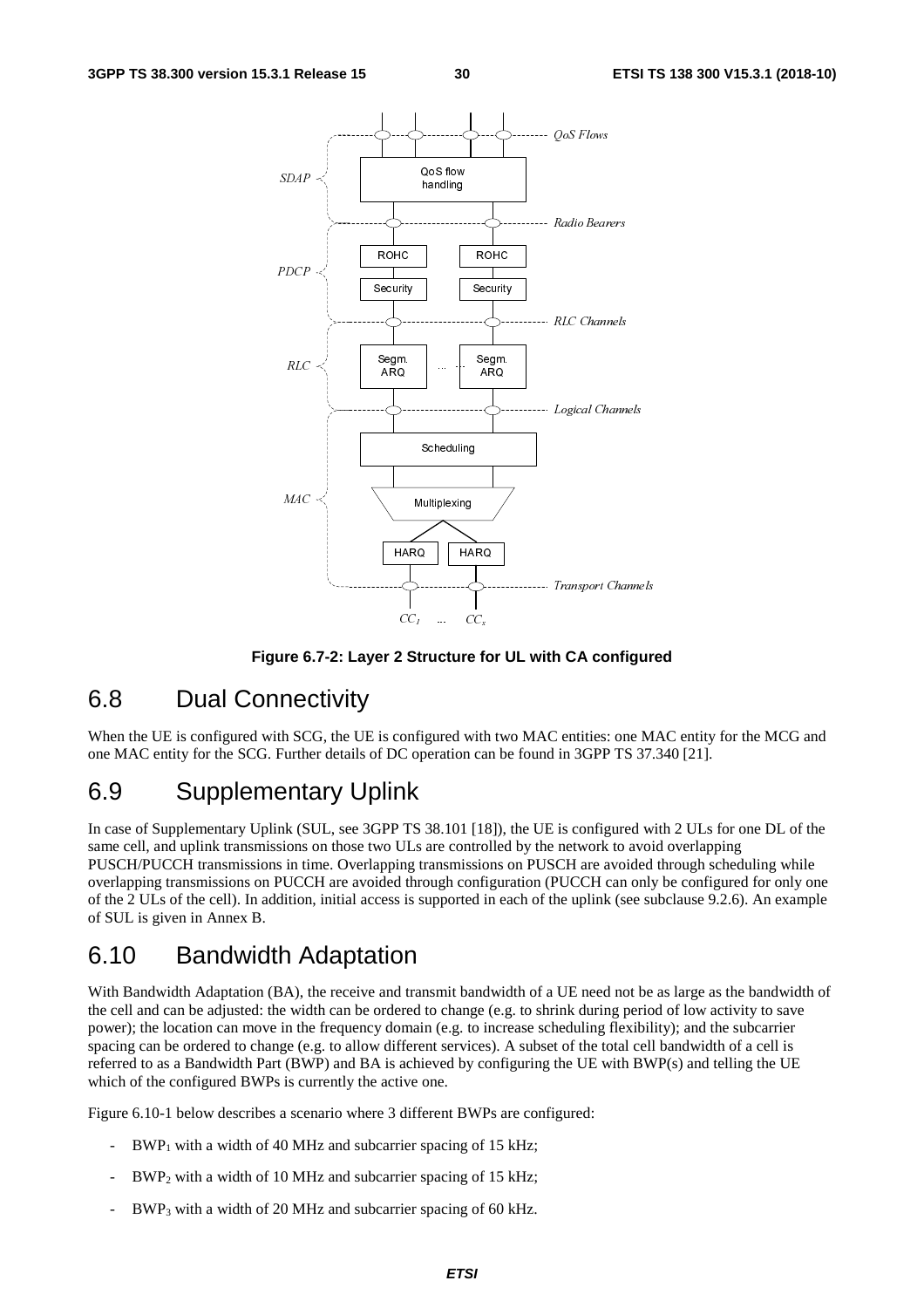



# 7 RRC

### 7.1 Services and Functions

The main services and functions of the RRC sublayer include:

- Broadcast of System Information related to AS and NAS;
- Paging initiated by 5GC or NG-RAN;
- Establishment, maintenance and release of an RRC connection between the UE and NG-RAN including:
	- Addition, modification and release of carrier aggregation;
	- Addition, modification and release of Dual Connectivity in NR or between E-UTRA and NR.
- Security functions including key management;
- Establishment, configuration, maintenance and release of Signalling Radio Bearers (SRBs) and Data Radio Bearers (DRBs);
- Mobility functions including:
	- Handover and context transfer;
	- UE cell selection and reselection and control of cell selection and reselection;
	- Inter-RAT mobility.
- QoS management functions;
- UE measurement reporting and control of the reporting;
- Detection of and recovery from radio link failure;
- NAS message transfer to/from NAS from/to UE.

# 7.2 Protocol States

RRC supports the following states which can be characterised as follows: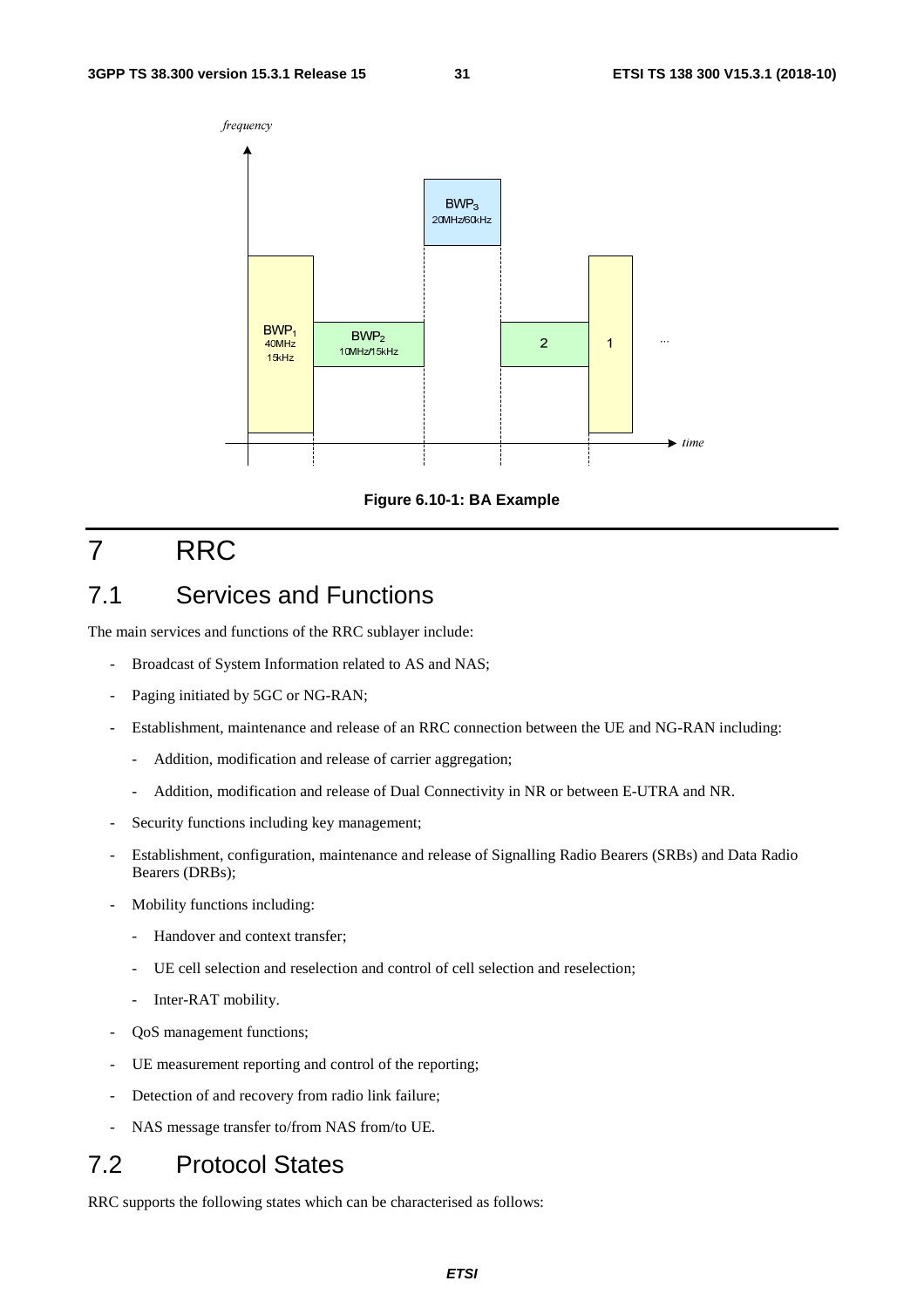#### **- RRC\_IDLE**:

- PLMN selection;
- Broadcast of system information;
- Cell re-selection mobility;
- Paging for mobile terminated data is initiated by 5GC;
- Paging for mobile terminated data area is managed by 5GC;
- DRX for CN paging configured by NAS.

#### - **RRC\_INACTIVE**:

- PLMN selection;
- Broadcast of system information;
- Cell re-selection mobility;
- Paging is initiated by NG-RAN (RAN paging);
- RAN-based notification area (RNA) is managed by NG- RAN;
- DRX for RAN paging configured by NG-RAN;
- 5GC NG-RAN connection (both C/U-planes) is established for UE;
- The UE AS context is stored in NG-RAN and the UE;
- NG-RAN knows the RNA which the UE belongs to.

#### - **RRC\_CONNECTED**:

- 5GC NG-RAN connection (both C/U-planes) is established for UE;
- The UE AS context is stored in NG-RAN and the UE;
- NG-RAN knows the cell which the UE belongs to:
- Transfer of unicast data to/from the UE;
- Network controlled mobility including measurements.

### 7.3 System Information Handling

#### 7.3.1 Overview

System Information (SI) is divided into Minimum SI and Other SI, where Minimum SI is transmitted over two different downlink channels using different messages (*MIB* and *SIB1*) and Other SI is transmitted in *SystemInformation* messages (*SIB2* and above):

- *MIB* contains cell barred status information and essential physical layer information of the cell required to receive further system information;
- *SIB1* defines the scheduling of other system information blocks and contains information required for initial access;
- *SIB2* contains cell re-selection information, mainly related to the serving cell;
- *SIB3* contains information about the serving frequency and intra-frequency neighbouring cells relevant for cell re-selection (including cell re-selection parameters common for a frequency as well as cell specific re-selection parameters);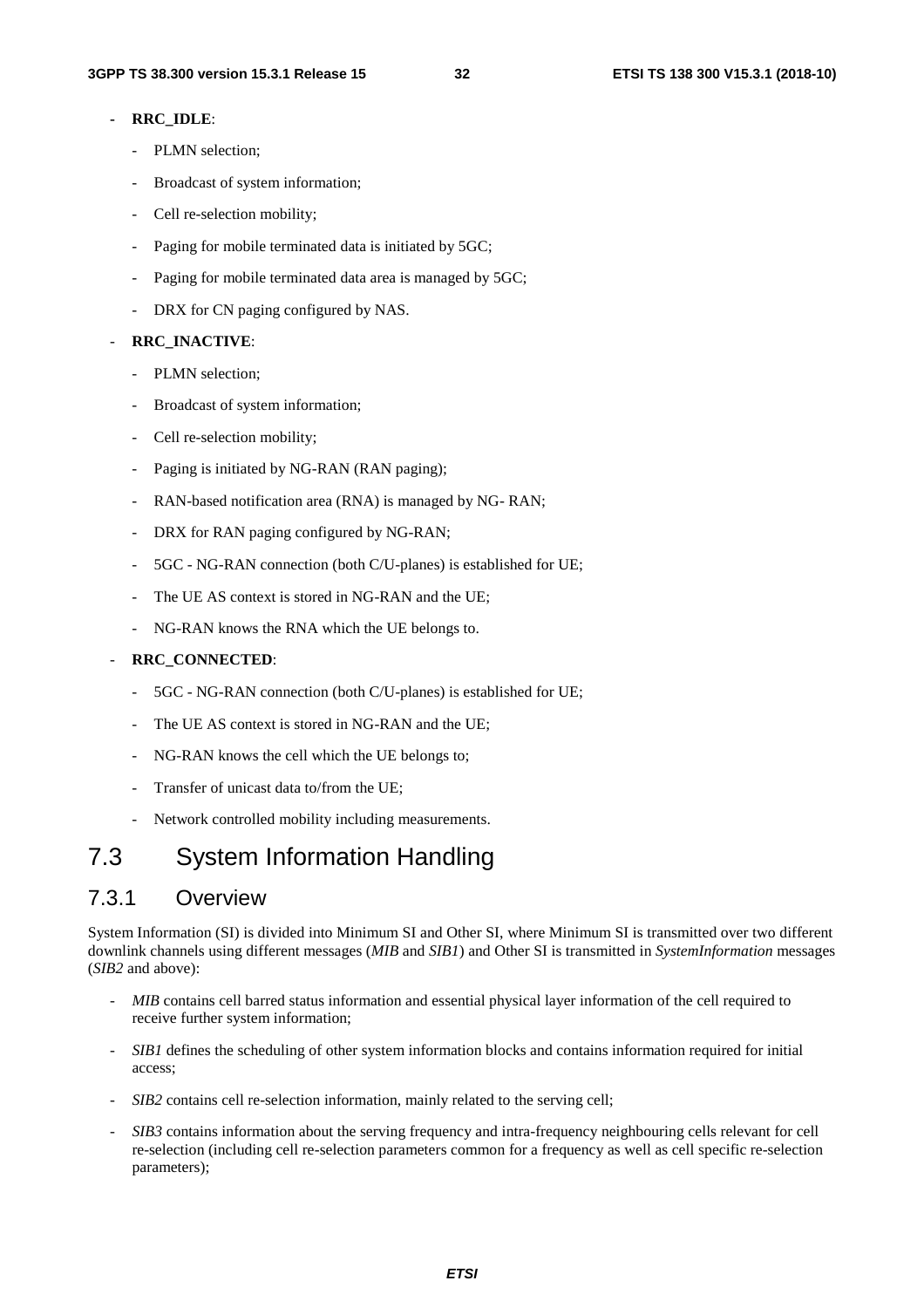- *SIB4* contains information about other NR frequencies and inter-frequency neighbouring cells relevant for cell re-selection (including cell re-selection parameters common for a frequency as well as cell specific re-selection parameters);
- *SIB5* contains information about E-UTRA frequencies and E-UTRA neighbouring cells relevant for cell reselection (including cell re-selection parameters common for a frequency as well as cell specific re-selection parameters);
- *SIB6* contains an ETWS primary notification;
- *SIB7* contains an ETWS secondary notification;
- *SIB8* contains a CMAS warning notification;
- *SIB9* contains information related to GPS time and Coordinated Universal Time (UTC).

The term Remaining Minimum SI (RMSI) is also used to refer to *SIB1*. Minimum SI is periodically broadcast and comprises basic information required for initial access and information for acquiring any other SI broadcast periodically or provisioned on-demand, i.e. scheduling information. The Other SI encompasses everything not broadcast in the Minimum SI and may be broadcast either triggered by the network or upon request from the UE as illustrated in Figure 7.3-1 below.



**Figure 7.3-1: System Information Provisioning**

For a cell/frequency that is considered for camping by the UE, the UE is not required to acquire the contents of the minimum SI of that cell/frequency from another cell/frequency layer. This does not preclude the case that the UE applies stored SI from previously visited cell(s).

If the UE cannot determine the full contents of the minimum SI of a cell (by receiving from that cell or from valid stored SI from previous cells), the UE shall consider that cell as barred.

In case of BA, the UE only acquires SI on the active BWP.

#### 7.3.2 Scheduling

The MIB is mapped on the BCCH and carried on BCH while all other SI messages are mapped on the BCCH, and carried on DL-SCH, where they are dynamically carried on DL-SCH. The scheduling of SI messages part of Other SI is indicated by *SIB1*.

For UEs in RRC\_IDLE and RRC\_INACTIVE, a request for Other SI triggers a random access procedure (see subclause 9.2.6) where MSG3 includes the SI request message unless the requested SI is associated to a subset of the PRACH resources, in which case MSG1 is used for indication of the requested Other SI. When MSG1 is used, the minimum granularity of the request is one SI message (i.e. a set of SIBs), one RACH preamble and/or PRACH resource can be used to request multiple SI messages and the gNB acknowledges the request in MSG2. When MSG 3 is used, the gNB acknowledges the request in MSG4.

The Other SI may be broadcast at a configurable periodicity and for a certain duration. The Other SI may also be broadcast when it is requested by UE in RRC\_IDLE/RRC\_INACTIVE.

For a UE to be allowed to camp on a cell it must have acquired the contents of the Minimum SI from that cell. There may be cells in the system that do not broadcast the Minimum SI and where the UE therefore cannot camp.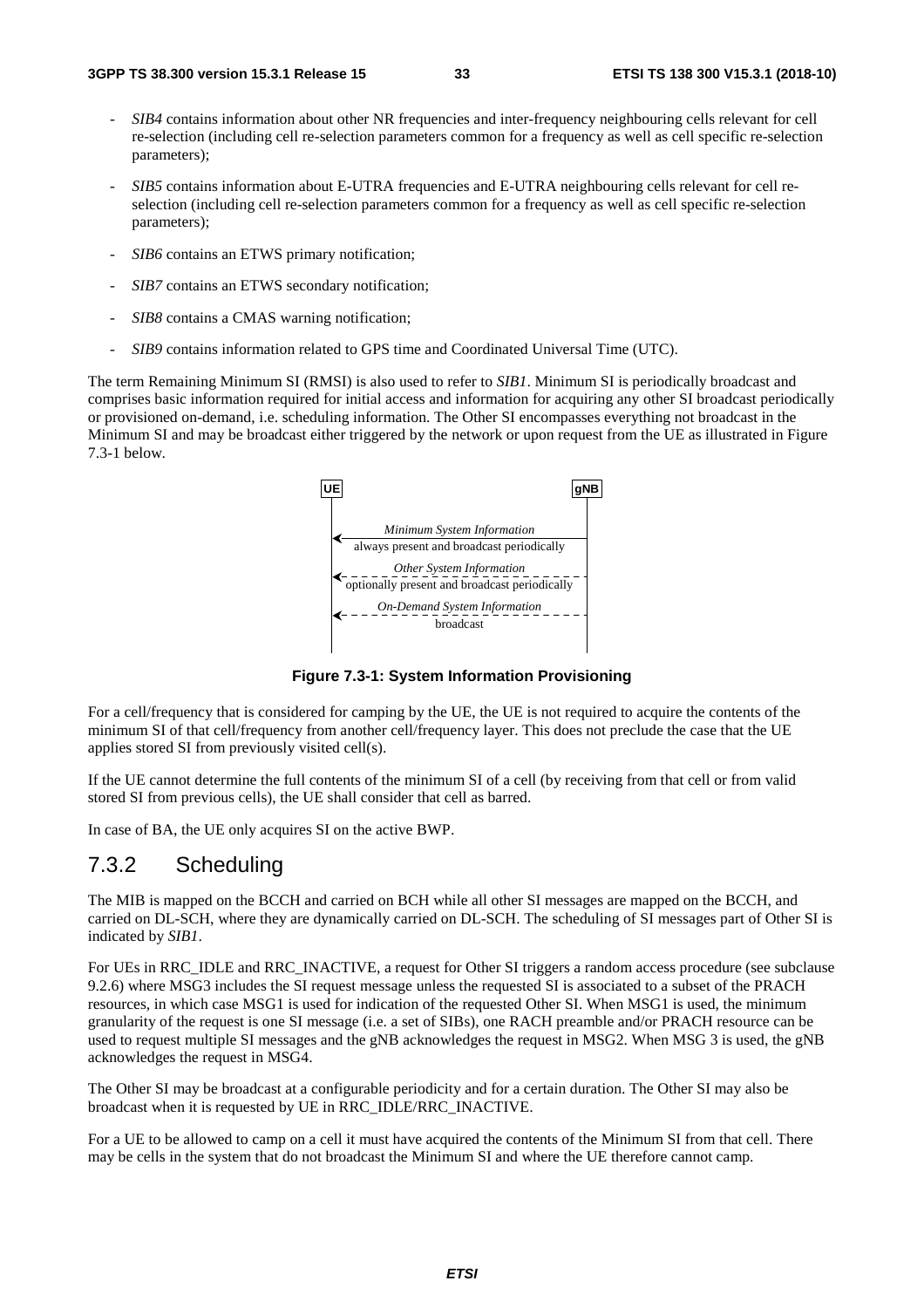### 7.3.3 SI Modification

Change of system information (other than for ETWS/CMAS, see subclause 16.4) only occurs at specific radio frames, i.e. the concept of a modification period is used. System information may be transmitted a number of times with the same content within a modification period, as defined by its scheduling. The modification period is configured by system information.

When the network changes (some of the) system information, it first notifies the UEs about this change, i.e. this may be done throughout a modification period. In the next modification period, the network transmits the updated system information. Upon receiving a change notification, the UE acquires the new system information from the start of the next modification period. The UE applies the previously acquired system information until the UE acquires the new system information.

The Short Message transmitted with P-RNTI over DCI (see subclause 6.5 of 3GPP TS 38.331 [12]) on PDCCH is used to inform UEs in RRC\_IDLE, RRC\_INACTIVE and in RRC\_CONNECTED about a system information change. If the UE receives a Short Message with system information change indication, it knows that the system information (other than for ETWS/CMAS) will change at the next modification period boundary.

# 7.4 Access Control

NG-RAN supports overload and access control functionality such as RACH back off, RRC Connection Reject, RRC Connection Release and UE based access barring mechanisms.

One unified access control framework as specified in 3GPP TS 22.261 [19] is applied for NR. For each access attempt one Access Category and one or more Access Identities are selected.

NG-RAN broadcasts barring control information associated with Access Categories and Access Identities and the UE determines whether an identified access attempt is authorized or not, based on the broadcasted barring information and the selected Access Category and Access Identities. In the case of multiple core networks sharing the same NG-RAN, the NG-RAN provides broadcasted barring control information for each PLMN individually.

The unified access control framework is applicable to all UE states (RRC\_IDLE, RRC\_INACTIVE and RRC\_CONNECTED state).

For NAS triggered requests, the UE NAS determines one access category and access identity(ies) for the given access attempt and provides them to RRC for access control check. The RRC performs access barring check based on the access control information and the determined access category and access identities. The RRC indicates whether the access attempt is allowed or not to NAS layer. The NAS also performs the mapping of the access category and access identity(ies) associated with the access attempt to establishment cause and provides the establishment cause to RRC for inclusion in connection request to enable the gNB to decide whether to reject the request.

For AS triggered request (i.e. RNA update), the RRC determines the resume cause value and the corresponding access category.

# 7.5 UE Capability Retrieval framework

The UE reports its UE radio access capabilities which are static at least when the network requests. The gNB can request what capabilities for the UE to report based on band information.

When allowed by the network, a temporary capability restriction request maybe sent by the UE to signal the limited availability of some capabilities (e.g. due to hardware sharing, interference or overheating) to the gNB. The gNB can then confirm or reject the request. The temporary capability restriction should be transparent to 5GC. Namely, only static capabilities are stored in 5GC.

### 7.6 Transport of NAS Messages

Void.

*Transport of NAS Messages is not complete and is targeted for completion in June 2018.*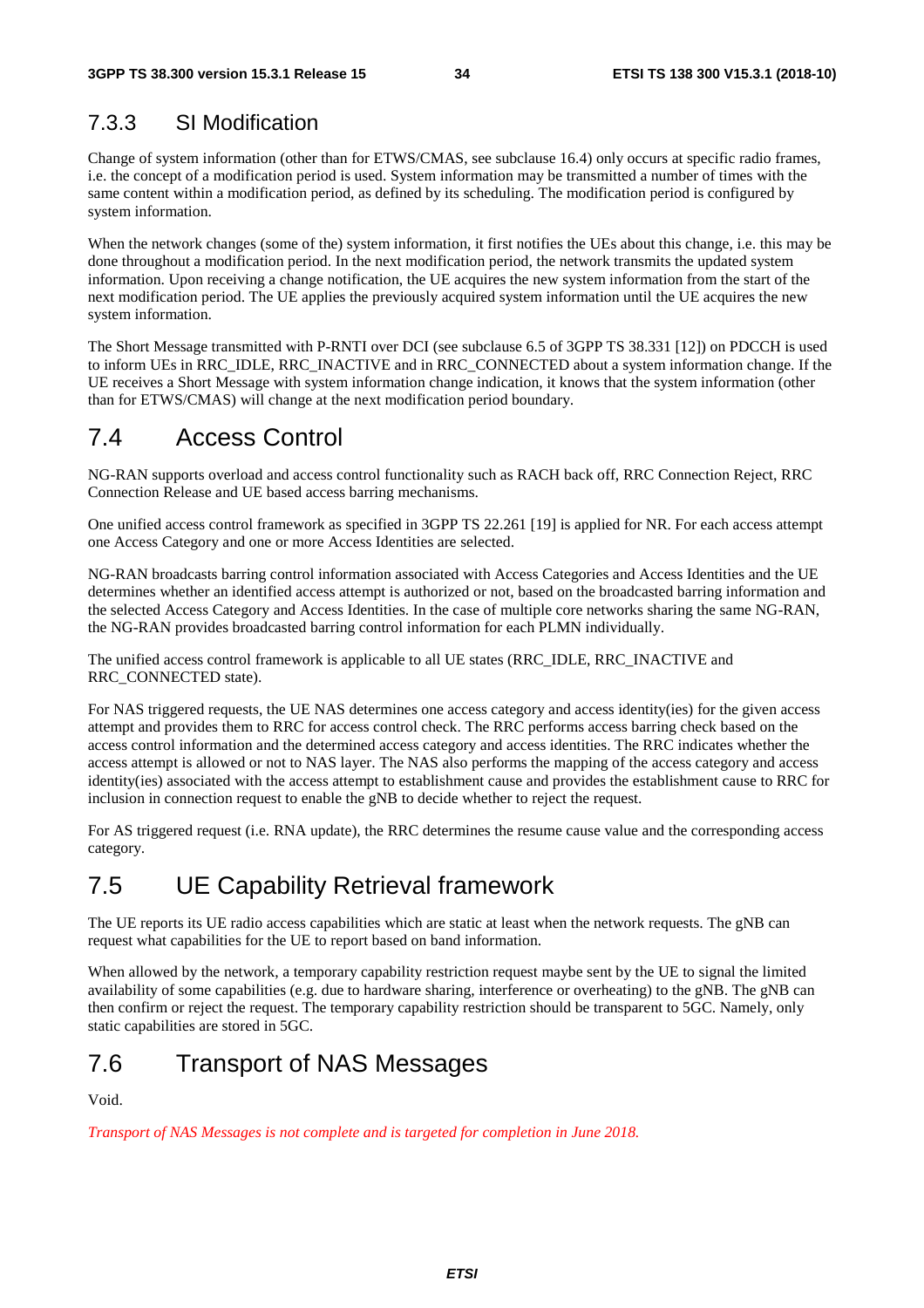# 7.7 Carrier Aggregation

When CA is configured, the UE only has one RRC connection with the network. At RRC connection establishment/reestablishment/handover, one serving cell provides the NAS mobility information, and at RRC connection reestablishment/handover, one serving cell provides the security input. This cell is referred to as the Primary Cell (PCell). Depending on UE capabilities, Secondary Cells (SCells) can be configured to form together with the PCell a set of serving cells. The configured set of serving cells for a UE therefore always consists of one PCell and one or more SCells.

The reconfiguration, addition and removal of SCells can be performed by RRC. At intra-NR handover, RRC can also add, remove, or reconfigure SCells for usage with the target PCell. When adding a new SCell, dedicated RRC signalling is used for sending all required system information of the SCell i.e. while in connected mode, UEs need not acquire broadcast system information directly from the SCells.

### 7.8 Bandwidth Adaptation

To enable BA on the PCell, the gNB configures the UE with UL and DL BWP(s). To enable BA on SCells in case of CA, the gNB configures the UE with DL BWP(s) at least (i.e. there may be none in the UL). For the PCell, the initial BWP is the BWP used for initial access. For the SCell(s), the initial BWP is the BWP configured for the UE to first operate at SCell activation.

In paired spectrum, DL and UL can switch BWP independently. In unpaired spectrum, DL and UL switch BWP simultaneously. Switching between configured BWPs happens by means of RRC signalling, DCI or inactivity timer. When an inactivity timer is configured for a serving cell, the expiry of the inactivity timer associated to that cell switches the active BWP to a default BWP configured by the network. There can be at most one active BWP per cell.

# 8 NG Identities

### 8.1 UE Identities

In this subclause, the identities used by NR connected to 5GC are listed. For scheduling at cell level, the following identities are used:

- C-RNTI: unique UE identification used as an identifier of the RRC Connection and for scheduling;
- CS-RNTI: unique UE identification used for Semi-Persistent Scheduling in the downlink;
- INT-RNTI: identification of pre-emption in the downlink;
- P-RNTI: identification of Paging and System Information change notification in the downlink;
- SI-RNTI: identification of Broadcast and System Information in the downlink;
- SP-CSI-RNTI: unique UE identification used for semi-persistent CSI reporting on PUSCH;

For power and slot format control, the following identities are used:

- SFI-RNTI: identification of slot format;
- TPC-PUCCH-RNTI: unique UE identification to control the power of PUCCH;
- TPC-PUSCH-RNTI: unique UE identification to control the power of PUSCH;
- TPC-SRS-RNTI: unique UE identification to control the power of SRS;

During the random access procedure, the following identities are also used:

- RA-RNTI: identification of the Random Access Response in the downlink;
- Temporary C-RNTI: UE identification temporarily used for scheduling during the random access procedure;
- Random value for contention resolution: UE identification temporarily used for contention resolution purposes during the random access procedure.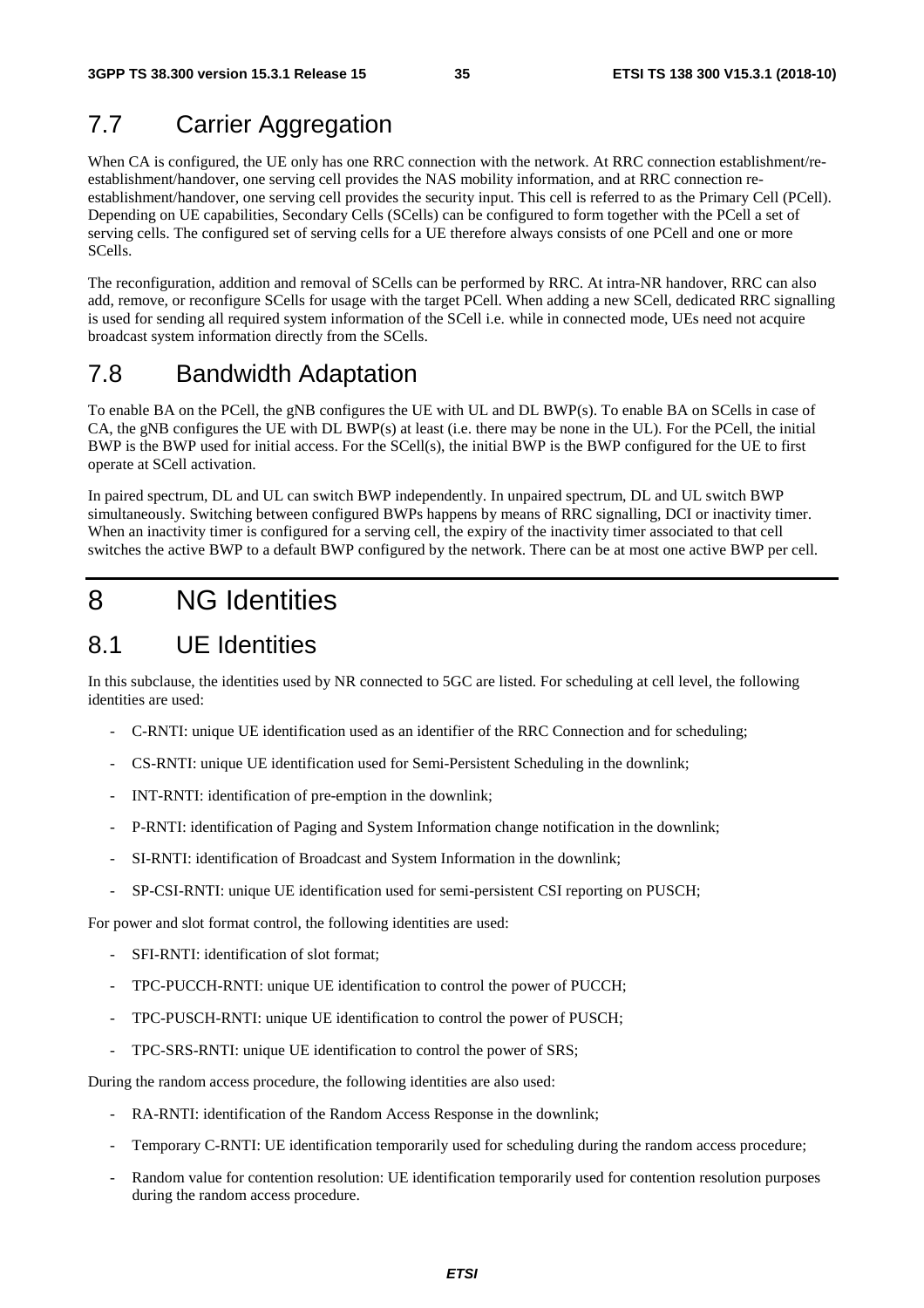For NR connected to 5GC, the following UE identities are used at NG-RAN level:

- I-RNTI: used to identify the UE context in RRC\_INACTIVE.

## 8.2 Network Identities

The following identities are used in NG-RAN for identifying a specific network entity:

- AMF Name: used to identify an AMF.
- NR Cell Global Identifier (NCGI): used to identify NR cells globally. The NCGI is constructed from the PLMN identity the cell belongs to and the NR Cell Identity (NCI) of the cell.
- gNB Identifier (gNB ID): used to identify gNBs within a PLMN. The gNB ID is contained within the NCI of its cells.
- Global gNB ID: used to identify gNBs globally. The Global gNB ID is constructed from the PLMN identity the gNB belongs to and the gNB ID. The MCC and MNC are the same as included in the NCGI.
- Tracking Area identity (TAI): used to identify tracking areas. The TAI is constructed from the PLMN identity the tracking area belongs to and the TAC (Tracking Area Code) of the Tracking Area.
- Single Network Slice Selection Assistance information (S-NSSAI): identifies a network slice.

# 9 Mobility and State Transitions

# 9.1 Overview

Load balancing is achieved in NR with handover, redirection mechanisms upon RRC release and through the usage of inter-frequency and inter-RAT absolute priorities and inter-frequency Qoffset parameters.

Measurements to be performed by a UE for connected mode mobility are classified in at least three measurement types:

- Intra-frequency NR measurements;
- Inter-frequency NR measurements;
- Inter-RAT measurements for E-UTRA.

For each measurement type one or several measurement objects can be defined (a measurement object defines e.g. the carrier frequency to be monitored).

For each measurement object one or several reporting configurations can be defined (a reporting configuration defines the reporting criteria). Three reporting criteria are used: event triggered reporting, periodic reporting and event triggered periodic reporting.

The association between a measurement object and a reporting configuration is created by a measurement identity (a measurement identity links together one measurement object and one reporting configuration of the same RAT). By using several measurement identities (one for each measurement object, reporting configuration pair) it is then possible to:

- associate several reporting configurations to one measurement object and;
- associate one reporting configuration to several measurement objects.

The measurements identity is as well used when reporting results of the measurements.

Measurement quantities are considered separately for each RAT.

Measurement commands are used by NG-RAN to order the UE to start, modify or stop measurements.

Inter system fallback towards E-UTRAN is performed when 5GC does not support emergency services, voice services, for load balancing etc. Depending on factors such as CN interface availability, network configuration and radio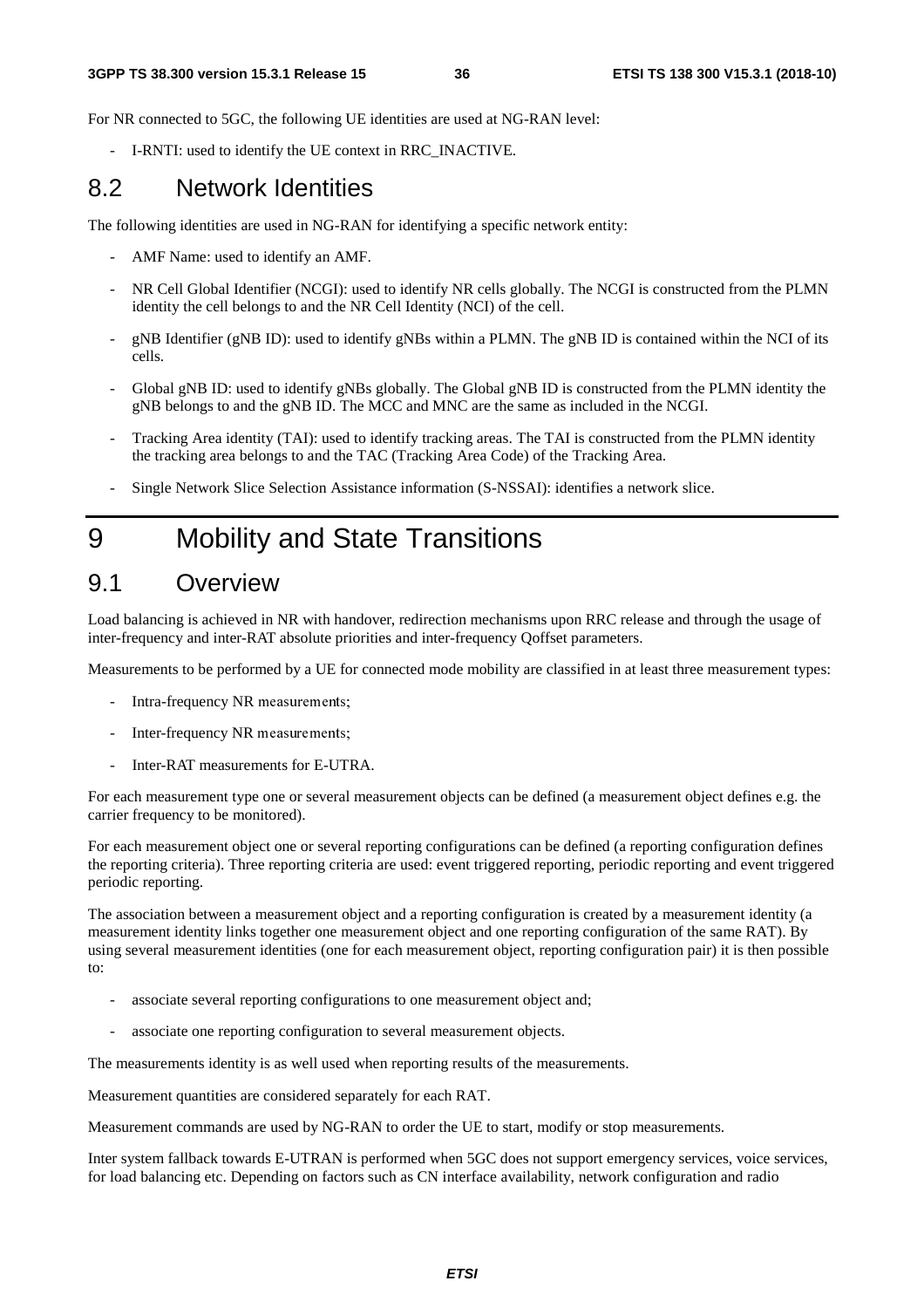conditions, the fallback procedure results in either CONNECTED state mobility (handover procedure) or IDLE state mobility (redirection) - see 3GPP TS 23.501 [3] and 3GPP TS 38.331 [12].

In the N2 signalling procedure, the AMF based on support for emergency services, voice service, any other services or for load balancing etc, may indicate the target CN type as EPC or 5GC to the gNB node. When the target CN type is received by gNB, the target CN type is also conveyed to the UE in *RRCRelease* Message.

## 9.2 Intra-NR

## 9.2.1 Mobility in RRC\_IDLE

### 9.2.1.1 Cell Selection

The principles of PLMN selection in NR are based on the 3GPP PLMN selection principles. Cell selection is required on transition from RM-DEREGISTERED to RM-REGISTERED, from CM-IDLE to CM-CONNECTED and from CM-CONNECTED to CM-IDLE and is based on the following principles:

- The UE NAS layer identifies a selected PLMN and equivalent PLMNs;
- Cell selection is always based on CD-SSBs located on the synchronization raster (see subclause 5.2.4):
	- The UE searches the NR frequency bands and for each carrier frequency identifies the strongest cell as per the CD-SSB. It then reads cell system information broadcast to identify its PLMN(s):
		- The UE may search each carrier in turn ("initial cell selection") or make use of stored information to shorten the search ("stored information cell selection").
- The UE seeks to identify a suitable cell; if it is not able to identify a suitable cell it seeks to identify an acceptable cell. When a suitable cell is found or if only an acceptable cell is found it camps on that cell and commence the cell reselection procedure:
	- A suitable cell is one for which the measured cell attributes satisfy the cell selection criteria; the cell PLMN is the selected PLMN, registered or an equivalent PLMN; the cell is not barred or reserved and the cell is not part of a tracking area which is in the list of "forbidden tracking areas for roaming";
	- An acceptable cell is one for which the measured cell attributes satisfy the cell selection criteria and the cell is not barred.

Transition to RRC\_IDLE:

 On transition from RRC\_CONNECTED to RRC\_IDLE, a UE should camp on the last cell for which it was in RRC\_CONNECTED or a cell/any cell of set of cells or frequency be assigned by RRC in the state transition message.

Recovery from out of coverage:

 The UE should attempt to find a suitable cell in the manner described for stored information or initial cell selection above. If no suitable cell is found on any frequency or RAT, the UE should attempt to find an acceptable cell.

In multi-beam operations, the cell quality is derived amongst the beams corresponding to the same cell (see subclause 9.2.4).

### 9.2.1.2 Cell Reselection

A UE in RRC\_IDLE performs cell reselection. The principles of the procedure are the following:

- Cell reselection is always based on CD-SSBs located on the synchronization raster (see subclause 5.2.4).
- The UE makes measurements of attributes of the serving and neighbour cells to enable the reselection process:
	- For the search and measurement of inter-frequency neighbouring cells, only the carrier frequencies need to be indicated.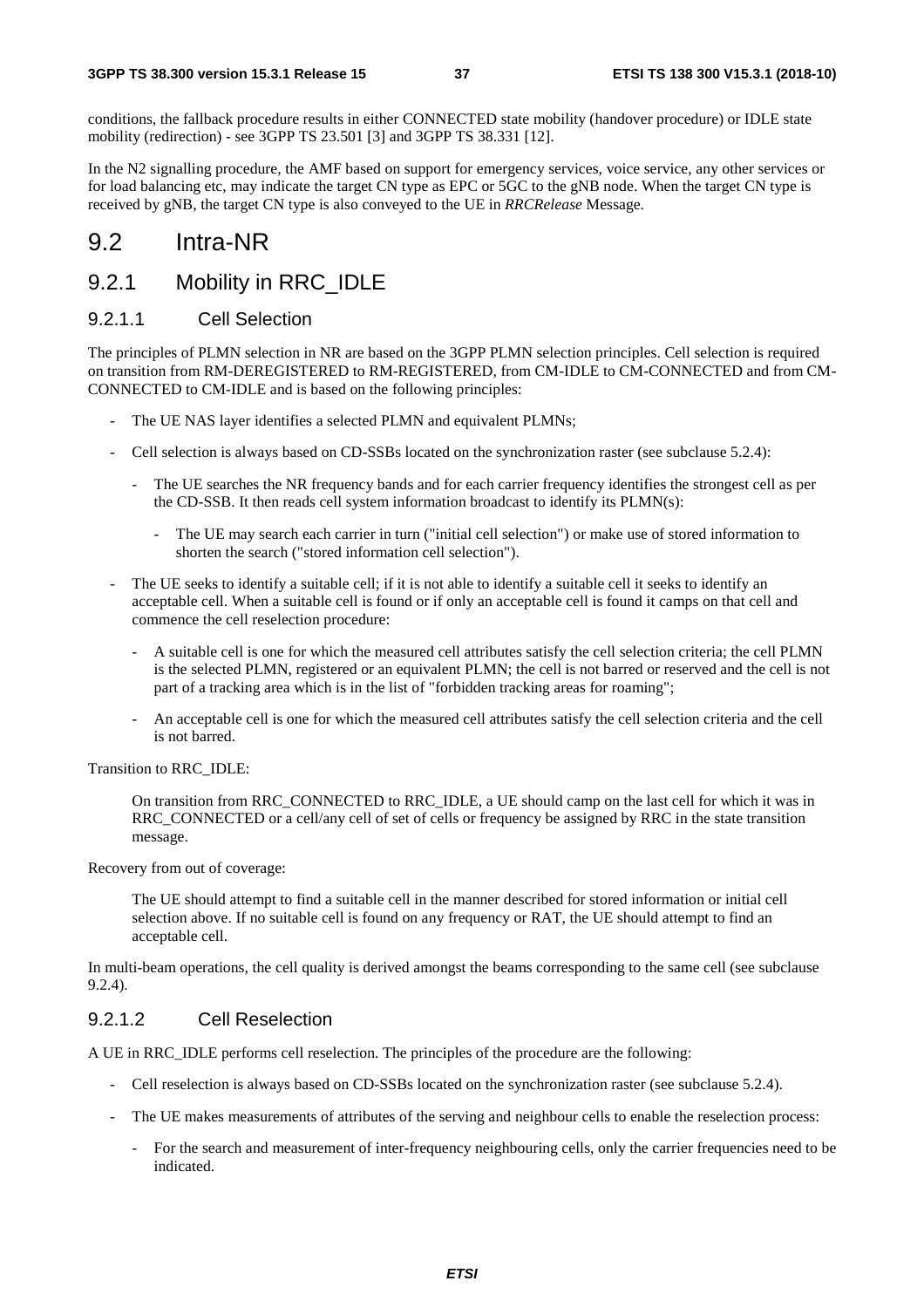- Cell reselection identifies the cell that the UE should camp on. It is based on cell reselection criteria which involves measurements of the serving and neighbour cells:
	- Intra-frequency reselection is based on ranking of cells;
	- Inter-frequency reselection is based on absolute priorities where a UE tries to camp on the highest priority frequency available;
	- An NCL can be provided by the serving cell to handle specific cases for intra- and inter-frequency neighbouring cells;
	- Black lists can be provided to prevent the UE from reselecting to specific intra- and inter-frequency neighbouring cells;
	- Cell reselection can be speed dependent;
	- Service specific prioritisation.

In multi-beam operations, the cell quality is derived amongst the beams corresponding to the same cell (see subclause 9.2.4).

### 9.2.1.3 State Transitions

The following figure describes the UE triggered transition from RRC\_IDLE to RRC\_CONNECTED (for the NAS part, see 3GPP TS 23.502 [22]):



**Figure 9.2.1.3-1: UE triggered transition from RRC\_IDLE to RRC\_CONNECTED** 

1. The UE requests to setup a new connection from RRC\_IDLE.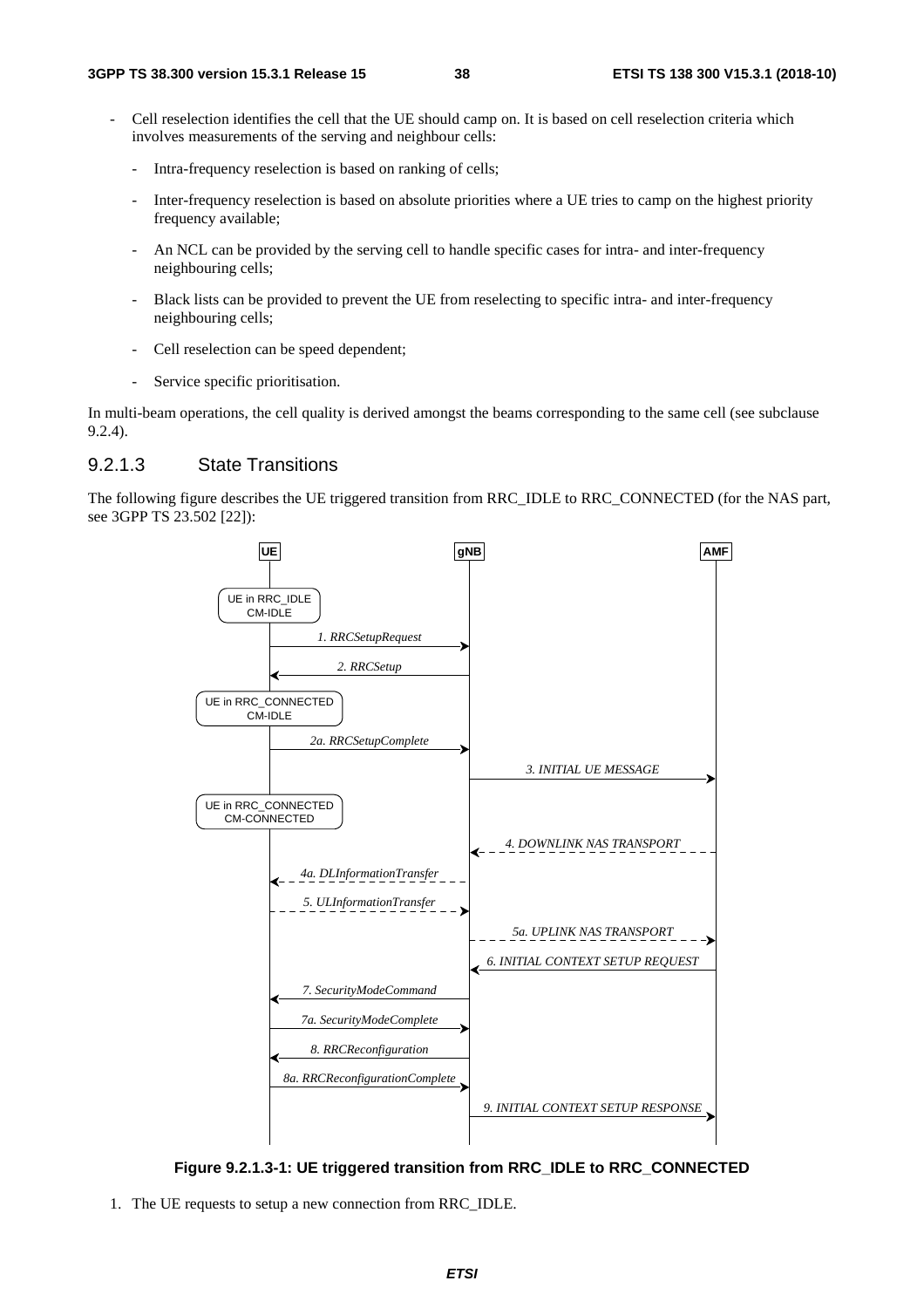2/2a. The gNB completes the RRC setup procedure.

- NOTE: The scenario where the gNB rejects the request is described below.
- 3. The first NAS message from the UE, piggybacked in *RRCSetupComplete*, is sent to AMF.
- 4/4a/5/5a. Additional NAS messages may be exchanged between UE and AMF [22].
- 6. The AMF prepares the UE context data (including PDU session context, the Security Key, UE Radio Capability and UE Security Capabilities, etc.) and sends it to the gNB.
- 7/7a. The gNB activates the AS security with the UE.
- 8/8a. The gNB performs the reconfiguration to setup SRB2 and DRBs.
- 9. The gNB informs the AFM that the setup procedure is completed.
- NOTE: RRC messages in step 1 and 2 use SRB0, all the subsequent messages use SRB1. Messages in step 6 are integrity protected. From step 7 on, all the messages are integrity protected and ciphered.

The following figure describes the rejection from the network when the UE attempts to setup a connection from RRC\_IDLE:



#### **Figure 9.2.1.3-2: Rejection of UE triggered transition from RRC\_IDLE**

- 1. UE attempts to setup a new connection from RRC\_IDLE.
- 2. The gNB is not able to handle the procedure, for instance due to congestion.
- 3. The gNB sends *RRCReject* (with a wait time) to keep the UE in RRC\_IDLE.

## 9.2.2 Mobility in RRC\_INACTIVE

### 9.2.2.1 Overview

RRC\_INACTIVE is a state where a UE remains in CM-CONNECTED and can move within an area configured by NG-RAN (the RNA) without notifying NG-RAN. In RRC\_INACTIVE, the last serving gNB node keeps the UE context and the UE-associated NG connection with the serving AMF and UPF.

If the last serving gNB receives DL data from the UPF or DL UE-associated signalling from the AMF (except the UE Context Release Command message) while the UE is in RRC\_INACTIVE, it pages in the cells corresponding to the RNA and may send XnAP RAN Paging to neighbour gNB(s) if the RNA includes cells of neighbour gNB(s).

Upon receiving the UE Context Release Command message while the UE is in RRC\_INACTIVE, the last serving gNB may page in the cells corresponding to the RNA and may send XnAP RAN Paging to neighbour gNB(s) if the RNA includes cells of neighbour gNB(s), in order to release UE explicitly.

Upon RAN paging failure, the gNB behaves according to 3GPP TS 23.501 [3].

The AMF provides to the NG-RAN node the RRC Inactive Assistance Information to assist the NG-RAN node's decision whether the UE can be sent to RRC\_INACTIVE. The RRC Inactive Assistance Information includes the registration area configured for the UE, the UE specific DRX, Periodic Registration Update timer, an indication if the UE is configured with Mobile Initiated Connection Only (MICO) mode by the AMF, and UE Identity Index value. The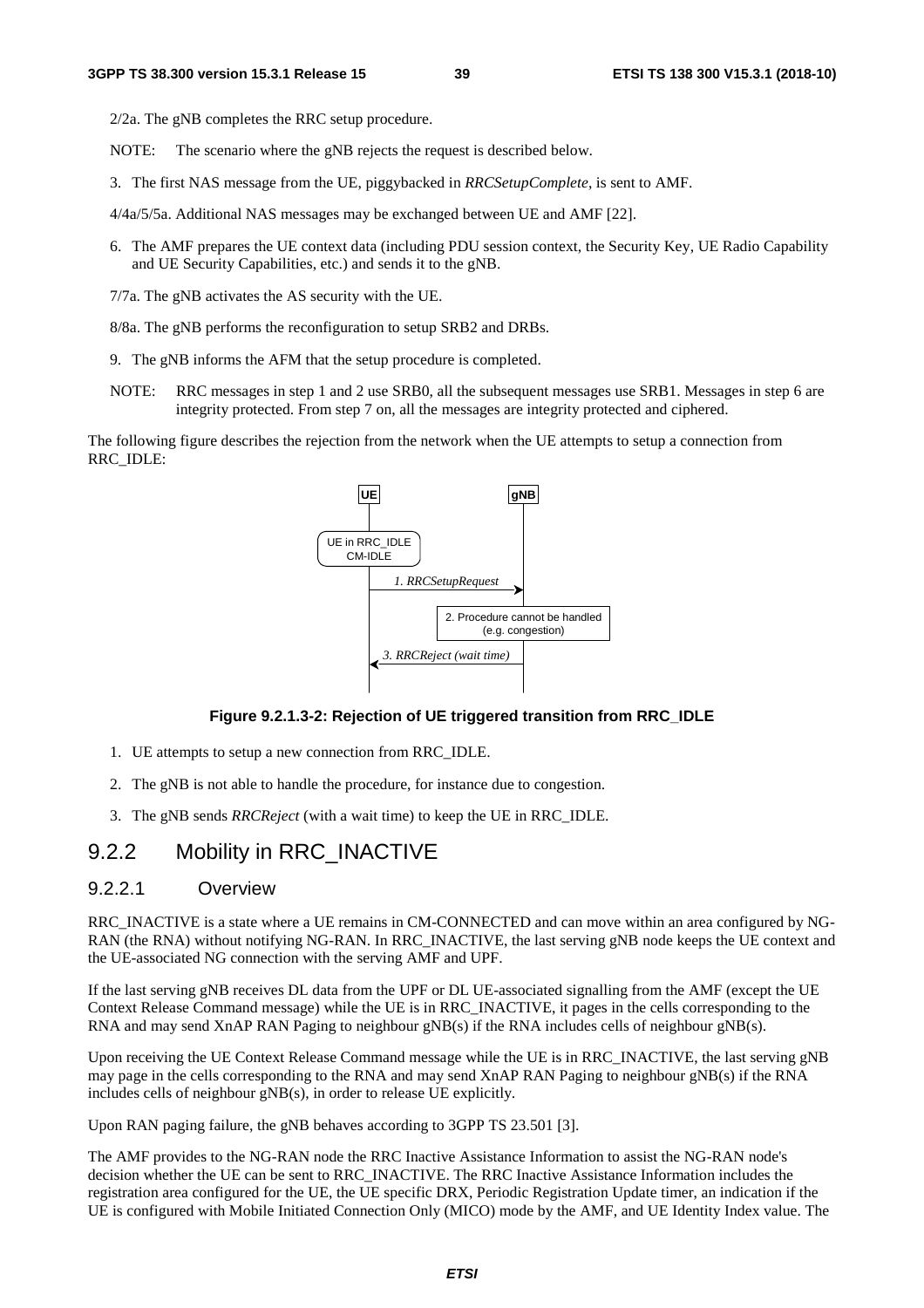UE registration area is taken into account by the NG-RAN node when configuring the RNA. The UE specific DRX and UE Identity Index value are used by the NG-RAN node for RAN paging. The Periodic Registration Update timer is taken into account by the NG-RAN node to configure Periodic RNA Update timer.

At transition to RRC\_INACTIVE the NG-RAN node may configure the UE with a periodic RNA Update timer value. At periodic RNA Update timer expiry without notification from the UE, the gNB behaves as specified in 3GPP TS 23.501 [3].

If the UE accesses a gNB other than the last serving gNB, the receiving gNB triggers the XnAP Retrieve UE Context procedure to get the UE context from the last serving gNB and may also trigger a Data Forwarding procedure including tunnel information for potential recovery of data from the last serving gNB. Upon successful UE context retrieval, the receiving gNB shall perform the slice-aware admission control in case of receiving slice information and becomes the serving gNB and it further triggers the NGAP Path Switch Request and RRC procedures properly. After the path switch procedure, the serving gNB triggers release of the UE context at the last serving gNB by means of the XnAP UE Context Release procedure.

In case the UE is not reachable at the last serving gNB, the gNB shall fail AMF initiated UE-associated class 1 procedures if any, and shall trigger the NAS Non Delivery Indication procedure to report the non-delivery of any NAS PDU received from the AMF for the UE.

If the UE accesses a gNB other than the last serving gNB and the receiving gNB does not find a valid UE Context, the receiving gNB can perform establishment of a new RRC connection instead of resumption of the previous RRC connection.

A UE in the RRC\_INACTIVE state is required to initiate RNA update procedure when it moves out of the configured RNA. When receiving RNA update request from the UE, the receiving gNB triggers the XnAP Retrieve UE Context procedure to get the UE context from the last serving gNB and may decide to send the UE back to RRC\_INACTIVE state, move the UE into RRC\_CONNECTED state, or send the UE to RRC\_IDLE.

#### 9.2.2.2 Cell Reselection

A UE in RRC\_INACTIVE performs cell reselection. The principles of the procedure are as for the RRC\_IDLE state (see subclause 9.2.1.2).

### 9.2.2.3 RAN-Based Notification Area

A UE in the RRC\_INACTIVE state can be configured by the last serving NG-RAN node with an RNA, where:

- the RNA can cover a single or multiple cells, and shall be contained within the CN registration area; in this release Xn connectivity should be available within the RNA;
- a RAN-based notification area update (RNAU) is periodically sent by the UE and is also sent when the cell reselection procedure of the UE selects a cell that does not belong to the configured RNA.

There are several different alternatives on how the RNA can be configured:

- List of cells:
	- A UE is provided an explicit list of cells (one or more) that constitute the RNA.
- List of RAN areas:
	- A UE is provided (at least one) RAN area ID, where a RAN area is a subset of a CN Tracking Area or equal to a CN Tracking Area. A RAN area is specified by one RAN area ID, which consists of a TAI and optionally a RAN area Code;
	- A cell broadcasts one or more RAN area IDs in the system information.

NG-RAN may provide different RNA definitions to different UEs but not mix different definitions to the same UE at the same time. UE shall support all RNA configuration options listed above.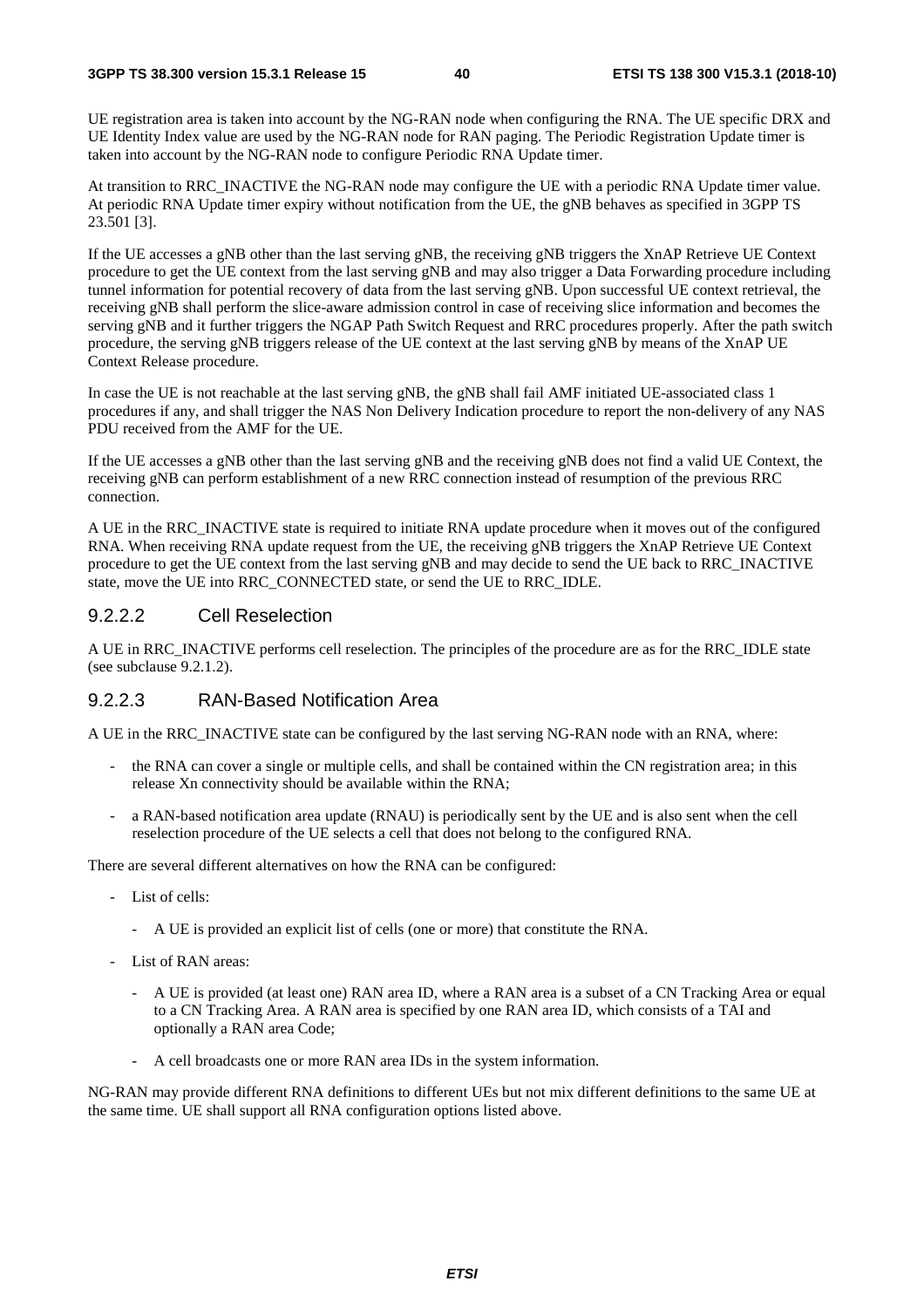### 9.2.2.4 State Transitions

### 9.2.2.4.1 UE triggered transition from RRC\_INACTIVE to RRC\_CONNECTED

The following figure describes the UE triggered transition from RRC\_INACTIVE to RRC\_CONNECTED in case of UE context retrieval success:



#### **Figure 9.2.2.4.1-1: UE triggered transition from RRC\_INACTIVE to RRC\_CONNECTED (UE context retrieval success)**

- 1. The UE resumes from RRC\_INACTIVE, providing the I-RNTI, allocated by the last serving gNB.
- 2. The gNB, if able to resolve the gNB identity contained in the I-RNTI, requests the last serving gNB to provide UE Context data.
- 3. The last serving gNB provides UE context data.
- 4/5. The gNB and UE completes the resumption of the RRC connection.

NOTE: User Data can also be sent in step 5 if the grant allows.

- 6. If loss of DL user data buffered in the last serving gNB shall be prevented, the gNB provides forwarding addresses.
- 7/8. The gNB performs path switch.
- 9. The gNB triggers the release of the UE resources at the last serving gNB.

After step 1 above, when the gNB decides to reject the Resume Request and keep the UE in RRC\_INACTIVE without any reconfiguration (e.g. as described in the two examples below), or when the gNB decides to setup a new RRC connection, SRB0 (without security) can be used. When the gNB decides to reconfigure the UE (e.g. with a new DRX cycle or RNA) or when the gNB decides to push the UE to RRC\_IDLE, SRB1 (with at least integrity protection) shall be used.

NOTE: SRB1 can only be used once the UE Context is retrieved i.e. after step 3.

The following figure describes the UE triggered transition from RRC\_INACTIVE to RRC\_CONNECTED in case of UE context retrieval failure: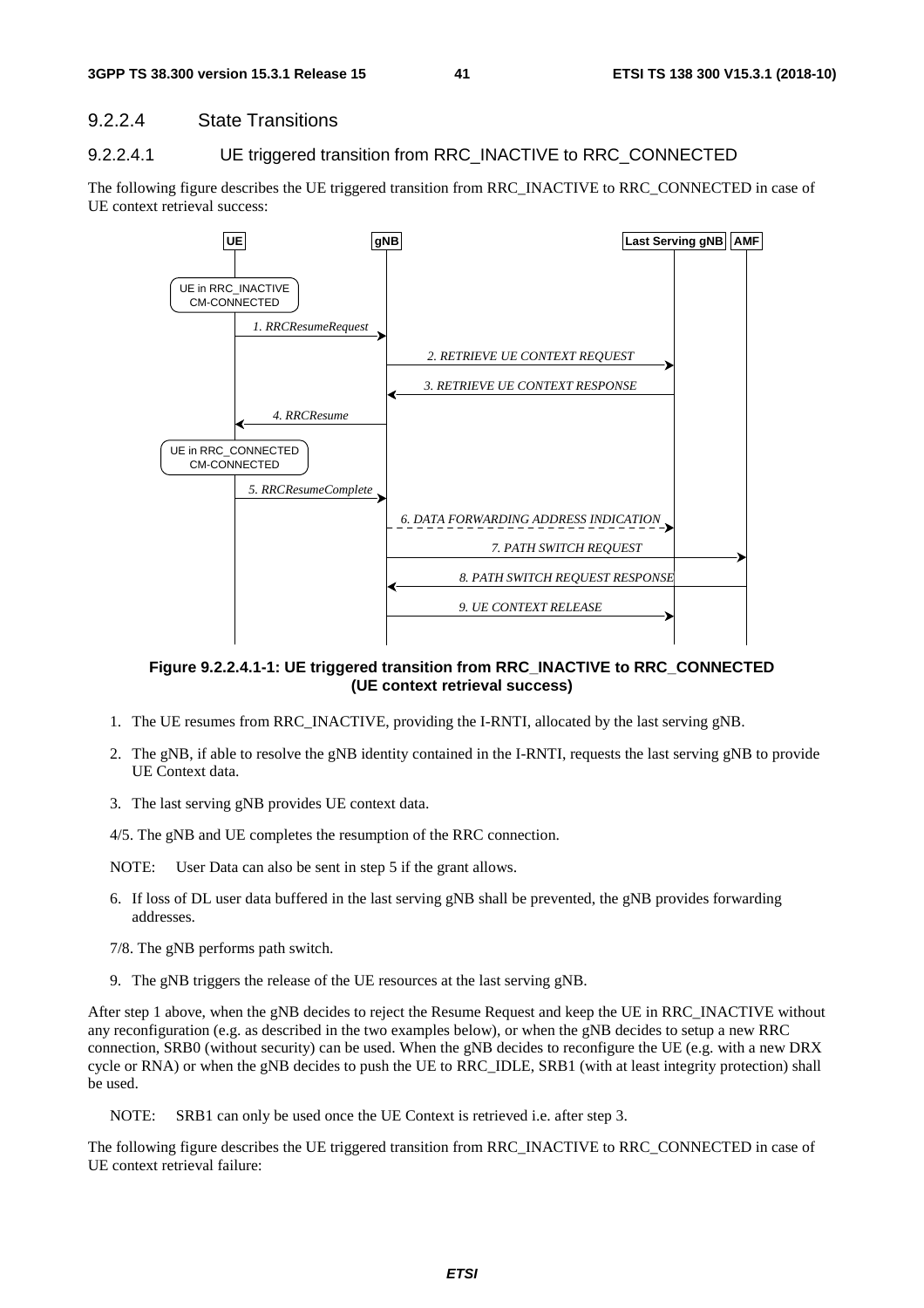

**Figure 9.2.2.4.1-2: UE triggered transition from RRC\_INACTIVE to RRC\_CONNECTED (UE context retrieval failure)** 

- 1. The UE resumes from RRC\_INACTIVE, providing the I-RNTI, allocated by the last serving gNB.
- 2. The gNB, if able to resolve the gNB identity contained in the I-RNTI, requests the last serving gNB to provide UE Context data.
- 3. The last serving gNB cannot retrieve or verify the UE context data.
- 4. The last serving gNB indicates the failure to the gNB.
- 5. The gNB performs a fallback to establish a new RRC connection by sending *RRCSetup*.
- 6. A new connection is setup as described in sub-clause 9.2.1.3.1.

The following figure describes the rejection form the network when the UE attempts to resume a connection from RRC\_INACTIVE:



#### **Figure 9.2.2,4.1-3: Reject from the network, UE attempts to resume a connection**

- 1. UE attempts to resume the connection from RRC\_INACTIVE.
- 2. The gNB is not able to handle the procedure, for instance due to congestion.
- 3. The gNB sends *RRCReject* (with a wait time) to keep the UE in RRC\_INACTIVE.

#### 9.2.2.4.2 Network triggered transition from RRC\_INACTIVE to RRC\_CONNECTED

The following figure describes the network triggered transition from RRC\_INACTIVE to RRC\_CONNECTED: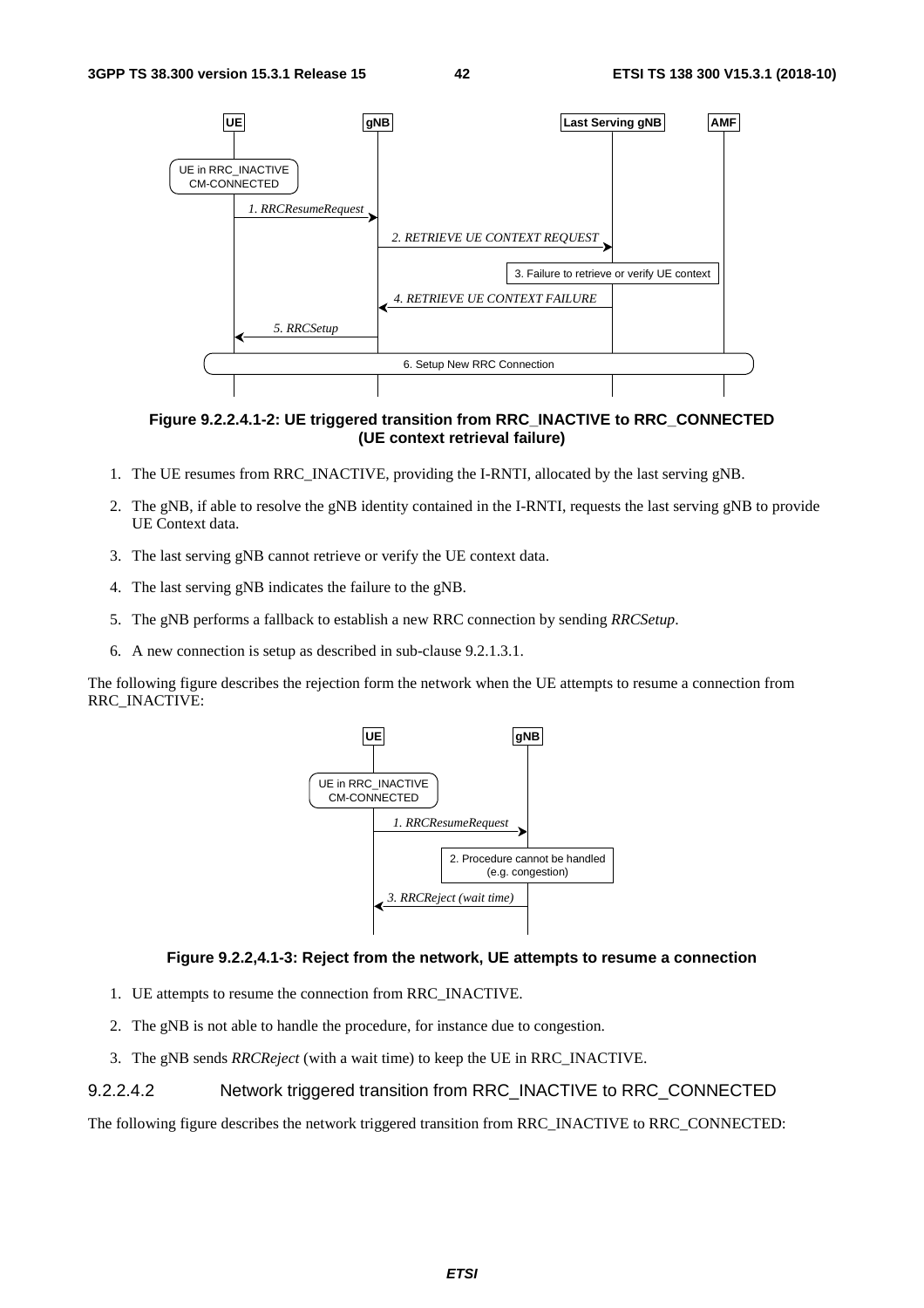

#### **Figure 9.2.2.4.2-1: Network triggered transition from RRC\_INACTIVE to RRC\_CONNECTED**

- 1. A RAN paging trigger event occurs (incoming DL user plane, DL signalling from 5GC, etc.).
- 2. RAN paging is triggered; either only in the cells controlled by the last serving gNB or also by means of Xn RAN Paging in cells controlled by other gNBs, configured to the UE in the RAN-based Notification Area (RNA).
- 3. The UE is paged with the I-RNTI.
- 4. If the UE has been successfully reached, it attempts to resume from RRC\_INACTIVE, as described in subclause 9.2.2.4.1.

### 9.2.2.5 RNA update

The following figure describes the UE triggered RNA update procedure involving context retrieval over Xn. The procedure may be triggered when the UE moves out of the configured RNA, or at the expiry of a periodic RNA Update timer.



**Figure 9.2.2.5-1: RNA update procedure with UE context relocation** 

- 1. The UE resumes from RRC\_INACTIVE, providing the I-RNTI allocated by the last serving gNB and appropriate cause value, e.g., RAN notification area update.
- 2. The gNB, if able to resolve the gNB identity contained in the I-RNTI, requests the last serving gNB to provide UE Context, providing the cause value received in step 1.
- 3. The last serving gNB provides UE context.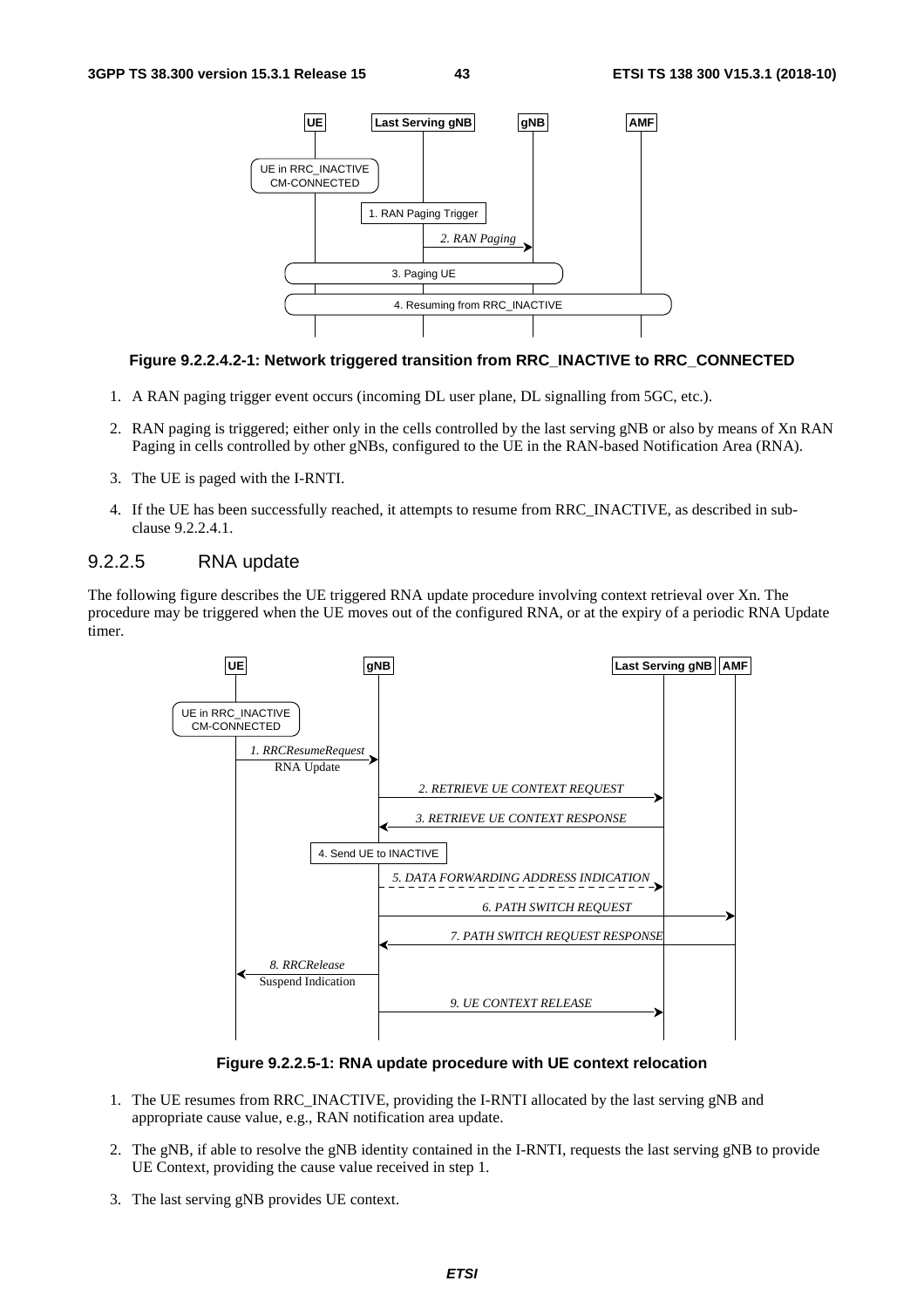- 4. The gNB may move the UE to RRC\_CONNECTED (and the procedure follows step 4 of Figure 9.2.2.4.1-1), or send the UE back to RRC\_IDLE (in which case an *RRCRelease* message is sent by the gNB and the procedure ends), or send the UE back to RRC\_INACTIVE as assumed in the following.
- 5. If loss of DL user data buffered in the last serving gNB shall be prevented, the gNB provides forwarding addresses.
- 6./7. The gNB performs path switch.
- 8. The gNB moves the UE back to RRC\_INACTIVE state by sending *RRCRelease* with suspend indication.
- 9. The gNB triggers the release of the UE resources at the last serving gNB.

The following figure describes the periodic RNA update procedure for the case when the last serving gNB decides not to relocate the UE context:



#### **Figure 9.2.2.5-2: Periodic RNA update procedure without UE context relocation**

- 1. The UE resumes from RRC\_INACTIVE, providing the I-RNTI allocated by the last serving gNB and appropriate cause value, e.g., RAN notification area update.
- 2. The gNB, if able to resolve the gNB identity contained in the I-RNTI, requests the last serving gNB to provide UE Context, providing the cause value received in step 1.
- 3. The last serving gNB responds to the gNB with the RETRIEVE UE CONTEXT FAILURE message including an encapsulated RRC Connection Release message. The RRC message includes suspend configuration, if the last serving gNB decides to keep the UE in RRC\_INACTIVE.
- 4. The gNB forwards the RRC Connection Release message to the UE.

### 9.2.3 Mobility in RRC\_CONNECTED

### 9.2.3.1 Overview

Network controlled mobility applies to UEs in RRC\_CONNECTED and is categorized into two types of mobility: cell level mobility and beam level mobility.

**Cell Level Mobility** requires explicit RRC signalling to be triggered, i.e. handover. For inter-gNB handover, the signalling procedures consist of at least the following elemental components illustrated in Figure 9.2.3.1-1: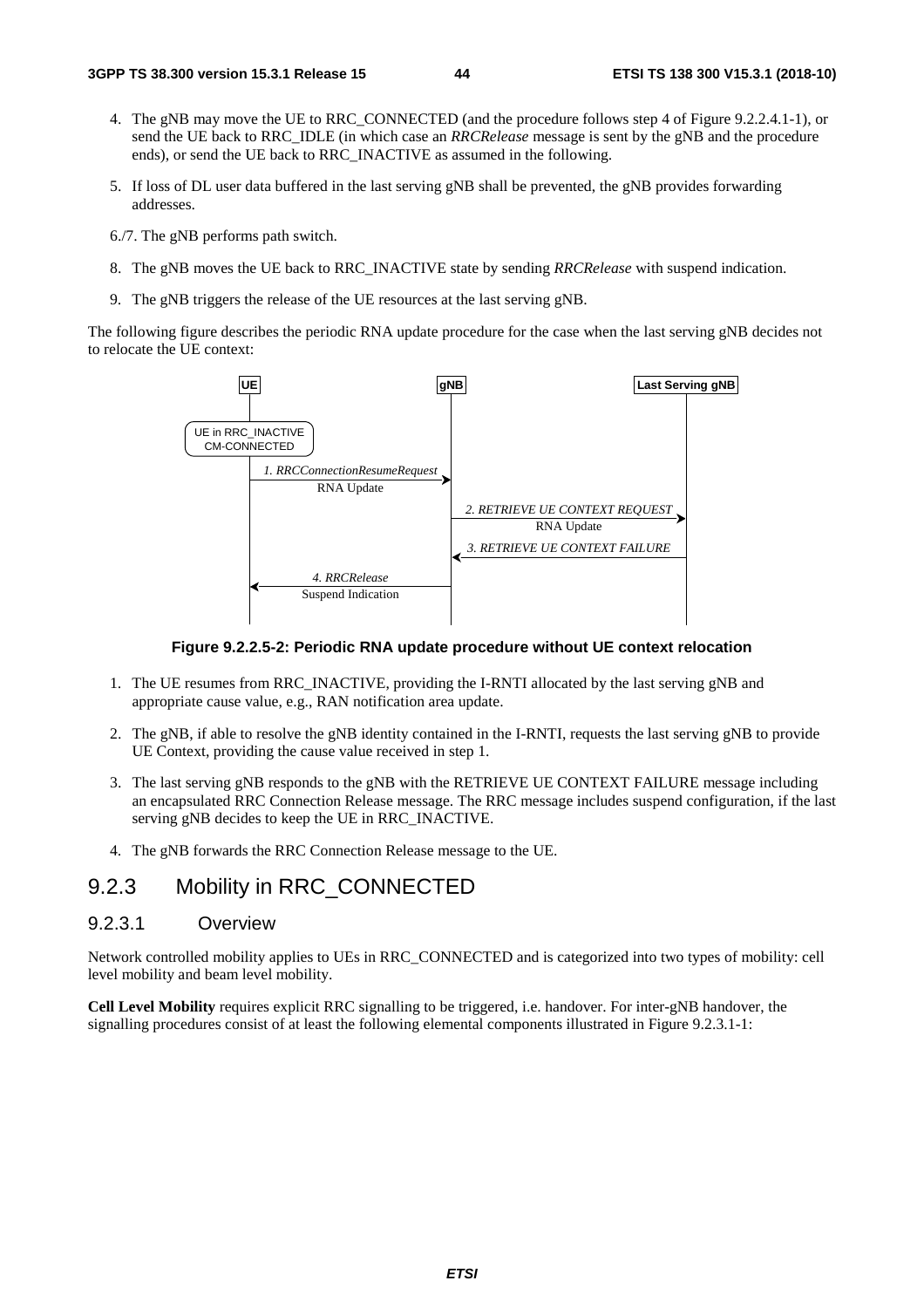

**Figure 9.2.3.1-1: Inter-gNB handover procedures** 

- 1. The source gNB initiates handover and issues a Handover Request over the Xn interface.
- 2. The target gNB performs admission control and provides the RRC configuration as part of the Handover Acknowledgement.
- 3. The source gNB provides the RRC configuration to the UE in the Handover Command. The Handover Command message includes at least cell ID and all information required to access the target cell so that the UE can access the target cell without reading system information. For some cases, the information required for contention-based and contention-free random access can be included in the Handover Command message. The access information to the target cell may include beam specific information, if any.
- 4. The UE moves the RRC connection to the target gNB and replies the Handover Complete.

NOTE: User Data can also be sent in step 4 if the grant allows.

The handover mechanism triggered by RRC requires the UE at least to reset the MAC entity and re-establish RLC. RRC managed handovers with and without PDCP entity re-establishment are both supported. For DRBs using RLC AM mode, PDCP can either be re-established together with a security key change or initiate a data recovery procedure without a key change. For DRBs using RLC UM mode and for SRBs, PDCP can either be re-established together with a security key change or remain as it is without a key change.

Data forwarding, in-sequence delivery and duplication avoidance at handover can be guaranteed when the target gNB uses the same DRB configuration as the source gNB.

Timer based handover failure procedure is supported in NR. RRC connection re-establishment procedure is used for recovering from handover failure.

**Beam Level Mobility** does not require explicit RRC signalling to be triggered. The gNB provides via RRC signalling the UE with measurement configuration containing configurations of SSB/CSI resources and resource sets, reports and trigger states for triggering channel and interference measurements and reports. Beam Level Mobility is then dealt with at lower layers by means of physical layer and MAC layer control signalling, and RRC is not required to know which beam is being used at a given point in time.

### 9.2.3.2 Handover

### 9.2.3.2.1 C-Plane Handling

The intra-NR RAN handover performs the preparation and execution phase of the handover procedure performed without involvement of the 5GC, i.e. preparation messages are directly exchanged between the gNBs. The release of the resources at the source gNB during the handover completion phase is triggered by the target gNB. The figure below depicts the basic handover scenario where neither the AMF nor the UPF changes: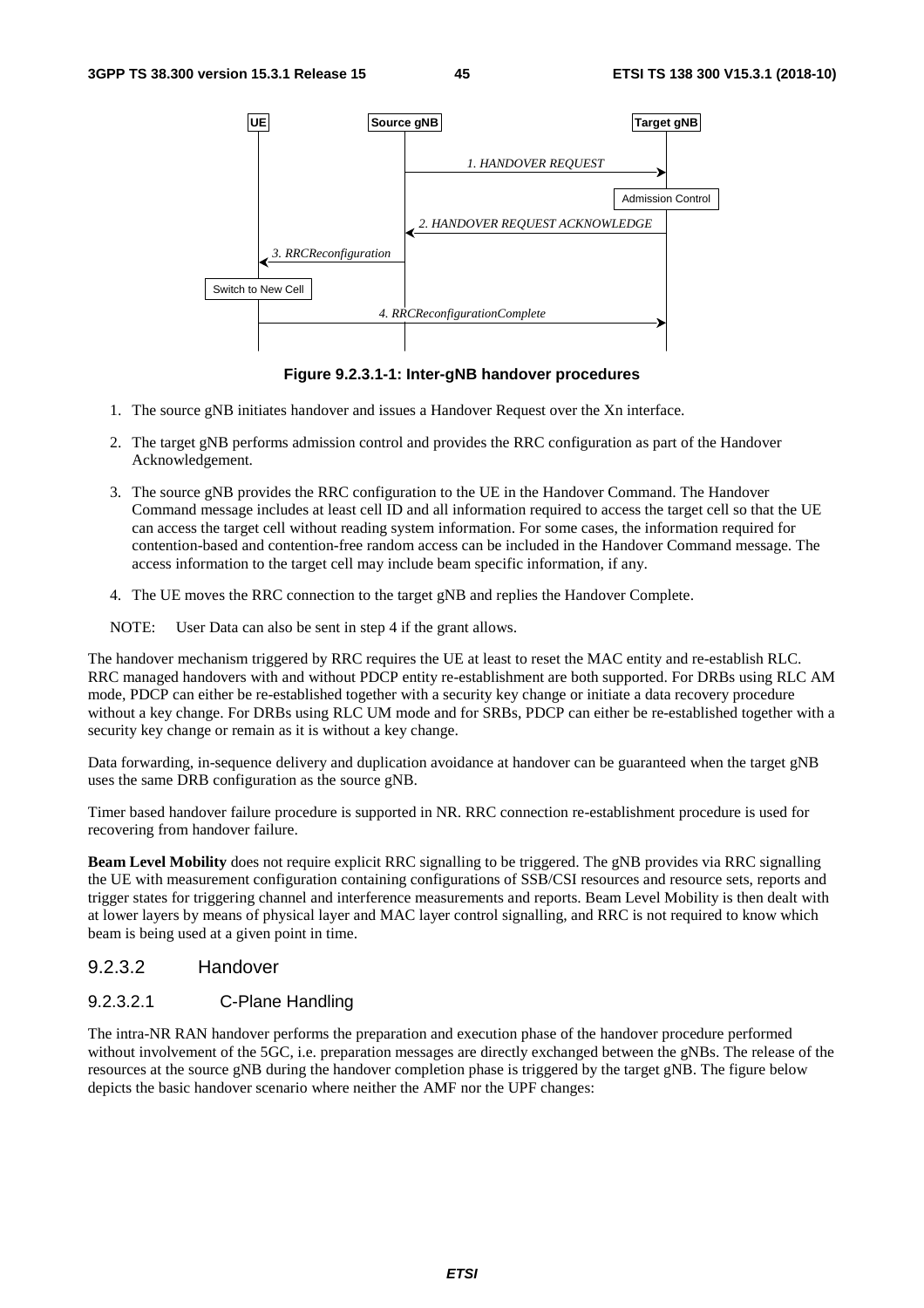

**Figure 9.2.3.2.1-1: Intra-AMF/UPF Handover** 

- 0. The UE context within the source gNB contains information regarding roaming and access restrictions which were provided either at connection establishment or at the last TA update.
- 1. The source gNB configures the UE measurement procedures and the UE reports according to the measurement configuration.
- 2. The source gNB decides to handover the UE, based on *MeasurementReport* and RRM information.
- 3. The source gNB issues a Handover Request message to the target gNB passing a transparent RRC container with necessary information to prepare the handover at the target side. The information includes at least the target cell ID, KgNB\*, the C-RNTI of the UE in the source gNB, RRM-configuration including UE inactive time, basic AS-configuration including *antenna Info and DL Carrier Frequency*, the current QoS flow to DRB mapping rules applied to the UE, the minimum system information from source gNB, the UE capabilities for different RATs, PDU session related information, and can include the UE reported measurement information including beam-related information if available. The PDU session related information includes the slice information (if supported) and QoS flow level QoS profile(s).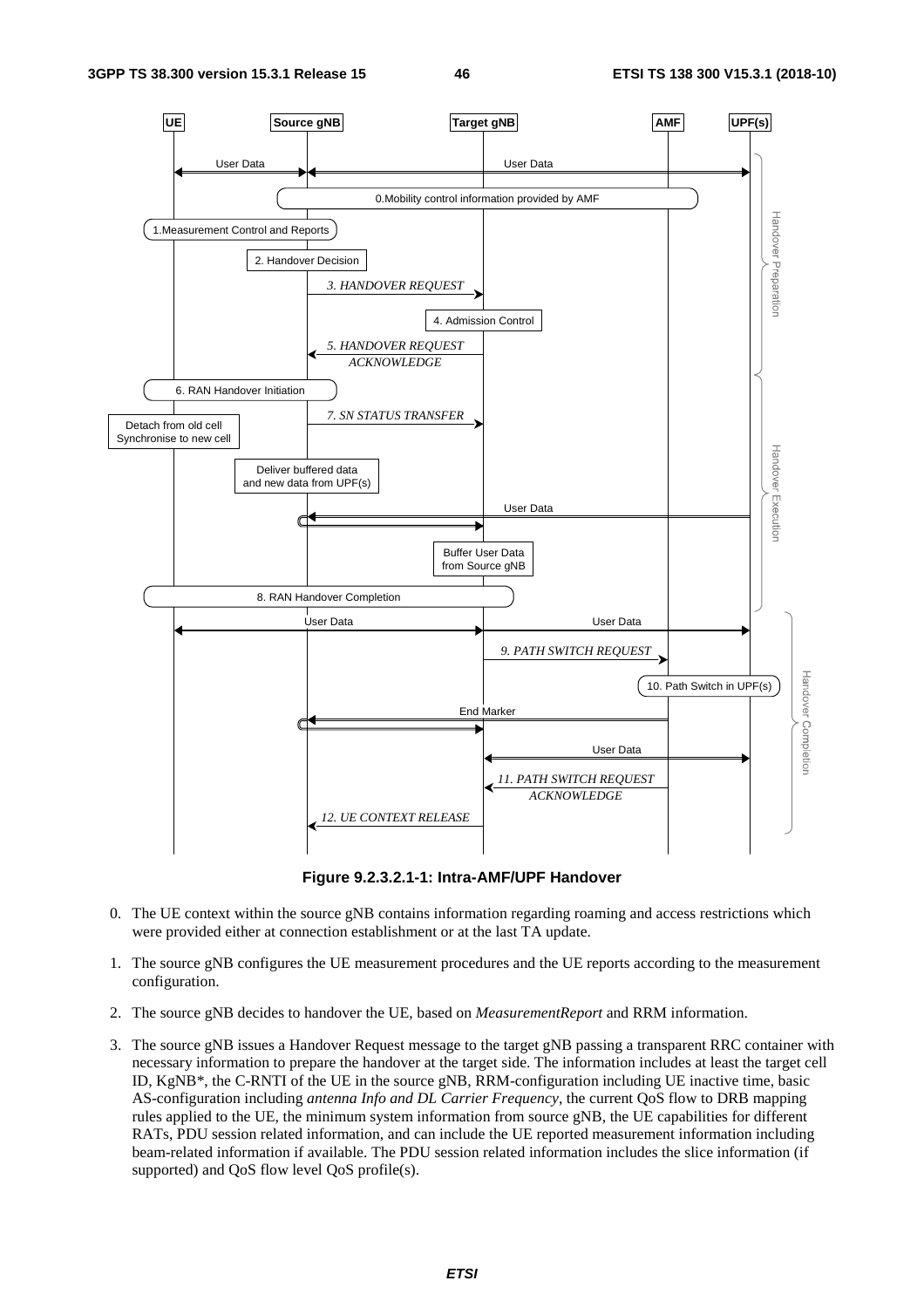- 4. Admission Control may be performed by the target gNB. Slice-aware admission control shall be performed if the slice information is sent to the target gNB. If the PDU sessions are associated with non-supported slices the target gNB shall reject such PDU Sessions.
- 5. The target gNB prepares the handover with L1/L2 and sends the HANDOVER REQUEST ACKNOWLEDGE to the source gNB, which includes a transparent container to be sent to the UE as an RRC message to perform the handover.
- 6. The source gNB triggers the Uu handover by sending an *RRCReconfiguration* message to the UE, containing the information required to access the target cell: at least the target cell ID, the new C-RNTI, the target gNB security algorithm identifiers for the selected security algorithms. It can also include a set of dedicated RACH resources, the association between RACH resources and SSB(s), the association between RACH resources and UE-specific CSI-RS configuration(s), common RACH resources, and target cell SIBs, etc.
- 7. The source gNB sends the SN STATUS TRANSFER message to the target gNB.
- 8. The UE synchronises to the target cell and completes the RRC handover procedure by sending *RRCReconfigurationComplete* message to target gNB.
- 9. The target gNB sends a PATH SWITCH REQUEST message to AMF to trigger 5GC to switch the DL data path towards the target gNB and to establish an NG-C interface instance towards the target gNB.
- 10. 5GC switches the DL data path towards the target gNB. The UPF sends one or more "end marker" packets on the old path to the source gNB per PDU session/tunnel and then can release any U-plane/TNL resources towards the source gNB.
- 11. The AMF confirms the PATH SWITCH REQUEST message with the PATH SWITCH REQUEST ACKNOWLEDGE message.
- 12. Upon reception of the PATH SWITCH REQUEST ACKNOWLEDGE message from the AMF, the target gNB sends the UE CONTEXT RELEASE to inform the source gNB about the success of the handover. The source gNB can then release radio and C-plane related resources associated to the UE context. Any ongoing data forwarding may continue.

The RRM configuration can include both beam measurement information (for layer 3 mobility) associated to SSB(s) and CSI-RS(s) for the reported cell(s) if both types of measurements are available. Also, if CA is configured, the RRM configuration can include the list of best cells on each frequency for which measurement information is available. And the RRM measurement information can also include the beam measurement for the listed cells that belong to the target gNB.

The common RACH configuration for beams in the target cell is only associated to the SSB(s). The network can have dedicated RACH configurations associated to the SSB(s) and/or have dedicated RACH configurations associated to CSI-RS(s) within a cell. The target gNB can only include one of the following RACH configurations in the Handover Command to enable the UE to access the target cell:

- i) Common RACH configuration;
- ii) Common RACH configuration + Dedicated RACH configuration associated with SSB;
- iii) Common RACH configuration + Dedicated RACH configuration associated with CSI-RS.

The dedicated RACH configuration allocates RACH resource(s) together with a quality threshold to use them. When dedicated RACH resources are provided, they are prioritized by the UE and the UE shall not switch to contention-based RACH resources as long as the quality threshold of those dedicated resources is met. The order to access the dedicated RACH resources is up to UE implementation.

#### 9.2.3.2.2 U-Plane Handling

The U-plane handling during the Intra-NR-Access mobility activity for UEs in RRC\_CONNECTED takes the following principles into account to avoid data loss during HO:

- During HO preparation U-plane tunnels can be established between the source gNB and the target gNB;
- During HO execution, user data can be forwarded from the source gNB to the target gNB.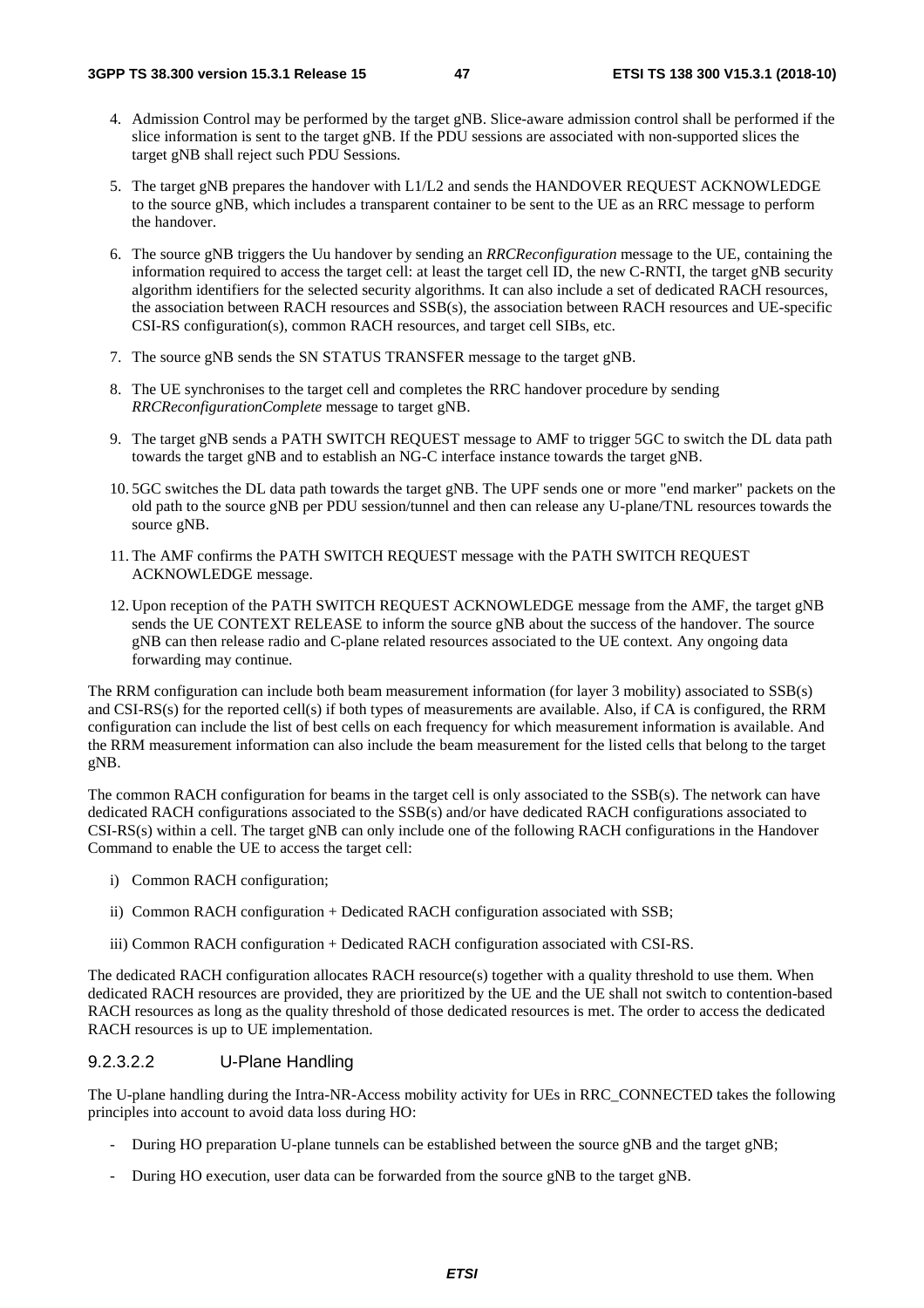- Forwarding should take place in order as long as packets are received at the source gNB from the UPF or the source gNB buffer has not been emptied.
- During HO completion:
	- The target gNB sends a path switch request message to the AMF to inform that the UE has gained access and the AMF then triggers path switch related 5GC internal signalling and actual path switch of the source gNB to the target gNB in UPF;
	- The source gNB should continue forwarding data as long as packets are received at the source gNB from the UPF or the source gNB buffer has not been emptied.

#### **For RLC-AM bearers**:

- For in-sequence delivery and duplication avoidance, PDCP SN is maintained on a per DRB basis and the source gNB informs the target gNB about the next DL PDCP SN to allocate to a packet which does not have a PDCP sequence number yet (either from source gNB or from the UPF).
- For security synchronisation, HFN is also maintained and the source gNB provides to the target one reference HFN for the UL and one for the DL i.e. HFN and corresponding SN.
- In both the UE and the target gNB, a window-based mechanism is used for duplication detection and reordering.
- The occurrence of duplicates over the air interface in the target gNB is minimised by means of PDCP SN based reporting at the target gNB by the UE. In uplink, the reporting is optionally configured on a per DRB basis by the gNB and the UE should first start by transmitting those reports when granted resources are in the target gNB. In downlink, the gNB is free to decide when and for which bearers a report is sent and the UE does not wait for the report to resume uplink transmission.
- The target gNB re-transmits and prioritizes all downlink data forwarded by the source gNB (i.e. the target gNB should first send all forwarded PDCP SDUs with PDCP SNs, then all forwarded downlink SDAP SDUs before sending new data from 5GC), excluding PDCP SDUs for which the reception was acknowledged through PDCP SN based reporting by the UE.
- NOTE: Lossless delivery when a QoS flow is mapped to a different DRB at handover, requires the old DRB to be configured in the target cell. For in-order delivery in the DL, the target gNB should first transmit the forwarded PDCP SDUs on the old DRB before transmitting new data from 5GCN on the new DRB. In the UL, the target gNB should not deliver data of the QoS flow from the new DRB to 5GCN before receiving the end marker on the old DRB from the UE.
- The UE re-transmits in the target gNB all uplink PDCP SDUs starting from the oldest PDCP SDU that has not been acknowledged at RLC in the source, excluding PDCP SDUs for which the reception was acknowledged through PDCP SN based reporting by the target.

#### **For RLC-UM bearers**:

- The PDCP SN and HFN are reset in the target gNB;
- No PDCP SDUs are retransmitted in the target gNB;
- The target gNB prioritises all downlink SDAP SDUs forwarded by the source gNB over the data from the core network;
- NOTE: To minimise losses when a QoS flow is mapped to a different DRB at handover, the old DRB needs to be configured in the target cell. For in-order delivery in the DL, the target gNB should first transmit the forwarded PDCP SDUs on the old DRB before transmitting new data from 5GCN on the new DRB. In the UL, the target gNB should not deliver data of the QoS flow from the new DRB to 5GCN before receiving the end marker on the old DRB from the UE.
- The UE does not retransmit any PDCP SDU in the target cell for which transmission had been completed in the source cell.

#### 9.2.3.2.3 Data Forwarding

The following description depicts the data forwarding principles for intra-system handover.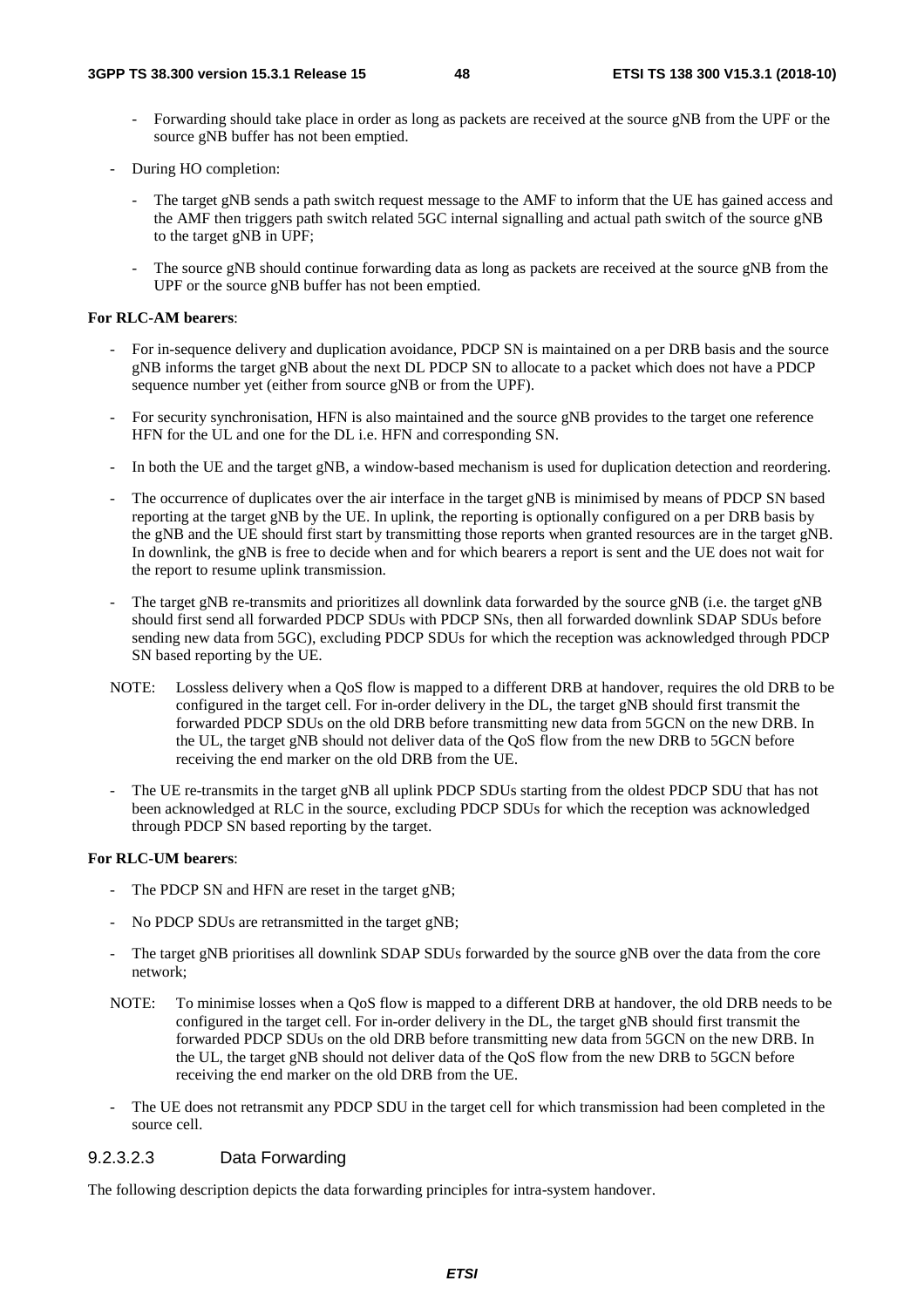The source NG-RAN node may suggest downlink data forwarding per QoS flow established for a PDU session and may provide information how it maps QoS flows to DRBs. The target NG-RAN node decides data forwarding per QoS flow established for a PDU Session.

If "lossless handover" is required and the target NG-RAN node applies the same QoS flows to DRB mapping for a DRB and if all QoS flows mapped to that DRB are accepted for data forwarding, the target NG-RAN node establishes a downlink forwarding tunnel for that DRB.

For a DRB for which preservation of SN status applies, the target NG-RAN node may decide to establish an UL data forwarding tunnel.

The target NG-RAN node may also decide to establish a downlink forwarding tunnel for each PDU session. In this case the target NG-RAN node provides information for which QoS flows data forwarding has been accepted and corresponding UP TNL information for data forwarding tunnels to be established between the source NG-RAN node and the target NG-RAN node.

As long as data forwarding of DL user data packets takes place, the source NG-RAN node shall forward user data in the same forwarding tunnel, i.e.

- for any QoS flow accepted for data forwarding by the target NG-RAN node and for which a DRB DL forwarding tunnel was established for a DRB to which this QoS flow was mapped at the source NG-RAN node, any fresh packets of this QoS flow shall be forwarded as PDCP SDUs via the mapped DRB DL forwarding tunnel.
- for DRBs for which preservation of SN status applies, the source NG-RAN node may forward in order to the target NG-RAN node via the DRB DL forwarding tunnel all downlink PDCP SDUs with their SN corresponding to PDCP PDUs which have not been acknowledged by the UE.
- for DRBs for which preservation of SN status applies the source NG-RAN node either:
	- discards the uplink PDCP PDUs received out of sequence if the source NG-RAN node has not accepted the request from the target NG-RAN node for uplink forwarding or if the target NG-RAN node has not requested uplink forwarding for the bearer during the Handover Preparation procedure; or
	- forwards to the target NG-RAN node the uplink PDCP PDUs received out of sequence if the source NG-RAN node has accepted the request from the target NG-RAN node for uplink forwarding for the bearer during the Handover Preparation procedure.

Handling of end marker packets:

- The source NG-RAN node receives one or several GTP-U end marker packets per PDU session from the UPF and replicates the end marker packets into each data forwarding tunnel when no more user data packets are to be forwarded over that tunnel.
- End marker packets sent via a data forwarding tunnel are applicable to all QoS flows forwarded via that tunnel. After end marker packets have been received over a forwarding tunnel, the target NG-RAN node can start taking into account the packets of QoS flows associated with that forwarding tunnel received at the target NG-RAN node from the NG-U PDU session tunnel.

### 9.2.3.3 Re-establishment procedure

A UE in RRC\_CONNECTED may initiate the re-establishment procedure to continue the RRC connection when a failure condition occurs (e.g. radio link failure, reconfiguration failure, integrity check failure…).

The following figure describes the re-establishment procedure started by the UE: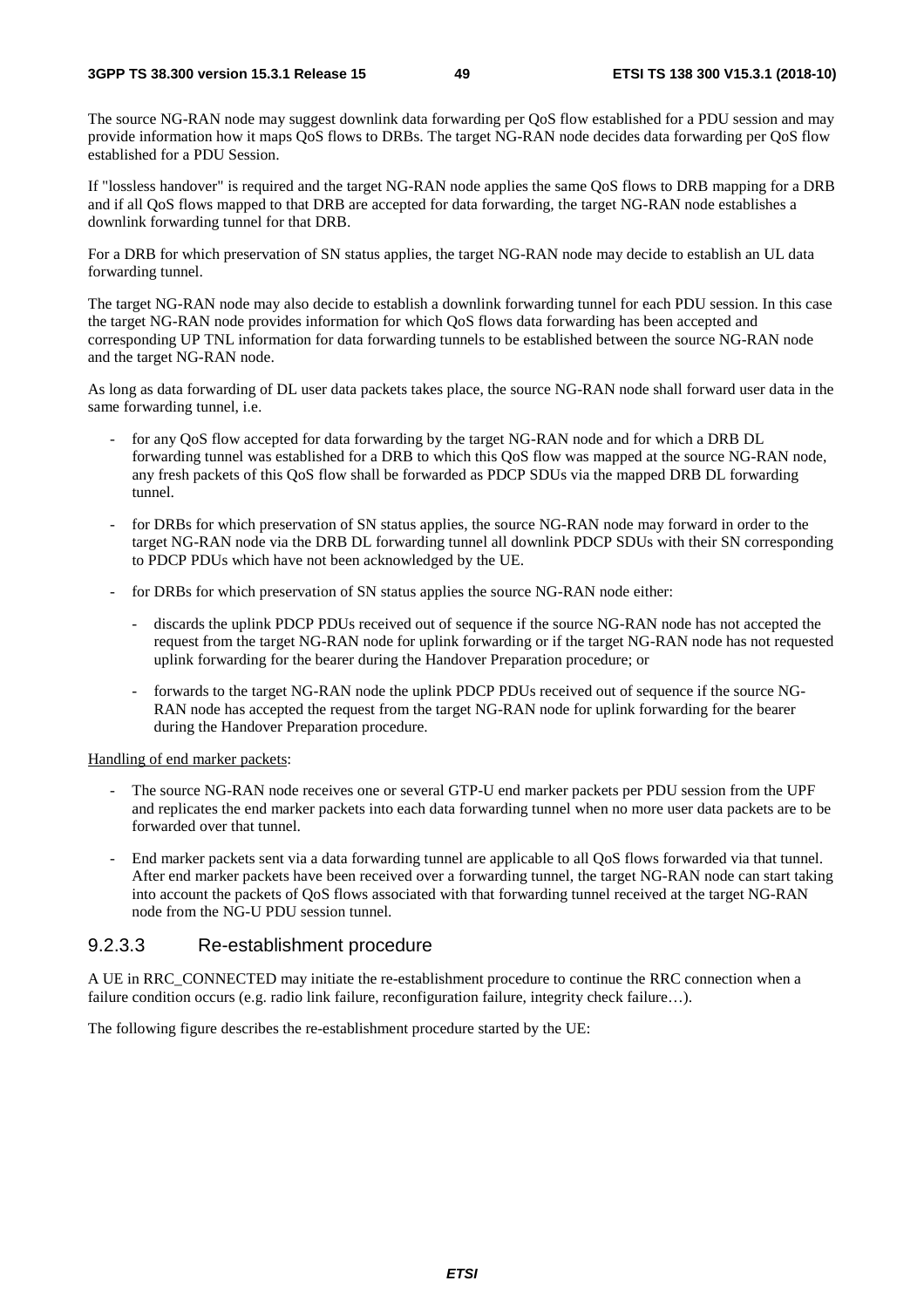

**Figure 9.2.3.3-1: Re-establishment procedure** 

- 1. The UE re-establishes the connection, providing the UE Identity (PCI+C-RNTI) to the gNB where the trigger for the re-establishment occurred.
- 2. If the UE Context is not locally available, the gNB, requests the last serving gNB to provide UE Context data.
- 3. The last serving gNB provides UE context data.

4/4a. The gNB continues the re-establishment of the RRC connection. The message is sent on SRB1.

- 5/5a. The gNB may perform the reconfiguration to re-establish SRB2 and DRBs when the re-establishment procedure is ongoing.
- 6. If loss of DL user data buffered in the last serving gNB shall be prevented, the gNB provides forwarding addresses.
- 7/8. The gNB performs path switch.
- 9. The gNB triggers the release of the UE resources at the last serving gNB.

### 9.2.4 Measurements

In RRC\_CONNECTED, the UE measures multiple beams (at least one) of a cell and the measurements results (power values) are averaged to derive the cell quality. In doing so, the UE is configured to consider a subset of the detected beams. Filtering takes place at two different levels: at the physical layer to derive beam quality and then at RRC level to derive cell quality from multiple beams. Cell quality from beam measurements is derived in the same way for the serving cell(s) and for the non-serving cell(s). Measurement reports may contain the measurement results of the *X* best beams if the UE is configured to do so by the gNB.

The corresponding high-level measurement model is described below: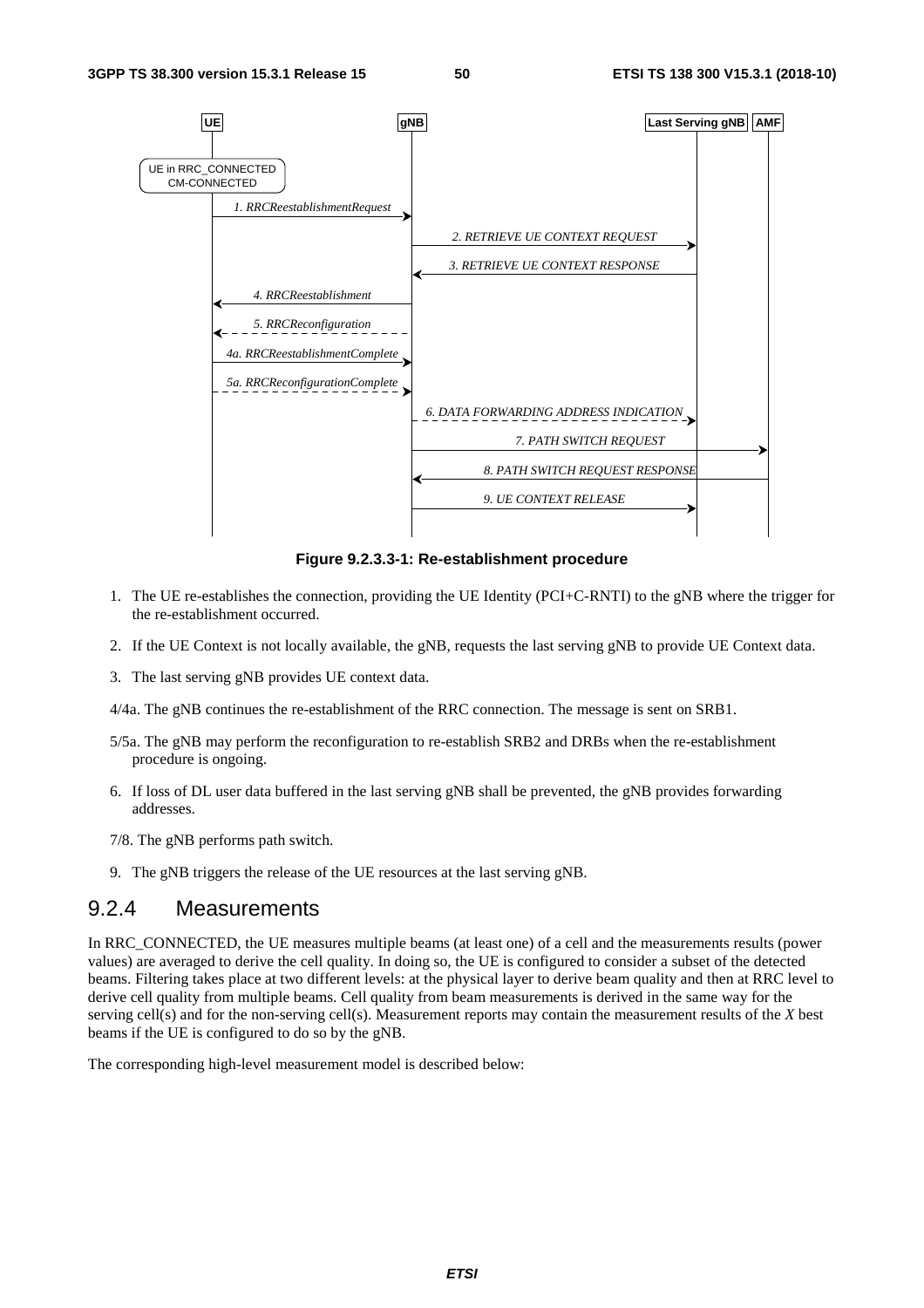

**Figure 9.2.4-1: Measurement Model** 

- NOTE: K beams correspond to the measurements on SSB or CSI-RS resources configured for L3 mobility by gNB and detected by UE at L1.
- A: measurements (beam specific samples) internal to the physical layer.
- Layer 1 filtering: internal layer 1 filtering of the inputs measured at point A. Exact filtering is implementation dependent. How the measurements are actually executed in the physical layer by an implementation (inputs A and Layer 1 filtering) in not constrained by the standard.
- $A<sup>1</sup>$ : measurements (i.e. beam specific measurements) reported by layer 1 to layer 3 after layer 1 filtering.
- **Beam Consolidation/Selection**: beam specific measurements are consolidated to derive cell quality. The behaviour of the Beam consolidation/selection is standardised and the configuration of this module is provided by RRC signalling. Reporting period at B equals one measurement period at  $A^1$ .
- **B**: a measurement (i.e. cell quality) derived from beam-specific measurements reported to layer 3 after beam consolidation/selection.
- Layer 3 filtering for cell quality: filtering performed on the measurements provided at point B. The behaviour of the Layer 3 filters is standardised and the configuration of the layer 3 filters is provided by RRC signalling. Filtering reporting period at C equals one measurement period at B.
- **C**: a measurement after processing in the layer 3 filter. The reporting rate is identical to the reporting rate at point B. This measurement is used as input for one or more evaluation of reporting criteria.
- **Evaluation of reporting criteria**: checks whether actual measurement reporting is necessary at point D. The evaluation can be based on more than one flow of measurements at reference point C e.g. to compare between different measurements. This is illustrated by input C and  $C<sup>1</sup>$ . The UE shall evaluate the reporting criteria at least every time a new measurement result is reported at point C,  $C<sup>1</sup>$ . The reporting criteria are standardised and the configuration is provided by RRC signalling (UE measurements).
- **D**: measurement report information (message) sent on the radio interface.
- L3 Beam filtering: filtering performed on the measurements (i.e. beam specific measurements) provided at point  $A<sup>1</sup>$ . The behaviour of the beam filters is standardised and the configuration of the beam filters is provided by RRC signalling. Filtering reporting period at E equals one measurement period at  $A^1$ .
- **E**: a measurement (i.e. beam-specific measurement) after processing in the beam filter. The reporting rate is identical to the reporting rate at point  $A^1$ . This measurement is used as input for selecting the X measurements to be reported.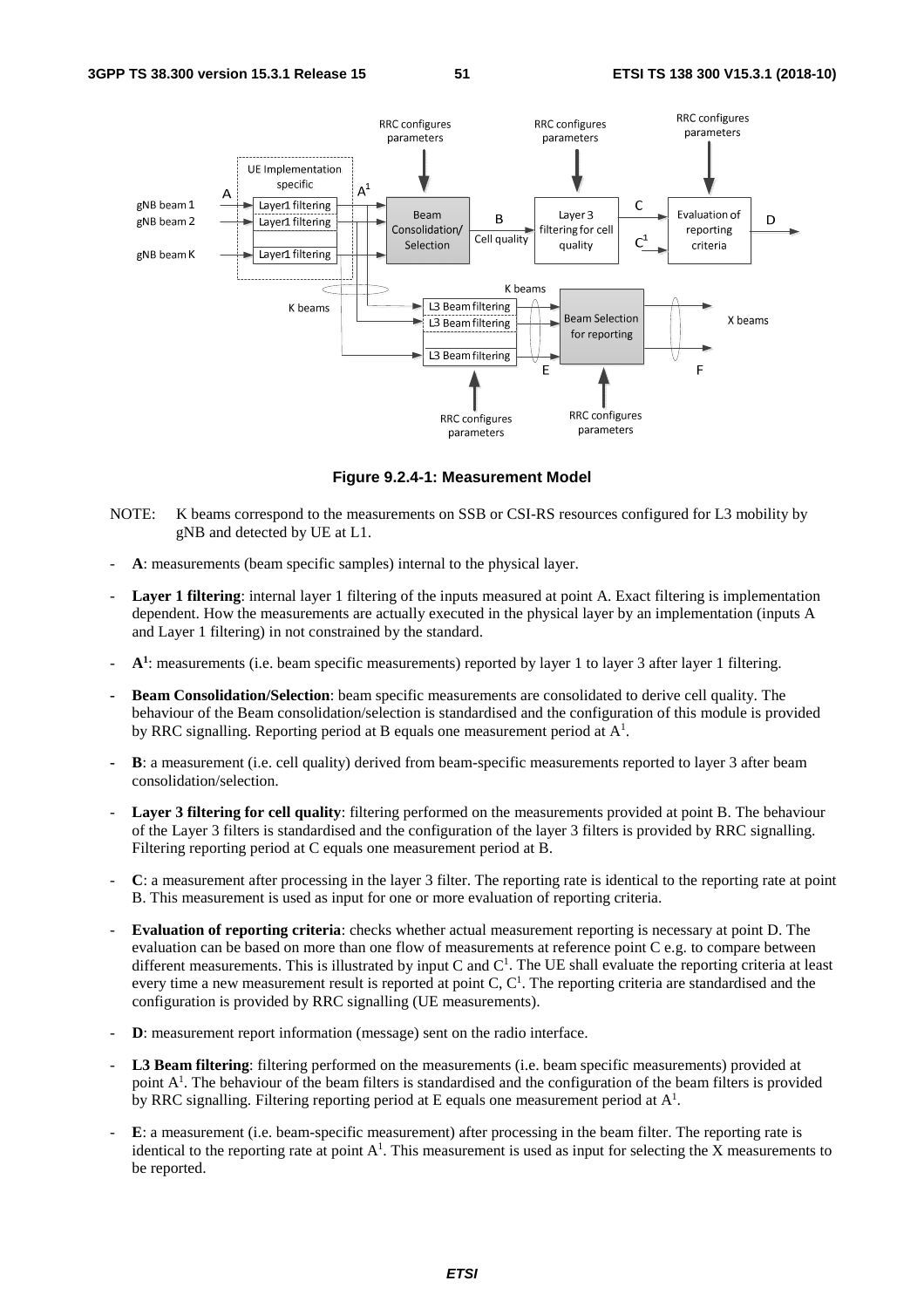- **Beam Selection for beam reporting**: selects the X measurements from the measurements provided at point E. The behaviour of the beam selection is standardised and the configuration of this module is provided by RRC signalling.
- **F**: beam measurement information included in measurement report (sent) on the radio interface.

Layer 1 filtering introduces a certain level of measurement averaging. How and when the UE exactly performs the required measurements is implementation specific to the point that the output at B fulfils the performance requirements set in 3GPP TS 38.133 [13]. Layer 3 filtering for cell quality and related parameters used are specified in 3GPP TS 38.331 [12] and do not introduce any delay in the sample availability between B and C. Measurement at point C,  $C<sup>1</sup>$  is the input used in the event evaluation. L3 Beam filtering and related parameters used are specified in 3GPP TS 38.331 [12] and do not introduce any delay in the sample availability between E and F.

Measurement reports are characterized by the following:

- Measurement reports include the measurement identity of the associated measurement configuration that triggered the reporting;
- Cell and beam measurement quantities to be included in measurement reports are configured by the network;
- The number of non-serving cells to be reported can be limited through configuration by the network;
- Cells belonging to a blacklist configured by the network are not used in event evaluation and reporting, and conversely when a whitelist is configured by the network, only the cells belonging to the whitelist are used in event evaluation and reporting;
- Beam measurements to be included in measurement reports are configured by the network (beam identifier only, measurement result and beam identifier, or no beam reporting).

Intra-frequency neighbour (cell) measurements and inter-frequency neighbour (cell) measurements are defined as follows:

- SSB based intra-frequency measurement: a measurement is defined as an SSB based intra-frequency measurement provided the center frequency of the SSB of the serving cell and the center frequency of the SSB of the neighbour cell are the same, and the subcarrier spacing of the two SSBs is also the same.
- SSB based inter-frequency measurement: a measurement is defined as an SSB based inter-frequency measurement provided the center frequency of the SSB of the serving cell and the center frequency of the SSB of the neighbour cell are different, or the subcarrier spacing of the two SSBs is different.
- NOTE: for SSB based measurements, one measurement object corresponds to one SSB and the UE considers different SSBs as different cells.
- CSI-RS based intra-frequency measurement: a measurement is defined as a CSI-RS based intra-frequency measurement provided the bandwidth of the CSI-RS resource on the neighbour cell configured for measurement is within the bandwidth of the CSI-RS resource on the serving cell configured for measurement, and the subcarrier spacing of the two CSI-RS resources is the same.
- CSI-RS based inter-frequency measurement: a measurement is defined as a CSI-RS based inter-frequency measurement provided the bandwidth of the CSI-RS resource on the neighbour cell configured for measurement is not within the bandwidth of the CSI-RS resource on the serving cell configured for measurement, or the subcarrier spacing of the two CSI-RS resources is different.

Whether a measurement is non-gap-assisted or gap-assisted depends on the capability of the UE, the active BWP of the UE and the current operating frequency. In non-gap-assisted scenarios, the UE shall be able to carry out such measurements without measurement gaps. In gap-assisted scenarios, the UE cannot be assumed to be able to carry out such measurements without measurement gaps.

## 9.2.5 Paging

Paging allows the network to reach UEs in RRC\_IDLE and in RRC\_INACTIVE state, and to notify UEs in RRC\_IDLE, RRC\_INACTIVE and RRC\_CONNECTED state of system information change (see subclause 7.3.3) and ETWS/CMAS indications (see subclause 16.4).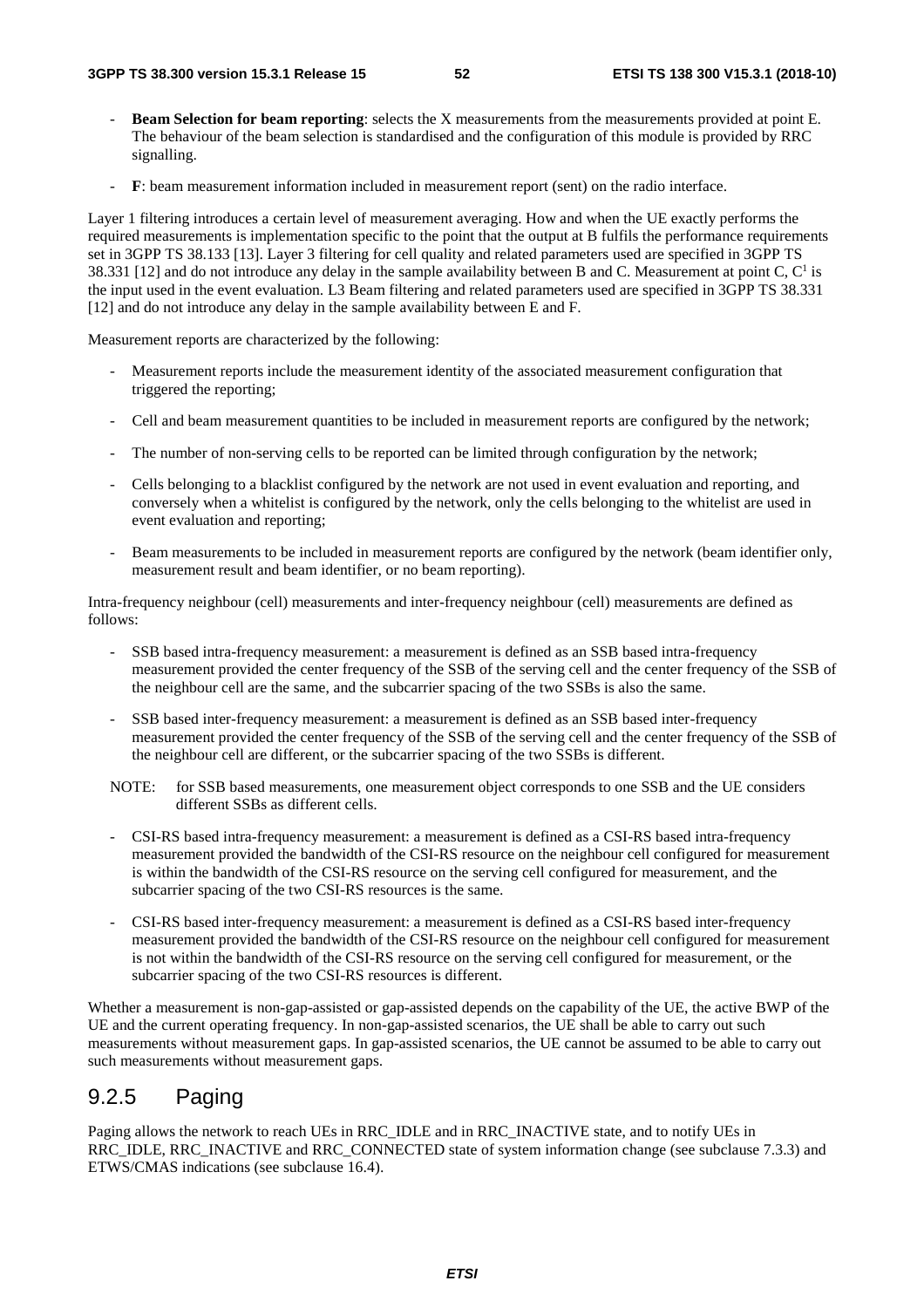While in RRC\_IDLE the UE monitors the paging channels for CN-initiated paging; in RRC\_INACTIVE the UE also monitors paging channels for RAN-initiated paging. A UE need not monitor paging channels continuously though; Paging DRX is defined where the UE in RRC\_IDLE or RRC\_INACTIVE is only required to monitor paging channels during one Paging Occasions (PO) per DRX cycle (see 3GPP TS 38.304 [10]). The Paging DRX cycles are configured by the network:

- 1) For CN-initiated paging, a default cycle is broadcast in system information;
- 2) For CN-initiated paging, a UE specific cycle can be configured via NAS signalling;
- 3) For RAN-initiated paging, a UE-specific cycle can be configured via RRC signalling;
- The UE uses the shortest of the DRX cycles applicable i.e. a UE in RRC\_IDLE uses the shortest of the first two cycles above, while a UE in RRC\_INACTIVE uses the shortest of the three.

The POs of a UE for CN-initiated and RAN-initiated paging are based on the same UE ID, resulting in overlapping POs for both. The number of different POs in a DRX cycle is configurable via system information and a network may distribute UEs to those POs based on their IDs.

When in RRC\_CONNECTED, the UE monitors the paging channels in any PO signalled in system information. In case of BA, a UE in RRC\_CONNECTED only monitors paging channels on the active BWP.

**Paging optimization for UEs in CM\_IDLE:** at UE context release, the NG-RAN node may provide the AMF with a list of recommended cells and NG-RAN nodes as assistance info for subsequent paging. The AMF may also provide Paging Attempt Information consisting of a Paging Attempt Count and the Intended Number of Paging Attempts and may include the Next Paging Area Scope. If Paging Attempt Information is included in the Paging message, each paged NG-RAN node receives the same information during a paging attempt. The Paging Attempt Count shall be increased by one at each new paging attempt. The Next Paging Area Scope, when present, indicates whether the AMF plans to modify the paging area currently selected at next paging attempt. If the UE has changed its state to CM CONNECTED the Paging Attempt Count is reset.

**Paging optimization for UEs in RRC\_INACTIVE**: at RAN Paging, the serving NG-RAN node provides RAN Paging area information. The serving NG-RAN node may also provide RAN Paging attempt information. Each paged NG-RAN node receives the same RAN Paging attempt information during a paging attempt with the following content: Paging Attempt Count, the intended number of paging attempts and the Next Paging Area Scope. The Paging Attempt Count shall be increased by one at each new paging attempt. The Next Paging Area Scope, when present, indicates whether the serving NG\_RAN node plans to modify the RAN Paging Area currently selected at next paging attempt. If the UE leaves RRC\_INACTIVE state the Paging Attempt Count is reset.

### 9.2.6 Random Access Procedure

The random access procedure is triggered by a number of events, for instance:

- Initial access from RRC\_IDLE;
- RRC Connection Re-establishment procedure;
- Handover;
- DL or UL data arrival during RRC\_CONNECTED when UL synchronisation status is "non-synchronised";
- Transition from RRC\_INACTIVE;
- To establish time alignment at SCell addition;
- Request for Other SI (see subclause 7.3);
- Beam failure recovery.

Furthermore, the random access procedure takes two distinct forms: contention-based random access (CBRA) and contention-free random access (CFRA) as shown on Figure 9.2.6-1 below.

For initial access in a cell configured with SUL, the UE selects the SUL carrier if and only if the measured quality of the DL is lower than a broadcast threshold. Once started, all uplink transmissions of the random access procedure remain on the selected carrier.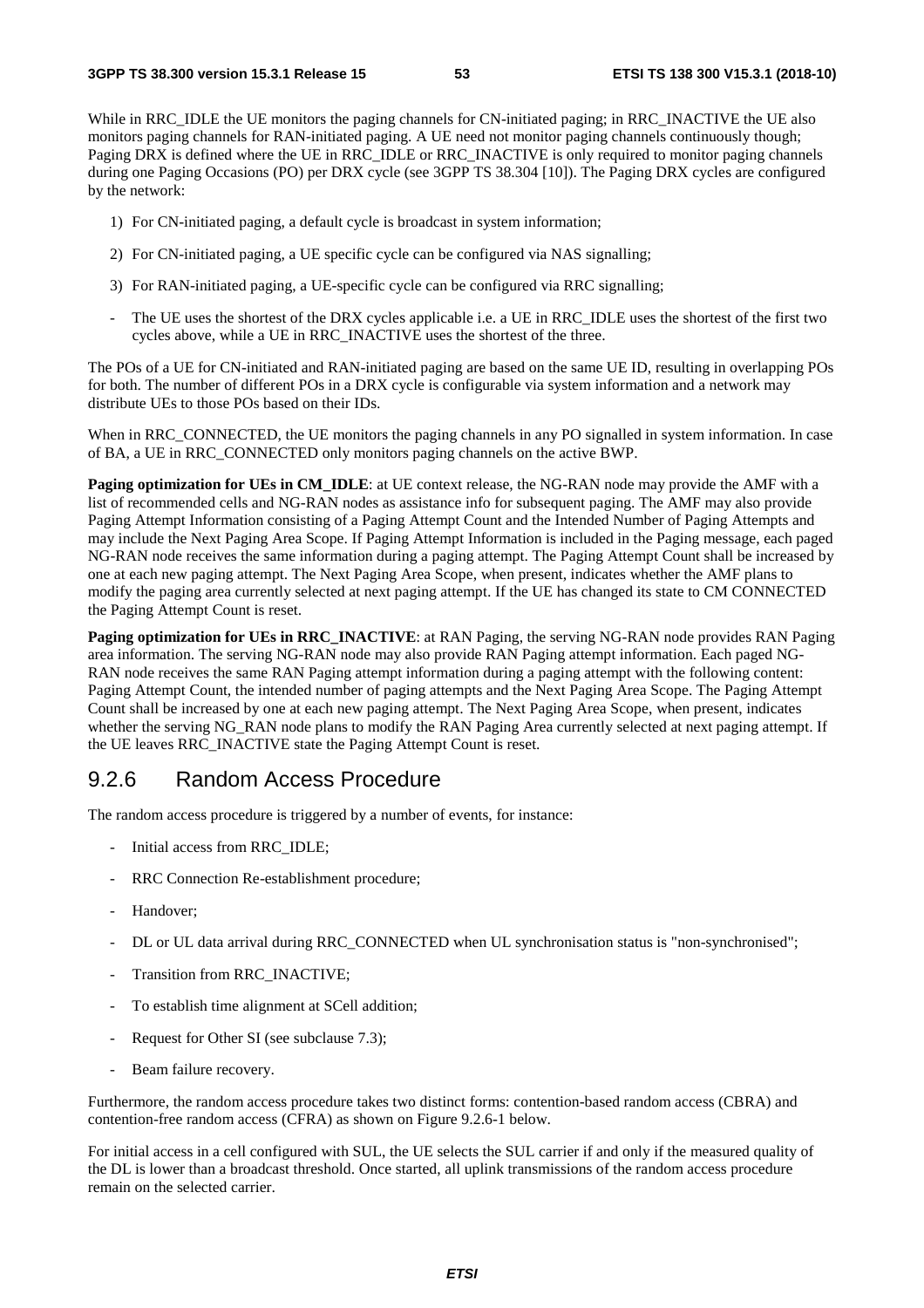

**Figure 9.2.6-1: Random Access Procedures** 

## 9.2.7 Radio Link Failure

In RRC CONNECTED, the UE declares Radio Link Failure (RLF) when one of the following criteria are met:

- Expiry of a timer started after indication of radio problems from the physical layer (if radio problems are recovered before the timer is expired, the UE stops the timer);
- Random access procedure failure;
- RLC failure.

After RLF is declared, the UE:

- stays in RRC\_CONNECTED;
- selects a suitable cell and then initiates RRC re-establishment;
- enters RRC\_IDLE if a suitable cell wasn't found within a certain time after RLF was declared.

## 9.2.8 Beam failure detection and recovery

For beam failure detection, the gNB configures the UE with beam failure detection reference signals and the UE declares beam failure when the number of beam failure instance indications from the physical layer reaches a configured threshold within a configured period.

After beam failure is detected, the UE:

- triggers beam failure recovery by initiating a Random Access procedure on the PCell;
- selects a suitable beam to perform beam failure recovery (if the gNB has provided dedicated Random Access resources for certain beams, those will be prioritized by the UE).

Upon completion of the Random Access procedure, beam failure recovery is considered complete.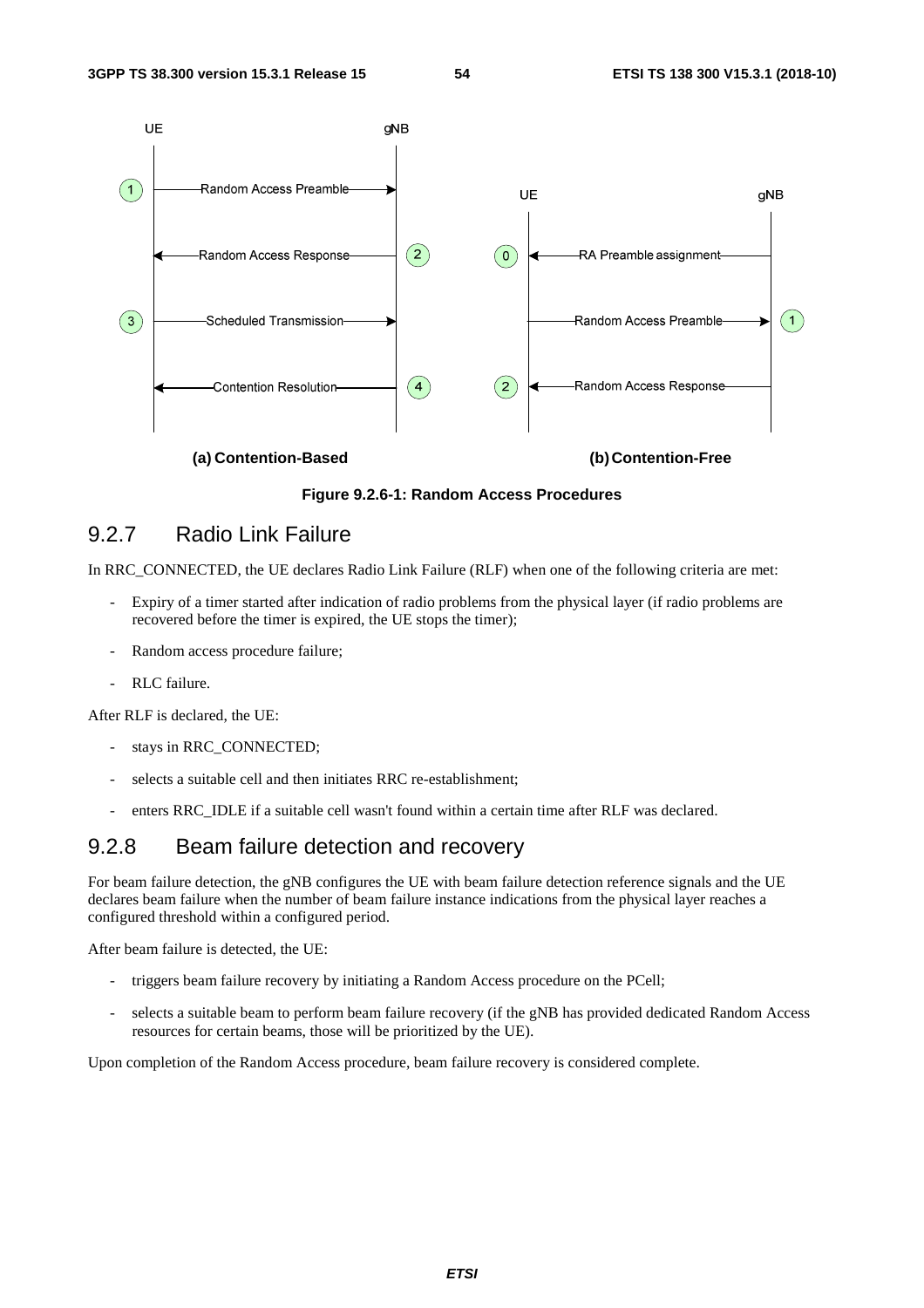## 9.3 Inter RAT

## 9.3.1 Intra 5GC

### 9.3.1.1 Cell Reselection

Cell reselection is characterised by the following:

- Cell reselection between NR RRC\_IDLE and E-UTRA RRC\_IDLE is supported;
- Cell reselection from NR RRC\_INACTIVE to E-UTRA RRC\_IDLE is supported.

### 9.3.1.2 Handover

Inter RAT mobility is characterised by the following:

- The Source RAT configures Target RAT measurement and reporting.
- The source RAT decides on the preparation initiation and provides the necessary information to the target RAT in the format required by the target RAT:
	- For handover preparation from E-UTRA to NR, the source RAT issues a handover preparation request message to the target RAT passing a transparent RRC container with necessary information to prepare the handover at the target side. The information for the target RAT is the same type as specified in section 9.2.3.2.1 including the current QoS flow to DRB mapping applied to the UE and RRM configuration.
	- The details of RRM configuration are the same type as specified for NR in section 9.2.3.2.1 including beam measurement information for the listed cells if the measurements are available.
- Radio resources are prepared in the target RAT before the handover.
- The RRC reconfiguration message from the target RAT is delivered to the source RAT via a transparent container, and is passed to the UE by the source RAT in the handover command:
	- The inter-RAT handover command message carries the same type of information required to access the target cell as specified for NR baseline handover in section 9.2.3.2.1.
- The in-sequence and lossless handover is supported for the handover between gNB and ng-eNB.
- Both Xn and NG based inter-RAT handover between NG-RAN nodes is supported. Whether the handover is over Xn or CN is transparent to the UE.
- In order to keep the SDAP and PDCP configurations for in-sequence and lossless inter-RAT handover, deltaconfiguration for the radio bearer configuration is used.

### 9.3.1.3 Measurements

Inter RAT measurements in NR are limited to E-UTRA.

### 9.3.2 From 5GC to EPC

### 9.3.2.1 Cell Reselection

Cell reselection is characterised by the following:

- Cell reselection between NR RRC\_IDLE and E-UTRA RRC\_IDLE is supported;
- Cell reselection from NR RRC\_INACTIVE to E-UTRA RRC\_IDLE is supported.

### 9.3.2.2 Handover

Inter RAT mobility is characterised by the following:

The Source RAT configures Target RAT measurement and reporting.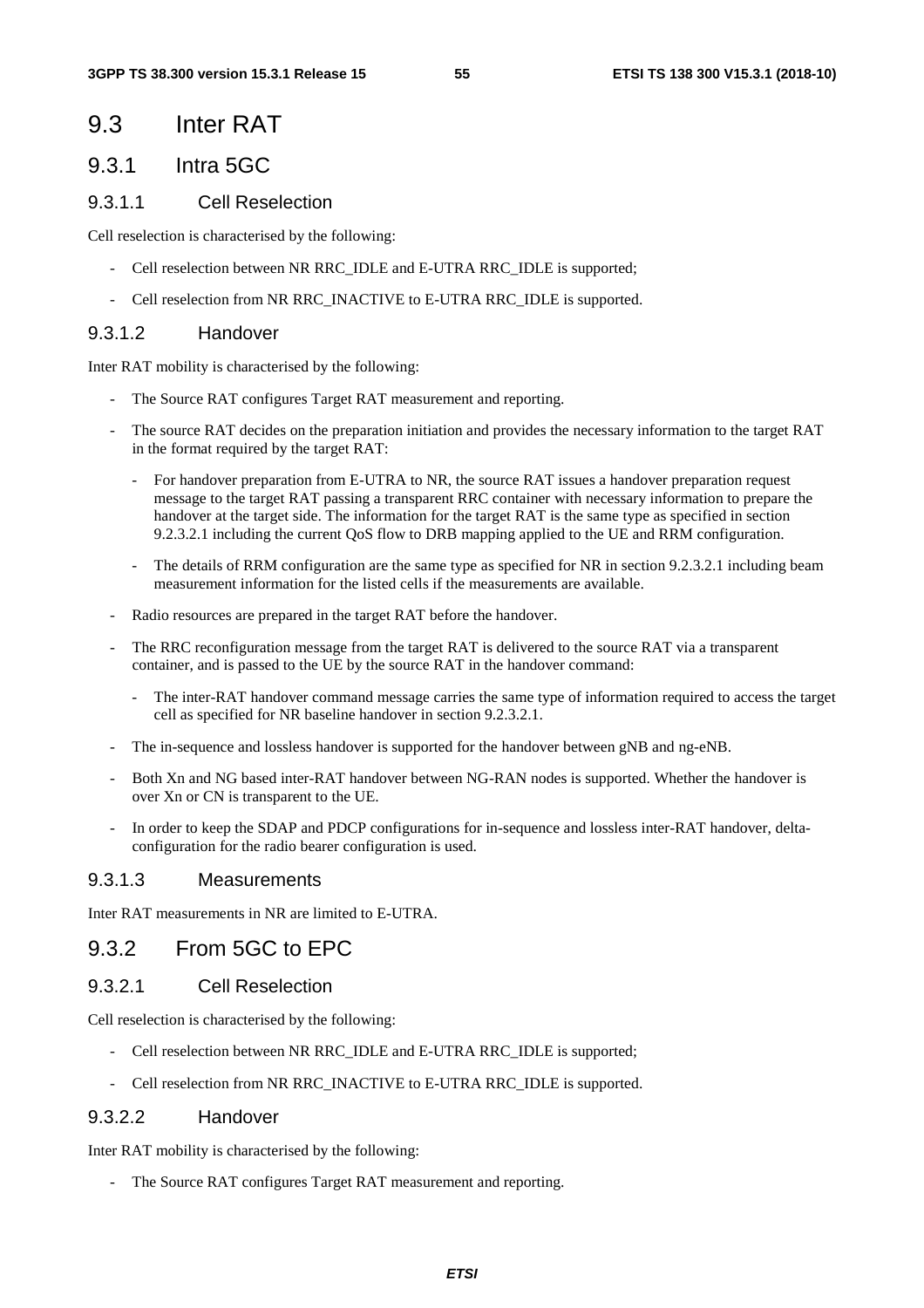- The source RAT decides on the preparation initiation and provides the necessary information to the target RAT in the format required by the target RAT.
- Radio resources are prepared in the target RAT before the handover.
- The RRC reconfiguration message from the target RAT is delivered to the source RAT via a transparent container, and is passed to the UE by the source RAT in the handover command.
- In-sequence and lossless handovers are not supported.
- A full configuration is required to reset the radio bearers.
- Security procedures for handover to E-UTRA/EPC should follow legacy inter-RAT handover procedures.

### 9.3.2.3 Measurements

Inter RAT measurements in NR are limited to E-UTRA.

### 9.3.2.4 Data Forwarding

The inter-System data forwarding follows the following key principles:

- Only indirect data forwarding is supported.
- PDU session information at the serving NG-RAN node contains mapping information per QoS Flow to a corresponding E-RAB.
- At handover preparation, the source NG-RAN node shall decide which mapped E-RABs are proposed to be subject to data forwarding and provide this information in the source-to-target container to the target eNB.
- The target eNB assigns forwarding TEID/TNL address(es) for the E-RAB(s) for which it accepts data forwarding.
- A single data forwarding tunnel is established between the source NG-RAN node and UPF per PDU session for which at least data for a single QoS Flow is subject to data forwarding. For the QoS flow(s) accepted for data forwarding, the NG-RAN node initiates data forwarding to the UPF by the corresponding PDU session data forwarding tunnel(s). Then the UPF maps data received from the per PDU session data forwarding tunnel(s) to the mapped EPS bearer(s).

### 9.3.3 From EPC to 5GC

### 9.3.3.1 Data Forwarding

The inter-System data forwarding from EPS to 5GS follows the following key principles:

- Only indirect data forwarding is supported.
- The target NG-RAN node receives in the Handover Request message the mapping between E-RAB ID(s) and QoS Flow ID(s). It decides whether to accept the data forwarding for E-RAB IDs proposed for forwarding within the source to target container. It assigns a TEID/TNL address for each PDU session for which at least one QoS flow is involved in the accepted forwarding.
- The target NG-RAN node sends the Handover Request Acknowledge message in which it indicates the list of PDU sessions and QoS flows for which it has accepted the forwarding.
- The source eNB receives in the Handover Command message the list of E-RAB IDs for which the target NG-RAN node has accepted the forwarding of corresponding PDU sessions and QoS flows.
- For each E-RAB accepted for data forwarding, the source eNB forwards data to the SGW in the corresponding E-RAB tunnel and the SGW forwards the received data to the UPF in the E-RAB tunnel. Then the UPF maps the data received from an E-RAB tunnel to the corresponding mapped PDU session tunnel. The target NG-RAN node prioritizes the forwarded packets over the fresh packets for those QoS flows which are involved in the accepted forwarding.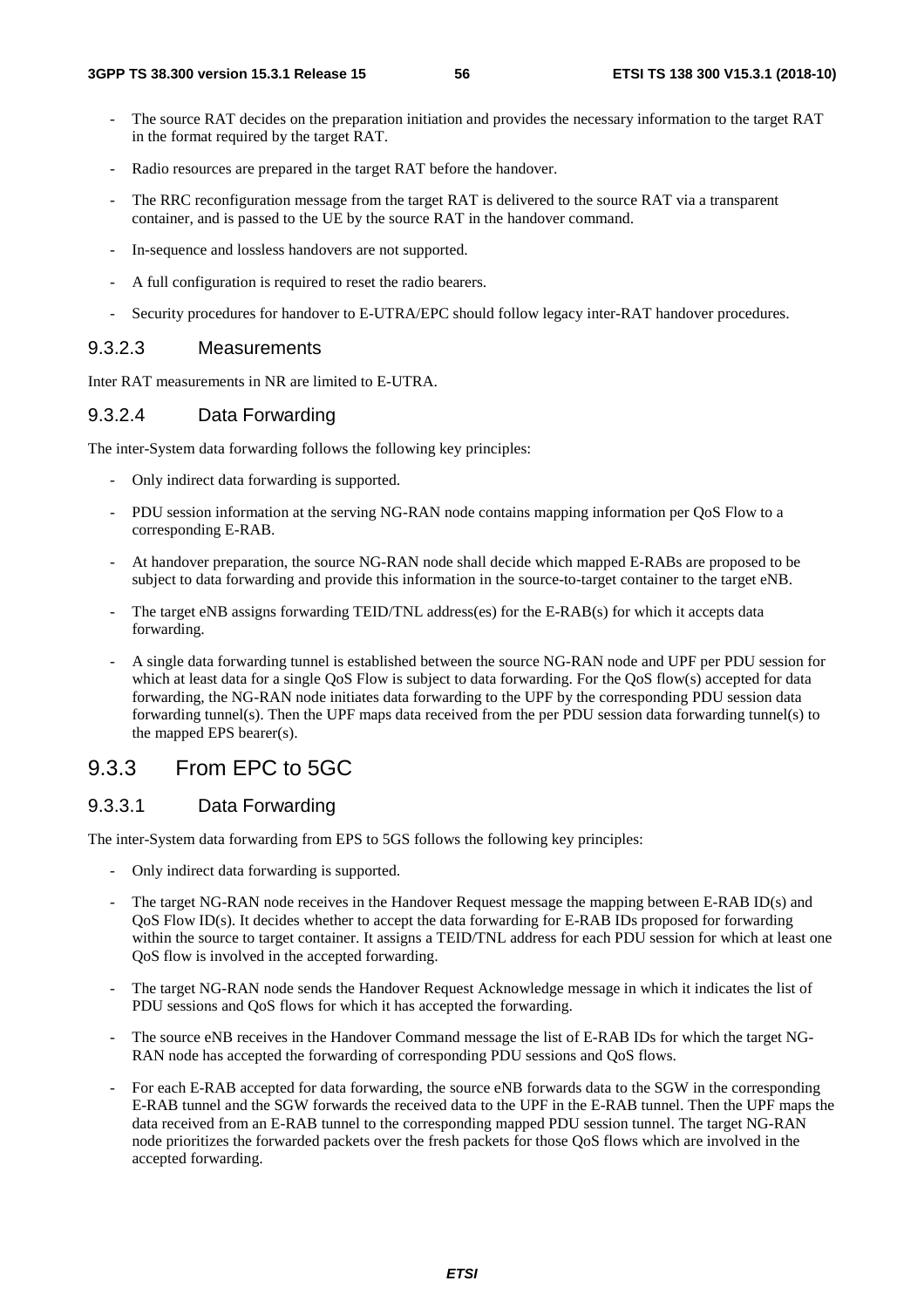# 9.4 Roaming and Access Restrictions

The roaming and access restriction information for a UE includes information on restrictions to be applied for subsequent mobility action during CM-CONNECTED state. It may be provided by the AMF and also may be updated by the AMF later.

It includes the forbidden RAT, the forbidden area and the service area restrictions as specified in 3GPP TS 23.501 [3]. It also includes serving PLMN and may include a list of equivalent PLMNs.

Upon receiving the roaming and access restriction information for a UE, if applicable, the gNB should use it to determine whether to apply restriction handling for subsequent mobility action, e.g., handover, redirection.

If the roaming and access restriction information is not available for a UE at the gNB, the gNB shall consider that there is no restriction for subsequent mobility actions.

Only if received over NG or Xn signalling, the roaming and access restriction information shall be propagated over Xn by the source gNB during Xn handover. If the Xn handover results in a change of serving PLMN (to an equivalent PLMN), the source gNB shall replace the serving PLMN with the identity of the target PLMN and move the serving PLMN to the equivalent PLMN list, before propagating the roaming and access restriction information.

# 10 Scheduling

# 10.1 Basic Scheduler Operation

In order to utilise radio resources efficiently, MAC in gNB includes dynamic resource schedulers that allocate physical layer resources for the downlink and the uplink. In this subclause, an overview of the scheduler is given in terms of scheduler operation, signalling of scheduler decisions, and measurements.

Scheduler Operation:

- Taking into account the UE buffer status and the QoS requirements of each UE and associated radio bearers, schedulers assign resources between UEs;
- Schedulers may assign resources taking account the radio conditions at the UE identified through measurements made at the gNB and/or reported by the UE;
- Schedulers assign radio resources in a unit of slot (e.g. one mini-slot, one slot, or multiple slots);
- Resource assignment consists of radio resources (resource blocks).

Signalling of Scheduler Decisions:

- UEs identify the resources by receiving a scheduling (resource assignment) channel.

Measurements to Support Scheduler Operation:

- Uplink buffer status reports (measuring the data that is buffered in the logical channel queues in the UE) are used to provide support for QoS-aware packet scheduling.
- Power headroom reports (measuring the difference between the nominal UE maximum transmit power and the estimated power for uplink transmission) are used to provide support for power aware packet scheduling.

# 10.2 Downlink Scheduling

In the downlink, the gNB can dynamically allocate resources to UEs via the C-RNTI on PDCCH(s). A UE always monitors the PDCCH(s) in order to find possible assignments when its downlink reception is enabled (activity governed by DRX when configured). When CA is configured, the same C-RNTI applies to all serving cells.

The gNB may pre-empt an ongoing PDSCH transmission to one UE with a latency-critical transmission to another UE. The gNB can configure UEs to monitor interrupted transmission indications using INT-RNTI on a PDCCH. If a UE receives the interrupted transmission indication, the UE may assume that no useful information to that UE was carried by the resource elements included in the indication, even if some of those resource elements were already scheduled to this UE.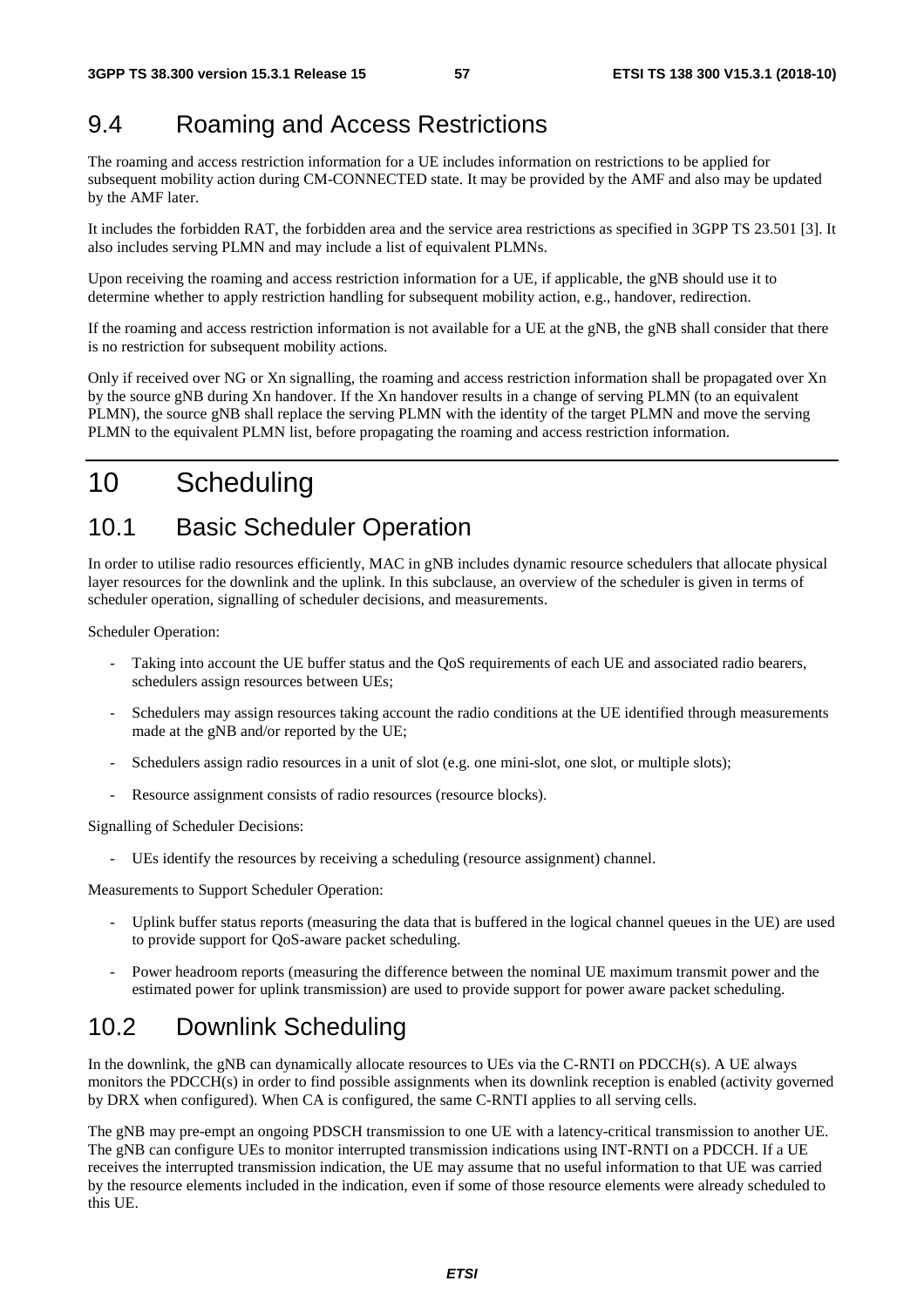In addition, with Semi-Persistent Scheduling (SPS), the gNB can allocate downlink resources for the initial HARQ transmissions to UEs: RRC defines the periodicity of the configured downlink assignments while PDCCH addressed to CS-RNTI can either signal and activate the configured downlink assignment, or deactivate it; i.e. a PDCCH addressed to CS-RNTI indicates that the downlink assignment can be implicitly reused according to the periodicity defined by RRC, until deactivated.

NOTE: when required, retransmissions are explicitly scheduled on PDCCH(s).

When a configured downlink assignment is active, if the UE cannot find its C-RNTI on the PDCCH(s), a downlink transmission according to the configured downlink assignment is assumed. Otherwise, if the UE finds its C-RNTI on the PDCCH(s), the PDCCH allocation overrides the configured downlink assignment.

When CA is configured, at most one configured downlink assignment can be signalled per serving cell. When BA is configured, at most one configured downlink assignment can be signalled per BWP. On each serving cell, there can be only one configured downlink assignment active at a time, and multiple configured downlink assignment can be simultaneously active on different serving cells only. Activation and deactivation of configured downlink assignments are independent among the serving cells.

# 10.3 Uplink Scheduling

In the uplink, the gNB can dynamically allocate resources to UEs via the C-RNTI on PDCCH(s). A UE always monitors the PDCCH(s) in order to find possible grants for uplink transmission when its downlink reception is enabled (activity governed by DRX when configured). When CA is configured, the same C-RNTI applies to all serving cells.

In addition, with Configured Grants, the gNB can allocate uplink resources for the initial HARQ transmissions to UEs. Two types of configured uplink grants are defined:

- With Type 1, RRC directly provides the configured uplink grant (including the periodicity).
- With Type 2, RRC defines the periodicity of the configured uplink grant while PDCCH addressed to CS-RNTI can either signal and activate the configured uplink grant, or deactivate it; i.e. a PDCCH addressed to CS-RNTI indicates that the uplink grant can be implicitly reused according to the periodicity defined by RRC, until deactivated.

When a configured uplink grant is active, if the UE cannot find its C-RNTI/CS-RNTI on the PDCCH(s), an uplink transmission according to the configured uplink grant can be made. Otherwise, if the UE finds its C-RNTI/CS-RNTI on the PDCCH(s), the PDCCH allocation overrides the configured uplink grant.

Retransmissions other than repetitions are explicitly allocated via PDCCH(s).

When CA is configured, at most one configured uplink grant can be signalled per serving cell. When BA is configured, at most one configured uplink grant can be signalled per BWP. On each serving cell, there can be only one configured uplink grant active at a time. A configured uplink grant for one serving cell can either be of Type 1 or Type 2. For Type 2, activation and deactivation of configured uplink grants are independent among the serving cells. When SUL is configured, a configured uplink grant can only be signalled for one of the 2 ULs of the cell.

# 10.4 Measurements to Support Scheduler Operation

Measurement reports are required to enable the scheduler to operate in both uplink and downlink. These include transport volume and measurements of a UEs radio environment.

Uplink buffer status reports (BSR) are needed to provide support for QoS-aware packet scheduling. In NR, uplink buffer status reports refer to the data that is buffered in for a group of logical channel (LCG) in the UE. Eight LCGs and two formats are used for reporting in uplink:

- A short format to report only one BSR (of one LCG);
- A flexible long format to report several BSRs (up to all eight LCGs).

Uplink buffer status reports are transmitted using MAC signalling.

Power headroom reports (PHR) are needed to provide support for power-aware packet scheduling. In NR, three types of reporting are supported: one for PUSCH transmission, one for PUSCH and PUCCH transmission and a third one for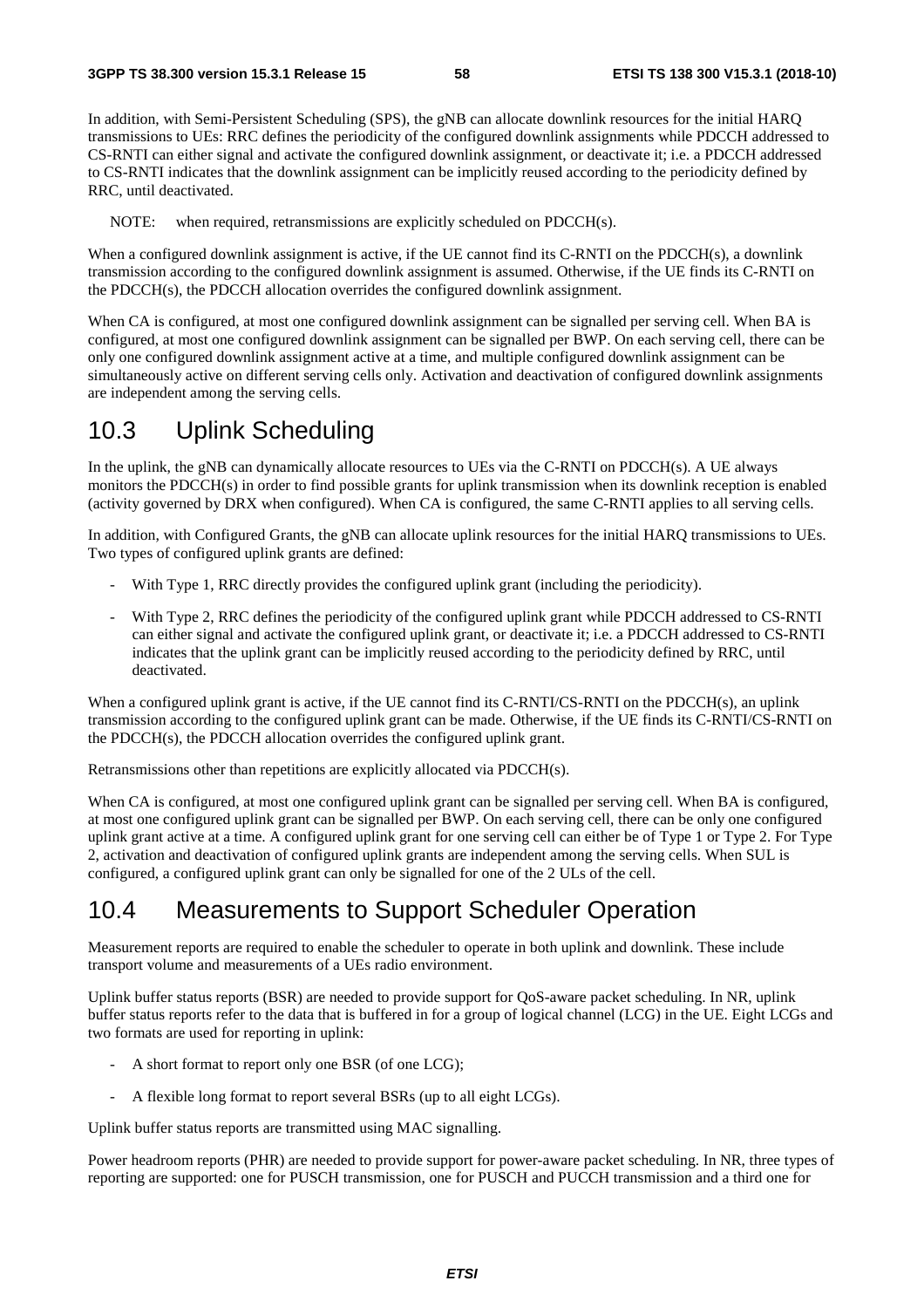SRS transmission. In case of CA, when no transmission takes place on an activated SCell, a reference power is used to provide a virtual report. Power headroom reports are transmitted using MAC signalling.

# 10.5 Rate Control

### 10.5.1 Downlink

In downlink, for GBR flows, the gNB guarantees the GFBR and ensures that the MFBR is not exceeded while for non-GBR flows, it ensures that the UE-AMBR is not exceeded (see subclause 12). When configured for a QoS flow, the gNB also ensures that the MDBV is not exceeded.

### 10.5.2 Uplink

The UE has an uplink rate control function which manages the sharing of uplink resources between logical channels. RRC controls the uplink rate control function by giving each logical channel a priority, a prioritised bit rate (PBR), and a buffer size duration (BSD). The values signalled need not be related to the ones signalled via NG to the gNB. In addition, mapping restrictions can be configured (see subclause 6.2.1).

The uplink rate control function ensures that the UE serves the logical channel(s) in the following sequence:

- 1. All relevant logical channels in decreasing priority order up to their PBR;
- 2. All relevant logical channels in decreasing priority order for the remaining resources assigned by the grant.
- NOTE 1: In case the PBRs are all set to zero, the first step is skipped and the logical channels are served in strict priority order: the UE maximises the transmission of higher priority data.
- NOTE 2: The mapping restrictions tell the UE which logical channels are relevant for the grant received. If no mapping restrictions are configured, all logical channels are considered.
- NOTE 3: Through radio protocol configuration and scheduling, the gNB can guarantee the GFBR(s) and ensure that neither the MFBR(s) nor the UE-AMBR are exceeded in uplink (see subclause 12).
- NOTE 4: The mapping restrictions allows the gNB to fulfill the MDBV requirements through scheduling at least for the case where logical channels are mapped to separate serving cells.

If more than one logical channels have the same priority, the UE shall serve them equally.

# 10.6 Activation/Deactivation Mechanism

To enable reasonable UE battery consumption when CA is configured, an activation/deactivation mechanism of Cells is supported. When a Cell is deactivated, the UE does not need to receive the corresponding PDCCH or PDSCH, cannot transmit in the corresponding uplink, nor is it required to perform CQI measurements. Conversely, when a Cell is active, the UE shall receive PDSCH and PDCCH (if the UE is configured to monitor PDCCH from this SCell) and is expected to be able to perform CQI measurements. NG-RAN ensures that while PUCCH SCell (a Secondary Cell configured with PUCCH) is deactivated, SCells of secondary PUCCH group (a group of SCells whose PUCCH signalling is associated with the PUCCH on the PUCCH SCell) should not be activated. NG-RAN ensures that SCells mapped to PUCCH SCell are deactivated before the PUCCH SCell is changed or removed.

At reconfiguration without mobility control information:

- SCells added to the set of serving cells are initially deactivated;
- SCells which remain in the set of serving cells (either unchanged or reconfigured) do not change their activation status (*activated* or *deactivated*).

At reconfiguration with mobility control information (i.e. handover):

SCells are deactivated.

To enable reasonable UE battery consumption when BA is configured, only one UL BWP for each uplink carrier and one DL BWP or only one DL/UL BWP pair can be active at a time in an active serving cell, all other BWPs that the UE is configured with being deactivated. On deactivated BWPs, the UE does not monitor the PDCCH, does not transmit on PUCCH, PRACH and UL-SCH.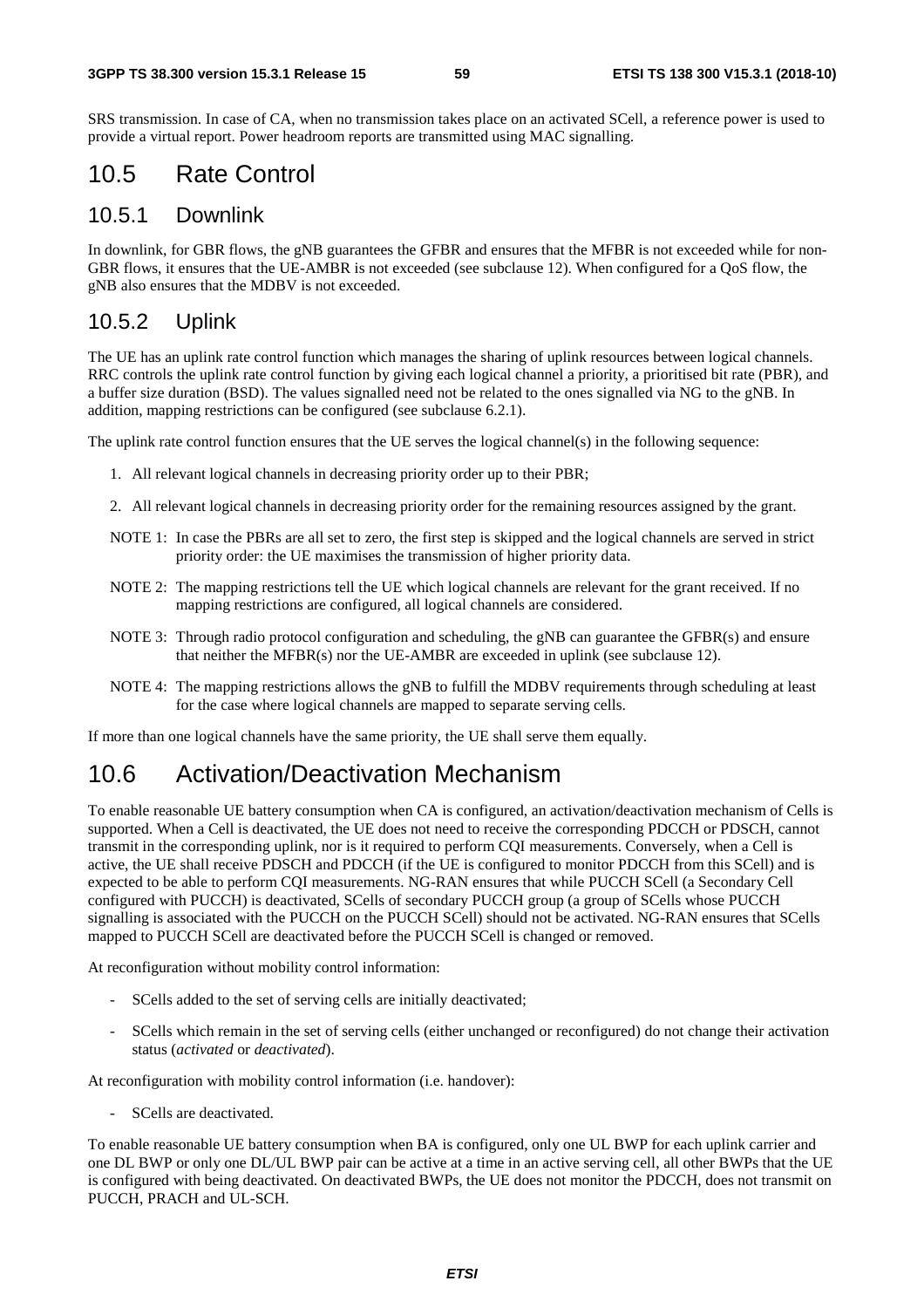# 10.7 E-UTRA-NR Physical Layer Resource Coordination

An NR cell may use spectrum that overlaps or is adjacent to spectrum in use for E-UTRA cells. In this case network signalling enables coordination of TDM and FDM physical layer resources between MAC in the gNB and the corresponding entity in the ng-eNB.

# 11 UE Power Saving

The PDCCH monitoring activity of the UE in RRC connected mode is governed by DRX and BA.

When DRX is configured, the UE does not have to continuously monitor PDCCH. DRX is characterized by the following:

- **on-duration**: duration that the UE waits for, after waking up, to receive PDCCHs. If the UE successfully decodes a PDCCH, the UE stays awake and starts the inactivity timer;
- **inactivity-timer**: duration that the UE waits to successfully decode a PDCCH, from the last successful decoding of a PDCCH, failing which it can go back to sleep. The UE shall restart the inactivity timer following a single successful decoding of a PDCCH for a first transmission only (i.e. not for retransmissions);
- **retransmission-timer**: duration until a retransmission can be expected;
- **cycle**: specifies the periodic repetition of the on-duration followed by a possible period of inactivity (see figure 11-1 below);
- **active-time**: total duration that the UE monitors PDCCH. This includes the "on-duration" of the DRX cycle, the time UE is performing continuous reception while the inactivity timer has not expired, and the time when the UE is performing continuous reception while waiting for a retransmission opportunity.



#### **Figure 11-1: DRX Cycle**

When BA is configured, the UE only has to monitor PDCCH on the one active BWP i.e. it does not have to monitor PDCCH on the entire DL frequency of the cell. A BWP inactivity timer (independent from the DRX inactivity-timer described above) is used to switch the active BWP to the default one: the timer is restarted upon successful PDCCH decoding and the switch to the default BWP takes place when it expires.

# $12 \qquad \Omega$

# 12.1 Overview

The **5G QoS model** is based on QoS Flows (see 3GPP TS 23.501 [3]) and supports both QoS Flows that require guaranteed flow bit rate (GBR QoS Flows) and QoS Flows that do not require guaranteed flow bit rate (non-GBR QoS Flows). At NAS level (see 3GPP TS 23.501 [3]), the QoS flow is thus the finest granularity of QoS differentiation in a PDU session. A QoS flow is identified within a PDU session by a QoS Flow ID (QFI) carried in an encapsulation header over NG-U.

The **QoS architecture** in NG-RAN, both for NR connected to 5GC and for E-UTRA connected to 5GC, is depicted in the Figure 12-1 and described in the following:

For each UE, 5GC establishes one or more PDU Sessions;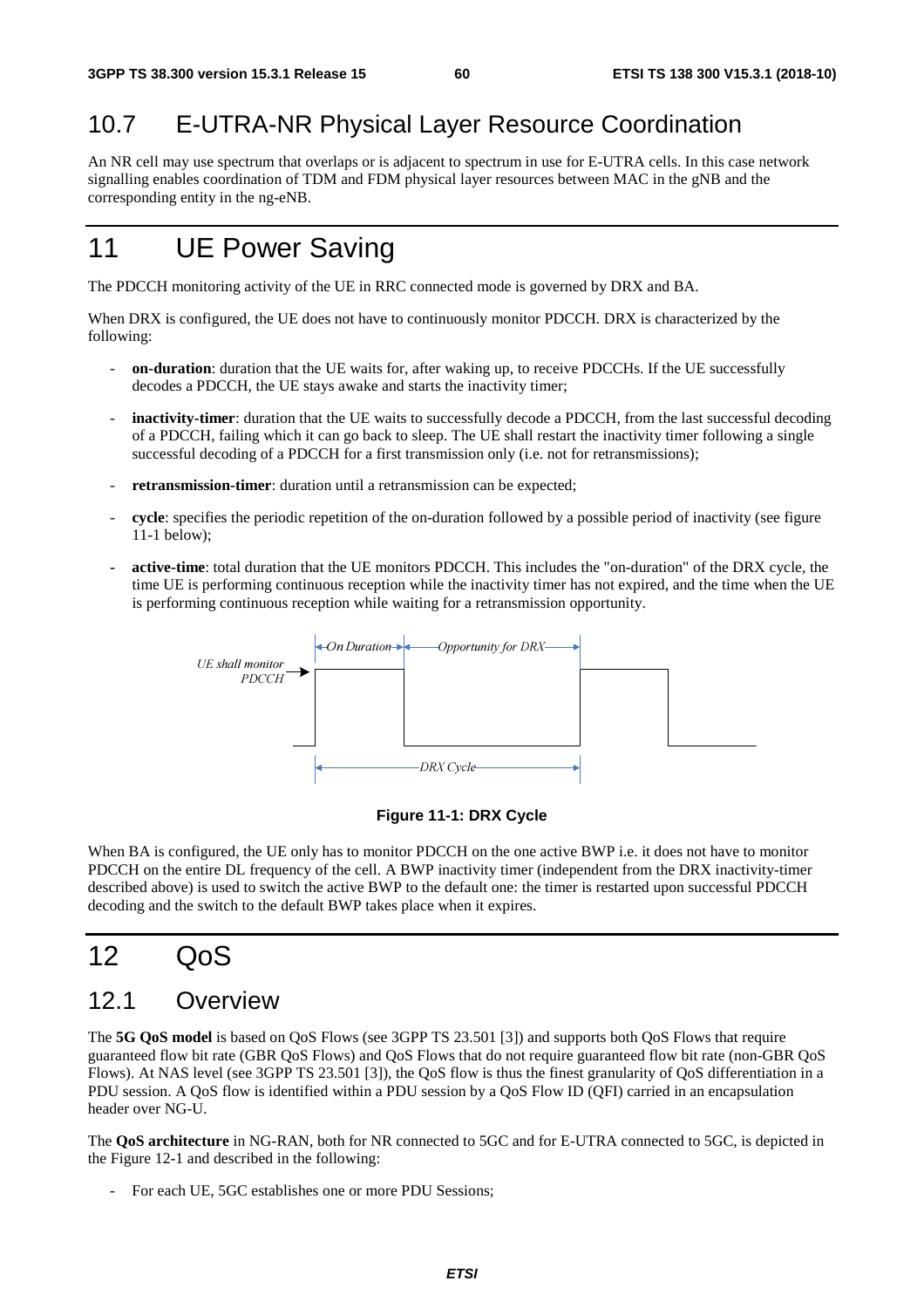- For each UE, the NG-RAN establishes at least one Data Radio Bearers (DRB) together with the PDU Session and additional DRB(s) for QoS flow(s) of that PDU session can be subsequently configured (it is up to NG-RAN when to do so);
- The NG-RAN maps packets belonging to different PDU sessions to different DRBs;
- NAS level packet filters in the UE and in the 5GC associate UL and DL packets with QoS Flows;
- AS-level mapping rules in the UE and in the NG-RAN associate UL and DL QoS Flows with DRBs.



**Figure 12-1: QoS architecture** 

NG-RAN and 5GC ensure quality of service (e.g. reliability and target delay) by mapping packets to appropriate QoS Flows and DRBs. Hence there is a 2-step mapping of IP-flows to QoS flows (NAS) and from QoS flows to DRBs (Access Stratum).

At **NAS level**, a QoS flow is characterised by a QoS profile provided by 5GC to NG-RAN and QoS rule(s) provided by 5GC to the UE. The QoS profile is used by NG-RAN to determine the treatment on the radio interface while the QoS rules dictates the mapping between uplink User Plane traffic and QoS flows to the UE. A QoS flow may either be GBR or Non-GBR depending on its profile. The QoS profile of a QoS flow contains QoS parameters, for instance (see 3GPP TS 23.501 [3]):

- For each QoS flow:
	- A 5G OoS Identifier (5OI);
	- An Allocation and Retention Priority (ARP).
- In case of a GBR QoS flow only:
	- Guaranteed Flow Bit Rate (GFBR) for both uplink and downlink;
	- Maximum Flow Bit Rate (MFBR) for both uplink and downlink;
	- Maximum Packet Loss Rate for both uplink and downlink.
- In case of Non-GBR QoS only:
	- Reflective QoS Attribute (RQA): the RQA, when included, indicates that some (not necessarily all) traffic carried on this QoS flow is subject to reflective quality of service (RQoS) at NAS.

In addition, an Aggregate Maximum Bit Rate is associated to each PDU session (Session-AMBR) and to each UE (UE-AMBR). The Session-AMBR limits the aggregate bit rate that can be expected to be provided across all Non-GBR QoS Flows for a specific PDU Session. The UE-AMBR limits the aggregate bit rate that can be expected to be provided across all Non-GBR QoS Flows of a UE.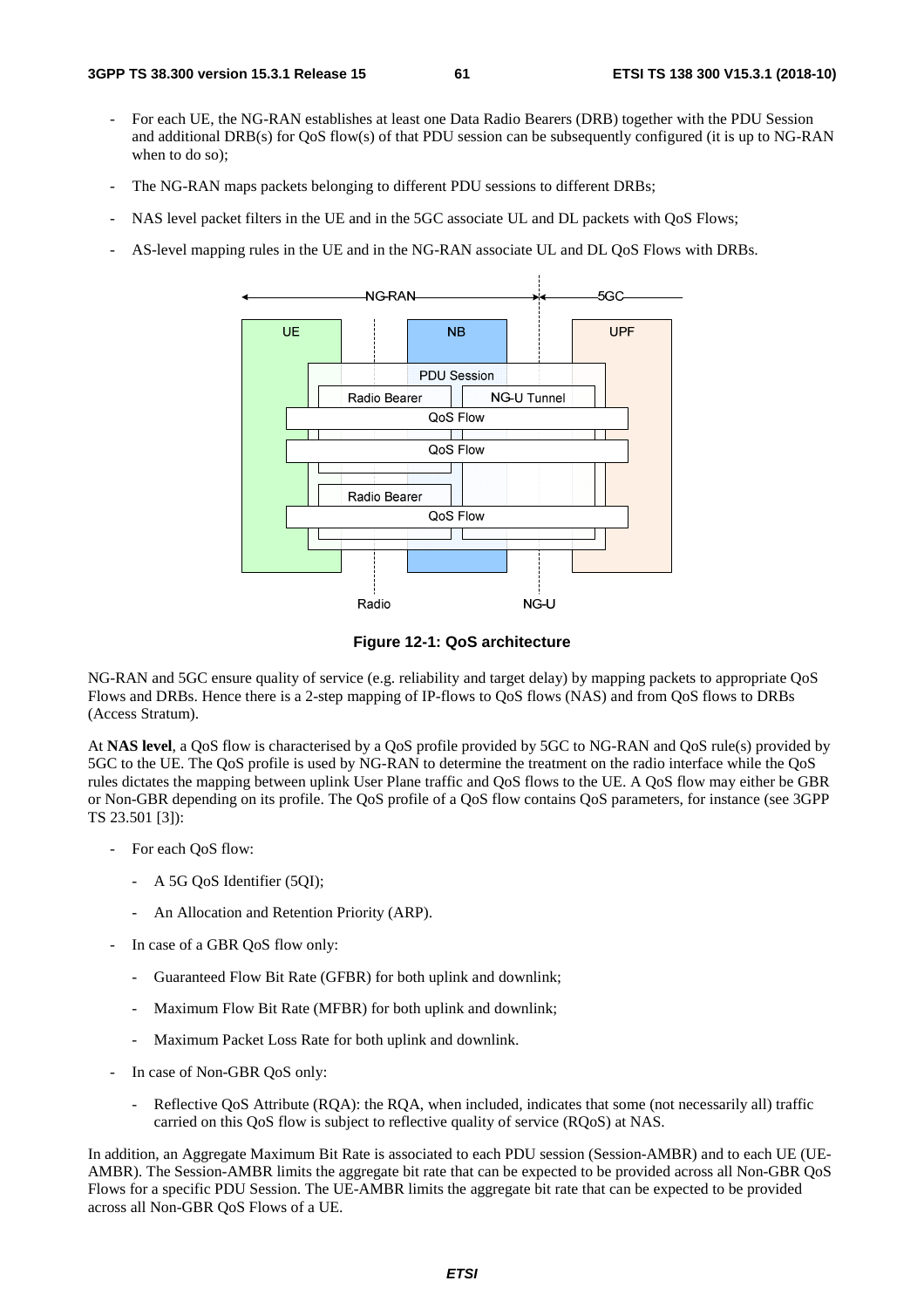The 5QI is associated to QoS characteristics giving guidelines for setting node specific parameters for each QoS Flow. Standardized or pre-configured 5G QoS characteristics are derived from the 5QI value and are not explicitly signalled. Signalled QoS characteristics are included as part of the QoS profile. The QoS characteristics consist for instance of (see 3GPP TS 23.501 [3]):

- Resource Type (GBR, delay critical GBR or Non-GBR);
- Priority level:
- Packet Delay Budget;
- Packet Error Rate;
- Averaging window;
- Maximum Data Burst Volume.

At **Access Stratum** level, the data radio bearer (DRB) defines the packet treatment on the radio interface (Uu). A DRB serves packets with the same packet forwarding treatment. The QoS flow to DRB mapping by NG-RAN is based on QFI and the associated QoS profiles (i.e. QoS parameters and QoS characteristics). Separate DRBs may be established for QoS flows requiring different packet forwarding treatment, or several QoS Flows belonging to the same PDU session can be multiplexed in the same DRB.

In the uplink, the mapping of QoS Flows to DRBs is controlled by mapping rules which are signalled in two different ways:

- Reflective mapping: for each DRB, the UE monitors the QFI(s) of the downlink packets and applies the same mapping in the uplink; that is, for a DRB, the UE maps the uplink packets belonging to the QoS flows(s) corresponding to the QFI(s) and PDU Session observed in the downlink packets for that DRB. To enable this reflective mapping, the NG-RAN marks downlink packets over Uu with QFI.
- Explicit Configuration: QoS flow to DRB mapping rules can be explicitly signalled by RRC.

The UE always applies the latest update of the mapping rules regardless of whether it is performed via reflecting mapping or explicit configuration.

When a QoS flow to DRB mapping rule is updated, the UE sends an end marker on the old bearer.

In the downlink, the QFI is signalled by NG-RAN over Uu for the purpose of RQoS and if neither NG-RAN, nor the NAS (as indicated by the RQA) intend to use reflective mapping for the QoS flow(s) carried in a DRB, no QFI is signalled for that DRB over Uu. In the uplink, NG-RAN can configure the UE to signal QFI over Uu.

For each PDU session, a default DRB may be configured: if an incoming UL packet matches neither an RRC configured nor a reflective mapping rule, the UE then maps that packet to the default DRB of the PDU session.

Within each PDU session, it is up to NG-RAN how to map multiple QoS flows to a DRB. The NG-RAN may map a GBR flow and a non-GBR flow, or more than one GBR flow to the same DRB, but mechanisms to optimise these cases are not within the scope of standardization.

As specified in 3GPP TS 23.501 [3], the 5GC may associate a GBR QoS flow with notification control to request from the NG-RAN to notify the 5GC either when the GFBR can no longer be fulfilled or when the GFBR can be fulfilled again.

# 13 Security

# 13.1 Overview and Principles

The following principles apply to NR connected to 5GC security, see 3GPP TS 33.501 [5]:

- For user data (DRBs), ciphering provides user data confidentiality and integrity protection provides user data integrity;
- For RRC signalling (SRBs), ciphering provides signalling data confidentiality and integrity protection signalling data integrity;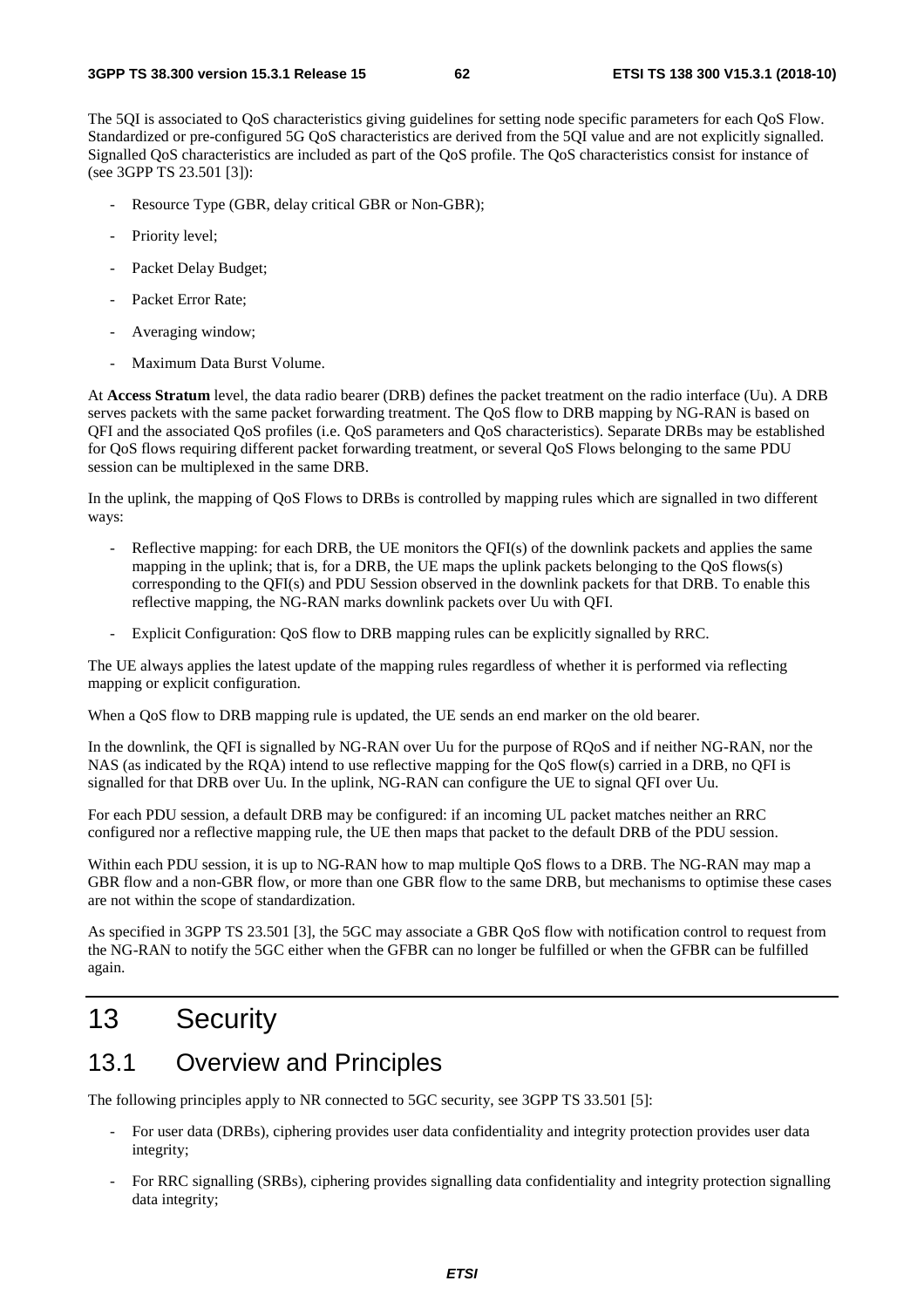- NOTE: Ciphering and integrity protections are optionally configured except for RRC signalling for which integrity protection is always configured. Ciphering and integrity protection can be configured per DRB but all DRBs belonging to a PDU session for which the User Plane Security Enforcement information indicates that UP integrity protection is required (see 3GPP TS 23.502 [22]), are configured with integrity protection.
- For key management and data handling, any entity processing cleartext shall be protected from physical attacks and located in a secure environment;
- The gNB (AS) keys are cryptographically separated from the 5GC (NAS) keys;
- Separate AS and NAS level Security Mode Command (SMC) procedures are used;
- A sequence number (COUNT) is used as input to the ciphering and integrity protection and a given sequence number must only be used once for a given key (except for identical re-transmission) on the same radio bearer in the same direction.

The keys are organised and derived as follows:

- Key for AMF:
	- $K_{AMF}$  is a key derived by ME and SEAF from  $K_{SEAF}$ .
- Keys for NAS signalling:
	- $K_{\text{NASint}}$  is a key derived by ME and AMF from  $K_{\text{AMF}}$ , which shall only be used for the protection of NAS signalling with a particular integrity algorithm;
	- K<sub>NASenc</sub> is a key derived by ME and AMF from K<sub>AMF</sub>, which shall only be used for the protection of NAS signalling with a particular encryption algorithm.

Key for gNB:

 $K_{\text{eNB}}$  is a key derived by ME and AMF from  $K_{\text{AMF}}$ .  $K_{\text{eNB}}$  is further derived by ME and source gNB when performing horizontal or vertical key derivation.

Keys for UP traffic:

- $K_{UPenc}$  is a key derived by ME and gNB from  $K_{gNB}$ , which shall only be used for the protection of UP traffic between ME and gNB with a particular encryption algorithm;
- K<sub>UPint</sub> is a key derived by ME and gNB from  $K_{\text{eNB}}$ , which shall only be used for the protection of UP traffic between ME and gNB with a particular integrity algorithm.

Keys for RRC signalling:

- $K_{\text{RRCint}}$  is a key derived by ME and gNB from  $K_{\text{gNB}}$ , which shall only be used for the protection of RRC signalling with a particular integrity algorithm;
- $K_{RRCenc}$  is a key derived by ME and gNB from  $K_{eNB}$ , which shall only be used for the protection of RRC signalling with a particular encryption algorithm.

Intermediate keys:

- NH is a key derived by ME and AMF to provide forward security.
- $K_{\text{gNB}}^*$  is a key derived by ME and gNB when performing a horizontal or vertical key derivation.

The primary authentication enables mutual authentication between the UE and the network and provide an anchor key called  $K_{SEAF}$ . From  $K_{SEAF}$ ,  $K_{AMF}$  is created during e.g. primary authentication or NAS key re-keying and key refresh events. Based on K<sub>AMF</sub>, K<sub>NASint</sub> and K<sub>NASenc</sub> are then derived when running a successful NAS SMC procedure.

Whenever an initial AS security context needs to be established between UE and gNB, AMF and the UE derive a  $K_{eNB}$ and a Next Hop parameter (NH). The  $K_{eNB}$  and the NH are derived from the  $K_{AMF}$ . A NH Chaining Counter (NCC) is associated with each  $K_{gNB}$  and NH parameter. Every  $K_{gNB}$  is associated with the NCC corresponding to the NH value from which it was derived. At initial setup, the  $K_{gNB}$  is derived directly from  $K_{AMF}$ , and is then considered to be associated with a virtual NH parameter with NCC value equal to zero. At initial setup, the derived NH value is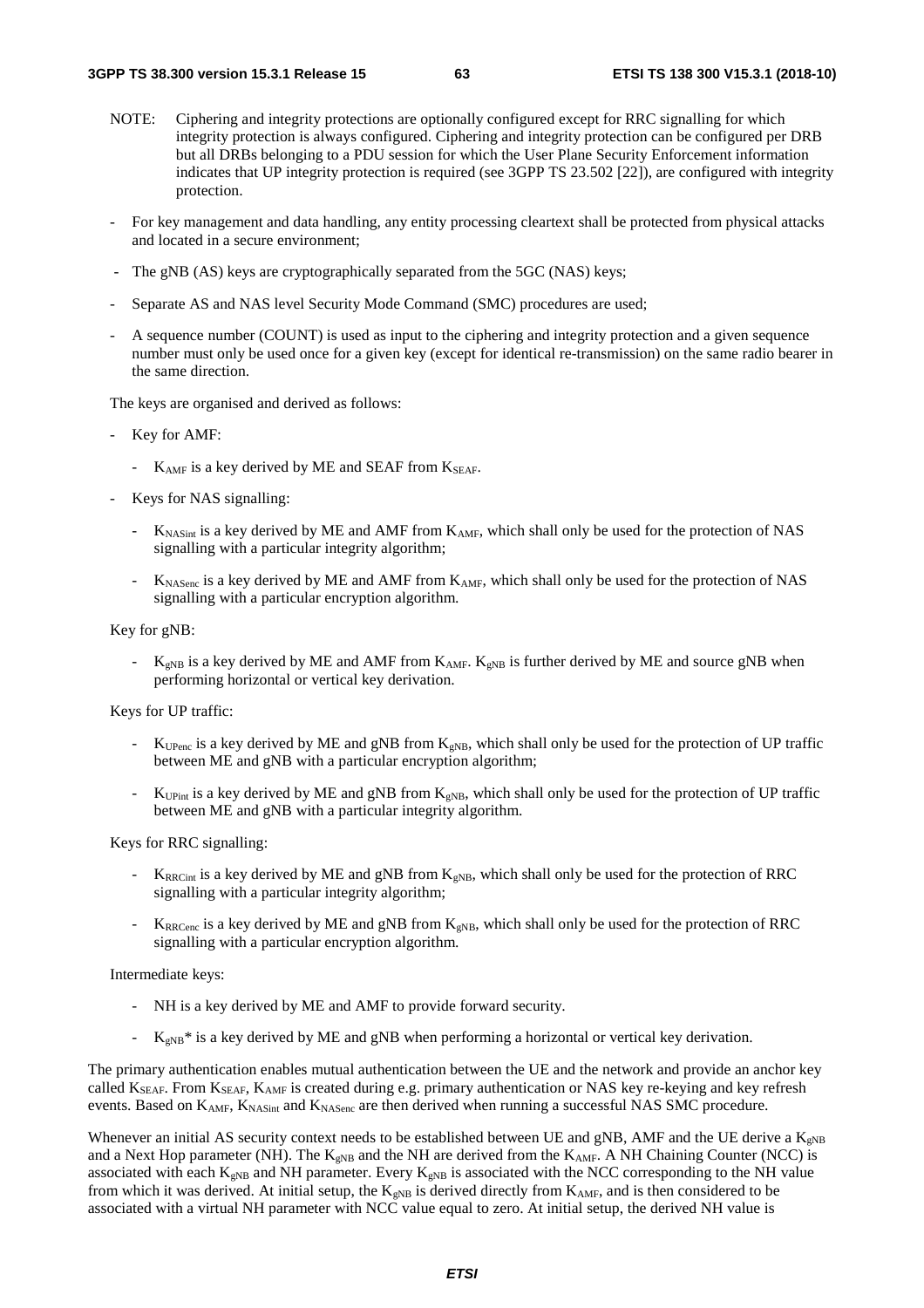associated with the NCC value one. On handovers, the basis for the  $K_{gNB}$  that will be used between the UE and the target gNB, called  $K_{gNB}$ <sup>\*</sup>, is derived from either the currently active  $K_{gNB}$  or from the NH parameter. If  $K_{gNB}$ <sup>\*</sup> is derived from the currently active  $K_{gNB}$ , this is referred to as a horizontal key derivation and is indicated to UE with an NCC that does not increase. If the  $K_{gNB}^*$  is derived from the NH parameter, the derivation is referred to as a vertical key derivation and is indicated to UE with an NCC increase. Finally, KRRCint, KRRCenc, KUPint and KUPenc are derived based on  $K_{\rm gNB}$  after a new  $K_{\rm gNB}$  is derived. This is depicted on Figure 13.1-1 below:



**Figure 13.1-1: 5G Key Derivation** 

With such key derivation, a gNB with knowledge of a  $K_{gNB}$ , shared with a UE, is unable to compute any previous  $K_{gNB}$ that has been used between the same UE and a previous gNB, therefore providing backward security. Similarly, a gNB with knowledge of a  $K_{\text{eNB}}$ , shared with a UE, is unable to predict any future  $K_{\text{eNB}}$  that will be used between the same UE and another gNB after n or more handovers (since NH parameters are only computable by the UE and the AMF).

The AS SMC procedure is for RRC and UP security algorithms negotiation and RRC security activation. When AS security context is to be established in the gNB, the AMF sends the UE 5G security capabilities to the gNB. The gNB chooses the ciphering algorithm which has the highest priority from its configured list and is also present in the UE 5G security capabilities. The gNB also chooses the integrity algorithm which has the highest priority from its configured list and is also present in the UE 5G security capabilities. The chosen algorithms are indicated to the UE in the AS SMC and this message is integrity protected. RRC downlink ciphering (encryption) at the gNB starts after sending the AS SMC message. RRC uplink deciphering (decryption) at the gNB starts after receiving and successful verification of the integrity protected AS security mode complete message from the UE. The UE verifies the validity of the AS SMC message from the gNB by verifying the integrity of the received message. RRC uplink ciphering (encryption) at the UE starts after sending the AS security mode complete message. RRC downlink deciphering (decryption) at the UE shall start after receiving and successful verification of the AS SMC message. The RRC Connection Reconfiguration procedure used to add DRBs shall be performed only after RRC security has been activated as part of the AS SMC procedure.

The maximum supported data rate for integrity protected DRBs is a UE capability indicated at NAS layer, with a minimum value of 64 kbps and a maximum value of the highest data rate supported by the UE. In case of failed integrity check (i.e. faulty or missing MAC-I), the concerned PDU shall be discarded by the receiving PDCP entity.

Key refresh is possible for  $K_{gNB}$ ,  $K_{RRC-enc}$ ,  $K_{RRC-int}$ ,  $K_{UP-enc}$ , and  $K_{UP-int}$  and can be initiated by the gNB when a PDCP COUNTs are about to be re-used with the same Radio Bearer identity and with the same  $K_{gNB}$ . Key re-keying is also possible for the  $K_{gNB}$ ,  $K_{RRC-enc}$ ,  $K_{RRC-int}$ ,  $K_{UP-enc}$ , and  $K_{UP-int}$  and can be initiated by the AMF when a 5G AS security context different from the currently active one shall be activated.

# 13.2 Security Termination Points

The table below describes the security termination points.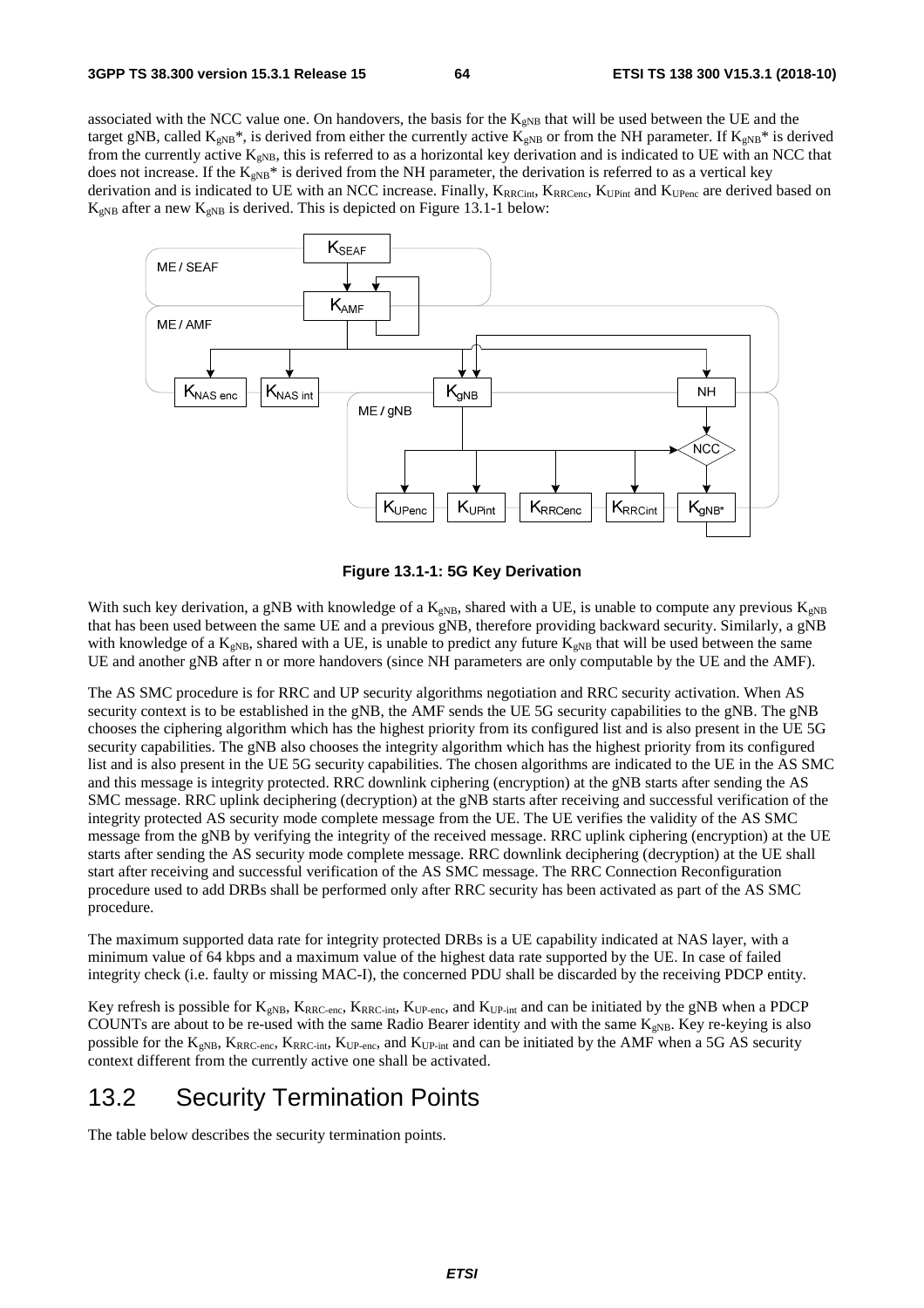|                       | <b>Ciphering</b> | <b>Integrity Protection</b> |  |
|-----------------------|------------------|-----------------------------|--|
| <b>NAS Signalling</b> | AMF              | AMF                         |  |
| <b>RRC</b> Signalling | qNB              | qNB                         |  |
| User Plane Data       | qNB              | qNB                         |  |

**Table 13.2-1 Security Termination Points** 

# 13.3 State Transitions and Mobility

As a general principle, on RRC\_IDLE to RRC\_CONNECTED transitions, RRC protection keys and UP protection keys are generated while keys for NAS protection as well as higher layer keys are assumed to be already available. These higher layer keys may have been established as a result of an AKA run, or as a result of a transfer from another AMF during handover or idle mode mobility see 3GPP TS 23.502 [22]).

On RRC\_CONNECTED to RRC\_IDLE transitions, the gNBs deletes the keys it stores for that UE such that state information for idle mode UEs only has to be maintained in AMF. It is also assumed that gNB does no longer store state information about the corresponding UE and deletes the current keys from its memory. In particular, on connected to idle transitions:

- The gNB and UE delete NH, KRRCint, KRRCenc, KUPint and KUPenc and related NCC;
- AMF and UE keeps KAMF, KNASint and KNASenc stored.

On handovers with vertical key derivation the NH is further bound to the target PCI and its frequency ARFCN-DL before it is taken into use as the  $K_{eNB}$  in the target gNB. On handovers with horizontal key derivation the currently active  $K_{gNB}$  is further bound to the target PCI and its frequency ARFCN-DL before it is taken into use as the  $K_{gNB}$  in the target gNB (see subclause 13.1).

It is not required to change the AS security algorithms during intra-gNB-CU handover. If the UE does not receive an indication of new AS security algorithms during an intra-gNB-CU handover, the UE shall continue to use the same algorithms as before the handover (see 3GPP TS 38.331 [12]).

# 14 UE Capabilities

The UE capabilities in NR do not rely on UE categories: UE categories associated to fixed peak data rates are only defined for marketing purposes and not signalled to the network. Instead, the network determines the UL and DL data rate supported by a UE from the supported band combinations and from the baseband capabilities (modulation scheme, MIMO layers, …).

To limit signalling overhead, the gNB can request the UE to provide NR capabilities for a restricted set of band combinations. When responding, the UE can skip a subset of the requested band combinations when the corresponding UE capabilities are the same.

# 15 Self-Configuration and Self-Optimisation

*Self-Configuration and Self-Optimisation are not complete and are targeted for completion in June 2018.* 

# 15.1 Definitions

Void.

# 15.2 UE Support for self-configuration and self-optimisation

Void.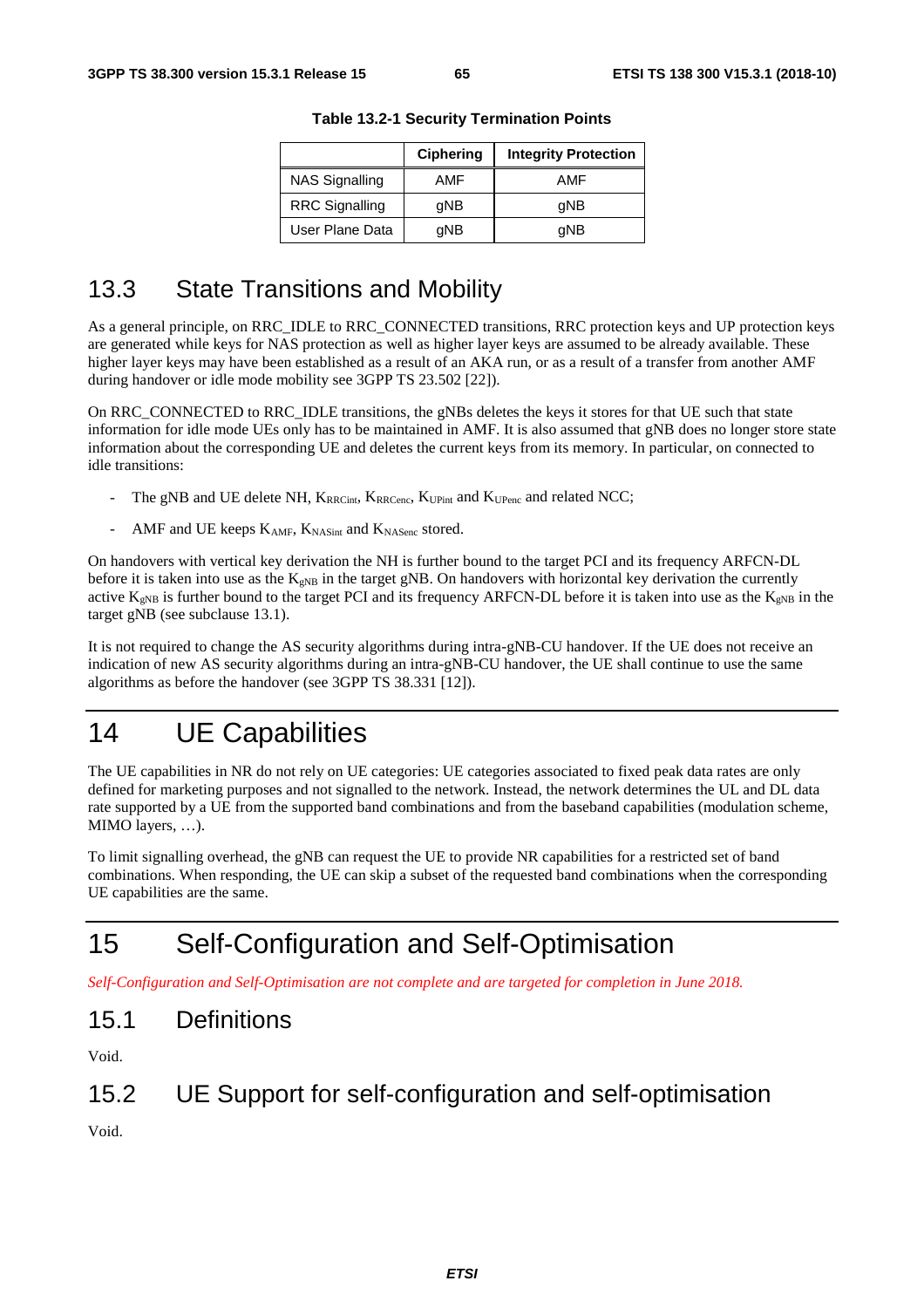# 15.3 Self-configuration

## 15.3.1 Dynamic configuration of the NG-C interface

### 15.3.1.1 Prerequisites

The following prerequisites are assumed:

- An initial remote IP end point to be used for SCTP initialisation is provided to the NG-RAN node for each AMF the NG-RAN node is supposed to connect to.

### 15.3.1.2 SCTP initialization

NG-RAN establishes the first SCTP (IETF RFC 4960 [23]) using a configured IP address.

NOTE: The NG-RAN node may use different source and/or destination IP end point(s) if the SCTP establishment towards one IP end point fails. How the NG-RAN node gets the remote IP end point(s) and its own IP address are outside the scope of this specification.

### 15.3.1.3 Application layer initialization

Once SCTP connectivity has been established, the NG-RAN node and the AMF shall exchange application level configuration data over NGAP with the NG Setup procedure, which is needed for these two nodes to interwork correctly on the NG interface.

- The NG-RAN node provides the relevant configuration information to the AMF, which includes list of supported  $TA(s)$ , etc;
- The AMF provides the relevant configuration information to the NG-RAN node, which includes PLMN ID, etc.;
- When the application layer initialization is successfully concluded, the dynamic configuration procedure is completed and the NG-C interface is operational.

After the application layer initialization is successfully completed, the AMF may add or update or remove SCTP endpoints to be used for NG-C signalling between the AMF and the NG-RAN node pair as specified in 3GPP TS 23.501 [3].

## 15.3.2 Dynamic Configuration of the Xn interface

### 15.3.2.1 Prerequisites

The following prerequisites are necessary:

- An initial remote IP end point to be used for SCTP initialisation is provided to the NG-RAN node.

### 15.3.2.2 SCTP initialization

NG-RAN establishes the first SCTP (IETF RFC 4960 [23]) using a configured IP address.

NOTE: The NG-RAN node may use different source and/or destination IP end point(s) if the SCTP establishment towards one IP end point fails.

### 15.3.2.3 Application layer initialization

Once SCTP connectivity has been established, the NG-RAN node and its candidate peer NG-RAN node are in a position to exchange application level configuration data over XnAP needed for the two nodes to interwork correctly on the Xn interface.

- The NG-RAN node provides the relevant configuration information to the candidate NG-RAN node, which includes served cell information.
- The candidate NG-RAN node provides the relevant configuration information to the initiating NG-RAN node, which includes served cell information.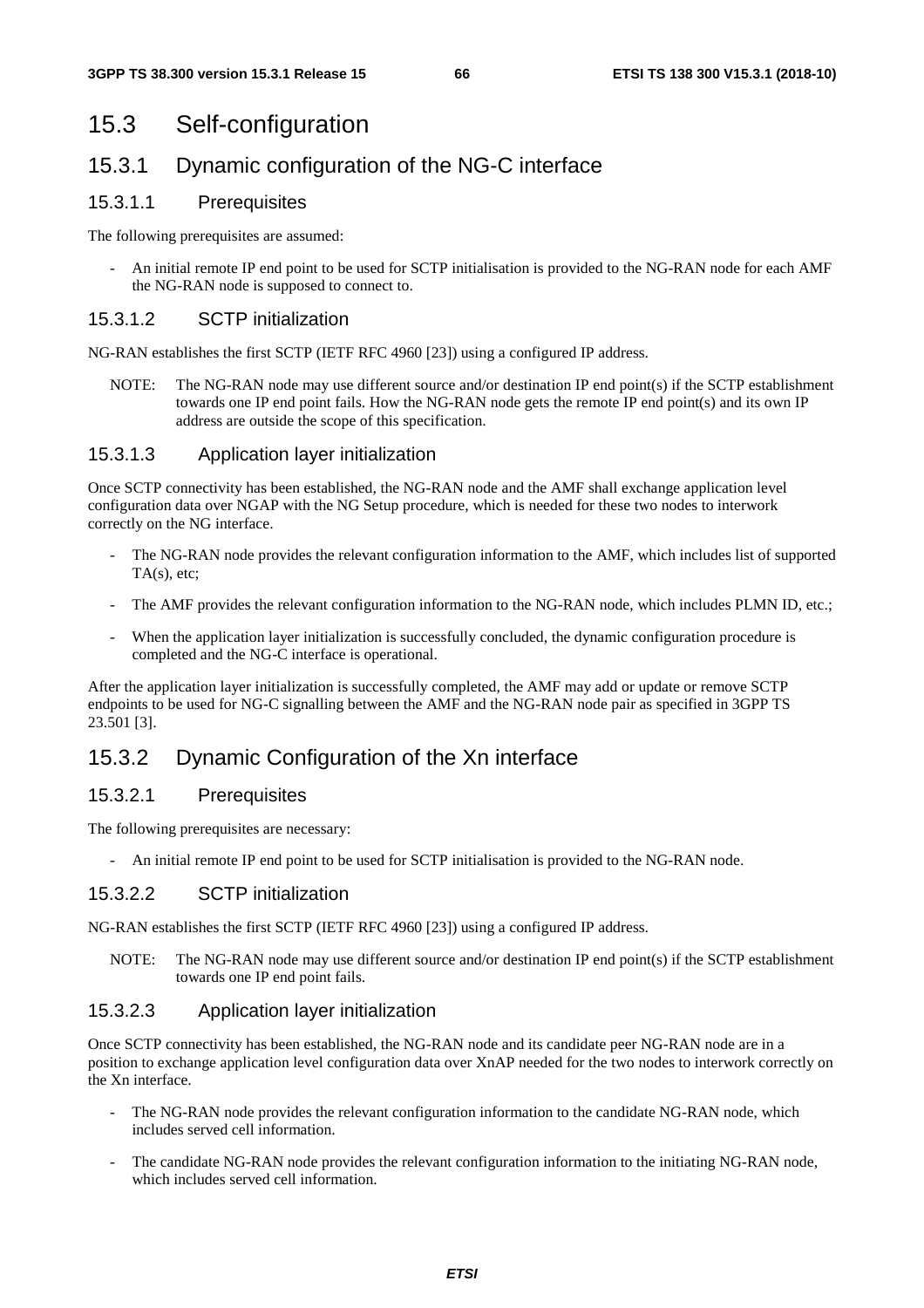- When the application layer initialization is successfully concluded, the dynamic configuration procedure is completed and the Xn interface is operational.
- The NG-RAN node shall keep neighbouring NG-RAN nodes updated with the complete list of served cells, or, if requested by the peer NG-RAN node, by a limited list of served cells, while the Xn interface is operational.

### 15.3.3 Automatic Neighbour Cell Relation Function

### 15.3.3.1 General

The purpose of ANR function is to relieve the operator from the burden of manually managing NCRs. Figure 15.3.3.1-1 shows ANR and its environment:



#### **Figure 15.3.3.1-1: Interaction between gNB and OAM due to ANR**

The ANR function resides in the gNB and manages the NCRT. Located within ANR, the Neighbour Detection Function finds new neighbours and adds them to the NCRT. ANR also contains the Neighbour Removal Function which removes outdated NCRs. The Neighbour Detection Function and the Neighbour Removal Function are implementation specific.

An existing NCR from a source cell to a target cell means that gNB controlling the source cell:

- a) Knows the global and physical IDs (e.g. NR CGI/NR PCI, ECGI/PCI) of the target cell.
- b) Has an entry in the NCRT for the source cell identifying the target cell.
- c) Has the attributes in this NCRT entry defined, either by OAM or set to default values.

NCRs are cell-to-cell relations, while an Xn link is set up between two gNBs. Neighbour Cell Relations are unidirectional, while an Xn link is bidirectional.

NOTE: The neighbour information exchange, which occurs during the Xn Setup procedure or in the gNB Configuration Update procedure, may be used for ANR purpose.

The ANR function also allows OAM to manage the NCRT. OAM can add and delete NCRs. It can also change the attributes of the NCRT. The OAM system is informed about changes in the NCRT.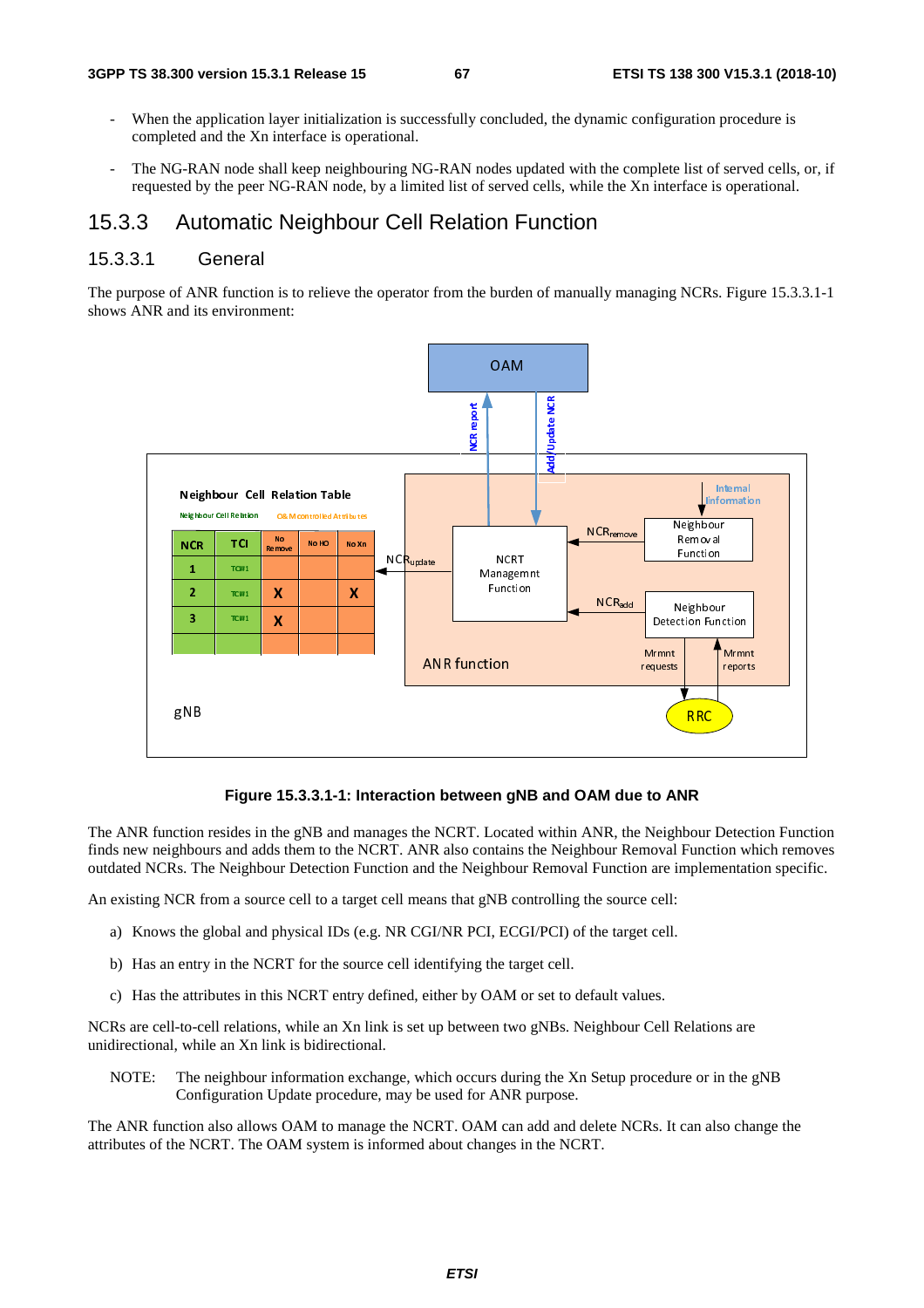### 15.3.3.2 Intra-system – intra NR Automatic Neighbour Cell Relation Function

ANR relies on NCGI (see subclause 8.2).



**Figure 15.3.3.2-1: Automatic Neighbour Relation Function** 

Figure 15.3.3.2-1 depicts an example where the gNB serving cell A has an ANR function. In RRC\_CONNECTED, the gNB instructs each UE to perform measurements on neighbour cells. The gNB may use different policies for instructing the UE to do measurements, and when to report them to the gNB. This measurement procedure is as specified in TS 38.331[12].

1. The UE sends a measurement report regarding cell B. This report contains Cell B's PCI, but not its NCGI.

When the gNB receives a UE measurement report containing the PCI, the following sequence may be used.

- 2. The gNB instructs the UE, using the newly discovered PCI as parameter, to read the all the broadcast NCGI(s), TAC(s), RANAC(s), PLMN ID(s) and NR frequency band(s) of the related neighbour cell. To do so, the gNB may need to schedule appropriate idle periods to allow the UE to read the NCGI from the broadcast channel of the detected neighbour cell. How the UE reads the NCGI is specified in TS 38.331.
- 3. When the UE has found out the new cell's NCGI(s), the UE reports all the broadcast NCGI(s) to the serving cell gNB. In addition, the UE reports all the tracking area code(s), RANAC(s), PLMN IDs and NR frequency band(s) that have been read by the UE.
- 4. The gNB decides to add this neighbour relation, and can use PCI and NCGI(s) to:
	- a. Lookup a transport layer address to the new gNB.
	- b. Update the Neighbour Cell Relation List.
	- c. If needed, setup a new Xn interface towards this gNB.

| 15.3.3.3 |  |  |  | Intra-system – intra E-UTRA Automatic Neighbour Cell Relation Function |
|----------|--|--|--|------------------------------------------------------------------------|
|----------|--|--|--|------------------------------------------------------------------------|

Void.

15.3.3.4 Intra-system – inter RAT Automatic Neighbour Cell Relation Function

Void.

15.3.3.5 Inter-system Automatic Neighbour Cell Relation Function

For Inter-RAT ANR, each cell contains an Inter Frequency Search list. This list contains all frequencies that shall be searched.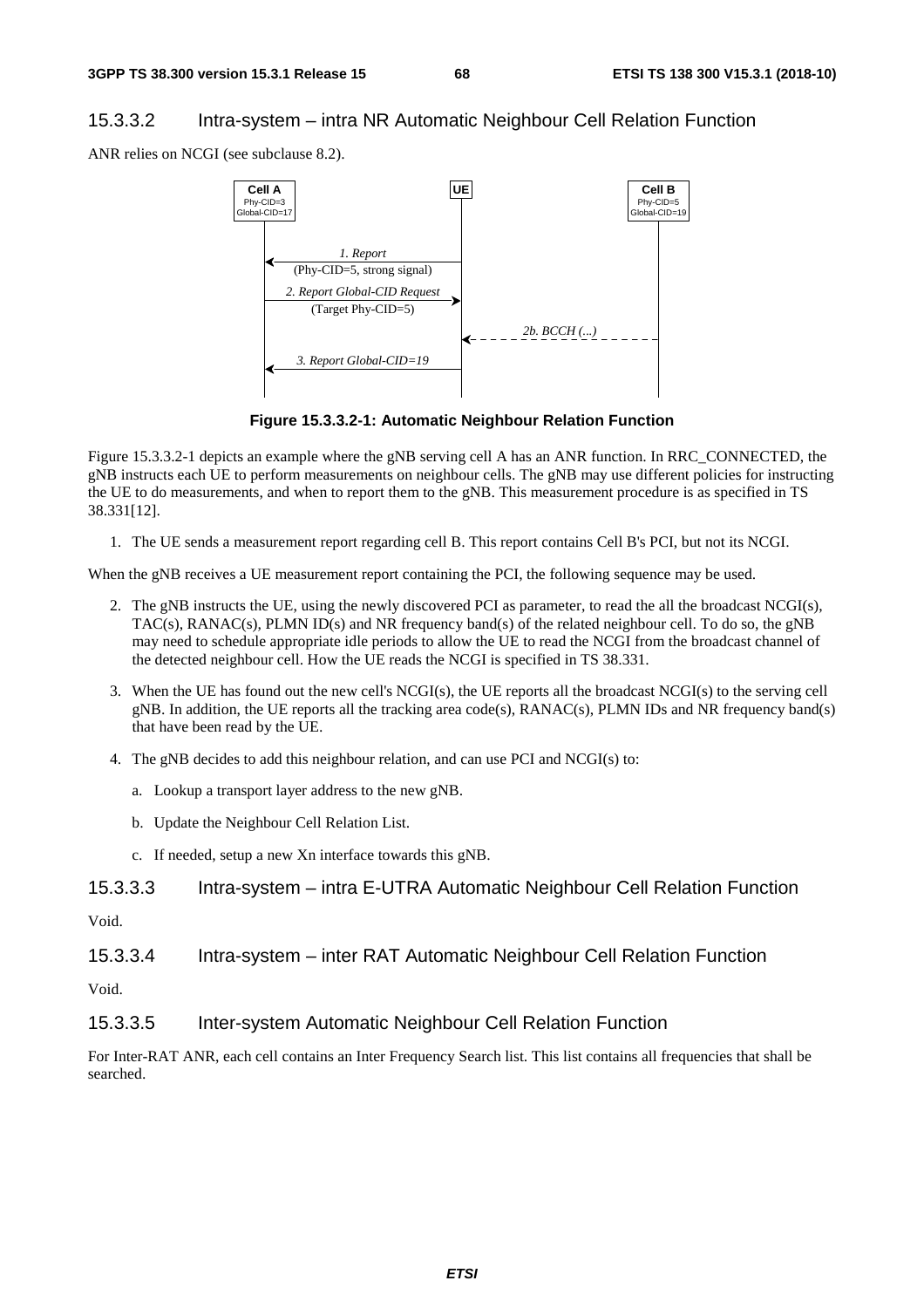

#### **Figure 15.3.3.5-1: Automatic Neighbour Relation Function in case of E-UTRAN detected cell**

Figure 15.3.3.5-1 depicts an example where the gNB serving cell A has an ANR function. In RRC\_CONNECTED, the gNB can instruct a UE to perform measurements and detect cells on other RATs. The gNB may use different policies for instructing the UE to do measurements, and when to report them to the gNB.

- 1 The gNB instructs a UE to look for neighbour cells in the target RATs. To do so the gNB may need to schedule appropriate idle periods to allow the UE to scan all cells in the target RATs.
- 2 The UE reports the PCI and carrier frequency of the detected cells in the target RATs.

When the gNB receives UE reports containing PCIs of cell(s) the following sequence may be used.

- 3 The gNB instructs the UE, using the newly discovered PCI as parameter, to read the ECGI, the TAC and all available PLMN ID(s) of the newly detected cell in case of E-UTRA detected cells. The UE ignores transmissions from the serving cell while finding the requested information transmitted in the broadcast channel of the detected inter-system/inter-frequency neighbour cell. To do so, the gNB may need to schedule appropriate idle periods to allow the UE to read the requested information from the broadcast channel of the detected inter-RAT neighbour cell.
- 4 After the UE has read the requested information in the new cell, it reports the detected ECGI, TAC, and available PLMN ID(s) to the serving cell gNB.
- 5 The gNB updates its inter-RAT NCRT.

## 15.3.4 Xn-C TNL address discovery

If the NG-RAN node is aware of the RAN node ID of the candidate NG-RAN node (e.g. via the ANR function) but not of a TNL address suitable for SCTP connectivity, then the NG-RAN node can utilize the 5GC (an AMF it is connected to) to determine the TNL address as follows:

- The NG-RAN node sends the UPLINK RAN CONFIGURATION TRANSFER message to the AMF to request the TNL address of the candidate NG-RAN node, and includes relevant information such as the source and target RAN node ID.
- The AMF relays the request by sending the DOWNLINK RAN CONFIGURATION TRANSFER message to the candidate NG-RAN node identified by the target RAN node ID.
- The candidate NG-RAN node responds by sending the UPLINK RAN CONFIGURATION TRANSFER message containing one or more TNL addresses to be used for SCTP connectivity with the initiating NG-RAN node, and includes other relevant information such as the source and target RAN node ID.
- The AMF relays the response by sending the DOWNLINK CONFIGURATION TRANSFER message to the initiating NG-RAN node identified by the target RAN node ID.
- NOTE: In this version of the specification, it is assumed that the NG-RAN node is able to determine the gNB ID length of the candidate gNB (e.g. based on OAM configuration).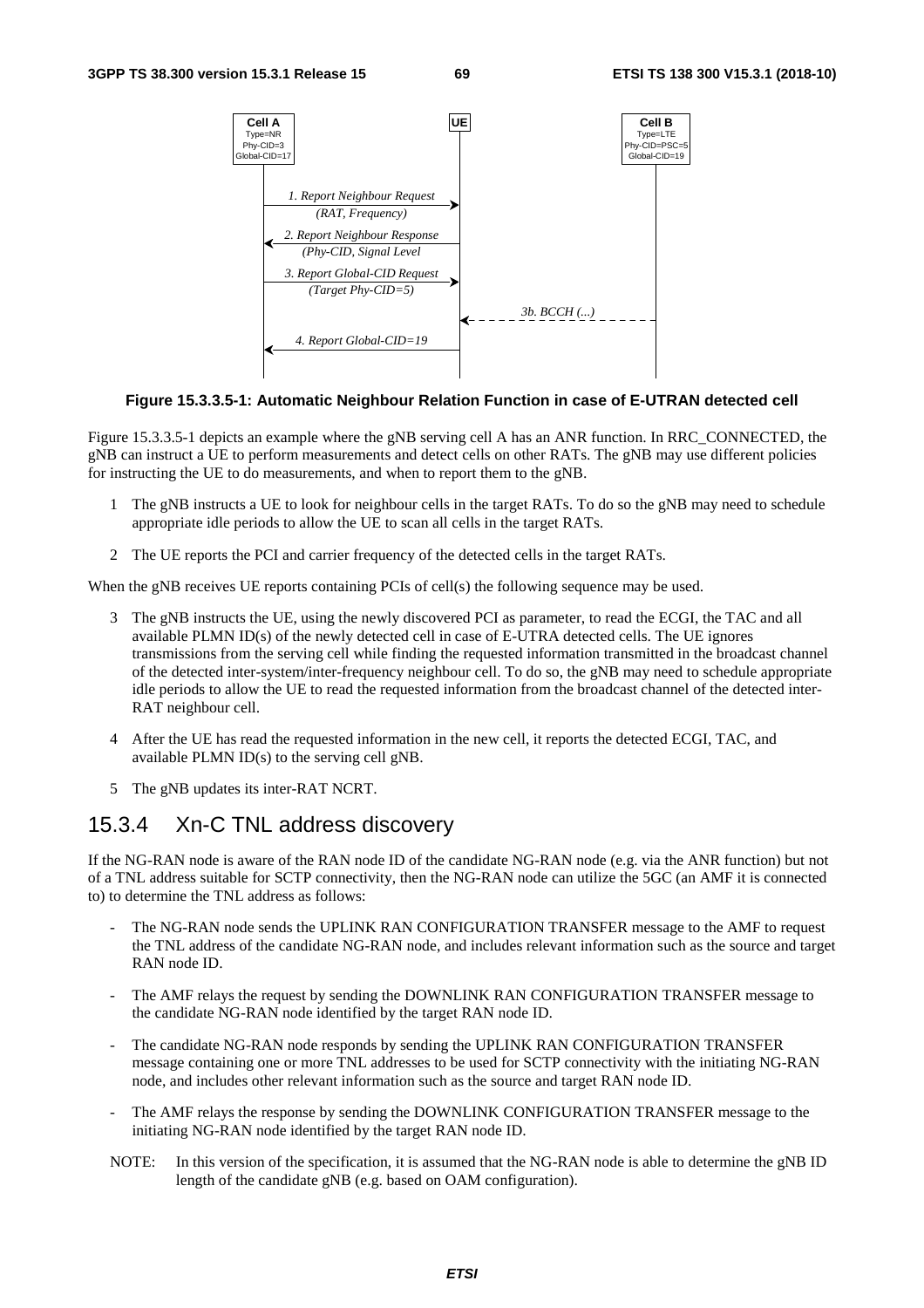# 16 Verticals Support

## 16.1 URLLC

### 16.1.1 Overview

The support of Ultra-Reliable and Low Latency Communications (URLLC) services is facilitated by the introduction of the mechanisms described in the following subclauses. Please note however that those mechanisms need not be limited to the provision of URLLC services.

## 16.1.2 LCP Restrictions

With LCP restrictions in MAC, RRC can restrict the mapping of a logical channel to a subset of the configured cells, numerologies, PUSCH transmission durations and control whether a logical channel can utilise the resources allocated by a Type 1 Configured Grant (see subclause 10.3). With such restrictions, it then becomes possible to reserve, for instance, the numerology with the largest subcarrier spacing and/or shortest PUSCH transmission duration for URLLC services.

## 16.1.3 Packet Duplication

When duplication is configured for a radio bearer by RRC, a secondary RLC entity and a secondary logical channel are added to the radio bearer to handle the duplicated PDCP PDUs. Duplication at PDCP therefore consists in submitting the same PDCP PDUs twice: once to the primary RLC entity and a second time to the secondary RLC entity. With two independent transmission paths, packet duplication therefore increases reliability and reduces latency and is especially beneficial for URLLC services.

NOTE: PDCP control PDUs are not duplicated and always submitted to the primary RLC entity.

When duplication is activated, the original PDCP PDU and the corresponding duplicate shall not be transmitted on the same carrier. The two different logical channels can either belong to the same MAC entity (CA) or to different ones (DC). In the former case, logical channel mapping restrictions are used in MAC to ensure that the logical channel carrying the original PDCP PDUs and logical channel carrying the corresponding duplicates are not sent on the same carrier.

When an RLC entity acknowledges the transmission of a PDCP PDU, the PDCP entity shall indicate to the other RLC entity to discard it; and when the secondary RLC entity reaches the maximum number of retransmissions for a PDCP PDU, the UE informs the gNB but does not trigger RLF.

When configuring duplication for a DRB, RRC also sets the initial state (either activated or deactivated). After the configuration, the state can then be dynamically controlled by means of a MAC control element and in DC, the UE applies the MAC CE commands regardless of their origin (MCG or SCG). When duplication is deactivated for a DRB, the secondary RLC entity is not re-established, the HARQ buffers are not flushed but the corresponding logical channel mapping restrictions – if any – are lifted, and the transmitting PDCP entity should indicate to the secondary RLC entity to discard all duplicated PDCP PDUs.

When duplication is configured for an SRB the state is always active and cannot be dynamically controlled.

When activating duplication for a DRB, NG-RAN should ensure that at least one serving cell is activated for each logical channel of the DRB; and when the deactivation of SCells leaves no serving cells activated for a logical channel of the DRB, NG-RAN should ensure that duplication is also deactivated.

# 16.2 IMS Voice

### 16.2.1 Support for MMTEL IMS voice and video enhancements

### 16.2.1.1 RAN-assisted codec adaptation

RAN-assisted codec adaptation provides a means for the gNB to send codec adaptation indication with recommended bit rate to assist the UE to select or adapt to a codec rate for MMTEL voice or MMTEL video. The RAN-assisted codec adaptation mechanism supports the uplink/downlink bit rate increase or decrease. For a bearer associated with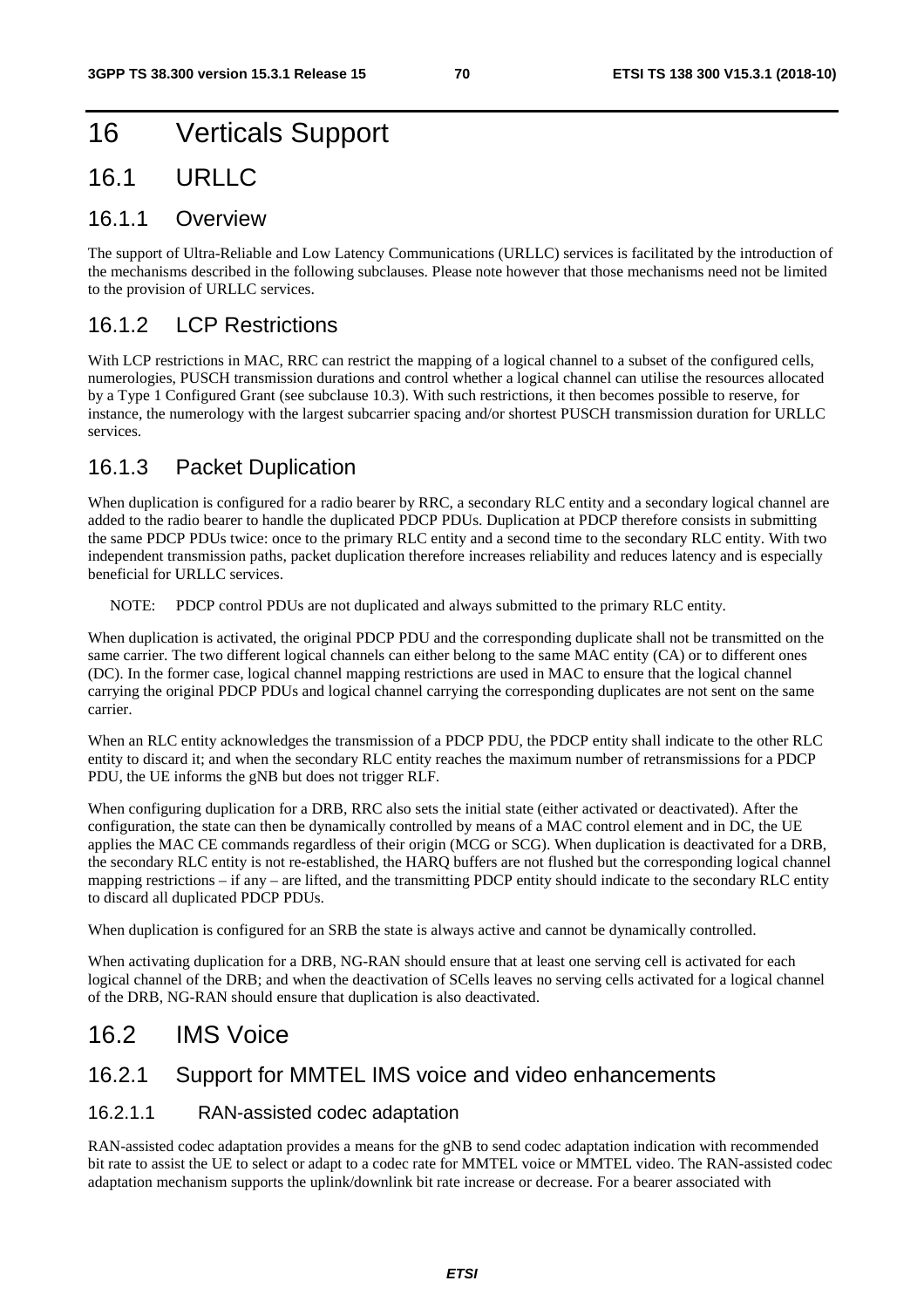configuration of MBR greater than GBR, the recommended uplink/downlink bit rate is within boundaries set by the MBR and GBR of the concerned bearer.

For uplink or downlink bit rate adaptation, gNB may send a recommended bit rate to the UE to inform the UE on the currently recommended transport bit rate on the local uplink or downlink, which the UE may use in combination with other information to adapt the bit rate, e.g. the UE may send a bit rate request to the peer UE via application layer messages as specified in 3GPP TS 26.114 [24], which the peer UE may use in combination with other information to adapt the codec bit rate. The recommended bit rate is in kbps at the physical layer at the time when the decision is made.

The recommended bit rate for UL and DL is conveyed as a MAC Control Element (CE) from the gNB to the UE as outlined in Figure 16.2.1.1-1.



**Figure 16.2.1.1-1: UL or DL bit rate recommendation** 

Based on the recommended bit rate from the gNB, a UE may initiate an end-to-end bit rate adaptation with its peer (UE or MGW). The UE may also send a query message to its local gNB to check if a bit rate recommended by its peer can be provided by the gNB. The UE is not expected to go beyond the recommended bit rate from the gNB.

The recommended bit rate query message is conveyed as a MAC CE from the UE to the gNB as outlined in Figure 16.2.1.1-2.



**Figure 16.2.1.1-2: UL or DL bit rate recommendation query** 

A prohibit timer can be configured per logical channel by the network to limit UEs sending frequent query MAC CEs. Independent prohibit timers are used for each direction (uplink and downlink) to prohibit the UE from retransmitting exactly the same query MAC CE to the gNB during the configured time.

### 16.2.1.2 MMTEL voice quality/coverage enhancements

The air interface delay budget can be relaxed to increase the robustness of the transmission for coverage enhancement. Such relaxation may be achieved when a UE in good coverage indicates a preference to the gNB to reduce the local air interface delay by sending a *DelayBudgetReport* message to decrease the DRX cycle length, so that the E2E delay and jitter can be reduced. When the UE detects changes such as end-to-end MMTEL voice quality or local radio quality, the UE may inform the gNB its new preference by sending *DelayBudgetReport* messages with updated contents.

# 16.3 Network Slicing

### 16.3.1 General Principles and Requirements

In this sub clause, the general principles and requirements related to the realization of network slicing in the NG-RAN for NR connected to 5GC and for E-UTRA connected to 5GC are given.

A network slice always consists of a RAN part and a CN part. The support of network slicing relies on the principle that traffic for different slices is handled by different PDU sessions. Network can realise the different network slices by scheduling and also by providing different L1/L2 configurations. The UE provides assistance information for network slice selection in RRC message, if it has been provided by NAS. While the network can support large number of slices (hundreds), the UE need not support more than 8 slices simultaneously.

Network Slicing is a concept to allow differentiated treatment depending on each customer requirements. With slicing, it is possible for Mobile Network Operators (MNO) to consider customers as belonging to different tenant types with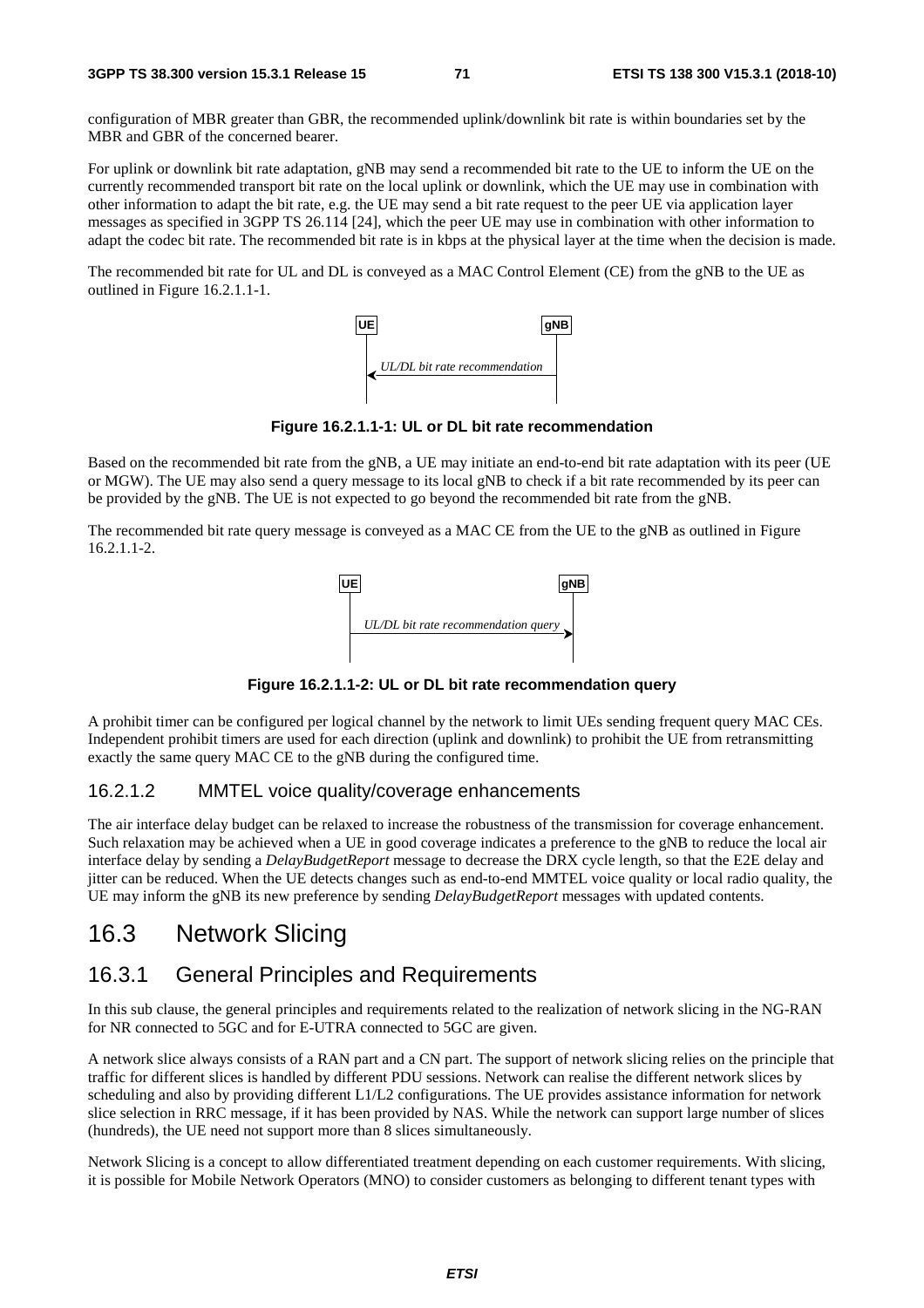each having different service requirements that govern in terms of what slice types each tenant is eligible to use based on Service Level Agreement (SLA) and subscriptions.

NSSAI (Network Slice Selection Assistance Information) includes one or more S-NSSAIs (Single NSSAI). Each network slice is uniquely identified by a S-NSSAI, as defined in 3GPP TS 23.501 [3].

The following key principles apply for support of Network Slicing in NG-RAN:

#### **RAN awareness of slices**

- NG-RAN supports a differentiated handling of traffic for different network slices which have been preconfigured. How NG-RAN supports the slice enabling in terms of NG-RAN functions (i.e. the set of network functions that comprise each slice) is implementation dependent.

#### **Selection of RAN part of the network slice**

NG-RAN supports the selection of the RAN part of the network slice, by assistance information provided by the UE or the 5GC which unambiguously identifies one or more of the pre-configured network slices in the PLMN.

### **Resource management between slices**

NG-RAN supports policy enforcement between slices as per service level agreements. It should be possible for a single NG-RAN node to support multiple slices. The NG-RAN should be free to apply the best RRM policy for the SLA in place to each supported slice.

#### **Support of QoS**

- NG-RAN supports QoS differentiation within a slice.

#### **RAN selection of CN entity**

- For initial attach, the UE may provide assistance information to support the selection of an AMF. If available, NG-RAN uses this information for routing the initial NAS to an AMF. If the NG-RAN is unable to select an AMF using this information or the UE does not provide any such information the NG-RAN sends the NAS signalling to one of the default AMFs.
- For subsequent accesses, the UE provides a Temp ID, which is assigned to the UE by the 5GC, to enable the NG-RAN to route the NAS message to the appropriate AMF as long as the Temp ID is valid (NG-RAN is aware of and can reach the AMF which is associated with the Temp ID). Otherwise, the methods for initial attach applies.

#### **Resource isolation between slices**

the NG-RAN supports resource isolation between slices. NG-RAN resource isolation may be achieved by means of RRM policies and protection mechanisms that should avoid that shortage of shared resources in one slice breaks the service level agreement for another slice. It should be possible to fully dedicate NG-RAN resources to a certain slice. How NG-RAN supports resource isolation is implementation dependent.

#### **Slice Availability**

- Some slices may be available only in part of the network. The NG-RAN supported S-NSSAI(s) is configured by OAM. Awareness in the NG-RAN of the slices supported in the cells of its neighbours may be beneficial for inter-frequency mobility in connected mode. It is assumed that the slice availability does not change within the UE's registration area.
- The NG-RAN and the 5GC are responsible to handle a service request for a slice that may or may not be available in a given area. Admission or rejection of access to a slice may depend by factors such as support for the slice, availability of resources, support of the requested service by NG-RAN.

#### **Support for UE associating with multiple network slices simultaneously**

In case a UE is associated with multiple slices simultaneously, only one signalling connection is maintained and for intra-frequency cell reselection, the UE always tries to camp on the best cell. For inter-frequency cell reselection, dedicated priorities can be used to control the frequency on which the UE camps.

### **Granularity of slice awareness**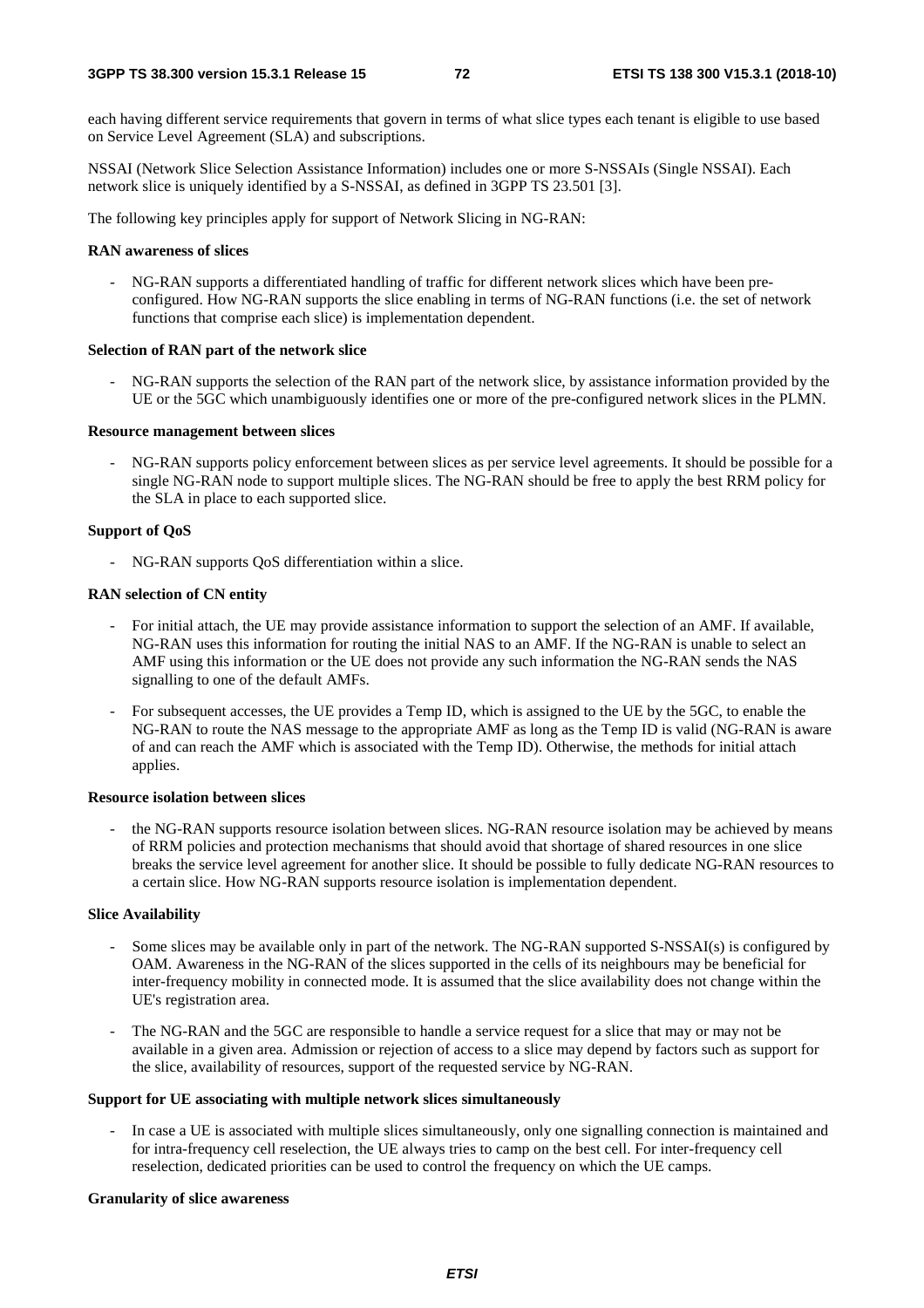- Slice awareness in NG-RAN is introduced at PDU session level, by indicating the S-NSSAI corresponding to the PDU Session, in all signalling containing PDU session resource information.

### **Validation of the UE rights to access a network slice**

It is the responsibility of the 5GC to validate that the UE has the rights to access a network slice. Prior to receiving the Initial Context Setup Request message, the NG-RAN may be allowed to apply some provisional/local policies, based on awareness of which slice the UE is requesting access to. During the initial context setup, the NG-RAN is informed of the slice for which resources are being requested.

## 16.3.2 CN Instance and NW Slice Selection

### 16.3.2.1 CN-RAN interaction and internal RAN aspects

NG-RAN selects AMF based on a Temp ID or assistance information provided by the UE over RRC. The mechanisms used in the RRC protocol are described in the next sub clause.

**Table 16.3.2.1-1 AMF selection based on Temp ID and assistance information** 

| Temp ID                  | <b>Assistance Info</b>                                             | <b>AMF Selection by NG-RAN</b>                  |  |  |  |  |  |
|--------------------------|--------------------------------------------------------------------|-------------------------------------------------|--|--|--|--|--|
| not available or invalid | not available                                                      | One of the default AMFs is selected (NOTE)      |  |  |  |  |  |
| not available or invalid | present                                                            | Selects AMF which supports UE requested slices  |  |  |  |  |  |
| valid                    | not available, or present                                          | Selects AMF per CN identity information in Temp |  |  |  |  |  |
| NOTE:                    | The set of default AMFs is configured in the NG-RAN nodes via OAM. |                                                 |  |  |  |  |  |

### 16.3.2.2 Radio Interface Aspects

The UE conveys the slice assistance information over RRC in the explicitly indicated format by the upper layer. The slice assistance information consists of one or a list of S-NSSAIs, where an S-NSSAI is a combination of:

- mandatory SST (Slice/Service Type) field, which identifies the slice type and consists of 8 bits (with range is 0-255);
- optional SD (Slice Differentiator) field, which differentiates among Slices with same SST field and consist of 24 **bits**.

The list shall convey at most 8 S-NSSAI.

## 16.3.3 Resource Isolation and Management

Resource isolation enables specialized customization and avoids one slice affecting another slice.

Hardware/software resource isolation is up to implementation. Each slice may be assigned with either shared or dedicated radio resource up to RRM implementation and SLA.

To enable differentiated handling of traffic for network slices with different SLA:

- NG-RAN is configured with a set of different configurations for different network slices by OAM;
- To select the appropriate configuration for the traffic for each network slice, NG-RAN receives relevant information indicating which of the configurations applies for this specific network slice.

## 16.3.4 Signalling Aspects

### 16.3.4.1 General

In this sub clause, signalling flows related to the realization of network slicing in the NG-RAN are given.

### 16.3.4.2 CN Instance and NW Slice Selection

RAN selects the AMF based on a Temp ID or assistance information provided by the UE.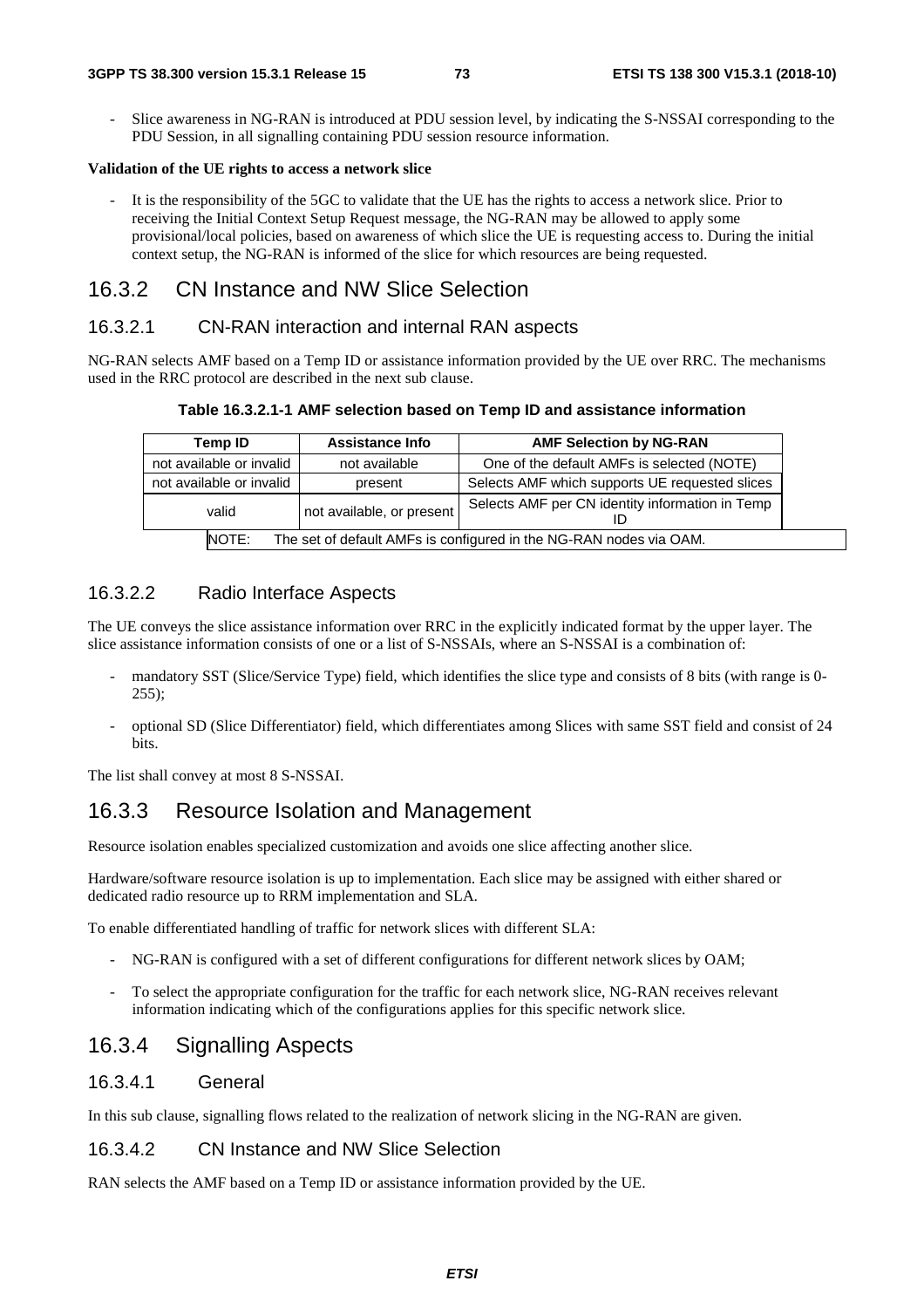

**Figure 16.3.4.2-1: AMF instance selection**

In case a Temp ID is not available, the NG-RAN uses the assistance information provided by the UE at RRC connection establishment to select the appropriate AMF instance (the information is provided after MSG3 of the random access procedure). If such information is also not available, the NG-RAN routes the UE to one of the configured default AMF instances.

The NG-RAN uses the list of supported S-NSSAI(s) previously received in the NG Setup Response message when selecting the AMF with the assistance information. This list may be updated via the AMF Configuration Update message.

### 16.3.4.3 UE Context Handling

Following the initial access, the establishment of the RRC connection and the selection of the correct AMF, the AMF establishes the complete UE context by sending the Initial Context Setup Request message to the NG-RAN over NG-C. The message contains the Allowed NSSAI and additionally contains the S-NSSAI(s) as part of the PDU session(s) resource description when present in the message. Upon successful establishment of the UE context and allocation of PDU session resources to the relevant NW slice(s) when present, the NG-RAN responds with the Initial Context Setup Response message.



**Figure 16.3.4.3-1: Network Slice-aware Initial Context Setup**

### 16.3.4.4 PDU Session Handling

When new PDU sessions need to be established or existing ones modified or released, the 5GC requests the NG-RAN to allocate/release resources relative to the relevant PDU sessions by means of the PDU Session Resource Setup/Modify/Release procedures over NG-C. One S-NSSAI is added per PDU session, so NG-RAN is enabled to apply policies at PDU session level according to the SLA represented by the network slice, while still being able to apply (for example) differentiated QoS within the slice.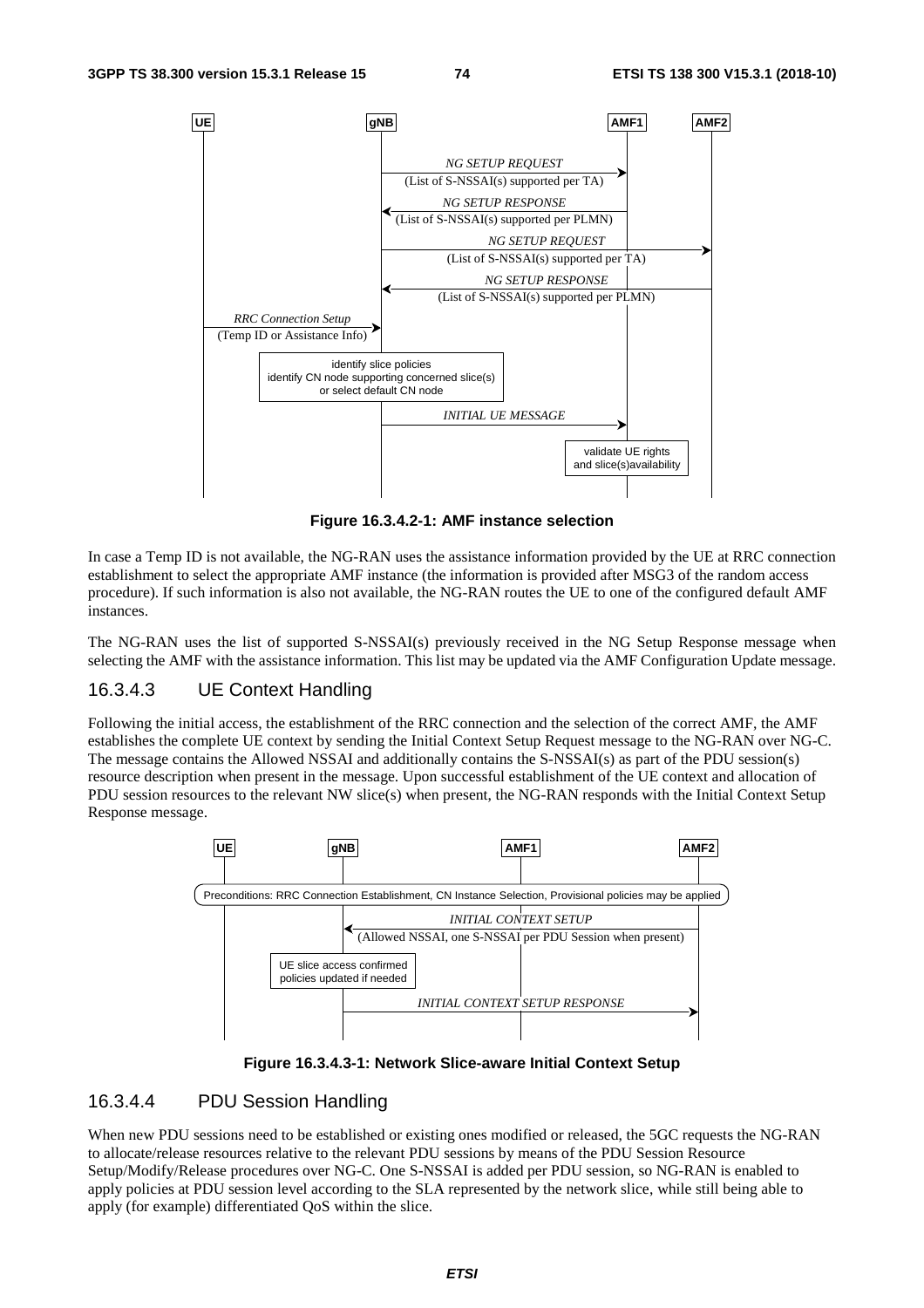NG-RAN confirms the establishment/modification/release of the resources for a PDU session associated to a certain NW slice by responding with the PDU Session Resource Setup/Modify/Release Response message over the NG-C interface.





### 16.3.4.5 Mobility

To make mobility slice-aware in case of Network Slicing, S-NSSAI is introduced as part of the PDU session information that is transferred during mobility signalling. This enables slice-aware admission and congestion control.

Both NG and Xn handovers are allowed regardless of the slice support of the target NG-RAN node i.e. even if the target NG-RAN node does not support the same slices as the source NG-RAN node. An example for the case of active mode mobility across different Registration Areas, is shown in Figure 16.3.4.5-1 for the case of 5GC involved handover and in Figure 16.3.4.5-2 for the case of Xn based handover.



**Figure 16.3.4.5-1: CN based mobility across different Registration Areas**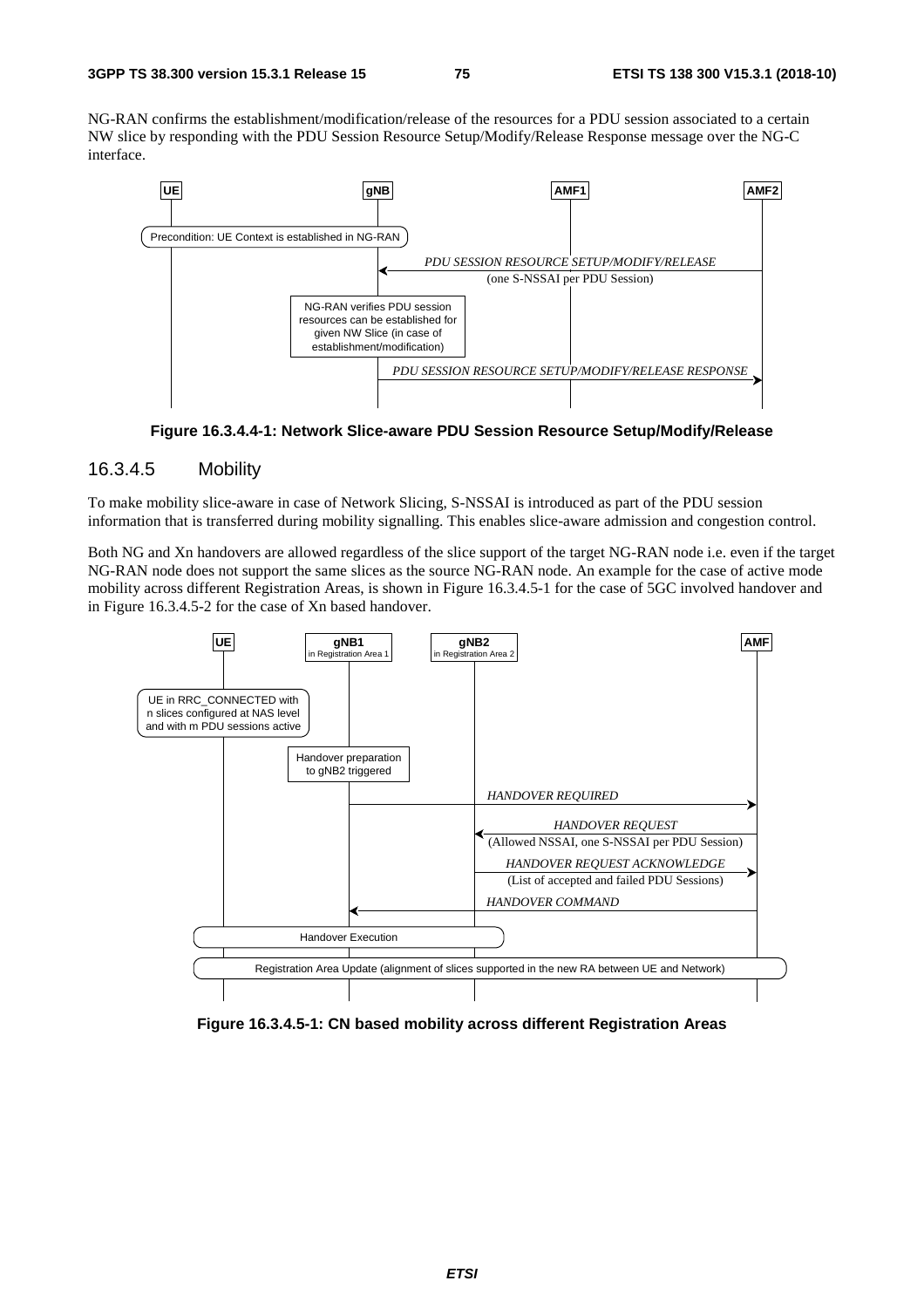

**Figure 16.3.4.5-2: Xn based mobility across different Registration Areas** 

## 16.4 Public Warning System

NR connected to 5GC provides support for public warning systems (PWS) through means of system information broadcast capability. NR is responsible for scheduling and broadcasting of the warning messages as well as for paging the UE to provide indication that the warning message is being broadcast:

- Earthquake and Tsunami Warning System: ETWS is a public warning system developed to meet the regulatory requirements for warning notifications related to earthquake and/or tsunami events (see 3GPP TS 22.168 [14]). ETWS warning notifications can either be a primary notification (short notification) or secondary notification (providing detailed information).
- Commercial Mobile Alert System: CMAS is a public warning system developed for the delivery of multiple, concurrent warning notifications (see 3GPP TS 22.268 [15]).

Different SIBs are defined for ETWS primary notification, ETWS secondary notification and CMAS notification. Paging is used to inform UEs about ETWS indication and CMAS indication. UE monitors ETWS/CMAS indication in its own paging occasion for RRC\_IDLE and RRC\_INACTIVE. UE monitors ETWS/CMAS indication in any paging occasion for RRC Connected. Paging indicating ETWS/CMAS notification triggers acquisition of system information (without delaying until the next modification period).

## 16.5 Emergency Services

## 16.5.1 Overview

NG-RAN provides support for Emergency Services either directly or through fallback mechanisms towards E-UTRA. The support of Emergency Services is broadcast in system information (see 3GPP TS 36.331 [12]).

## 16.5.2 IMS Emergency call

An IMS Emergency call support indication is provided to inform the UE that emergency bearer services are supported. In normal service state the UE is informed if the PLMN supports emergency services through an Emergency Service Support indicator in the Attach and TAU procedures (see 3GPP TS 23.501 [3]). In limited service state and for emergency services other than eCall over IMS, a UE is informed about if a cell supports emergency services over NG-RAN from a broadcast indication (*ims-Emergency*). The broadcast indicator is set to "support" if any AMF in a nonshared environment or at least one of the PLMN's in a shared environment supports IMS emergency bearer services.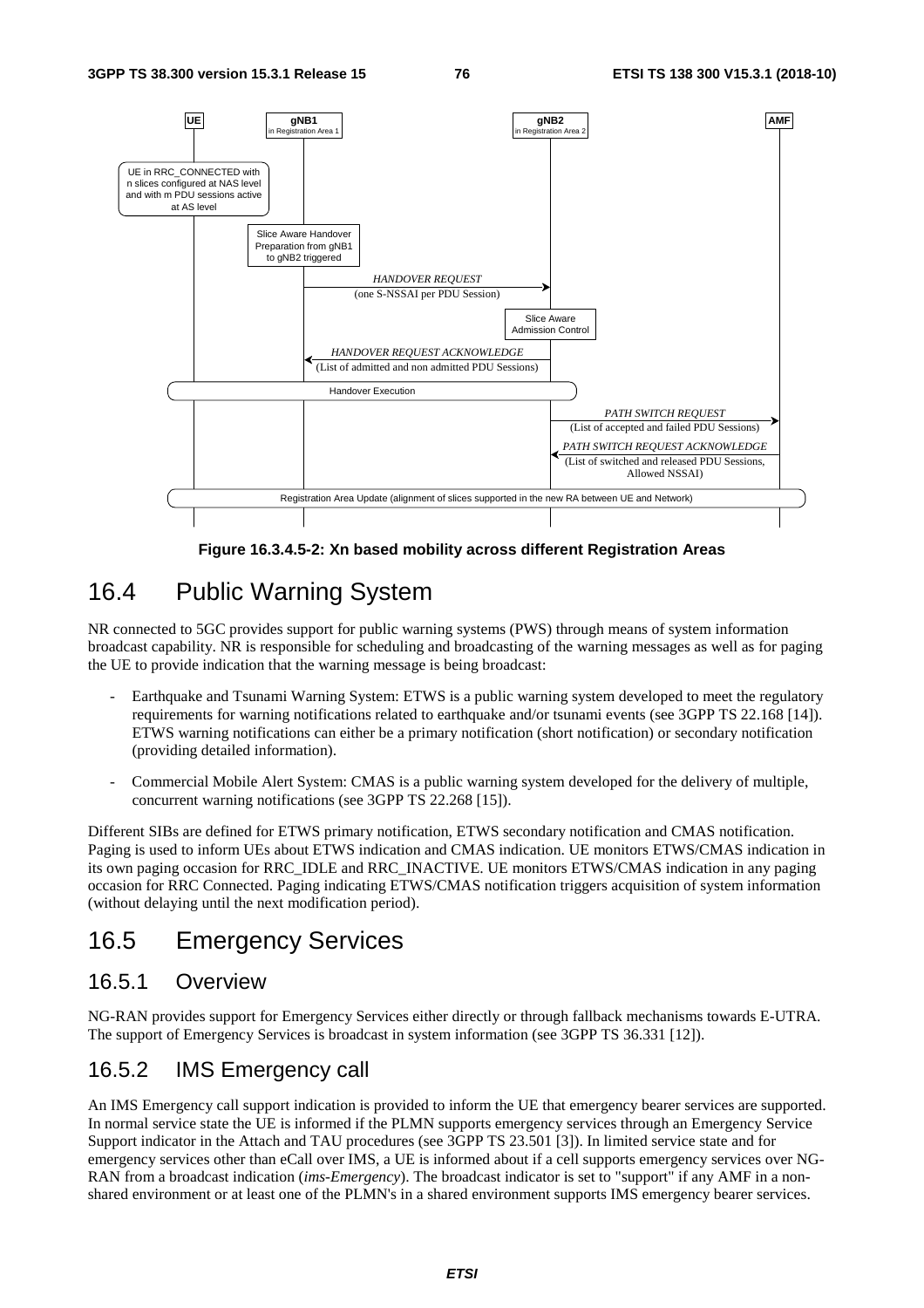## 16.5.3 eCall over IMS

NG-RAN broadcast an indication to indicate support of eCall over IMS (*eCallOverIMS*). UEs that are in limited service state need to consider both *eCallOverIMS* and *ims-Emergency* to determine if eCall over IMS is possible.

## 16.5.4 Fallback

RAT fallback towards E-UTRA connected to 5GC is performed when NR does not support Emergency Services and System fallback towards E-UTRA connected to EPS is performed when 5GC does not support Emergency Services. Depending on factors such as CN interface availability, network configuration and radio conditions, the fallback procedure results in either CONNECTED state mobility (handover procedure) or IDLE state mobility (redirection) - see 3GPP TS 23.501 [3] and 3GPP TS 36.331 [12].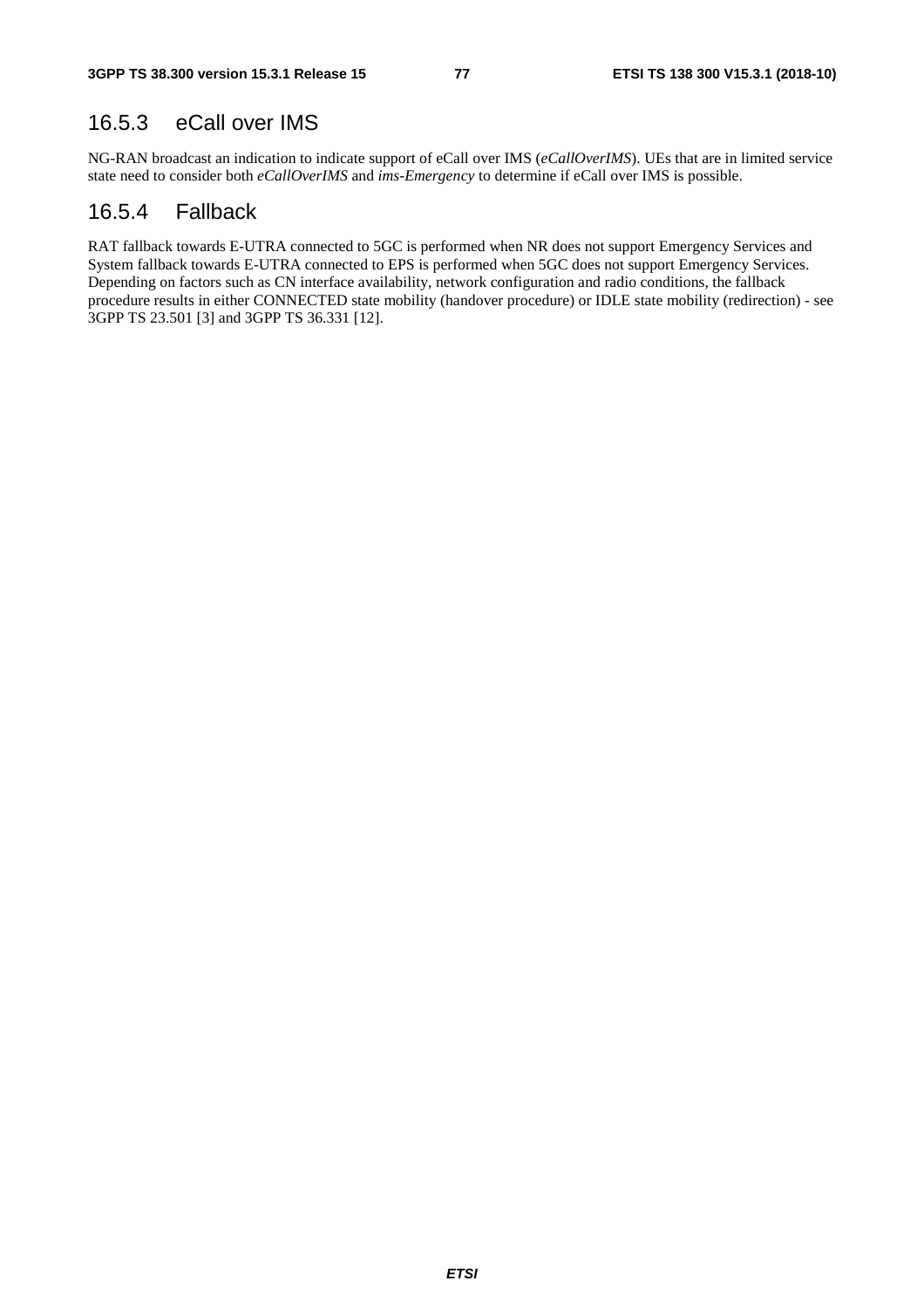# Annex A (informative): QoS Handling in RAN

## A.1 PDU Session Establishment

The following figure shows an example message flow for a PDU session establishment. NAS procedures details between gNB and 5GC can be found in 3GPP TS 23.501 [3], TS 23.502 [22] and 3GPP TS 38.413 [26].



**Figure A.1-1: PDU session establishment** 

- 1. UE requests a PDU session establishment to AMF.
- 2. AMF sends a PDU SESSION RESOURCE SETUP REQUEST message to gNB, which includes the NAS message to be sent to the UE with NAS QoS related information.
- 3. gNB sends an *RRCReconfiguration* message to UE including the configuration of at least one DRB and the NAS message received at Step 2.
- 4. UE establishes the DRB(s) for the new PDU session and creates the QFI to DRB mapping rules.
- 5. UE sends an *RRCReconfiguration Complete* message to gNB.
- 6. gNB sends a PDU SESSION RESOURCE SETUP RESPONSE message to AMF.
- 7. User Plane Data can then be exchanged between UE and gNB over DRB(s) according to the mapping rules and between UPF and gNB over the tunnel for the PDU session. QFI marking over Uu is optional (see subclause 12) while QFI marking over NG-U is always present.

# A.2 New QoS Flow with RQoS

The following figure shows an example message flow when RQoS is used for a new QoS flow. In this example, the gNB receives from UPF a first downlink packet associated with a QFI for which the QoS parameters are known from the PDU session establishment, but for which there is no association to any DRB yet in AS.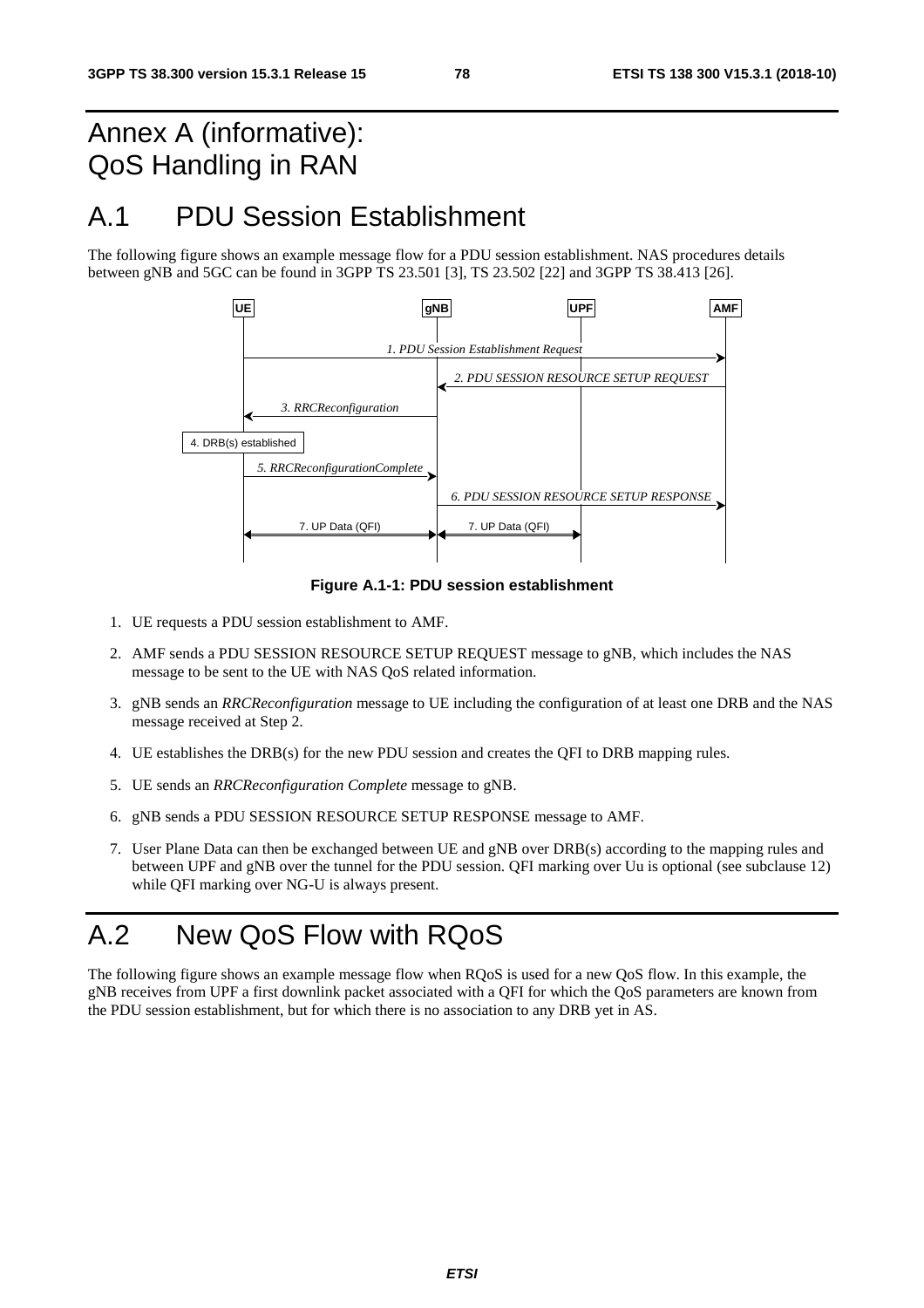



- 0. PDU session and DRB(s) have been already established.
- 1. gNB receives a downlink packet with a new QFI from UPF.
- 2. gNB decides to send the new QoS flow over an existing DRB.

NOTE: If gNB decides to send it over a new DRB, it needs to establish the DRB first.

- 3. gNB sends the DL packet over the selected DRB with the new QFI and RDI set in the SDAP header.
- 4. UE identifies the QFI and RDI in the received DL packet and the DRB on which the packet was received. The AS mapping rules are then updated accordingly.
- 5. User Plane Data for the new QoS flow can then be exchanged between UE and gNB over the DRB according to the updated mapping rules and between UPF and gNB over the tunnel for the PDU session.

# A.3 New QoS Flow with Explicit RRC Signalling

The following figure shows an example message flow when explicit RRC signalling is used for a new QoS flow. In this example, the gNB receives from UPF a first downlink packet associated with a QFI, for which the QoS parameters are already known from the PDU session establishment, but for which there is no association to any DRB yet in AS.



**Figure A.3-1: DL data with new QFI sent over existing DRB** 

- 0. PDU session and DRB(s) have been already established.
- 1. gNB receives a downlink packet with a new QFI from UPF.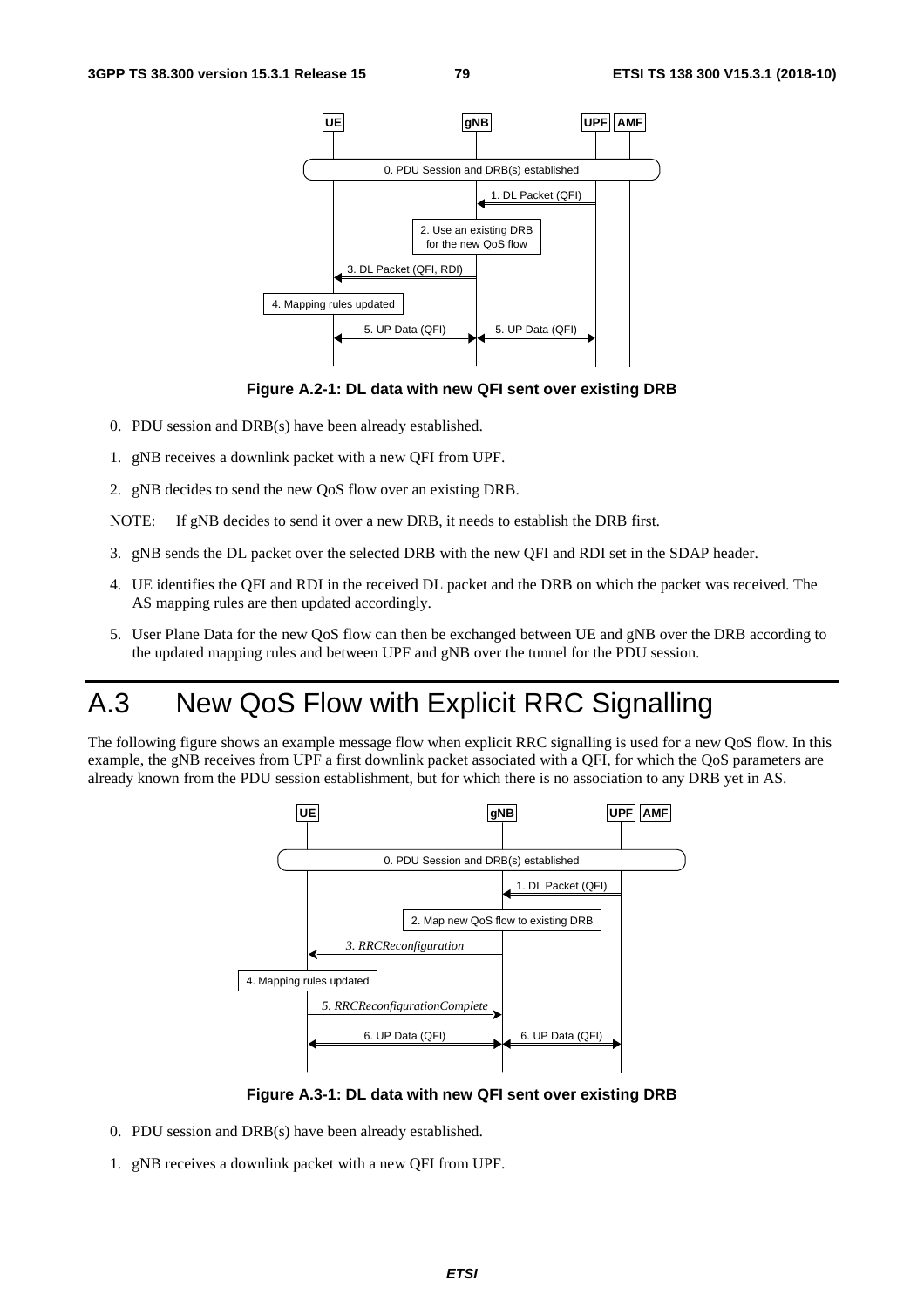- 2. gNB decides to send the new QoS flow over an existing DRB using explicit RRC signalling for updating the AS mapping rules.
- 3. gNB sends an *RRCReconfiguration* message to UE with the new QFI to DRB mapping rule. gNB may also decide to update the DRB configuration if required to meet the QoS requirements for the new QoS Flow.
- 4. UE updates the QFI to DRB mapping rules and configuration (if received).
- 5. UE sends an *RRCReconfigurationComplete* message to gNB.
- 6. User Plane Data for the new QoS flow can then be exchanged between UE and gNB over the DRB according to the updated mapping rules and between UPF and gNB over the tunnel for the PDU session.

## A.4 New QoS Flow with Explicit NAS Signalling

The following figure shows an example message flow when the gNB receives a new QoS flow establishment request from CN that involves NAS explicit signalling. The QoS flow establishment request provides the gNB and UE with the QoS parameters for the QFI. In this example, the gNB decides to establish a new DRB (rather than re-use an existing one) for this QoS flow and provides the mapping rule over RRC signalling. NAS procedures details between gNB and 5GC can be found in 3GPP TS 23.501 [3], 3GPP TS 23.502 [22] and 3GPP TS 38.413 [26].



### **Figure A.4-1: DL data with new QoS Flow ID sent over new DRB with explicit signalling**

- 0. PDU session DRB(s) have been already established.
- 1. gNB receives a PDU SESSION RESOURCE MODIFY REQUEST message from AMF for a new QoS flow.
- 2. If gNB cannot find an existing DRB to map this new QoS flow, it decides to establish a new DRB.
- 3. gNB sends an *RRCReconfiguration* message to UE including the DRB configuration with the new QFI to DRB mapping rule and the NAS message received at step 1.
- 4. UE establishes the DRB for the new QoS flow associated with this PDU session and updates the mapping rules.
- 5. UE sends an *RRCReconfigurationComplete* message to gNB.
- 6. gNB sends a PDU SESSION RESOURCE MODIFY RESPONSE message to AMF.
- 7. User Plane Data can then be exchanged between UE and gNB over DRB(s) according to the mapping rules and between UPF and gNB over the tunnel for the PDU session.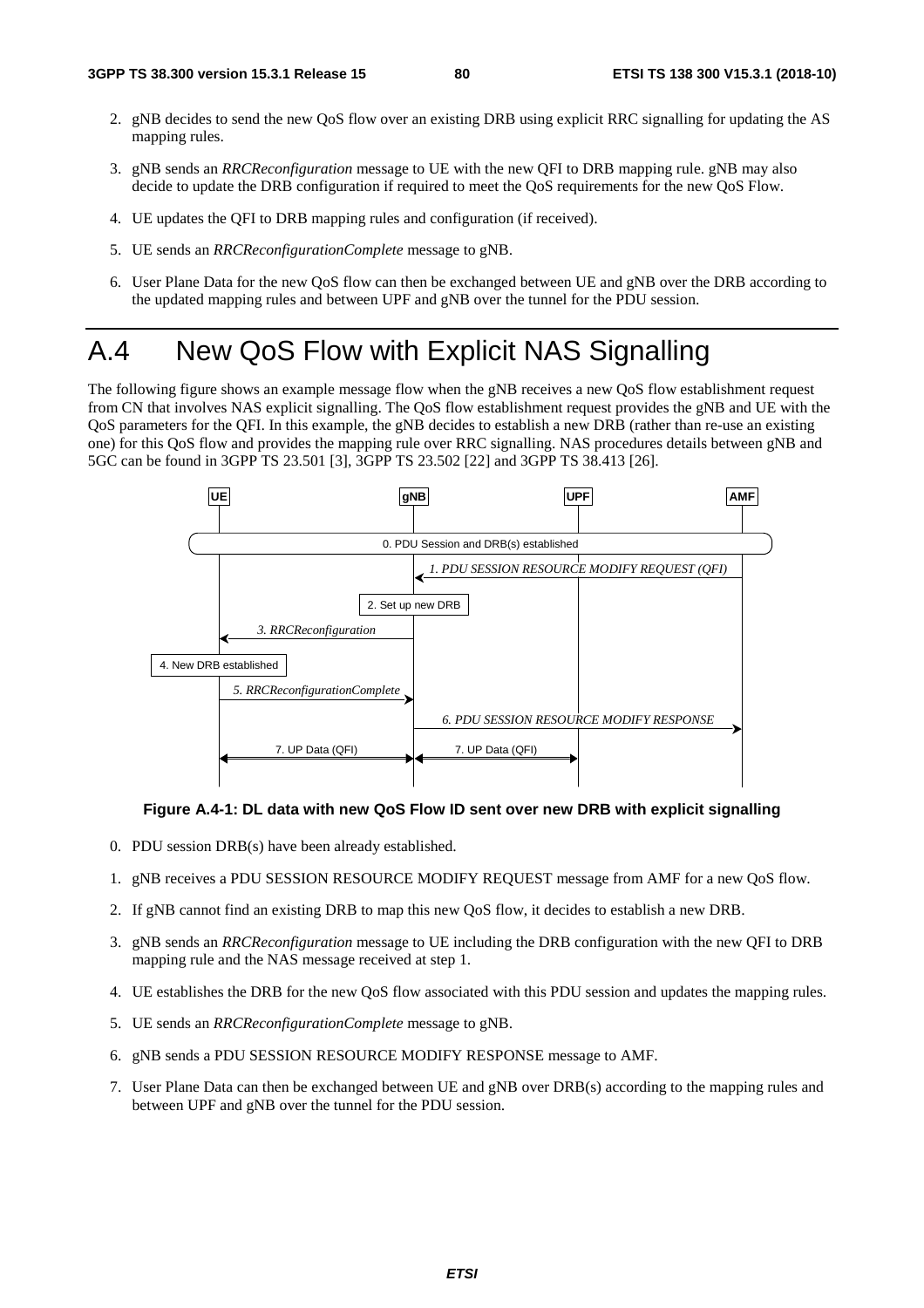# A.5 Release of QoS Flow with Explicit Signalling

The following figure shows an example message flow when the gNB receives a request to release a QoS flow from CN that involves explicit NAS signalling. NAS procedures details between gNB and 5GC can be found in 3GPP TS 23.501 [3], 3GPP TS 23.502 [22] and 3GPP TS 38.413 [26].



**Figure A.5-1: Release of QoS Flow with Explicit Signalling** 

- 0. PDU session and DRB(s) have been already established.
- 1. gNB receives a PDU SESSION RESOURCE MODIFY REQUEST message from AMF to release a QoS flow.
- 2. The gNB decides to release corresponding the QFI to DRB mapping rule. Since the DRB also carries other QoS flows, the DRB is not released.
- 3. gNB sends an *RRCReconfiguration* message to UE to release the QFI to DRB mapping rule.
- 4. UE updates the AS QFI to DRB mapping rules to release this QFI to DRB mapping rule.
- 5. UE sends an *RRCReconfigurationC*omplete message to gNB.
- 6. gNB sends a PDU SESSION RESOURCE MODIFY RESPONSE message to AMF.

# A.6 UE Initiated UL QoS Flow

The following figure shows an example message flow when the UE AS receives an UL packet for a new QoS flow for which a QFI to DRB mapping rule does not exist.



**Figure A.6-1: UL packet with a new QoS flow for which a mapping does not exist in UE**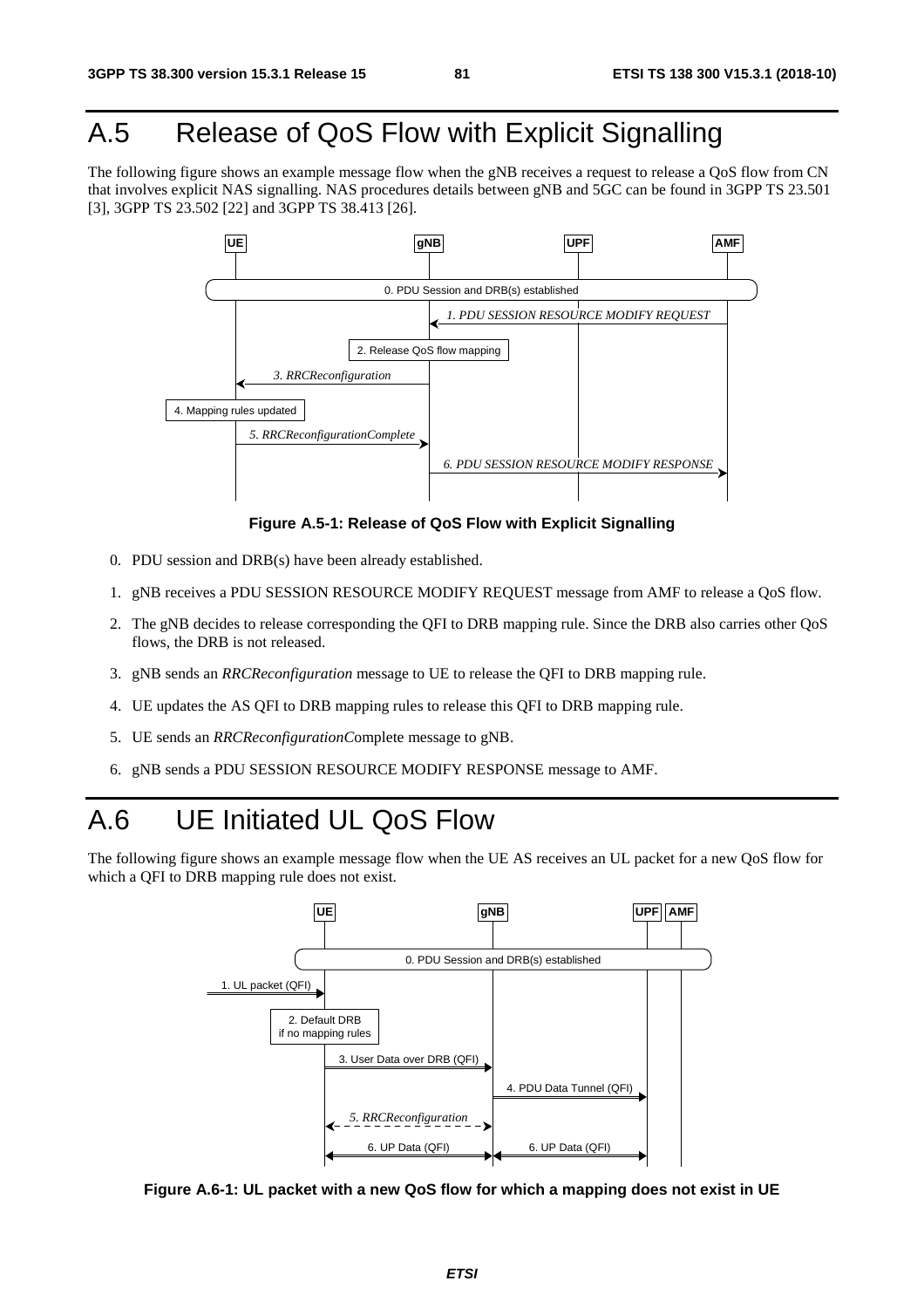- 0. PDU session and DRBs (including a default DRB) have been already established.
- 1. UE AS receives a packet with a new QFI from UE NAS.
- 2. UE uses the QFI of the packet to map it to a DRB. If there is no mapping of the QFI to a DRB in the AS mapping rules for this PDU session, then the packet is assigned to the default DRB.
- 3. UE sends the UL packet on the default DRB. The UE includes the QFI in the SDAP header.
- 4. gNB sends UL packets to UPF and includes the corresponding QFI.
- 5. If gNB wants to use a new DRB for this QoS flow, it sets up one. It can also choose to move the QoS flow to an existing DRB using RQoS or RRC signalling (see subclauses A.2 and A.3).
- 6. User Plane Data for the new QoS flow can then be exchanged between UE and gNB over the DRB according to the updated mapping rules and between UPF and gNB over the tunnel for the PDU session.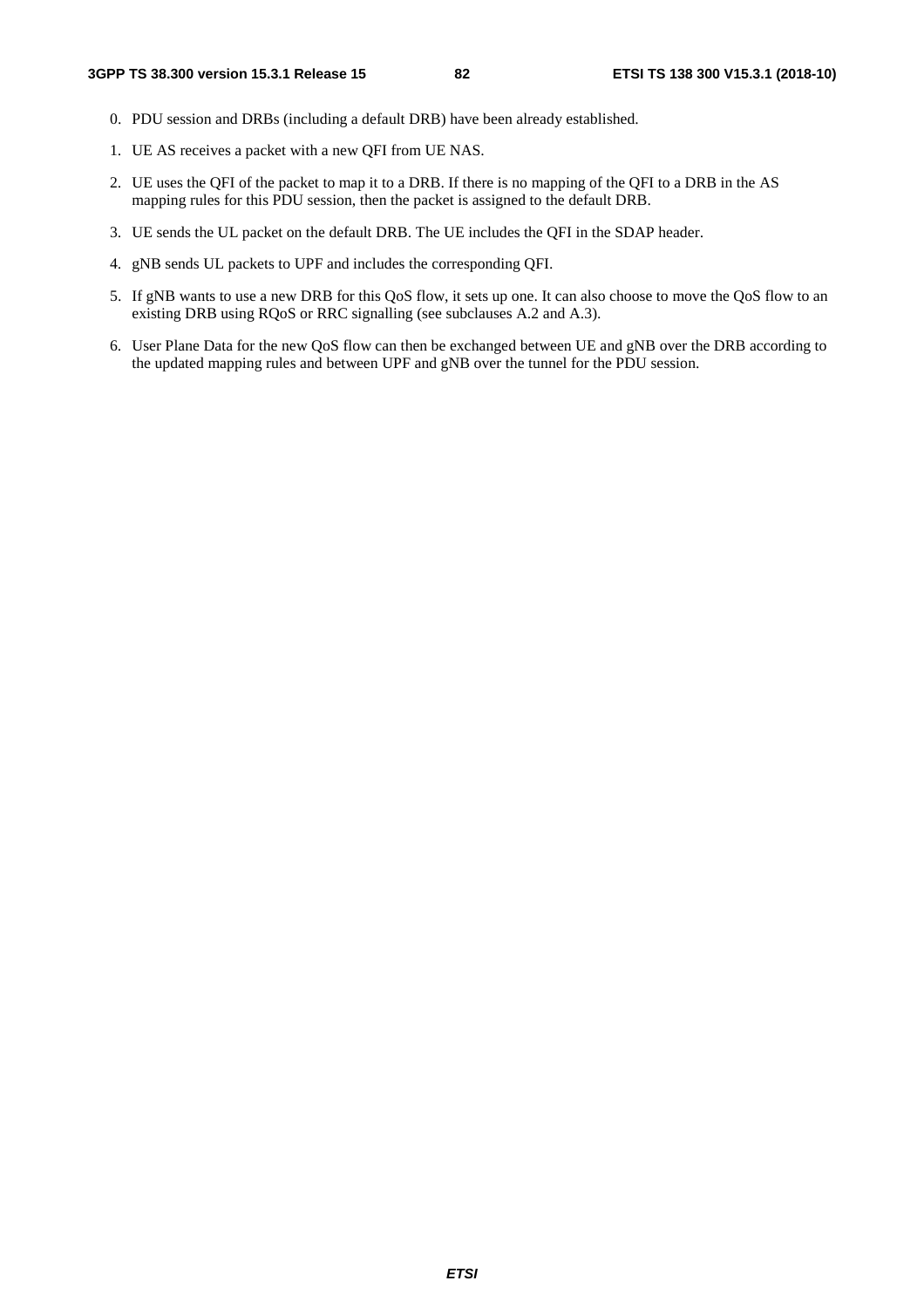# Annex B (informative): Deployment Scenarios

# B.1 Supplementary Uplink

To improve UL coverage for high frequency scenarios, SUL can be configured (see 3GPP TS 38.101 [18]). With SUL, the UE is configured with 2 ULs for one DL of the same cell as depicted on Figure B.1-1 below:





# B.2 Multiple SSBs in a carrier

For a UE in RRC\_CONNECTED, the BWPs configured by a serving cell may overlap in the frequency domain with the BWPs configured for other UEs by other cells within a carrier. Multiple SSBs may also be transmitted within the frequency span of a carrier used by the serving cell. However, from the UE perspective, each serving cell is associated to at most a single SSB. Figure B.2-1 below describes a scenario with multiple SSBs in a carrier, identifying two different cells (NCGI = 5, associated to SSB1, and NCGI = 6, associated to SSB3) with overlapping BWPs, and where RRM measurements can be configured to be performed by the UE on each of the available SSBs, i.e. SSB1, SSB2, SSB3 and SSB4.



**Figure B.2-1: Example of multiple SSBs in a carrier**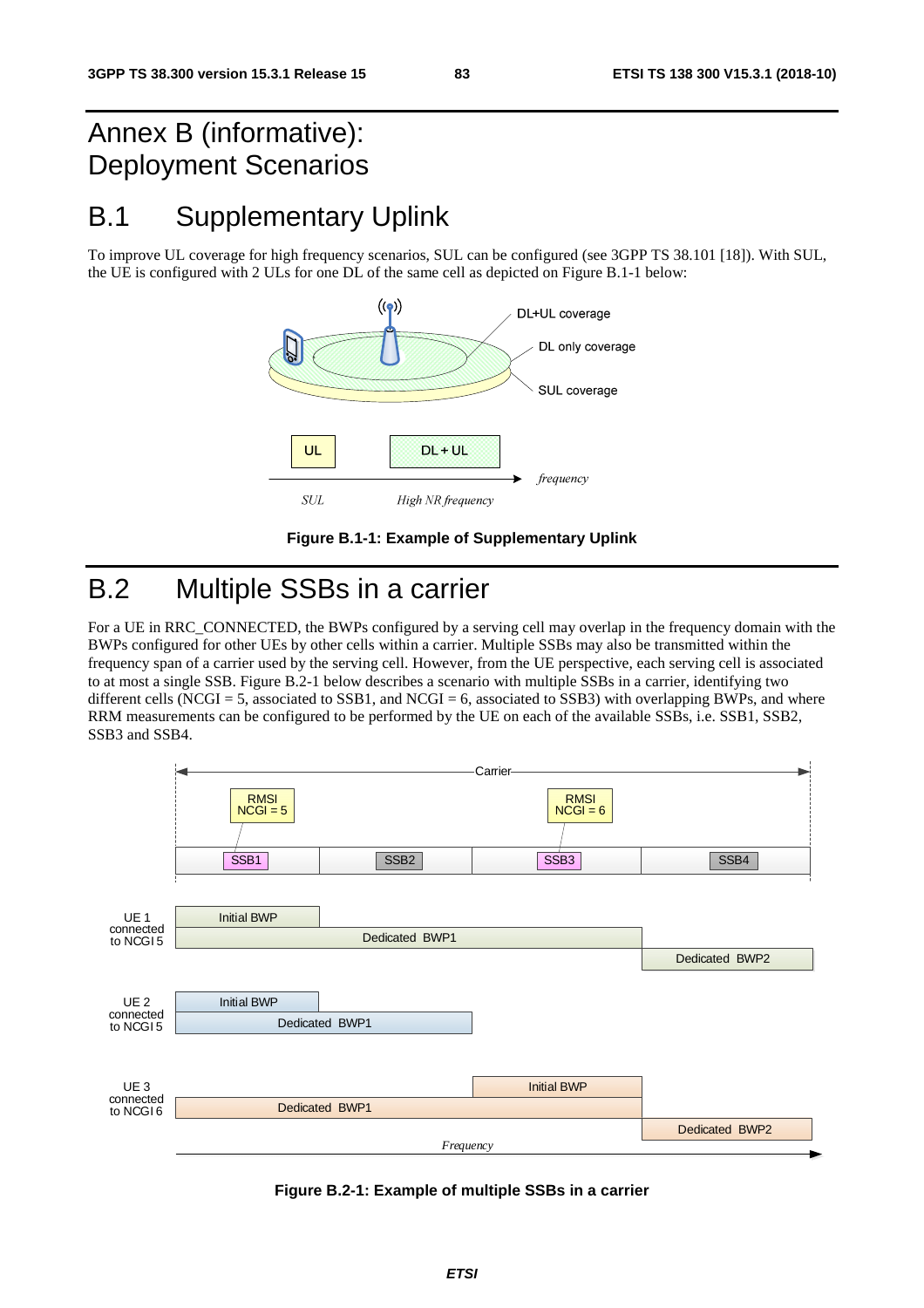# Annex C (informative): I-RNTI Reference Profiles

The I-RNTI provides the new NG-RAN node a reference to the UE context in the old NG-RAN node. How the new NG-RAN node is able to resolve the old NG-RAN ID from the I-RNTI is a matter of proper configuration in the old and new NG-RAN node.

Table C-1 below provides some typical partitioning of an 40bit I-RNTI, assuming the following content:

- **UE specific reference**: reference to the UE context within a logical NG-RAN node;
- **NG-RAN node address index**: information to identify the NG-RAN node that has allocated the UE specific part;
- NOTE: **RAT-specific information** may be introduced in a later release, containing information to identify the RAT of the cell within which the UE was sent to RRC\_INACTIVE. This version of the specification only supports intra-RAT mobility of UEs in RRC\_INACTIVE.
- **PLMN-specific information**: information supporting network sharing deployments, providing an index to the PLMN ID part of the Global NG-RAN node identifier.

| <b>Profile ID</b> | <b>UE</b> specific                | <b>NG-RAN node</b>                         | <b>RAT-specific</b> | <b>PLMN-specific</b>                  | <b>Comment</b>                                                                                                                                          |
|-------------------|-----------------------------------|--------------------------------------------|---------------------|---------------------------------------|---------------------------------------------------------------------------------------------------------------------------------------------------------|
|                   | reference                         | address index<br>(e.g., gNB ID, eNB<br>ID) | information         | information                           |                                                                                                                                                         |
| 1                 | 20 bits<br>(∼1 million<br>values) | 20 bits<br>(~1 million values)             | N/A                 | N/A                                   | NG-RAN node address<br>index may be very well<br>represented by the<br>LSBs of the gNB ID.<br>This profile may be<br>applicable for any NG-<br>RAN RAT. |
| 2                 | 20 bits<br>(~1 million<br>values) | 16 bits<br>(65.000 nodes)                  | N/A                 | 4 bits (Max 16<br>PLMN <sub>s</sub> ) | Max number of PLMN<br>IDs broadcast in NR is<br>12.<br>This profile may be<br>applicable for any NG-<br>RAN RAT.                                        |
| 3                 | 24 bits<br>(16 million<br>values) | 16 bits<br>(65.000 nodes)                  | N/A                 | N/A                                   | Reduced node address<br>to maximise<br>addressable UE<br>contexts.<br>This profile may be<br>applicable for any NG-<br>RAN RAT.                         |

### **Table C-1: I-RNTI reference profiles**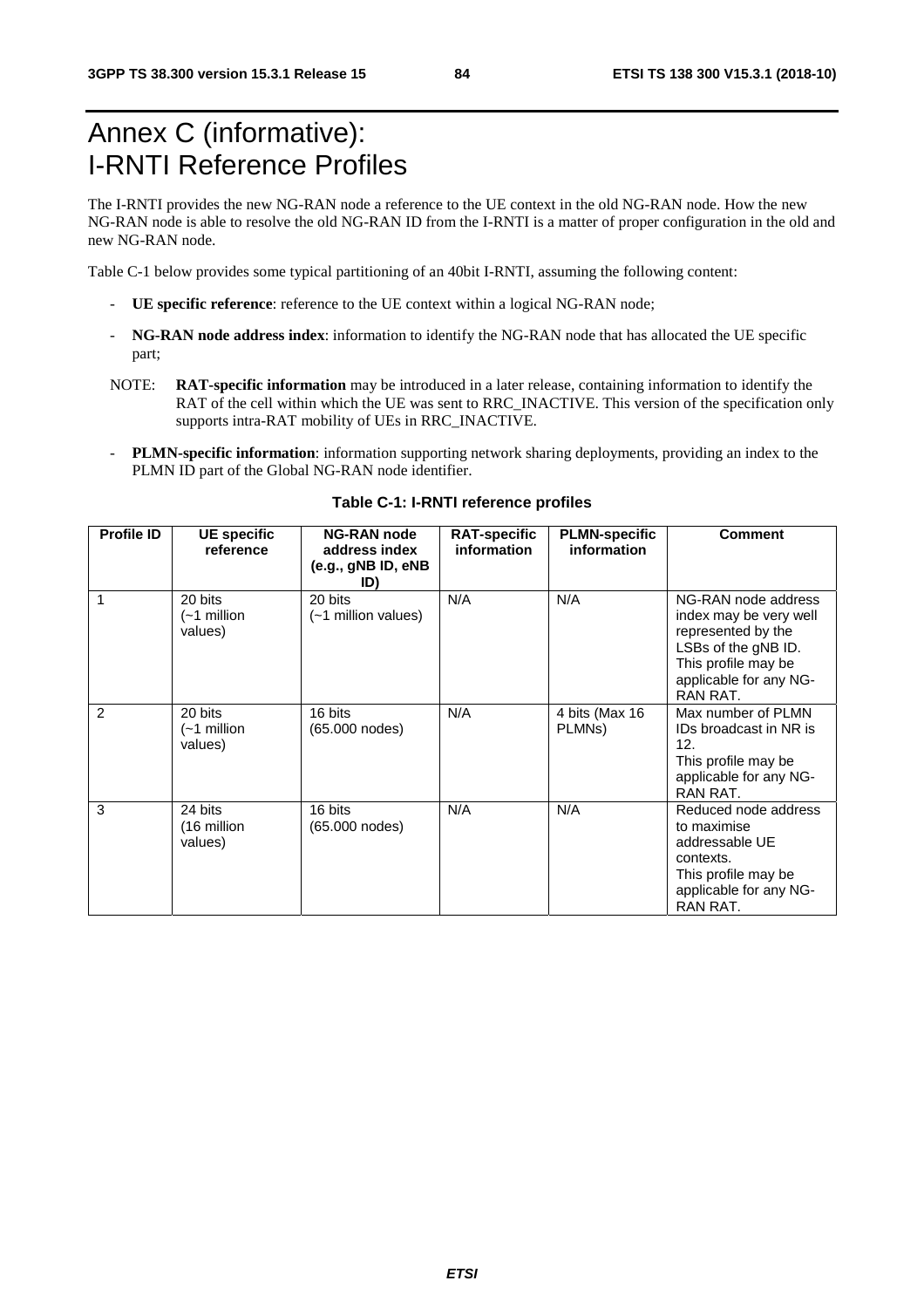Annex D (informative): Change history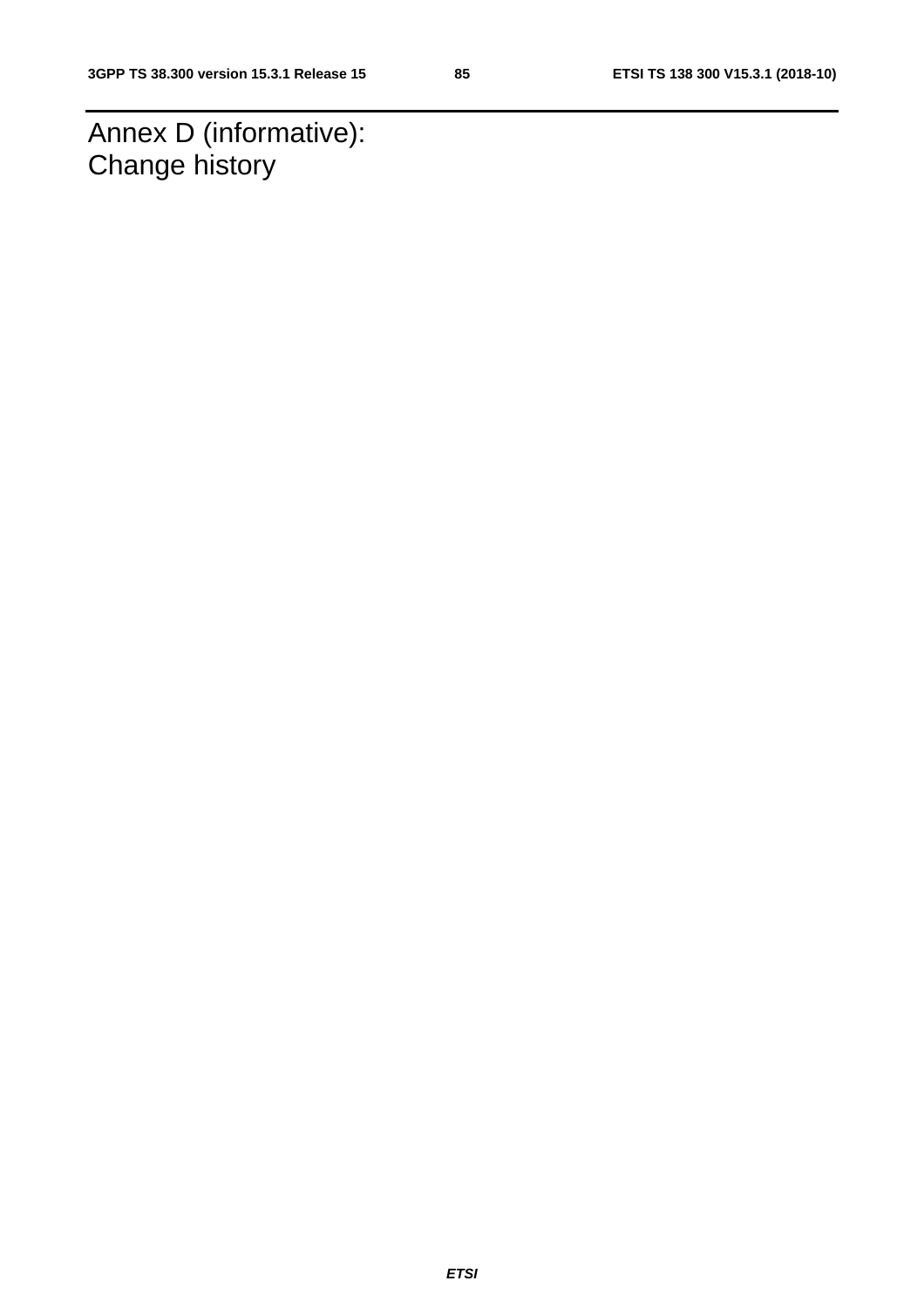| <b>Change history</b> |                           |             |                |                |                |                                                                                                                                                                                                                                                                                                                                                                                                                                                                                                                                                                                                                             |                       |
|-----------------------|---------------------------|-------------|----------------|----------------|----------------|-----------------------------------------------------------------------------------------------------------------------------------------------------------------------------------------------------------------------------------------------------------------------------------------------------------------------------------------------------------------------------------------------------------------------------------------------------------------------------------------------------------------------------------------------------------------------------------------------------------------------------|-----------------------|
| Date                  | <b>Meeting</b>            | <b>TDoc</b> | <b>CR</b>      | Rev            | Cat            | Subject/Comment                                                                                                                                                                                                                                                                                                                                                                                                                                                                                                                                                                                                             | <b>New</b><br>Version |
| 2017.03               | RAN <sub>2</sub><br>97bis | R2-1702627  |                |                |                | First version.                                                                                                                                                                                                                                                                                                                                                                                                                                                                                                                                                                                                              | 0.1.0                 |
| 2017.04               | RAN <sub>2</sub><br>97bis | R2-1703825  |                | $\blacksquare$ | $\blacksquare$ | <b>Editorial Updates:</b><br>- Stage 2 Details of ARQ operation marked as FFS<br>Placeholder for CU/DU Split overview added<br>Outdated editor notes removed<br>- Protocol Architecture updated<br>- NG-RAN terminology aligned<br>- Header placement in the L2 overview put as FFS                                                                                                                                                                                                                                                                                                                                         | 0.1.1                 |
| 2017.04               | RAN <sub>2</sub><br>97bis | R2-1703952  |                |                |                | <b>Editorial Updates:</b><br>- description of measurements for mobility clarified<br>- some cell reselection details put FFS<br>outdated references removed                                                                                                                                                                                                                                                                                                                                                                                                                                                                 | 0.1.2                 |
| 2017.04               | RAN <sub>2</sub><br>98    | R2-1704296  |                |                |                | Editorial updates:<br>- NG interfaces naming aligned to RAN3<br>- 5GC used consistently<br>Statement on lossless delivery removed from 9.3.2<br>- Overview of PDCP function for CP detailed                                                                                                                                                                                                                                                                                                                                                                                                                                 | 0.1.3                 |
| 2017.05               | RAN <sub>2</sub><br>98    | R2-1704298  |                |                |                | Agreements of RAN2#97bis captured:<br>- overview of duplication operation<br>- RLC modes for DRBs and SRBs<br>Condition for lossless mobility<br>- L2 handling at handover<br>- RLF triggers<br>- Measurement details (filtering, beams, quality)<br>- QoS flow handling in DC<br>RACH procedure message usage for on-demand SI<br>- Random Access Procedure triggers<br>- DRX baseline                                                                                                                                                                                                                                     | 0.2.0                 |
| 2017.05 RAN2          | 98                        | R2-1704452  |                |                | $\blacksquare$ | RAN3 agreements captured (R3-171329)<br>5G logo and specification title updated                                                                                                                                                                                                                                                                                                                                                                                                                                                                                                                                             | 0.2.1                 |
| 2017.05               | RAN <sub>2</sub><br>98    | R2-1705994  |                |                | $\blacksquare$ | RLC failure for RLF generalized.                                                                                                                                                                                                                                                                                                                                                                                                                                                                                                                                                                                            | 0.3.0                 |
| 2017.06               | RAN <sub>2</sub><br>98    | R2-1706204  |                |                | $\blacksquare$ | Agreements of RAN2#98 captured:<br>- Duplication Control<br>- RLC mode for SRB0 and System Info<br>Provision of Assistance Info for AMF Selection<br>- QoS Handling from R2-1706011<br>Beam measurements combining<br>MSG1 request details for on-demand SI<br>RNA and RLAU terminology introduced for INACTIVE<br>Skipping of SPS resources when nothing to transmit<br>Duplication detection at RLC only for AM<br>- Provision of access category by NAS for connection control<br>Editorial updates in addition:<br>- QFI used consistently                                                                              | 0.3.1                 |
| 2017.06               | RAN <sub>2</sub><br>98    | R2-1706205  |                |                | $\blacksquare$ | RAN3 agreements captured (R3-171932)                                                                                                                                                                                                                                                                                                                                                                                                                                                                                                                                                                                        | 0.4.0                 |
| 2017.06               | RAN <sub>2</sub><br>98    | R2-1706206  | $\blacksquare$ | $\blacksquare$ | $\blacksquare$ | Corrections:<br>- provision of AC in INACTIVE is FFS<br>agreements on measurement moved from 9.2.1.1 to 9.2.4                                                                                                                                                                                                                                                                                                                                                                                                                                                                                                               | 0.4.1                 |
| 2017.06 NR            | Adhoc 2                   | R2-1706540  |                | $\blacksquare$ | $\blacksquare$ | <b>Editorial corrections</b><br>Agreement on RLC Segmentation captured<br>Duplicated statement in 9.2.1.1. and 7.3 removed                                                                                                                                                                                                                                                                                                                                                                                                                                                                                                  | 0.5.0                 |
| 2017.08 RAN2          | 99                        | R2-1707748  |                |                |                | Agreements of RAN2 NR June Adhoc captured:<br>- TP on Security in R2-1707466<br>- TP on Measurement Model in R2-1707480<br>- NCR Acronym addition<br>Duplication control details<br>- UE capabilities and band combinations<br>Disabling of PDPC reordering as PDCP function<br>On-Demand SI and RACH details<br>- Measurement Report Characteristics<br>- Mapping rules update handling<br>- UE Capabilities and Band Combination handling<br>In addition:<br>- ARQ overview aligned with Stage 3 agreements<br>- L2 Data Flow aligned with Stage 3 agreements<br>- References updated<br>RAN3 TP incorporated (R3-172610) | 0.6.0                 |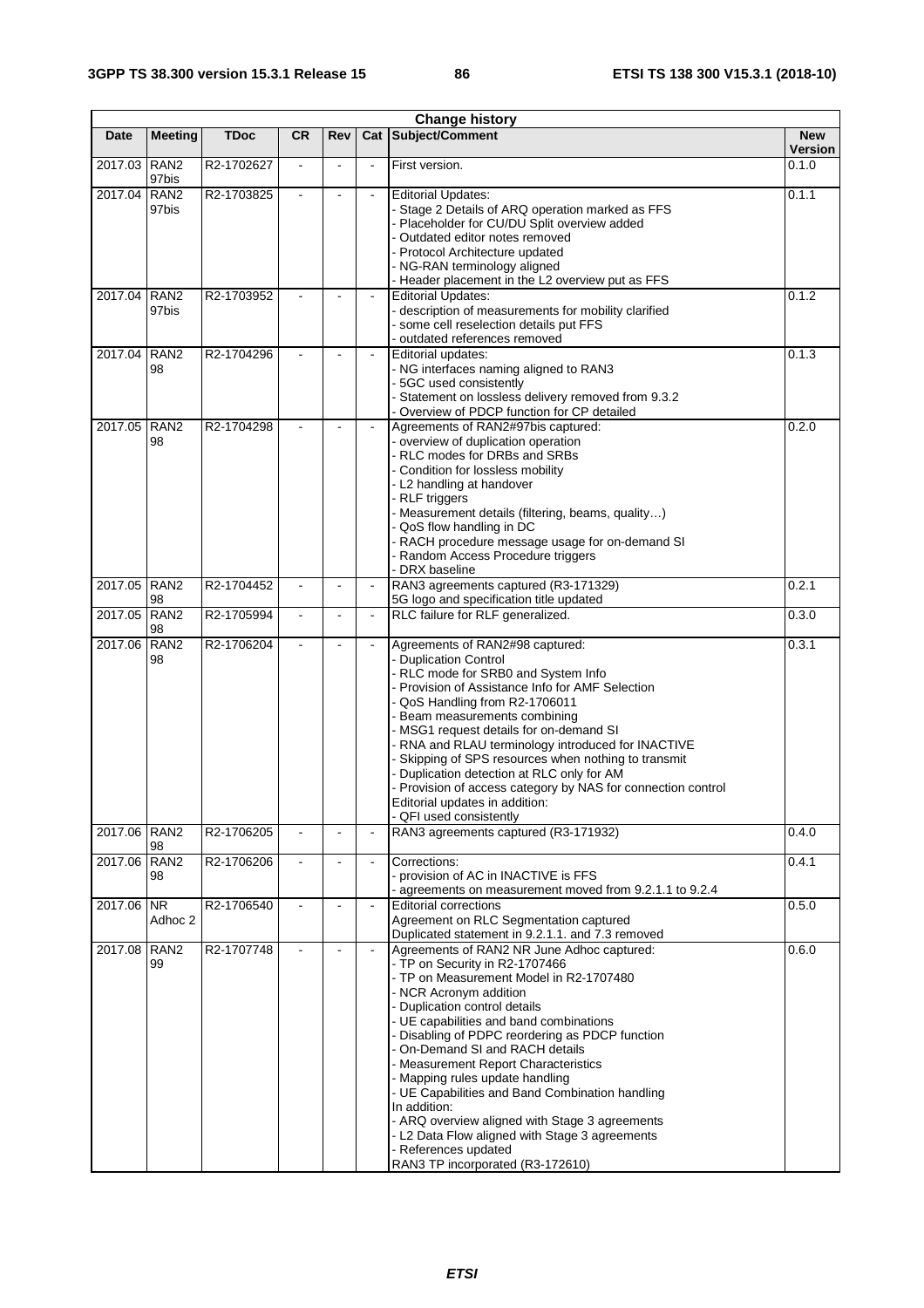| 2017.08 RAN2   |                  | R2-1709937 |                |                         |                          | Agreements of RAN2 99 captured:                                 | 0.7.0  |
|----------------|------------------|------------|----------------|-------------------------|--------------------------|-----------------------------------------------------------------|--------|
|                | 99               |            |                |                         |                          | - QoS update in R2-1709830                                      |        |
|                |                  |            |                |                         |                          | - Description of the RRC states in R2-1707690                   |        |
|                |                  |            |                |                         |                          | - Correction on RRC_INACTIVE state in R2-1709833                |        |
|                |                  |            |                |                         |                          | - LCP description in R2-1709829                                 |        |
|                |                  |            |                |                         |                          | - Baseline HO procedure update in R2-1709850 with corrections   |        |
|                |                  |            |                |                         |                          | - UE identities in R2-1709868                                   |        |
|                |                  |            |                |                         |                          | - Radio Link Failure handling in R2-1709870                     |        |
|                |                  |            |                |                         |                          | - RAN3 agreements on roaming restrictions in R3-172655          |        |
|                |                  |            |                |                         |                          | - Integrity protection configurable on a per DRB basis          |        |
|                |                  |            |                |                         |                          | - Various Acronyms added                                        |        |
|                |                  |            |                |                         |                          | - Slicing details                                               |        |
|                |                  |            |                |                         |                          | - PWS basic principles                                          |        |
|                |                  |            |                |                         |                          | - UE capability restrictions                                    |        |
| 2017.09 RAN 77 |                  | RP-171730  |                |                         |                          | Provided for information to RAN                                 | 1.0.0  |
| 2017.10        | RAN <sub>2</sub> | R2-1710693 |                |                         | $\mathbf{r}$             | <b>Editorial Updates and Corrections:</b>                       | 1.0.1  |
|                | 99bis            |            |                |                         |                          | - inter RAT mobility in 9.3.2 restructured                      |        |
|                |                  |            |                |                         |                          | - SON promoted to top subclause level (as it is not a vertical) |        |
|                |                  |            |                |                         |                          | - Obsolete subclauses 14 and 15 removed.                        |        |
|                |                  |            |                |                         |                          | - Description of paging in idle aligned with 23.501             |        |
|                |                  |            |                |                         |                          | - I-RNTI suggested for INACTIVE                                 |        |
|                |                  |            |                |                         |                          | - Missing agreement from RAN2 99 on INACTIVE captured           |        |
| 2017.10 RAN2   |                  | R2-1711936 |                |                         | $\overline{\phantom{a}}$ | Clean version                                                   | 1.1.0  |
|                | 99bis            |            |                |                         |                          |                                                                 |        |
| 2017.10        | RAN <sub>2</sub> | R2-1711972 | $\mathbf{r}$   |                         | $\blacksquare$           | Corrections:                                                    | 1.1.1  |
|                | 99bis            |            |                |                         |                          | - Container for mobility in 9.2.3.2.1                           |        |
|                |                  |            |                |                         |                          | - "HO" changed to "handover" for consistency                    |        |
|                |                  |            |                |                         |                          | Agreements from RAN2 99bis captured:                            |        |
|                |                  |            |                |                         |                          | - URLLC text in R2-1710253                                      |        |
|                |                  |            |                |                         |                          | - Clarification on RRC States in R2-1710074                     |        |
|                |                  |            |                |                         |                          | - Resume ID terminology in R2-1711778                           |        |
|                |                  |            |                |                         |                          | - Slicing clarifications in R2-1712034                          |        |
|                |                  |            |                |                         |                          | - Usage of SRB0 and SRB1 in INACTIVE                            |        |
|                |                  |            |                |                         |                          | - Prioritisation of RACH resources for handover                 |        |
|                |                  |            |                |                         |                          | - SPS configuration per SCell in CA                             |        |
|                |                  |            |                |                         |                          | - Enabling / Disabling IP on DRB via handover only              |        |
|                |                  |            |                |                         |                          | - First agreements on Supplementary Uplink                      |        |
|                |                  |            |                |                         |                          | - Maximum supported data rate calculation                       |        |
|                |                  |            |                |                         |                          | RAN3 agreements:                                                |        |
|                |                  |            |                |                         |                          |                                                                 |        |
|                |                  |            |                |                         |                          | - R3-173639 on Rapporteur updates to RAN3-related sections      |        |
|                |                  |            |                |                         |                          | - R3-174162 on AMF discovery by NG-RAN                          |        |
|                |                  |            |                |                         |                          | - R3-174187 on RAN paging failure handling in RRC INACTIVE      |        |
|                |                  |            |                |                         |                          | - R3-174188 on Unreachability in RAN Inactive State             |        |
|                |                  |            |                |                         |                          | - R3-174225 on Inter System Handover                            |        |
|                |                  |            |                |                         |                          | - R3-174230 on RRC Inactive Assistant Information               |        |
|                |                  |            |                |                         |                          | RAN agreement:                                                  |        |
|                |                  |            |                |                         |                          | - RP-172113 on UE categories.                                   |        |
| 2017.11 RAN2   | 100              | R2-1712266 |                |                         |                          | Clean version                                                   | 1.2.0  |
| 2017.11        | RAN <sub>2</sub> | R2-1712355 |                |                         |                          | Editorial Clean Up:                                             | 1.2.1  |
|                | 100              |            |                |                         |                          | - Editor's Notes & relevant FFS moved to R2-17112357            |        |
|                |                  |            |                |                         |                          | - Protocol stack figures for NG interface updated               |        |
|                |                  |            |                |                         |                          | - Dual Connectivity changed to Multi-RAT connectivity           |        |
|                |                  |            |                |                         |                          | - Details about SI handling added to tackle RMSI                |        |
|                |                  |            |                |                         |                          | - Access Control updated and reference to 22.261 added          |        |
|                |                  |            |                |                         |                          | - DC specific details removed (37.340 is used instead)          |        |
|                |                  |            |                |                         |                          | - Notes numbered wherever required                              |        |
| 2017.12 RAN2   |                  | R2-174079  |                |                         | $\mathbf{r}$             | Agreements from RAN2 100 captured:                              | 1.2.2  |
|                | 100              |            |                |                         |                          | - QoS update in R2-1714230                                      |        |
|                |                  |            |                |                         |                          | - Updates to stage 2 QoS flow in R2-1712687                     |        |
|                |                  |            |                |                         |                          | - BWP Description in R2-172360                                  |        |
|                |                  |            |                |                         |                          | - Transition from INACTIVE to CONNECTED in R2-173937            |        |
|                |                  |            |                |                         |                          | - SUL overview                                                  |        |
|                |                  |            |                |                         |                          |                                                                 |        |
|                |                  |            |                |                         |                          | - Removal of DC related definitions                             |        |
|                |                  |            |                |                         |                          | - BWP agreements                                                |        |
|                |                  |            |                |                         |                          | - SPS terminology changed to CS to cover both types             |        |
|                |                  |            |                |                         |                          | RAN3 agreements in R3-175011                                    |        |
|                |                  |            |                |                         |                          | RAN1 agreements in R1-1721728                                   |        |
| 2017.12 RAN2   |                  | R2-1714252 | $\blacksquare$ | $\overline{a}$          | $\blacksquare$           | Clean version                                                   | 1.3.0  |
| 2017.12 RP-78  | 100              |            |                |                         |                          |                                                                 |        |
|                |                  | RP-172496  |                |                         |                          | Provided for approval to RAN                                    | 2.0.0  |
| 2017/12 RP-78  |                  |            |                |                         |                          | Upgraded to Rel-15 (MCC)                                        | 15.0.0 |
| 2018/03 RP-79  |                  | RP-180440  | 0009           | 1                       | F                        | Miscellaneous Corrections & Additions                           | 15.1.0 |
| 2018/06 RP-80  |                  | RP-181214  | 0010           | $\mathbf{1}$            | F                        | Clarification on NR Carrier Aggregation                         | 15.2.0 |
|                | <b>RP-80</b>     | RP-181214  | 0011           | $\overline{\mathbf{c}}$ | F                        | <b>Miscellaneous Corrections</b>                                | 15.2.0 |
|                | <b>RP-80</b>     | RP-181214  | 0012           | 1                       | F                        | Paging Mechanisms                                               | 15.2.0 |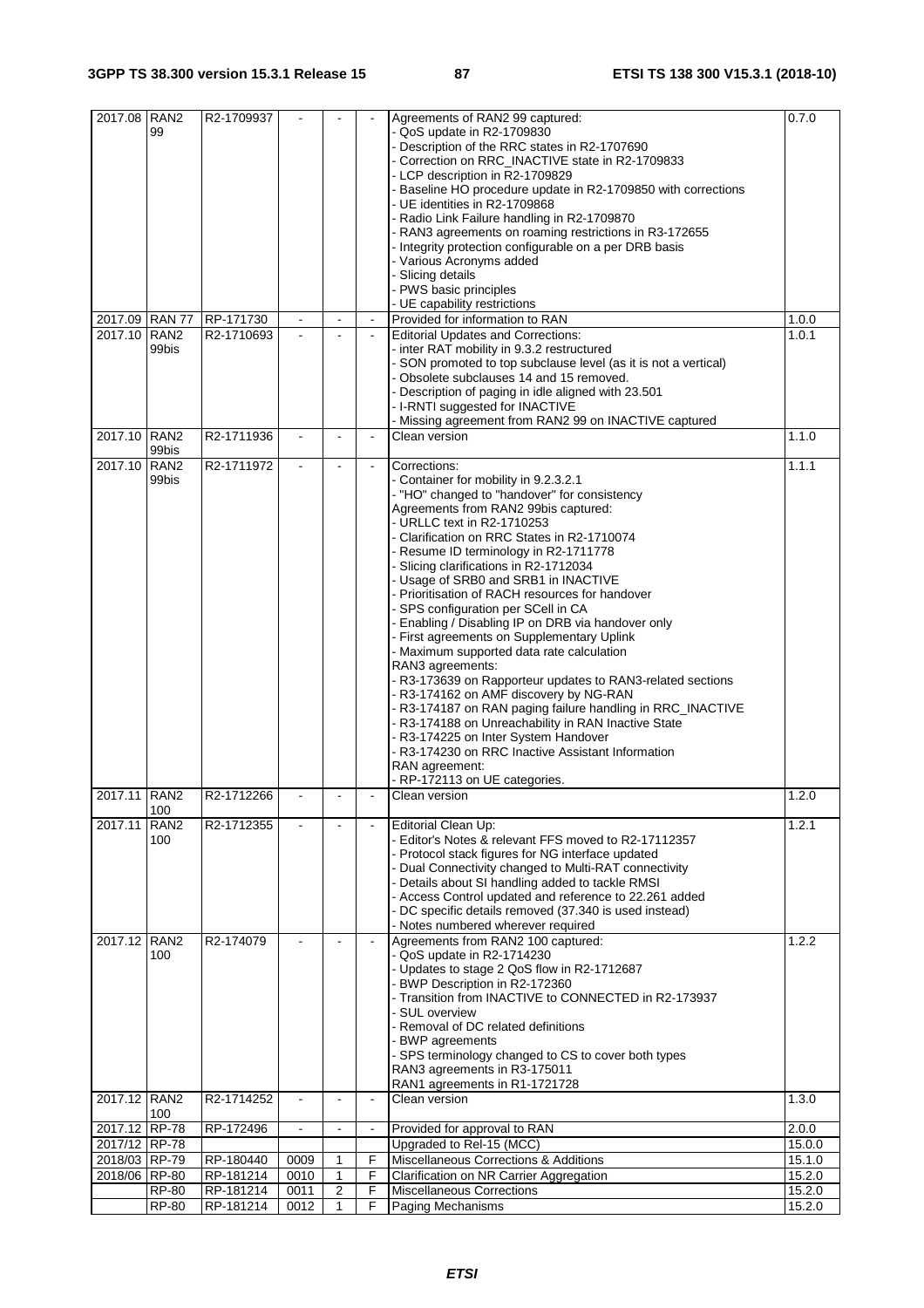|               | <b>RP-80</b> | RP-181214 | 0013 | $\overline{2}$ | F              | <b>Security Update</b>                                                                        | 15.2.0 |
|---------------|--------------|-----------|------|----------------|----------------|-----------------------------------------------------------------------------------------------|--------|
|               | <b>RP-80</b> | RP-181214 | 0014 | $\mathbf{1}$   | F              | <b>UE</b> Identities                                                                          | 15.2.0 |
|               | <b>RP-80</b> | RP-181214 | 0015 | $\mathbf{1}$   | F              | Corrections on deactivation of PUCCH SCell                                                    | 15.2.0 |
|               | <b>RP-80</b> | RP-181214 | 0022 | $\overline{2}$ | F              | Clarification on count wrap around                                                            | 15.2.0 |
|               | <b>RP-80</b> | RP-181214 | 0024 | 1              | F              | Slicing assistance information                                                                | 15.2.0 |
|               | RP-80        | RP-181214 | 0025 |                | F              | Physical Layer Update                                                                         | 15.2.0 |
|               | <b>RP-80</b> | RP-181214 | 0026 | 1              | $\overline{F}$ | Default DRB & QoS Remapping                                                                   | 15.2.0 |
|               | <b>RP-80</b> | RP-181214 | 0027 | $\mathbf{1}$   | F              | <b>SSB Clarifications</b>                                                                     | 15.2.0 |
|               | <b>RP-80</b> | RP-181217 | 0029 | $\overline{2}$ | B              | CR on U-plane handling for handover                                                           | 15.2.0 |
|               | $RP-80$      | RP-181217 | 0030 | $\overline{2}$ | B              | CR on message content in inter-RAT handover                                                   | 15.2.0 |
|               | <b>RP-80</b> | RP-181215 | 0032 | $\mathbf{1}$   | F              | Clarifications on (de)activation of Duplication and (de)activation of<br>SCells               | 15.2.0 |
|               | <b>RP-80</b> | RP-181216 | 0033 | $\overline{2}$ | B              | Introduce ANR in NR                                                                           | 15.2.0 |
|               | <b>RP-80</b> | RP-181215 | 0036 | $\mathbf{1}$   | F              | <b>Corrections to Unified Access Control</b>                                                  | 15.2.0 |
|               | $RP-80$      | RP-181215 | 0040 | $\mathbf{r}$   | F              | Correction to TS 38.300 on Open Issues for Handover                                           | 15.2.0 |
|               | <b>RP-80</b> | RP-181216 | 0041 |                | B              | Baseline CR for June version of RAN2 TS 38.300 (RAN3 part)<br>covering agreements of RAN3#100 | 15.2.0 |
|               | <b>RP-80</b> | RP-181216 | 0042 |                | B              | Delay budget report and MAC CE adaptation for NR for TS 38.300                                | 15.2.0 |
| 2018/09 RP-81 |              | RP-181941 | 0035 | $\overline{3}$ | B              | ECN support in NR                                                                             | 15.3.0 |
|               | RP-81        | RP-181938 | 0043 | $\overline{2}$ | D              | Miscellaneous Clean Up and Corrections                                                        | 15.3.0 |
|               | <b>RP-81</b> | RP-181938 | 0045 | $\mathbf{1}$   | F              | <b>Mobility Call Flows</b>                                                                    | 15.3.0 |
|               | <b>RP-81</b> | RP-181938 | 0046 | $\overline{2}$ | F              | QoS Handling Corrections                                                                      | 15.3.0 |
|               | <b>RP-81</b> | RP-181938 | 0047 | $\overline{4}$ | F              | <b>MDBV Enforcement</b>                                                                       | 15.3.0 |
|               | <b>RP-81</b> | RP-181939 | 0050 | $\mathbf{1}$   | F              | Completion of description of power saving                                                     | 15.3.0 |
|               | <b>RP-81</b> | RP-181940 | 0051 | $\mathbf{1}$   | F              | Correction to description of bandwidth adaptation                                             | 15.3.0 |
|               | <b>RP-81</b> | RP-181939 | 0053 | $\mathbf{1}$   | F              | <b>Clarification of PDCP functionality</b>                                                    | 15.3.0 |
|               | <b>RP-81</b> | RP-181939 | 0062 | $\overline{2}$ | F              | Clarification on number of CC for NR CA                                                       | 15.3.0 |
|               | <b>RP-81</b> | RP-181938 | 0070 | $\mathbf{1}$   | F              | Beam management, failure detection and recovery                                               | 15.3.0 |
|               | RP-81        | RP-181941 | 0071 |                | F              | System Information Handling in TS38.300                                                       | 15.3.0 |
|               | <b>RP-81</b> | RP-181941 | 0072 | $\mathbf{1}$   | F              | Correction on RRC Resume procedure                                                            | 15.3.0 |
|               | <b>RP-81</b> | RP-181940 | 0077 |                | F              | CR on RACH configuration during HO                                                            | 15.3.0 |
|               | <b>RP-81</b> | RP-181941 | 0078 | 1              | F              | <b>Missing Call Flows</b>                                                                     | 15.3.0 |
|               | <b>RP-81</b> | RP-181942 | 0079 | $\mathbf{1}$   | F              | CN type indication for Redirection from NR to E-UTRA                                          | 15.3.0 |
|               | <b>RP-81</b> | RP-181942 | 0080 | $\mathbf{1}$   | F              | QoS Flow to DRB Remapping during Handover                                                     | 15.3.0 |
|               | <b>RP-81</b> | RP-181941 | 0081 | 1              | F              | NR Corrections (38.300 Baseline CR covering RAN3-101<br>agreements)                           | 15.3.0 |
| 2018/10       |              |           |      |                |                | Changes of CR0035 rev 3 were undone since this CR was                                         | 15.3.1 |
|               |              |           |      |                |                | actually not approved by RAN #81 as it was not submitted to<br><b>RAN #81</b>                 |        |